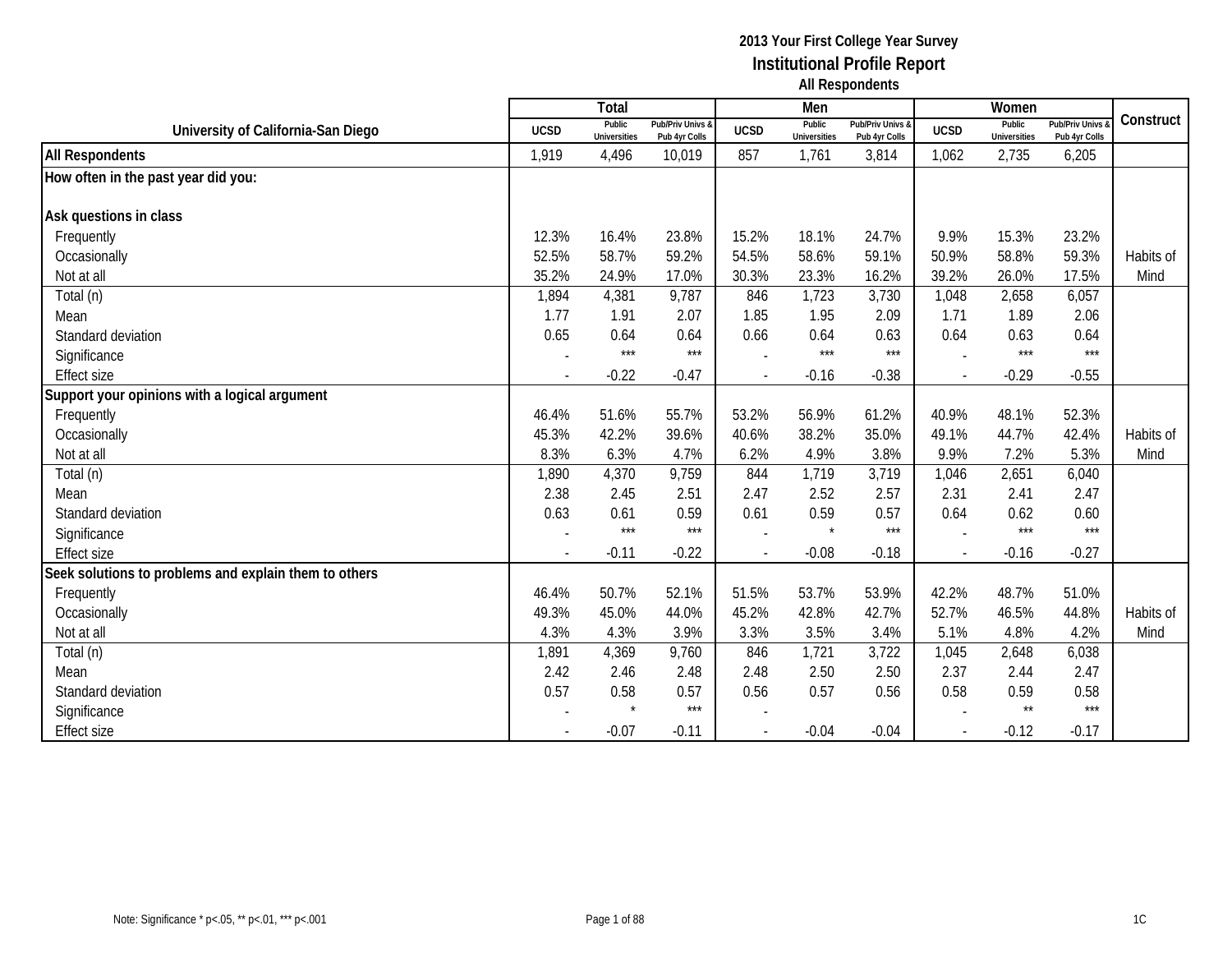|                                                                 |             | Total                         |                                   |                | Men                           |                                   |             | Women                         |                                 |           |
|-----------------------------------------------------------------|-------------|-------------------------------|-----------------------------------|----------------|-------------------------------|-----------------------------------|-------------|-------------------------------|---------------------------------|-----------|
| University of California-San Diego                              | <b>UCSD</b> | Public<br><b>Universities</b> | Pub/Priv Univs &<br>Pub 4yr Colls | <b>UCSD</b>    | Public<br><b>Universities</b> | Pub/Priv Univs &<br>Pub 4yr Colls | <b>UCSD</b> | Public<br><b>Universities</b> | Pub/Priv Univs<br>Pub 4yr Colls | Construct |
| How often in the past year did you:                             |             |                               |                                   |                |                               |                                   |             |                               |                                 |           |
|                                                                 |             |                               |                                   |                |                               |                                   |             |                               |                                 |           |
| Revise your papers to improve your writing                      |             |                               |                                   |                |                               |                                   |             |                               |                                 |           |
| Frequently                                                      | 52.3%       | 55.0%                         | 56.4%                             | 48.9%          | 50.0%                         | 49.0%                             | 55.0%       | 58.2%                         | 61.0%                           |           |
| Occasionally                                                    | 39.7%       | 37.9%                         | 37.5%                             | 42.2%          | 41.9%                         | 43.0%                             | 37.7%       | 35.3%                         | 34.1%                           | Habits of |
| Not at all                                                      | 8.0%        | 7.1%                          | 6.1%                              | 8.9%           | 8.1%                          | 8.0%                              | 7.3%        | 6.5%                          | 5.0%                            | Mind      |
| Total (n)                                                       | 1,892       | 4,368                         | 9,753                             | 845            | 1,719                         | 3,716                             | 1,047       | 2,649                         | 6,037                           |           |
| Mean                                                            | 2.44        | 2.48                          | 2.50                              | 2.40           | 2.42                          | 2.41                              | 2.48        | 2.52                          | 2.56                            |           |
| Standard deviation                                              | 0.64        | 0.63                          | 0.61                              | 0.65           | 0.64                          | 0.63                              | 0.63        | 0.62                          | 0.59                            |           |
| Significance                                                    |             | $\star$                       | $***$                             |                |                               |                                   |             |                               | $***$                           |           |
| <b>Effect size</b>                                              |             | $-0.06$                       | $-0.10$                           |                | $-0.03$                       | $-0.02$                           |             | $-0.06$                       | $-0.14$                         |           |
| Evaluate the quality or reliability of information you received |             |                               |                                   |                |                               |                                   |             |                               |                                 |           |
| Frequently                                                      | 48.5%       | 49.6%                         | 50.1%                             | 49.3%          | 50.9%                         | 50.9%                             | 47.8%       | 48.8%                         | 49.6%                           |           |
| Occasionally                                                    | 45.1%       | 44.8%                         | 44.9%                             | 45.3%          | 44.7%                         | 44.7%                             | 45.0%       | 44.8%                         | 45.0%                           | Habits of |
| Not at all                                                      | 6.4%        | 5.6%                          | 5.0%                              | 5.4%           | 4.4%                          | 4.4%                              | 7.2%        | 6.3%                          | 5.4%                            | Mind      |
| Total (n)                                                       | 1,892       | 4,367                         | 9,752                             | 846            | 1,720                         | 3,721                             | 1,046       | 2,647                         | 6,031                           |           |
| Mean                                                            | 2.42        | 2.44                          | 2.45                              | 2.44           | 2.46                          | 2.46                              | 2.41        | 2.42                          | 2.44                            |           |
| Standard deviation                                              | 0.61        | 0.60                          | 0.59                              | 0.60           | 0.58                          | 0.58                              | 0.62        | 0.61                          | 0.60                            |           |
| Significance                                                    |             |                               |                                   |                |                               |                                   |             |                               |                                 |           |
| <b>Effect size</b>                                              |             | $-0.03$                       | $-0.05$                           | $\overline{a}$ | $-0.03$                       | $-0.03$                           | $\sim$      | $-0.02$                       | $-0.05$                         |           |
| Take a risk because you felt you had more to gain               |             |                               |                                   |                |                               |                                   |             |                               |                                 |           |
| Frequently                                                      | 30.0%       | 31.1%                         | 33.5%                             | 34.4%          | 36.0%                         | 37.6%                             | 26.4%       | 28.0%                         | 31.0%                           |           |
| Occasionally                                                    | 55.4%       | 56.3%                         | 55.2%                             | 53.1%          | 53.3%                         | 52.6%                             | 57.3%       | 58.2%                         | 56.8%                           | Habits of |
| Not at all                                                      | 14.6%       | 12.6%                         | 11.3%                             | 12.4%          | 10.7%                         | 9.8%                              | 16.3%       | 13.8%                         | 12.3%                           | Mind      |
| Total (n)                                                       | 1,892       | 4,364                         | 9,753                             | 845            | 1,718                         | 3,717                             | 1,047       | 2,646                         | 6,036                           |           |
| Mean                                                            | 2.15        | 2.19                          | 2.22                              | 2.22           | 2.25                          | 2.28                              | 2.10        | 2.14                          | 2.19                            |           |
| Standard deviation                                              | 0.65        | 0.63                          | 0.63                              | 0.65           | 0.64                          | 0.63                              | 0.65        | 0.63                          | 0.63                            |           |
| Significance                                                    |             | $\star$                       | $***$                             |                |                               | $\star$                           |             |                               | $***$                           |           |
| <b>Effect size</b>                                              |             | $-0.06$                       | $-0.11$                           |                | $-0.05$                       | $-0.10$                           |             | $-0.06$                       | $-0.14$                         |           |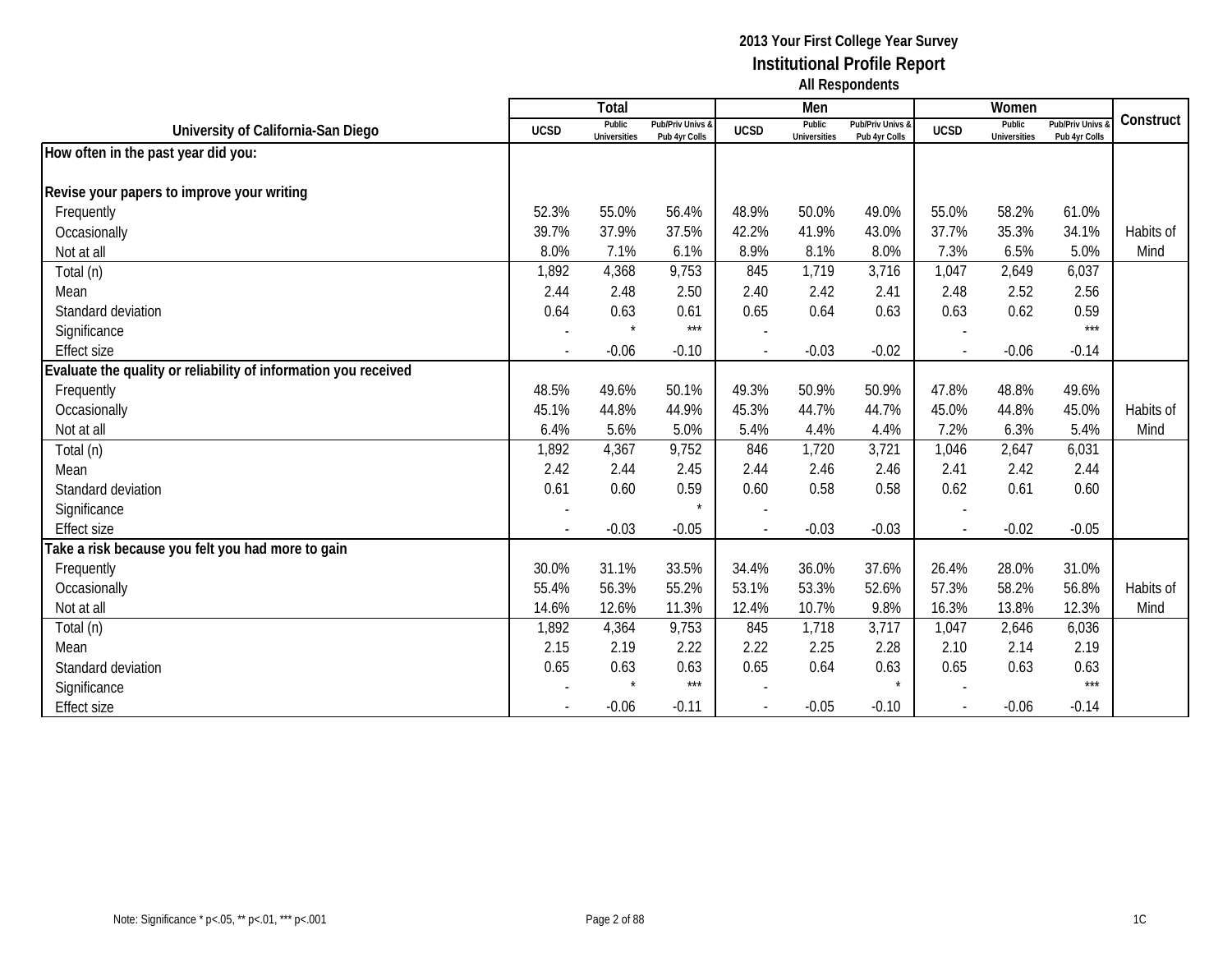|                                                                         |                | Total                         |                                   |                          | Men                           |                                 |             | Women                         |                                        |           |
|-------------------------------------------------------------------------|----------------|-------------------------------|-----------------------------------|--------------------------|-------------------------------|---------------------------------|-------------|-------------------------------|----------------------------------------|-----------|
| University of California-San Diego                                      | <b>UCSD</b>    | Public<br><b>Universities</b> | Pub/Priv Univs &<br>Pub 4yr Colls | <b>UCSD</b>              | Public<br><b>Universities</b> | Pub/Priv Univs<br>Pub 4yr Colls | <b>UCSD</b> | Public<br><b>Universities</b> | <b>Pub/Priv Univs</b><br>Pub 4yr Colls | Construct |
| How often in the past year did you:                                     |                |                               |                                   |                          |                               |                                 |             |                               |                                        |           |
|                                                                         |                |                               |                                   |                          |                               |                                 |             |                               |                                        |           |
| Seek alternative solutions to a problem                                 |                |                               |                                   |                          |                               |                                 |             |                               |                                        |           |
| Frequently                                                              | 43.3%          | 43.1%                         | 44.5%                             | 45.6%                    | 46.6%                         | 46.7%                           | 41.4%       | 40.8%                         | 43.1%                                  |           |
| Occasionally                                                            | 51.1%          | 52.3%                         | 51.2%                             | 50.1%                    | 49.2%                         | 49.2%                           | 51.9%       | 54.3%                         | 52.4%                                  | Habits of |
| Not at all                                                              | 5.7%           | 4.7%                          | 4.3%                              | 4.3%                     | 4.2%                          | 4.0%                            | 6.8%        | 5.0%                          | 4.4%                                   | Mind      |
| Total (n)                                                               | 1,891          | 4,364                         | 9,727                             | 844                      | 1,718                         | 3,709                           | 1,047       | 2,646                         | 6,018                                  |           |
| Mean                                                                    | 2.38           | 2.38                          | 2.40                              | 2.41                     | 2.42                          | 2.43                            | 2.35        | 2.36                          | 2.39                                   |           |
| Standard deviation                                                      | 0.59           | 0.57                          | 0.57                              | 0.57                     | 0.57                          | 0.57                            | 0.60        | 0.57                          | 0.57                                   |           |
| Significance                                                            |                |                               |                                   |                          |                               |                                 |             |                               |                                        |           |
| <b>Effect size</b>                                                      | $\overline{a}$ | 0.00                          | $-0.04$                           | $\blacksquare$           | $-0.02$                       | $-0.04$                         |             | $-0.02$                       | $-0.07$                                |           |
| Look up scientific research articles and resources                      |                |                               |                                   |                          |                               |                                 |             |                               |                                        |           |
| Frequently                                                              | 32.5%          | 36.0%                         | 38.6%                             | 32.8%                    | 34.6%                         | 36.9%                           | 32.3%       | 37.0%                         | 39.7%                                  |           |
| Occasionally                                                            | 48.2%          | 48.5%                         | 47.5%                             | 51.9%                    | 51.0%                         | 49.5%                           | 45.2%       | 46.8%                         | 46.3%                                  | Habits of |
| Not at all                                                              | 19.3%          | 15.5%                         | 13.9%                             | 15.3%                    | 14.4%                         | 13.6%                           | 22.5%       | 16.2%                         | 14.1%                                  | Mind      |
| Total (n)                                                               | 1,891          | 4,365                         | 9,730                             | 844                      | 1,718                         | 3,709                           | 1,047       | 2,647                         | 6,021                                  |           |
| Mean                                                                    | 2.13           | 2.21                          | 2.25                              | 2.18                     | 2.20                          | 2.23                            | 2.10        | 2.21                          | 2.26                                   |           |
| Standard deviation                                                      | 0.71           | 0.69                          | 0.68                              | 0.67                     | 0.67                          | 0.67                            | 0.73        | 0.70                          | 0.69                                   |           |
| Significance                                                            |                | $***$                         | $***$                             |                          |                               |                                 |             | $***$                         | $***$                                  |           |
| <b>Effect size</b>                                                      |                | $-0.12$                       | $-0.18$                           | $\overline{\phantom{a}}$ | $-0.03$                       | $-0.07$                         | $\sim$      | $-0.16$                       | $-0.23$                                |           |
| Explore topics on your own, even though it was not required for a class |                |                               |                                   |                          |                               |                                 |             |                               |                                        |           |
| Frequently                                                              | 32.0%          | 34.0%                         | 33.0%                             | 38.6%                    | 39.0%                         | 37.9%                           | 26.8%       | 30.7%                         | 30.1%                                  |           |
| Occasionally                                                            | 51.8%          | 50.8%                         | 51.5%                             | 49.2%                    | 49.3%                         | 49.5%                           | 53.9%       | 51.7%                         | 52.8%                                  | Habits of |
| Not at all                                                              | 16.1%          | 15.3%                         | 15.4%                             | 12.2%                    | 11.7%                         | 12.6%                           | 19.3%       | 17.6%                         | 17.1%                                  | Mind      |
| Total (n)                                                               | 1,889          | 4,363                         | 9,749                             | 843                      | 1,717                         | 3,716                           | 1,046       | 2,646                         | 6,033                                  |           |
| Mean                                                                    | 2.16           | 2.19                          | 2.18                              | 2.26                     | 2.27                          | 2.25                            | 2.07        | 2.13                          | 2.13                                   |           |
| Standard deviation                                                      | 0.68           | 0.68                          | 0.67                              | 0.66                     | 0.66                          | 0.66                            | 0.68        | 0.68                          | 0.67                                   |           |
| Significance                                                            |                |                               |                                   |                          |                               |                                 |             | $\star$                       | $\star\star$                           |           |
| <b>Effect size</b>                                                      |                | $-0.04$                       | $-0.03$                           |                          | $-0.02$                       | 0.02                            |             | $-0.09$                       | $-0.09$                                |           |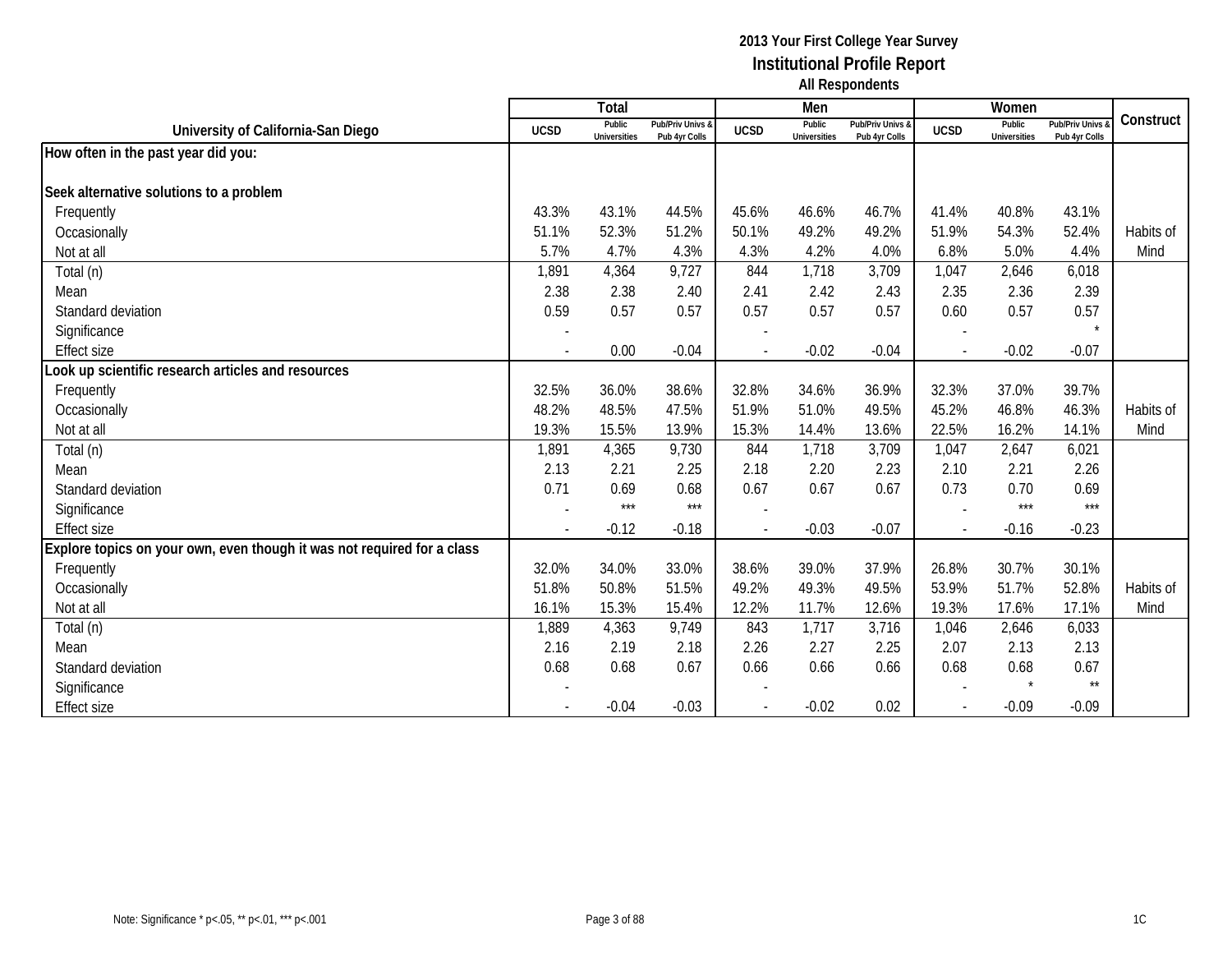|                                                                       |             | Total                         |                                   |             | Men                           |                                   |                | Women                         |                                 |           |
|-----------------------------------------------------------------------|-------------|-------------------------------|-----------------------------------|-------------|-------------------------------|-----------------------------------|----------------|-------------------------------|---------------------------------|-----------|
| University of California-San Diego                                    | <b>UCSD</b> | Public<br><b>Universities</b> | Pub/Priv Univs &<br>Pub 4yr Colls | <b>UCSD</b> | Public<br><b>Universities</b> | Pub/Priv Univs &<br>Pub 4yr Colls | <b>UCSD</b>    | Public<br><b>Universities</b> | Pub/Priv Univs<br>Pub 4yr Colls | Construct |
| How often in the past year did you:                                   |             |                               |                                   |             |                               |                                   |                |                               |                                 |           |
|                                                                       |             |                               |                                   |             |                               |                                   |                |                               |                                 |           |
| Accept mistakes as part of the learning process                       |             |                               |                                   |             |                               |                                   |                |                               |                                 |           |
| Frequently                                                            | 63.6%       | 63.2%                         | 61.6%                             | 63.7%       | 62.9%                         | 61.6%                             | 63.5%          | 63.4%                         | 61.7%                           |           |
| Occasionally                                                          | 34.0%       | 34.4%                         | 35.8%                             | 33.2%       | 34.1%                         | 35.0%                             | 34.6%          | 34.6%                         | 36.3%                           | Habits of |
| Not at all                                                            | 2.4%        | 2.4%                          | 2.6%                              | 3.1%        | 3.0%                          | 3.4%                              | 1.9%           | 2.0%                          | 2.1%                            | Mind      |
| Total (n)                                                             | 1,891       | 4,365                         | 9,746                             | 844         | 1,718                         | 3,714                             | 1,047          | 2,647                         | 6,032                           |           |
| Mean                                                                  | 2.61        | 2.61                          | 2.59                              | 2.61        | 2.60                          | 2.58                              | 2.62           | 2.61                          | 2.60                            |           |
| Standard deviation                                                    | 0.54        | 0.53                          | 0.54                              | 0.55        | 0.55                          | 0.56                              | 0.52           | 0.53                          | 0.53                            |           |
| Significance                                                          |             |                               |                                   |             |                               |                                   |                |                               |                                 |           |
| <b>Effect size</b>                                                    |             | 0.00                          | 0.04                              |             | 0.02                          | 0.05                              |                | 0.02                          | 0.04                            |           |
| Seek feedback on your academic work                                   |             |                               |                                   |             |                               |                                   |                |                               |                                 |           |
| Frequently                                                            | 47.9%       | 50.2%                         | 51.6%                             | 45.2%       | 47.3%                         | 47.0%                             | 50.1%          | 52.1%                         | 54.5%                           |           |
| Occasionally                                                          | 45.4%       | 43.8%                         | 43.1%                             | 48.0%       | 46.2%                         | 46.8%                             | 43.3%          | 42.2%                         | 40.8%                           | Habits of |
| Not at all                                                            | 6.7%        | 6.0%                          | 5.3%                              | 6.8%        | 6.5%                          | 6.2%                              | 6.6%           | 5.7%                          | 4.7%                            | Mind      |
| Total (n)                                                             | 1,889       | 4,363                         | 9,730                             | 843         | 1,717                         | 3,709                             | 1,046          | 2,646                         | 6,021                           |           |
| Mean                                                                  | 2.41        | 2.44                          | 2.46                              | 2.38        | 2.41                          | 2.41                              | 2.43           | 2.46                          | 2.50                            |           |
| Standard deviation                                                    | 0.61        | 0.61                          | 0.59                              | 0.61        | 0.61                          | 0.60                              | 0.61           | 0.60                          | 0.59                            |           |
| Significance                                                          |             |                               | $***$                             |             |                               |                                   |                |                               | $***$                           |           |
| <b>Effect size</b>                                                    |             | $-0.05$                       | $-0.08$                           |             | $-0.05$                       | $-0.05$                           | $\overline{a}$ | $-0.05$                       | $-0.12$                         |           |
| Integrate skills and knowledge from different sources and experiences |             |                               |                                   |             |                               |                                   |                |                               |                                 |           |
| Frequently                                                            | 61.8%       | 65.1%                         | 65.0%                             | 63.6%       | 64.7%                         | 63.6%                             | 60.3%          | 65.3%                         | 65.9%                           |           |
| Occasionally                                                          | 36.1%       | 33.4%                         | 33.3%                             | 34.6%       | 34.2%                         | 34.7%                             | 37.4%          | 32.9%                         | 32.5%                           |           |
| Not at all                                                            | 2.1%        | 1.5%                          | 1.7%                              | 1.8%        | 1.2%                          | 1.8%                              | 2.3%           | 1.8%                          | 1.6%                            |           |
| Total (n)                                                             | 1,890       | 4,364                         | 9,731                             | 844         | 1,718                         | 3,713                             | 1,046          | 2,646                         | 6,018                           |           |
| Mean                                                                  | 2.60        | 2.64                          | 2.63                              | 2.62        | 2.64                          | 2.62                              | 2.58           | 2.64                          | 2.64                            |           |
| Standard deviation                                                    | 0.53        | 0.51                          | 0.52                              | 0.52        | 0.51                          | 0.52                              | 0.54           | 0.52                          | 0.51                            |           |
| Significance                                                          |             | $***$                         | $\star$                           |             |                               |                                   |                | $\star\star$                  | $***$                           |           |
| <b>Effect size</b>                                                    |             | $-0.08$                       | $-0.06$                           |             | $-0.04$                       | 0.00                              |                | $-0.12$                       | $-0.12$                         |           |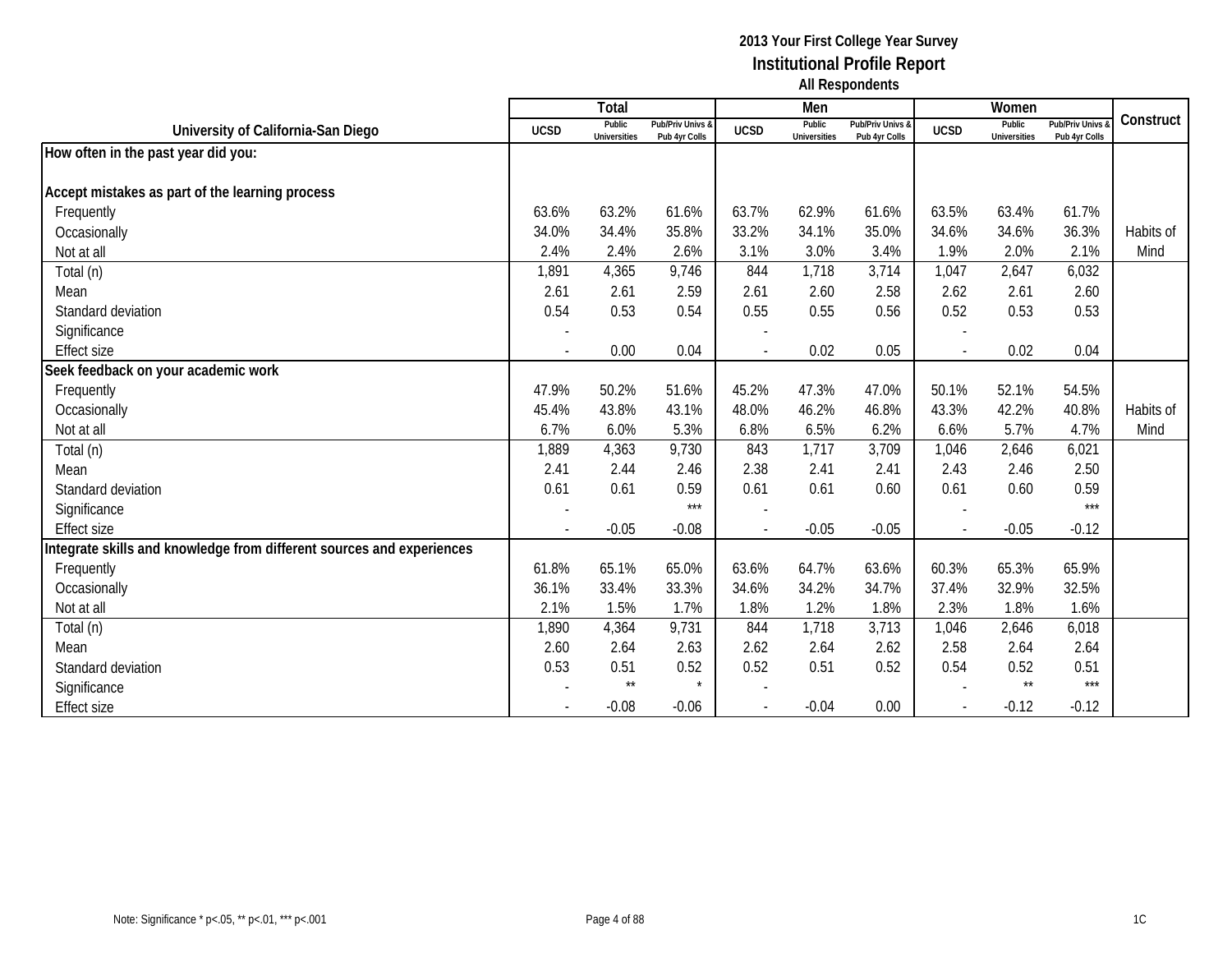|                                                                          |                          | Total                         |                                   |                          | Men                           |                                   |                | Women                         |                                 |             |
|--------------------------------------------------------------------------|--------------------------|-------------------------------|-----------------------------------|--------------------------|-------------------------------|-----------------------------------|----------------|-------------------------------|---------------------------------|-------------|
| University of California-San Diego                                       | <b>UCSD</b>              | Public<br><b>Universities</b> | Pub/Priv Univs &<br>Pub 4yr Colls | <b>UCSD</b>              | Public<br><b>Universities</b> | Pub/Priv Univs &<br>Pub 4yr Colls | <b>UCSD</b>    | Public<br><b>Universities</b> | Pub/Priv Univs<br>Pub 4yr Colls | Construct   |
| Since entering college, how often have you interacted with the following |                          |                               |                                   |                          |                               |                                   |                |                               |                                 |             |
| people (e.g., by phone, e-mail, Instant Messenger, or in person):        |                          |                               |                                   |                          |                               |                                   |                |                               |                                 |             |
|                                                                          |                          |                               |                                   |                          |                               |                                   |                |                               |                                 |             |
| Faculty during office hours                                              |                          |                               |                                   |                          |                               |                                   |                |                               |                                 |             |
| Daily                                                                    | 0.9%                     | 1.1%                          | 1.7%                              | 1.3%                     | 1.4%                          | 2.0%                              | 0.6%           | 0.9%                          | 1.6%                            | Faculty     |
| 2 or 3 times per week                                                    | 7.1%                     | 7.0%                          | 7.3%                              | 7.8%                     | 7.8%                          | 8.2%                              | 6.5%           | 6.5%                          | 6.8%                            | Interaction |
| Once a week                                                              | 14.0%                    | 14.3%                         | 14.2%                             | 14.7%                    | 16.1%                         | 15.0%                             | 13.3%          | 13.1%                         | 13.8%                           |             |
| 1 or 2 times per month                                                   | 24.2%                    | 24.4%                         | 26.8%                             | 25.4%                    | 24.2%                         | 27.3%                             | 23.2%          | 24.6%                         | 26.5%                           |             |
| 1 or 2 times per term                                                    | 36.5%                    | 37.6%                         | 37.4%                             | 31.0%                    | 32.8%                         | 33.3%                             | 41.0%          | 40.7%                         | 39.9%                           |             |
| <b>Never</b>                                                             | 17.4%                    | 15.6%                         | 12.5%                             | 19.8%                    | 17.7%                         | 14.3%                             | 15.5%          | 14.3%                         | 11.4%                           |             |
| Total (n)                                                                | 1,870                    | 4,300                         | 9,603                             | 835                      | 1,691                         | 3,659                             | 1,035          | 2,609                         | 5,944                           |             |
| Mean                                                                     | 2.60                     | 2.63                          | 2.72                              | 2.64                     | 2.68                          | 2.75                              | 2.56           | 2.60                          | 2.69                            |             |
| Standard deviation                                                       | 1.18                     | 1.18                          | 1.18                              | 1.24                     | 1.24                          | 1.22                              | 1.13           | 1.13                          | 1.15                            |             |
| Significance                                                             |                          |                               | $***$                             | $\overline{\phantom{a}}$ |                               | $\star$                           |                |                               | $***$                           |             |
| <b>Effect size</b>                                                       | $\overline{\phantom{a}}$ | $-0.03$                       | $-0.10$                           | $\blacksquare$           | $-0.03$                       | $-0.09$                           | $\blacksquare$ | $-0.04$                       | $-0.11$                         |             |
| Faculty outside of class or office hours                                 |                          |                               |                                   |                          |                               |                                   |                |                               |                                 |             |
| Daily                                                                    | 0.6%                     | 1.0%                          | 1.3%                              | 1.1%                     | 1.1%                          | 1.5%                              | 0.2%           | 1.0%                          | 1.1%                            |             |
| 2 or 3 times per week                                                    | 4.2%                     | 5.3%                          | 5.9%                              | 4.7%                     | 6.3%                          | 6.3%                              | 3.8%           | 4.7%                          | 5.7%                            | Faculty     |
| Once a week                                                              | 7.7%                     | 9.3%                          | 10.7%                             | 9.6%                     | 11.3%                         | 12.1%                             | 6.1%           | 7.9%                          | 9.9%                            | Interaction |
| 1 or 2 times per month                                                   | 13.9%                    | 17.0%                         | 19.6%                             | 15.1%                    | 16.7%                         | 19.3%                             | 13.0%          | 17.2%                         | 19.8%                           |             |
| 1 or 2 times per term                                                    | 27.1%                    | 28.7%                         | 29.4%                             | 27.2%                    | 28.1%                         | 29.2%                             | 27.0%          | 29.0%                         | 29.5%                           |             |
| Never                                                                    | 46.5%                    | 38.7%                         | 33.0%                             | 42.3%                    | 36.5%                         | 31.5%                             | 50.0%          | 40.2%                         | 33.9%                           |             |
| Total (n)                                                                | 1,867                    | 4,296                         | 9,595                             | 834                      | 1,689                         | 3,655                             | 1,033          | 2,607                         | 5,940                           |             |
| Mean                                                                     | 1.98                     | 2.17                          | 2.31                              | 2.10                     | 2.26                          | 2.37                              | 1.87           | 2.11                          | 2.27                            |             |
| Standard deviation                                                       | 1.18                     | 1.24                          | 1.26                              | 1.24                     | 1.29                          | 1.29                              | 1.11           | 1.21                          | 1.25                            |             |
| Significance                                                             |                          | $***$                         | $***$                             |                          | $\star\star$                  | $***$                             |                | $***$                         | $***$                           |             |
| <b>Effect size</b>                                                       |                          | $-0.15$                       | 0.26                              |                          | 0.12                          | 0.21                              |                | 0.20                          | 0.32                            |             |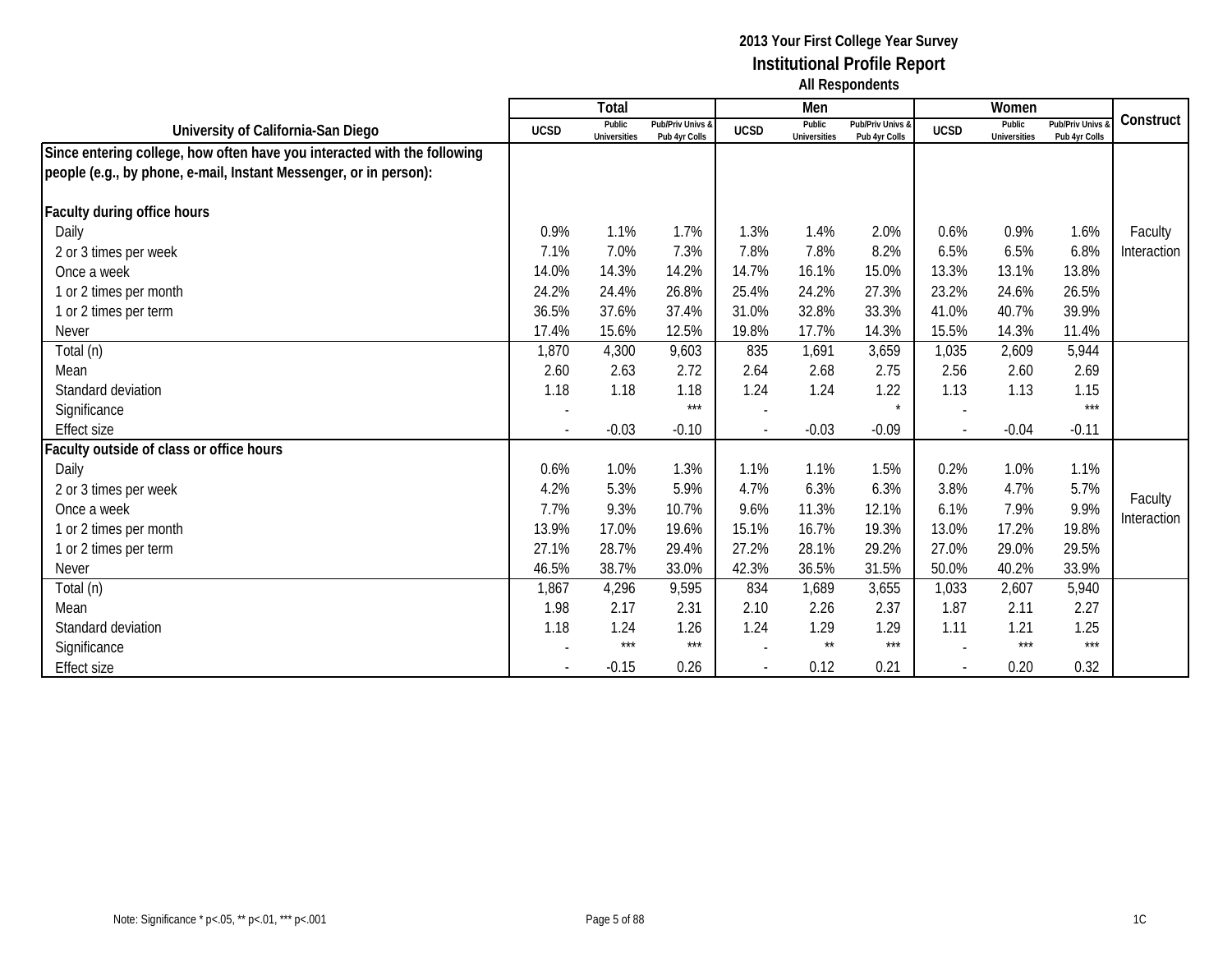|                                                                          |                          | Total                         |                                   |                          | Men                           |                                   |             | Women                         |                                 |           |
|--------------------------------------------------------------------------|--------------------------|-------------------------------|-----------------------------------|--------------------------|-------------------------------|-----------------------------------|-------------|-------------------------------|---------------------------------|-----------|
| University of California-San Diego                                       | <b>UCSD</b>              | Public<br><b>Universities</b> | Pub/Priv Univs &<br>Pub 4yr Colls | <b>UCSD</b>              | Public<br><b>Universities</b> | Pub/Priv Univs &<br>Pub 4yr Colls | <b>UCSD</b> | Public<br><b>Universities</b> | Pub/Priv Univs<br>Pub 4yr Colls | Construct |
| Since entering college, how often have you interacted with the following |                          |                               |                                   |                          |                               |                                   |             |                               |                                 |           |
| people (e.g., by phone, e-mail, Instant Messenger, or in person):        |                          |                               |                                   |                          |                               |                                   |             |                               |                                 |           |
|                                                                          |                          |                               |                                   |                          |                               |                                   |             |                               |                                 |           |
| Academic advisors/counselors                                             |                          |                               |                                   |                          |                               |                                   |             |                               |                                 |           |
| Daily                                                                    | 1.0%                     | 1.0%                          | 1.3%                              | 0.8%                     | 0.9%                          | 1.2%                              | 1.2%        | 1.0%                          | 1.3%                            |           |
| 2 or 3 times per week                                                    | 1.8%                     | 2.0%                          | 2.3%                              | 2.3%                     | 2.1%                          | 2.3%                              | 1.4%        | 1.9%                          | 2.4%                            |           |
| Once a week                                                              | 4.2%                     | 4.9%                          | 5.6%                              | 4.1%                     | 5.4%                          | 6.9%                              | 4.3%        | 4.5%                          | 4.9%                            |           |
| 1 or 2 times per month                                                   | 16.4%                    | 22.1%                         | 23.6%                             | 17.5%                    | 22.6%                         | 24.6%                             | 15.5%       | 21.7%                         | 23.0%                           |           |
| 1 or 2 times per term                                                    | 55.3%                    | 58.1%                         | 57.2%                             | 52.3%                    | 54.8%                         | 53.4%                             | 57.8%       | 60.2%                         | 59.6%                           |           |
| <b>Never</b>                                                             | 21.3%                    | 12.0%                         | 9.9%                              | 23.0%                    | 14.2%                         | 11.6%                             | 20.0%       | 10.6%                         | 8.9%                            |           |
| Total (n)                                                                | 1,867                    | 4,296                         | 9,583                             | 835                      | 1,692                         | 3,657                             | 1,032       | 2,604                         | 5,926                           |           |
| Mean                                                                     | 2.13                     | 2.30                          | 2.37                              | 2.13                     | 2.29                          | 2.39                              | 2.13        | 2.30                          | 2.36                            |           |
| Standard deviation                                                       | 0.92                     | 0.88                          | 0.91                              | 0.94                     | 0.91                          | 0.94                              | 0.90        | 0.87                          | 0.89                            |           |
| Significance                                                             |                          | $***$                         | $***$                             |                          | $***$                         | $***$                             |             | $***$                         | $***$                           |           |
| <b>Effect size</b>                                                       | $\overline{\phantom{a}}$ | $-0.19$                       | $-0.26$                           | $\overline{\phantom{a}}$ | $-0.18$                       | $-0.28$                           |             | $-0.20$                       | $-0.26$                         |           |
| Close friends at this institution                                        |                          |                               |                                   |                          |                               |                                   |             |                               |                                 |           |
| Daily                                                                    | 61.1%                    | 70.0%                         | 73.5%                             | 62.2%                    | 68.6%                         | 71.0%                             | 60.2%       | 70.9%                         | 75.0%                           |           |
| 2 or 3 times per week                                                    | 16.9%                    | 14.5%                         | 12.6%                             | 16.5%                    | 14.7%                         | 13.0%                             | 17.2%       | 14.3%                         | 12.3%                           |           |
| Once a week                                                              | 9.1%                     | 7.2%                          | 6.5%                              | 9.2%                     | 8.1%                          | 7.5%                              | 9.1%        | 6.7%                          | 5.8%                            |           |
| 1 or 2 times per month                                                   | 4.9%                     | 3.3%                          | 3.0%                              | 4.8%                     | 3.5%                          | 3.5%                              | 5.0%        | 3.1%                          | 2.7%                            |           |
| 1 or 2 times per term                                                    | 3.6%                     | 2.3%                          | 2.2%                              | 3.4%                     | 2.4%                          | 2.4%                              | 3.9%        | 2.3%                          | 2.1%                            |           |
| Never                                                                    | 4.3%                     | 2.7%                          | 2.3%                              | 3.8%                     | 2.7%                          | 2.6%                              | 4.6%        | 2.7%                          | 2.1%                            |           |
| Total (n)                                                                | 1,869                    | 4,298                         | 9,590                             | 834                      | 1,691                         | 3,656                             | 1,035       | 2,607                         | 5,934                           |           |
| Mean                                                                     | 5.14                     | 5.38                          | 5.45                              | 5.18                     | 5.35                          | 5.39                              | 5.11        | 5.40                          | 5.49                            |           |
| Standard deviation                                                       | 1.38                     | 1.18                          | 1.13                              | 1.34                     | 1.20                          | 1.19                              | 1.40        | 1.17                          | 1.09                            |           |
| Significance                                                             |                          | $***$                         | $***$                             |                          | $\star\star$                  | $***$                             |             | $***$                         | $***$                           |           |
| <b>Effect size</b>                                                       |                          | $-0.20$                       | $-0.27$                           |                          | $-0.14$                       | $-0.18$                           |             | $-0.25$                       | $-0.35$                         |           |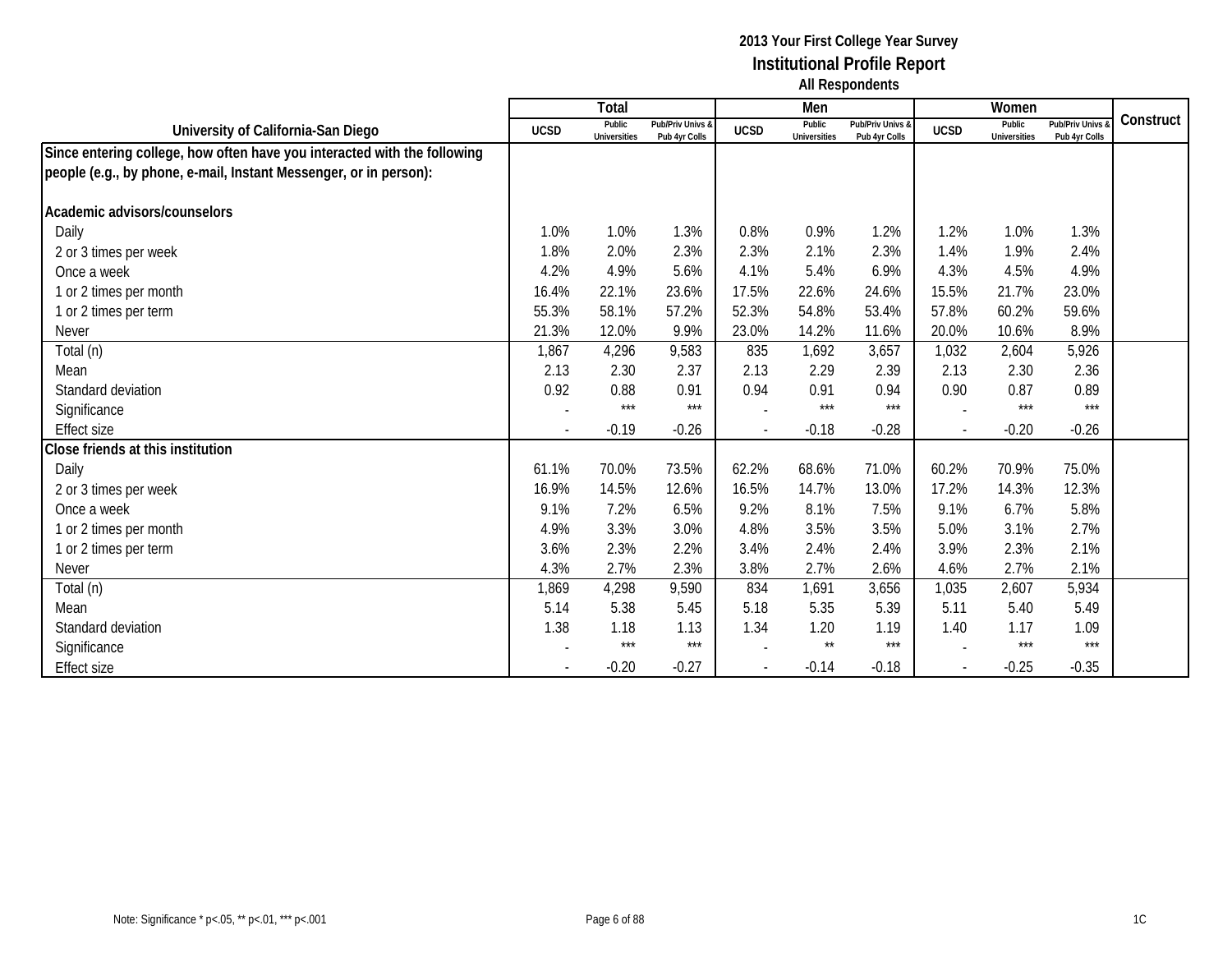|                                                                          |                          | Total                         |                                   |             | Men                           |                                   |             | Women                         |                                 |           |
|--------------------------------------------------------------------------|--------------------------|-------------------------------|-----------------------------------|-------------|-------------------------------|-----------------------------------|-------------|-------------------------------|---------------------------------|-----------|
| University of California-San Diego                                       | <b>UCSD</b>              | Public<br><b>Universities</b> | Pub/Priv Univs &<br>Pub 4yr Colls | <b>UCSD</b> | Public<br><b>Universities</b> | Pub/Priv Univs &<br>Pub 4yr Colls | <b>UCSD</b> | Public<br><b>Universities</b> | Pub/Priv Univs<br>Pub 4yr Colls | Construct |
| Since entering college, how often have you interacted with the following |                          |                               |                                   |             |                               |                                   |             |                               |                                 |           |
| people (e.g., by phone, e-mail, Instant Messenger, or in person):        |                          |                               |                                   |             |                               |                                   |             |                               |                                 |           |
|                                                                          |                          |                               |                                   |             |                               |                                   |             |                               |                                 |           |
| Close friends not at this institution                                    |                          |                               |                                   |             |                               |                                   |             |                               |                                 |           |
| Daily                                                                    | 24.3%                    | 24.5%                         | 25.7%                             | 21.6%       | 20.6%                         | 21.6%                             | 26.5%       | 27.1%                         | 28.2%                           |           |
| 2 or 3 times per week                                                    | 20.6%                    | 22.9%                         | 24.1%                             | 21.7%       | 23.1%                         | 23.7%                             | 19.7%       | 22.7%                         | 24.3%                           |           |
| Once a week                                                              | 18.0%                    | 18.0%                         | 17.2%                             | 18.5%       | 19.3%                         | 18.7%                             | 17.6%       | 17.1%                         | 16.3%                           |           |
| 1 or 2 times per month                                                   | 16.4%                    | 16.8%                         | 16.6%                             | 16.2%       | 17.0%                         | 17.1%                             | 16.6%       | 16.6%                         | 16.3%                           |           |
| 1 or 2 times per term                                                    | 13.3%                    | 11.8%                         | 10.9%                             | 13.5%       | 12.2%                         | 11.6%                             | 13.0%       | 11.4%                         | 10.4%                           |           |
| <b>Never</b>                                                             | 7.4%                     | 6.1%                          | 5.5%                              | 8.5%        | 7.8%                          | 7.3%                              | 6.6%        | 5.0%                          | 4.4%                            |           |
| Total (n)                                                                | 1,869                    | 4,297                         | 9,591                             | 834         | 1,690                         | 3,656                             | 1,035       | 2,607                         | 5,935                           |           |
| Mean                                                                     | 4.04                     | 4.13                          | 4.21                              | 3.96        | 3.99                          | 4.05                              | 4.10        | 4.22                          | 4.30                            |           |
| Standard deviation                                                       | 1.59                     | 1.54                          | 1.52                              | 1.60        | 1.56                          | 1.55                              | 1.59        | 1.53                          | 1.50                            |           |
| Significance                                                             | $\overline{\phantom{a}}$ | $\star$                       | $***$                             |             |                               |                                   |             | $\star$                       | $***$                           |           |
| <b>Effect size</b>                                                       |                          | $-0.06$                       | $-0.11$                           |             | $-0.02$                       | $-0.06$                           |             | $-0.08$                       | $-0.13$                         |           |
| Your family                                                              |                          |                               |                                   |             |                               |                                   |             |                               |                                 |           |
| Daily                                                                    | 27.1%                    | 28.0%                         | 32.8%                             | 20.7%       | 20.2%                         | 23.7%                             | 32.2%       | 33.1%                         | 38.4%                           |           |
| 2 or 3 times per week                                                    | 24.0%                    | 27.1%                         | 25.8%                             | 23.0%       | 25.7%                         | 25.1%                             | 24.8%       | 28.0%                         | 26.3%                           |           |
| Once a week                                                              | 20.7%                    | 21.3%                         | 20.5%                             | 24.3%       | 25.2%                         | 25.2%                             | 17.8%       | 18.7%                         | 17.6%                           |           |
| 1 or 2 times per month                                                   | 13.8%                    | 12.5%                         | 11.6%                             | 15.0%       | 14.7%                         | 13.6%                             | 12.9%       | 11.2%                         | 10.3%                           |           |
| 1 or 2 times per term                                                    | 9.4%                     | 7.6%                          | 6.5%                              | 10.4%       | 9.2%                          | 8.1%                              | 8.6%        | 6.6%                          | 5.5%                            |           |
| <b>Never</b>                                                             | 5.0%                     | 3.5%                          | 2.8%                              | 6.6%        | 5.0%                          | 4.3%                              | 3.8%        | 2.5%                          | 1.8%                            |           |
| Total (n)                                                                | 1,869                    | 4,298                         | 9,592                             | 835         | 1,692                         | 3,659                             | 1,034       | 2,606                         | 5,933                           |           |
| Mean                                                                     | 4.30                     | 4.45                          | 4.59                              | 4.09        | 4.18                          | 4.30                              | 4.48        | 4.62                          | 4.77                            |           |
| Standard deviation                                                       | 1.48                     | 1.39                          | 1.36                              | 1.49        | 1.41                          | 1.40                              | 1.46        | 1.35                          | 1.30                            |           |
| Significance                                                             |                          | $***$                         | $***$                             |             |                               | $***$                             |             | $\star\star$                  | $***$                           |           |
| <b>Effect size</b>                                                       |                          | $-0.11$                       | $-0.21$                           |             | $-0.06$                       | $-0.15$                           |             | $-0.10$                       | $-0.22$                         |           |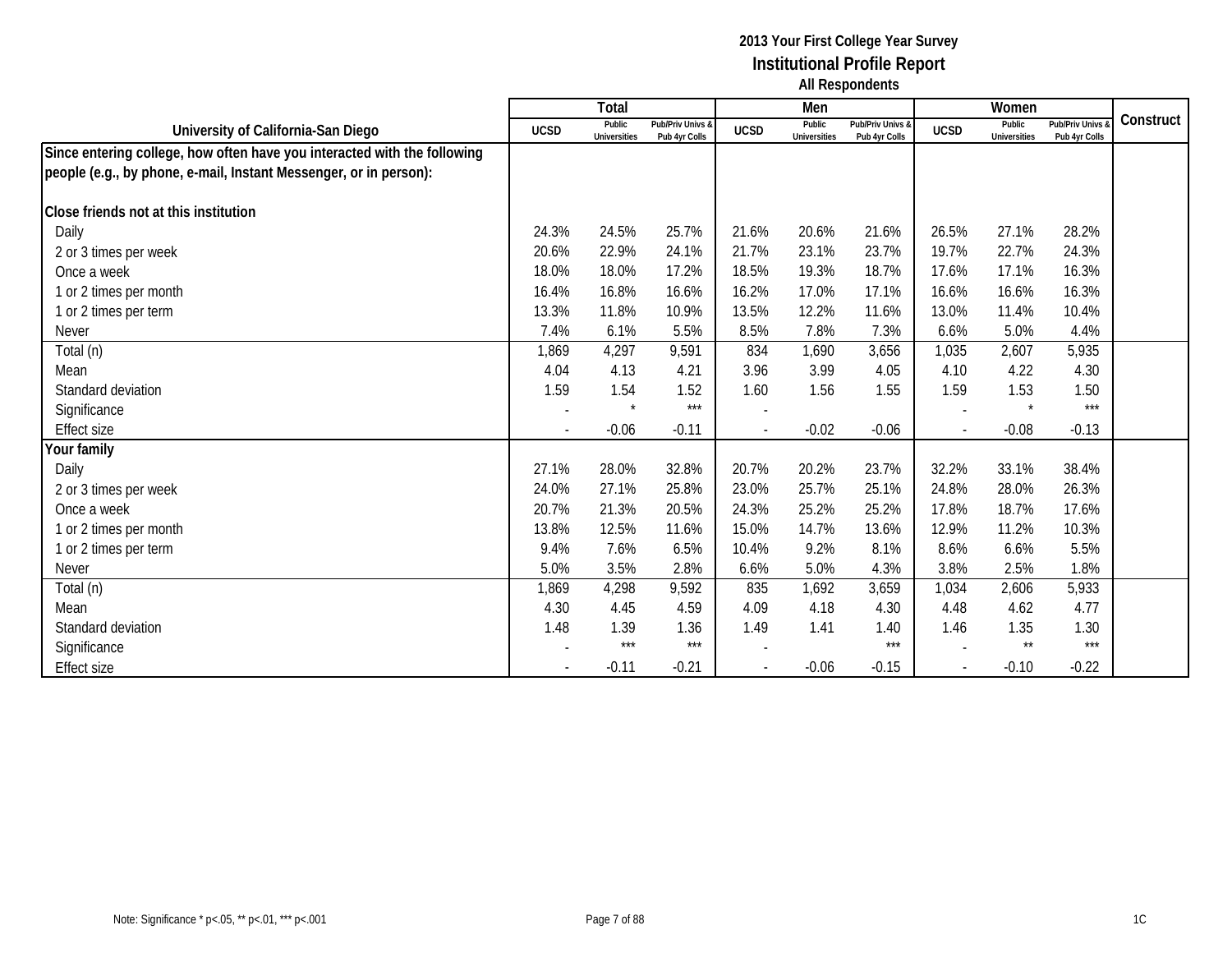|                                                                          |                          | Total                         |                                   |             | Men                           |                                   |             | Women                         |                                 |           |
|--------------------------------------------------------------------------|--------------------------|-------------------------------|-----------------------------------|-------------|-------------------------------|-----------------------------------|-------------|-------------------------------|---------------------------------|-----------|
| University of California-San Diego                                       | <b>UCSD</b>              | Public<br><b>Universities</b> | Pub/Priv Univs &<br>Pub 4yr Colls | <b>UCSD</b> | Public<br><b>Universities</b> | Pub/Priv Univs &<br>Pub 4yr Colls | <b>UCSD</b> | Public<br><b>Universities</b> | Pub/Priv Univs<br>Pub 4yr Colls | Construct |
| Since entering college, how often have you interacted with the following |                          |                               |                                   |             |                               |                                   |             |                               |                                 |           |
| people (e.g., by phone, e-mail, Instant Messenger, or in person):        |                          |                               |                                   |             |                               |                                   |             |                               |                                 |           |
|                                                                          |                          |                               |                                   |             |                               |                                   |             |                               |                                 |           |
| Graduate students/teaching assistants                                    |                          |                               |                                   |             |                               |                                   |             |                               |                                 |           |
| Daily                                                                    | 3.6%                     | 4.2%                          | 3.6%                              | 3.7%        | 4.5%                          | 3.8%                              | 3.5%        | 4.0%                          | 3.5%                            |           |
| 2 or 3 times per week                                                    | 21.1%                    | 18.6%                         | 14.1%                             | 21.5%       | 20.2%                         | 15.8%                             | 20.8%       | 17.6%                         | 13.0%                           |           |
| Once a week                                                              | 25.4%                    | 24.3%                         | 19.6%                             | 25.5%       | 25.0%                         | 20.7%                             | 25.2%       | 23.9%                         | 19.0%                           |           |
| 1 or 2 times per month                                                   | 19.4%                    | 19.2%                         | 16.2%                             | 20.6%       | 19.2%                         | 17.3%                             | 18.4%       | 19.1%                         | 15.6%                           |           |
| 1 or 2 times per term                                                    | 18.8%                    | 19.2%                         | 19.2%                             | 17.1%       | 16.8%                         | 18.3%                             | 20.2%       | 20.8%                         | 19.7%                           |           |
| <b>Never</b>                                                             | 11.8%                    | 14.5%                         | 27.2%                             | 11.5%       | 14.4%                         | 23.9%                             | 12.0%       | 14.5%                         | 29.3%                           |           |
| Total (n)                                                                | 1,869                    | 4,297                         | 9,583                             | 834         | 1,691                         | 3,654                             | 1,035       | 2,606                         | 5,929                           |           |
| Mean                                                                     | 3.36                     | 3.26                          | 2.85                              | 3.39        | 3.33                          | 2.98                              | 3.33        | 3.21                          | 2.77                            |           |
| Standard deviation                                                       | 1.40                     | 1.44                          | 1.53                              | 1.39        | 1.45                          | 1.53                              | 1.40        | 1.43                          | 1.53                            |           |
| Significance                                                             | $\overline{\phantom{a}}$ | $\star$                       | $***$                             |             |                               | $***$                             |             | $\star$                       | $***$                           |           |
| <b>Effect size</b>                                                       |                          | 0.07                          | 0.33                              |             | 0.04                          | 0.27                              |             | 0.08                          | 0.37                            |           |
| Close friends from your high school                                      |                          |                               |                                   |             |                               |                                   |             |                               |                                 |           |
| Daily                                                                    | 17.8%                    | 19.5%                         | 20.1%                             | 18.4%       | 18.9%                         | 19.4%                             | 17.3%       | 19.9%                         | 20.5%                           |           |
| 2 or 3 times per week                                                    | 18.3%                    | 21.5%                         | 22.2%                             | 16.8%       | 20.0%                         | 20.6%                             | 19.6%       | 22.4%                         | 23.1%                           |           |
| Once a week                                                              | 14.1%                    | 15.9%                         | 16.5%                             | 14.4%       | 15.8%                         | 16.9%                             | 13.8%       | 16.0%                         | 16.2%                           |           |
| 1 or 2 times per month                                                   | 18.6%                    | 18.7%                         | 18.9%                             | 18.8%       | 19.2%                         | 19.0%                             | 18.4%       | 18.4%                         | 18.8%                           |           |
| 1 or 2 times per term                                                    | 15.4%                    | 13.6%                         | 13.8%                             | 14.4%       | 13.1%                         | 13.9%                             | 16.2%       | 14.0%                         | 13.7%                           |           |
| <b>Never</b>                                                             | 15.8%                    | 10.8%                         | 8.6%                              | 17.2%       | 13.1%                         | 10.1%                             | 14.7%       | 9.4%                          | 7.7%                            |           |
| Total (n)                                                                | 1,870                    | 4,300                         | 9,592                             | 835         | 1,692                         | 3,658                             | 1,035       | 2,608                         | 5,934                           |           |
| Mean                                                                     | 3.57                     | 3.82                          | 3.90                              | 3.54        | 3.73                          | 3.82                              | 3.59        | 3.88                          | 3.95                            |           |
| Standard deviation                                                       | 1.71                     | 1.63                          | 1.59                              | 1.74        | 1.67                          | 1.62                              | 1.70        | 1.61                          | 1.57                            |           |
| Significance                                                             |                          | ***                           | $***$                             |             | $\star\star$                  | $***$                             |             | $***$                         | $***$                           |           |
| <b>Effect size</b>                                                       |                          | $-0.15$                       | $-0.21$                           |             | $-0.11$                       | $-0.17$                           |             | $-0.18$                       | $-0.23$                         |           |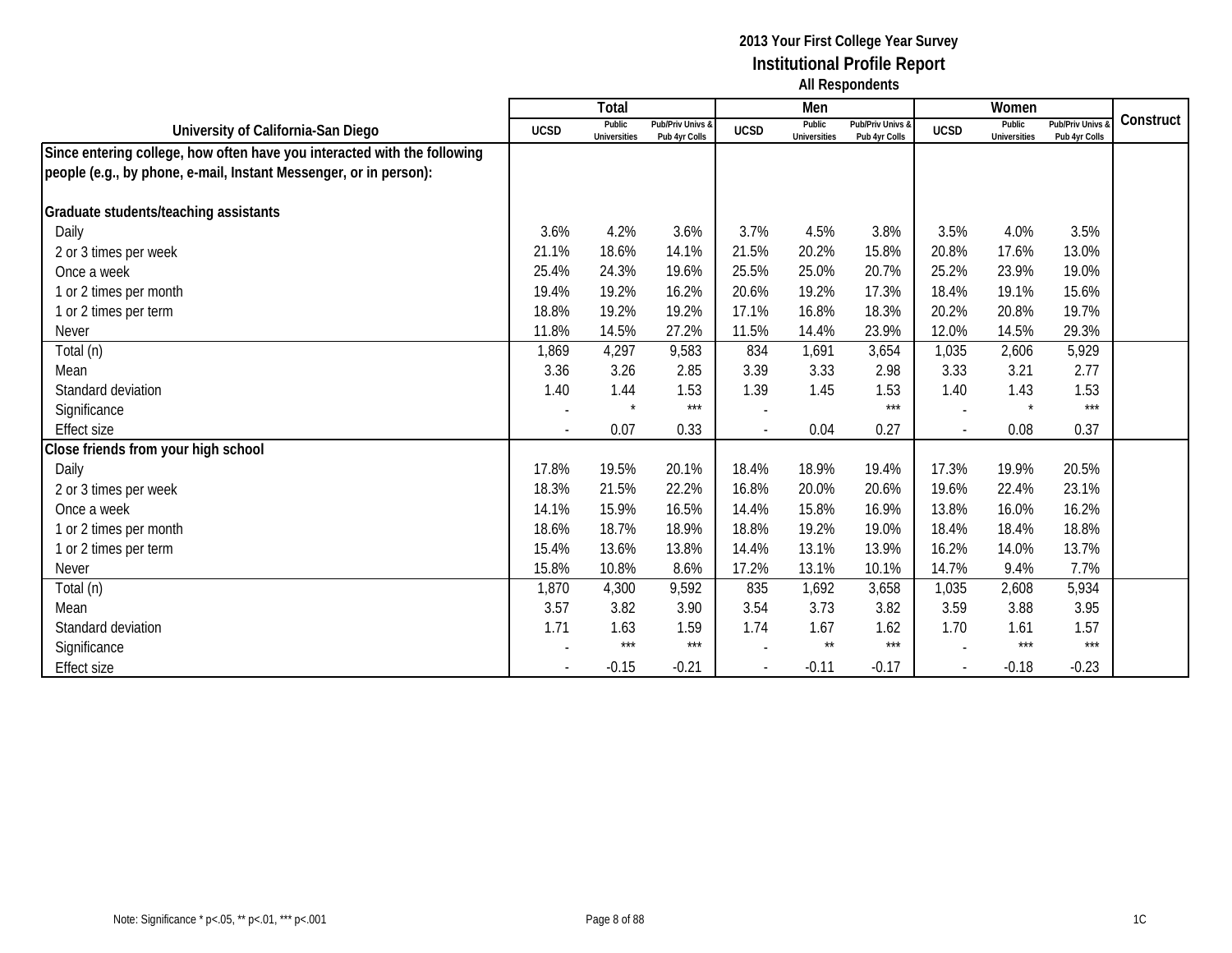|                                                                    |             | Total                         |                                   |             | Men                           |                                   |                          | Women                         |                                        |           |
|--------------------------------------------------------------------|-------------|-------------------------------|-----------------------------------|-------------|-------------------------------|-----------------------------------|--------------------------|-------------------------------|----------------------------------------|-----------|
| University of California-San Diego                                 | <b>UCSD</b> | Public<br><b>Universities</b> | Pub/Priv Univs &<br>Pub 4yr Colls | <b>UCSD</b> | Public<br><b>Universities</b> | Pub/Priv Univs &<br>Pub 4yr Colls | <b>UCSD</b>              | Public<br><b>Universities</b> | <b>Pub/Priv Univs</b><br>Pub 4yr Colls | Construct |
| Do you have any concern about your ability to finance your college |             |                               |                                   |             |                               |                                   |                          |                               |                                        |           |
| education?                                                         |             |                               |                                   |             |                               |                                   |                          |                               |                                        |           |
| Major (not sure I will have enough funds to complete college)      | 21.4%       | 20.1%                         | 19.7%                             | 18.2%       | 16.6%                         | 16.0%                             | 24.0%                    | 22.4%                         | 22.1%                                  |           |
| Some (but I probably will have enough funds)                       | 58.7%       | 57.4%                         | 55.6%                             | 57.6%       | 55.7%                         | 52.9%                             | 59.5%                    | 58.5%                         | 57.2%                                  |           |
| None (I am confident that I will have sufficient funds)            | 19.9%       | 22.5%                         | 24.7%                             | 24.2%       | 27.7%                         | 31.1%                             | 16.5%                    | 19.2%                         | 20.8%                                  |           |
| Total (n)                                                          | 1,867       | 4,287                         | 9,543                             | 834         | 1,684                         | 3,630                             | 1,033                    | 2,603                         | 5,913                                  |           |
| Mean                                                               | 2.01        | 1.98                          | 1.95                              | 1.94        | 1.89                          | 1.85                              | 2.08                     | 2.03                          | 2.01                                   |           |
| Standard deviation                                                 | 0.64        | 0.65                          | 0.66                              | 0.65        | 0.66                          | 0.67                              | 0.63                     | 0.64                          | 0.65                                   |           |
| Significance                                                       |             |                               | $***$                             |             |                               | $***$                             |                          | $\star$                       | $\star\star$                           |           |
| <b>Effect size</b>                                                 |             | 0.05                          | 0.09                              |             | 0.08                          | 0.13                              | $\overline{\phantom{a}}$ | 0.08                          | 0.11                                   |           |
| Since entering this college, how often have you felt:              |             |                               |                                   |             |                               |                                   |                          |                               |                                        |           |
|                                                                    |             |                               |                                   |             |                               |                                   |                          |                               |                                        |           |
| Lonely or homesick                                                 |             |                               |                                   |             |                               |                                   |                          |                               |                                        |           |
| Frequently                                                         | 18.3%       | 16.3%                         | 14.4%                             | 13.7%       | 11.4%                         | 9.9%                              | 21.9%                    | 19.5%                         | 17.1%                                  |           |
| Occasionally                                                       | 51.7%       | 52.3%                         | 51.9%                             | 46.2%       | 46.3%                         | 46.5%                             | 56.1%                    | 56.2%                         | 55.2%                                  |           |
| Not at all                                                         | 30.0%       | 31.3%                         | 33.7%                             | 40.0%       | 42.2%                         | 43.6%                             | 22.0%                    | 24.3%                         | 27.7%                                  |           |
| Total (n)                                                          | 1,852       | 4,234                         | 9,486                             | 824         | 1,660                         | 3,606                             | 1,028                    | 2,574                         | 5,880                                  |           |
| Mean                                                               | 1.88        | 1.85                          | 1.81                              | 1.74        | 1.69                          | 1.66                              | 2.00                     | 1.95                          | 1.89                                   |           |
| Standard deviation                                                 | 0.68        | 0.67                          | 0.67                              | 0.68        | 0.67                          | 0.65                              | 0.66                     | 0.66                          | 0.66                                   |           |
| Significance                                                       |             |                               | $***$                             |             |                               | $\star\star$                      |                          | $\star$                       | $***$                                  |           |
| <b>Effect size</b>                                                 |             | 0.04                          | 0.10                              |             | 0.07                          | 0.12                              |                          | 0.08                          | 0.17                                   |           |
| Isolated from campus life                                          |             |                               |                                   |             |                               |                                   |                          |                               |                                        |           |
| Frequently                                                         | 22.5%       | 17.5%                         | 15.4%                             | 20.9%       | 16.2%                         | 13.6%                             | 23.8%                    | 18.3%                         | 16.6%                                  |           |
| Occasionally                                                       | 46.4%       | 43.9%                         | 41.4%                             | 45.4%       | 42.3%                         | 40.8%                             | 47.1%                    | 45.0%                         | 41.8%                                  |           |
| Not at all                                                         | 31.2%       | 38.6%                         | 43.1%                             | 33.7%       | 41.5%                         | 45.6%                             | 29.1%                    | 36.7%                         | 41.6%                                  |           |
| Total (n)                                                          | 1,851       | 4,233                         | 9,488                             | 824         | 1,660                         | 3,609                             | 1,027                    | 2,573                         | 5,879                                  |           |
| Mean                                                               | 1.91        | 1.79                          | 1.72                              | 1.87        | 1.75                          | 1.68                              | 1.95                     | 1.82                          | 1.75                                   |           |
| Standard deviation                                                 | 0.73        | 0.72                          | 0.71                              | 0.73        | 0.72                          | 0.70                              | 0.73                     | 0.72                          | 0.72                                   |           |
| Significance                                                       |             | $***$                         | $\star\star\star$                 |             | $***$                         | $***$                             |                          | $***$                         | $***$                                  |           |
| <b>Effect size</b>                                                 |             | 0.17                          | 0.27                              |             | 0.17                          | 0.27                              |                          | 0.18                          | 0.28                                   |           |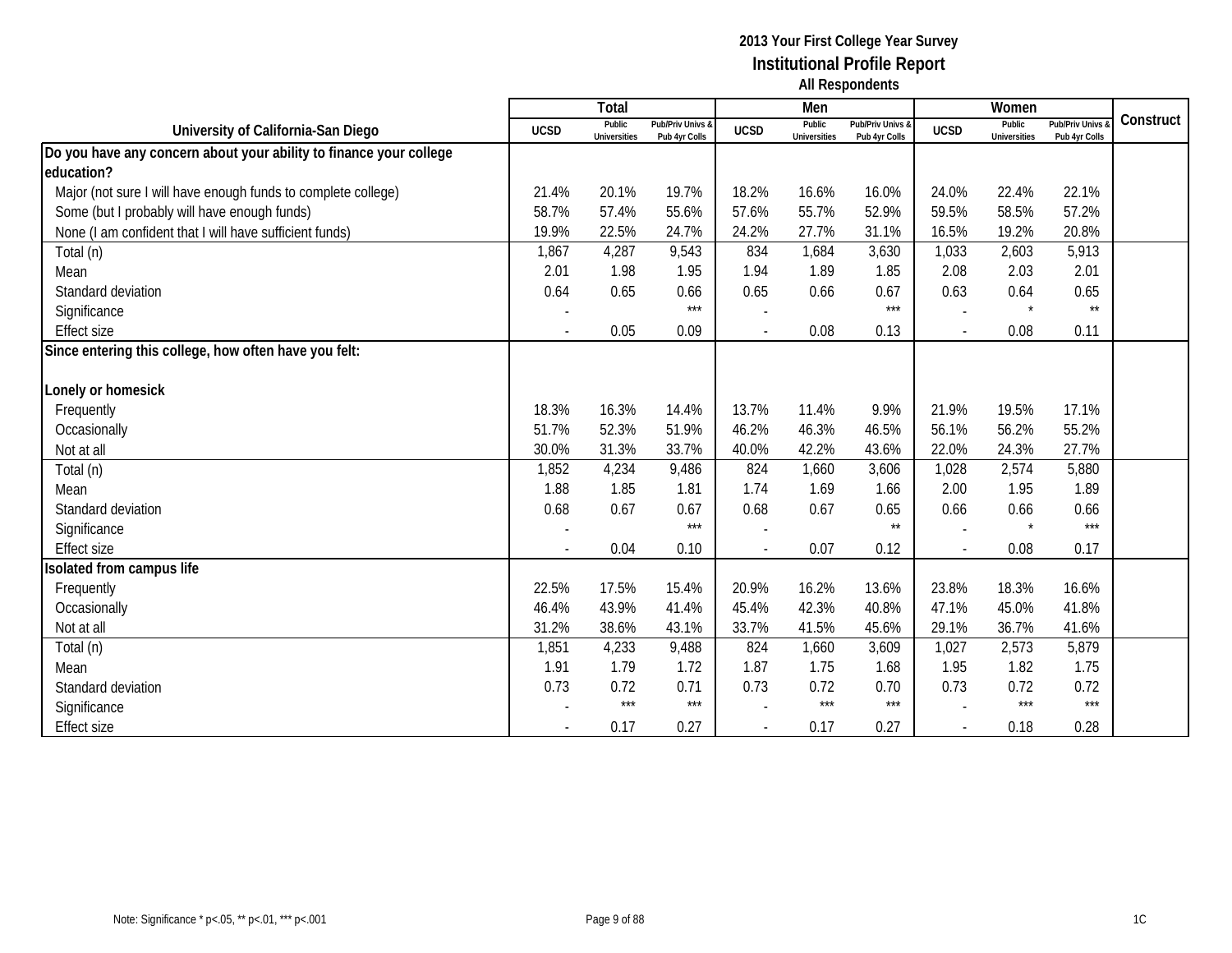|                                                       |             | Total                  |                                   |                          | Men                           |                                   |             | Women                         |                                 |           |
|-------------------------------------------------------|-------------|------------------------|-----------------------------------|--------------------------|-------------------------------|-----------------------------------|-------------|-------------------------------|---------------------------------|-----------|
| University of California-San Diego                    | <b>UCSD</b> | Public<br>Universities | Pub/Priv Univs &<br>Pub 4yr Colls | <b>UCSD</b>              | Public<br><b>Universities</b> | Pub/Priv Univs &<br>Pub 4yr Colls | <b>UCSD</b> | Public<br><b>Universities</b> | Pub/Priv Univs<br>Pub 4yr Colls | Construct |
| Since entering this college, how often have you felt: |             |                        |                                   |                          |                               |                                   |             |                               |                                 |           |
|                                                       |             |                        |                                   |                          |                               |                                   |             |                               |                                 |           |
| Unsafe on this campus                                 |             |                        |                                   |                          |                               |                                   |             |                               |                                 |           |
| Frequently                                            | 1.9%        | 2.1%                   | 2.1%                              | 1.9%                     | 2.0%                          | 2.0%                              | 1.9%        | 2.2%                          | 2.1%                            |           |
| Occasionally                                          | 24.8%       | 25.5%                  | 23.2%                             | 13.2%                    | 14.0%                         | 14.8%                             | 34.0%       | 32.9%                         | 28.4%                           |           |
| Not at all                                            | 73.3%       | 72.4%                  | 74.7%                             | 84.8%                    | 84.0%                         | 83.3%                             | 64.0%       | 64.9%                         | 69.4%                           |           |
| Total (n)                                             | 1,852       | 4,234                  | 9,484                             | 824                      | 1,660                         | 3,609                             | 1,028       | 2,574                         | 5,875                           |           |
| Mean                                                  | 1.29        | 1.30                   | 1.27                              | 1.17                     | 1.18                          | 1.19                              | 1.38        | 1.37                          | 1.33                            |           |
| Standard deviation                                    | 0.49        | 0.50                   | 0.49                              | 0.43                     | 0.43                          | 0.44                              | 0.52        | 0.53                          | 0.51                            |           |
| Significance                                          |             |                        |                                   |                          |                               |                                   |             |                               | $\star\star$                    |           |
| <b>Effect size</b>                                    |             | $-0.02$                | 0.04                              |                          | $-0.02$                       | $-0.05$                           |             | 0.02                          | 0.10                            |           |
| Worried about your health                             |             |                        |                                   |                          |                               |                                   |             |                               |                                 |           |
| Frequently                                            | 9.2%        | 9.2%                   | 8.4%                              | 8.6%                     | 7.4%                          | 6.4%                              | 9.7%        | 10.4%                         | 9.7%                            |           |
| Occasionally                                          | 45.8%       | 43.4%                  | 40.8%                             | 39.9%                    | 37.7%                         | 35.8%                             | 50.6%       | 47.1%                         | 43.8%                           |           |
| Not at all                                            | 44.9%       | 47.3%                  | 50.8%                             | 51.5%                    | 54.9%                         | 57.9%                             | 39.7%       | 42.5%                         | 46.5%                           |           |
| Total (n)                                             | 1,852       | 4,232                  | 9,464                             | 824                      | 1,659                         | 3,600                             | 1,028       | 2,573                         | 5,864                           |           |
| Mean                                                  | 1.64        | 1.62                   | 1.58                              | 1.57                     | 1.53                          | 1.48                              | 1.70        | 1.68                          | 1.63                            |           |
| Standard deviation                                    | 0.64        | 0.65                   | 0.64                              | 0.65                     | 0.63                          | 0.61                              | 0.64        | 0.65                          | 0.65                            |           |
| Significance                                          |             |                        | $***$                             |                          |                               | $***$                             |             |                               | $\star\star$                    |           |
| <b>Effect size</b>                                    |             | 0.03                   | 0.09                              |                          | 0.06                          | 0.15                              |             | 0.03                          | 0.11                            |           |
| That your courses inspired you to think in new ways   |             |                        |                                   |                          |                               |                                   |             |                               |                                 |           |
| Frequently                                            | 35.7%       | 39.2%                  | 38.6%                             | 35.0%                    | 37.3%                         | 34.7%                             | 36.3%       | 40.5%                         | 40.9%                           |           |
| Occasionally                                          | 54.8%       | 52.3%                  | 52.2%                             | 53.9%                    | 52.3%                         | 54.0%                             | 55.4%       | 52.2%                         | 51.1%                           |           |
| Not at all                                            | 9.6%        | 8.5%                   | 9.2%                              | 11.2%                    | 10.4%                         | 11.3%                             | 8.3%        | 7.3%                          | 7.9%                            |           |
| Total (n)                                             | 1,852       | 4,233                  | 9,484                             | 824                      | 1,660                         | 3,608                             | 1,028       | 2,573                         | 5,876                           |           |
| Mean                                                  | 2.26        | 2.31                   | 2.29                              | 2.24                     | 2.27                          | 2.23                              | 2.28        | 2.33                          | 2.33                            |           |
| Standard deviation                                    | 0.62        | 0.62                   | 0.63                              | 0.64                     | 0.64                          | 0.64                              | 0.61        | 0.61                          | 0.62                            |           |
| Significance                                          |             | $\star\star$           |                                   |                          |                               |                                   |             | $\star$                       | $\star$                         |           |
| <b>Effect size</b>                                    |             | 0.08                   | 0.05                              | $\overline{\phantom{a}}$ | 0.05                          | 0.02                              |             | 0.08                          | 0.08                            |           |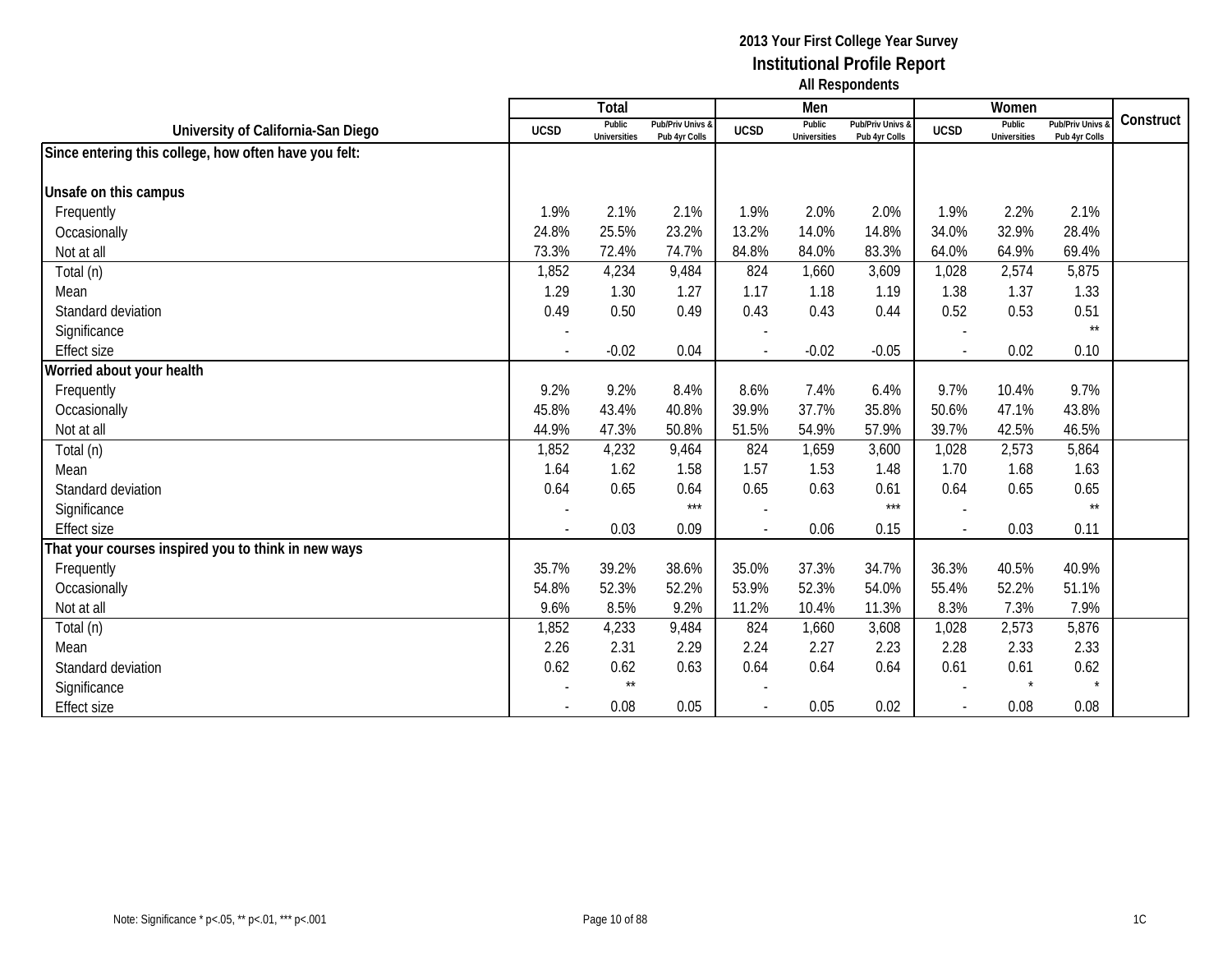|                                                                   |             | Total                         |                                   |                          | Men                           |                                   |                          | Women                         |                                 |           |
|-------------------------------------------------------------------|-------------|-------------------------------|-----------------------------------|--------------------------|-------------------------------|-----------------------------------|--------------------------|-------------------------------|---------------------------------|-----------|
| University of California-San Diego                                | <b>UCSD</b> | Public<br><b>Universities</b> | Pub/Priv Univs &<br>Pub 4yr Colls | <b>UCSD</b>              | Public<br><b>Universities</b> | Pub/Priv Univs &<br>Pub 4yr Colls | <b>UCSD</b>              | Public<br><b>Universities</b> | Pub/Priv Univs<br>Pub 4yr Colls | Construct |
| That your job responsibilities interfered with your schoolwork    |             |                               |                                   |                          |                               |                                   |                          |                               |                                 |           |
| Frequently                                                        | 12.1%       | 9.4%                          | 8.1%                              | 9.7%                     | 8.3%                          | 7.4%                              | 14.0%                    | 10.1%                         | 8.5%                            |           |
| Occasionally                                                      | 29.9%       | 26.0%                         | 26.4%                             | 29.1%                    | 25.1%                         | 24.7%                             | 30.6%                    | 26.6%                         | 27.4%                           |           |
| Not at all                                                        | 58.0%       | 64.6%                         | 65.5%                             | 61.2%                    | 66.6%                         | 67.9%                             | 55.4%                    | 63.2%                         | 64.1%                           |           |
| Total (n)                                                         | 1,851       | 4,231                         | 9,474                             | 824                      | 1,660                         | 3,606                             | 1,027                    | 2,571                         | 5,868                           |           |
| Mean                                                              | 1.54        | 1.45                          | 1.43                              | 1.49                     | 1.42                          | 1.39                              | 1.59                     | 1.47                          | 1.44                            |           |
| Standard deviation                                                | 0.70        | 0.66                          | 0.64                              | 0.67                     | 0.64                          | 0.62                              | 0.72                     | 0.67                          | 0.65                            |           |
| Significance                                                      |             | $***$                         | $***$                             |                          |                               | $***$                             |                          | $***$                         | $***$                           |           |
| <b>Effect size</b>                                                |             | 0.14                          | 0.17                              | $\overline{a}$           | 0.11                          | 0.16                              | $\sim$                   | 0.18                          | 0.23                            |           |
| That your family responsibilities interfered with your schoolwork |             |                               |                                   |                          |                               |                                   |                          |                               |                                 |           |
| Frequently                                                        | 10.2%       | 7.6%                          | 7.0%                              | 9.0%                     | 6.8%                          | 5.9%                              | 11.2%                    | 8.0%                          | 7.7%                            |           |
| Occasionally                                                      | 33.8%       | 28.7%                         | 28.3%                             | 32.3%                    | 27.7%                         | 26.8%                             | 35.1%                    | 29.3%                         | 29.2%                           |           |
| Not at all                                                        | 55.9%       | 63.8%                         | 64.7%                             | 58.7%                    | 65.5%                         | 67.3%                             | 53.7%                    | 62.6%                         | 63.2%                           |           |
| Total (n)                                                         | 1,850       | 4,231                         | 9,478                             | 823                      | 1,659                         | 3,608                             | 1,027                    | 2,572                         | 5,870                           |           |
| Mean                                                              | 1.54        | 1.44                          | 1.42                              | 1.50                     | 1.41                          | 1.39                              | 1.57                     | 1.45                          | 1.44                            |           |
| Standard deviation                                                | 0.67        | 0.63                          | 0.62                              | 0.66                     | 0.62                          | 0.60                              | 0.68                     | 0.64                          | 0.63                            |           |
| Significance                                                      |             | $***$                         | $***$                             |                          | $***$                         | $***$                             |                          | $***$                         | $***$                           |           |
| <b>Effect size</b>                                                |             | 0.16                          | 0.19                              |                          | 0.15                          | 0.18                              | $\overline{\phantom{a}}$ | 0.19                          | 0.21                            |           |
| Family support to succeed                                         |             |                               |                                   |                          |                               |                                   |                          |                               |                                 |           |
| Frequently                                                        | 54.5%       | 59.4%                         | 61.8%                             | 51.5%                    | 53.3%                         | 55.1%                             | 56.8%                    | 63.4%                         | 66.0%                           |           |
| Occasionally                                                      | 34.0%       | 31.1%                         | 29.3%                             | 35.8%                    | 35.4%                         | 33.4%                             | 32.5%                    | 28.3%                         | 26.7%                           |           |
| Not at all                                                        | 11.6%       | 9.5%                          | 8.9%                              | 12.6%                    | 11.3%                         | 11.6%                             | 10.7%                    | 8.3%                          | 7.3%                            |           |
| Total (n)                                                         | 1,851       | 4,232                         | 9,465                             | 823                      | 1,658                         | 3,600                             | 1,028                    | 2,574                         | 5,865                           |           |
| Mean                                                              | 2.43        | 2.50                          | 2.53                              | 2.39                     | 2.42                          | 2.44                              | 2.46                     | 2.55                          | 2.59                            |           |
| Standard deviation                                                | 0.69        | 0.66                          | 0.65                              | 0.70                     | 0.69                          | 0.69                              | 0.68                     | 0.64                          | 0.62                            |           |
| Significance                                                      |             | ***                           | ***                               |                          |                               |                                   |                          | $***$                         | $***$                           |           |
| <b>Effect size</b>                                                |             | $-0.11$                       | $-0.15$                           | $\overline{\phantom{a}}$ | $-0.04$                       | $-0.07$                           | $\sim$                   | $-0.14$                       | $-0.21$                         |           |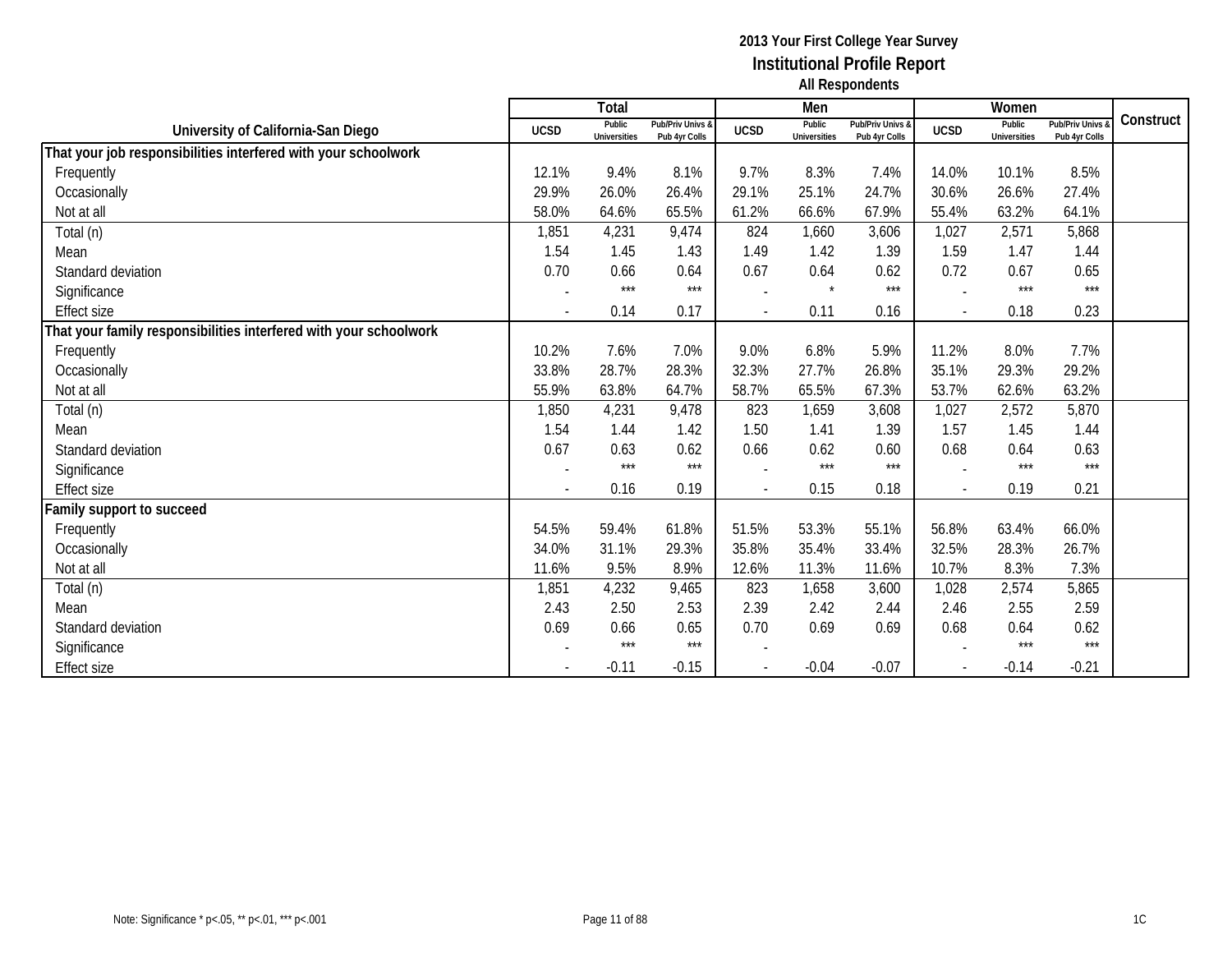|                                                                          |             | Total                         |                                   |                | Men                           |                                 |             | Women                         |                                        |           |
|--------------------------------------------------------------------------|-------------|-------------------------------|-----------------------------------|----------------|-------------------------------|---------------------------------|-------------|-------------------------------|----------------------------------------|-----------|
| University of California-San Diego                                       | <b>UCSD</b> | Public<br><b>Universities</b> | Pub/Priv Univs &<br>Pub 4yr Colls | <b>UCSD</b>    | Public<br><b>Universities</b> | Pub/Priv Univs<br>Pub 4yr Colls | <b>UCSD</b> | Public<br><b>Universities</b> | <b>Pub/Priv Univs</b><br>Pub 4yr Colls | Construct |
| Since entering this college, how often have you felt:                    |             |                               |                                   |                |                               |                                 |             |                               |                                        |           |
|                                                                          |             |                               |                                   |                |                               |                                 |             |                               |                                        |           |
| That faculty provided me with feedback that helped me assess my progress |             |                               |                                   |                |                               |                                 |             |                               |                                        |           |
| in class                                                                 |             |                               |                                   |                |                               |                                 |             |                               |                                        |           |
| Frequently                                                               | 22.0%       | 29.6%                         | 34.3%                             | 21.5%          | 25.9%                         | 30.1%                           | 22.4%       | 32.0%                         | 36.8%                                  |           |
| Occasionally                                                             | 64.3%       | 60.3%                         | 57.1%                             | 64.4%          | 62.7%                         | 59.8%                           | 64.3%       | 58.7%                         | 55.4%                                  |           |
| Not at all                                                               | 13.7%       | 10.1%                         | 8.7%                              | 14.1%          | 11.3%                         | 10.1%                           | 13.3%       | 9.3%                          | 7.8%                                   |           |
| Total (n)                                                                | 1,851       | 4,232                         | 9,479                             | 823            | 1,659                         | 3,606                           | 1,028       | 2,573                         | 5,873                                  |           |
| Mean                                                                     | 2.08        | 2.20                          | 2.26                              | 2.07           | 2.15                          | 2.20                            | 2.09        | 2.23                          | 2.29                                   |           |
| Standard deviation                                                       | 0.59        | 0.60                          | 0.60                              | 0.59           | 0.59                          | 0.60                            | 0.59        | 0.60                          | 0.60                                   |           |
| Significance                                                             |             | $***$                         | $***$                             |                | $\star\star$                  | $***$                           |             | $***$                         | $***$                                  |           |
| <b>Effect size</b>                                                       |             | $-0.20$                       | $-0.30$                           |                | $-0.14$                       | $-0.22$                         |             | $-0.23$                       | $-0.33$                                |           |
| That my contributions were valued in class                               |             |                               |                                   |                |                               |                                 |             |                               |                                        |           |
| Frequently                                                               | 20.1%       | 28.5%                         | 33.8%                             | 20.3%          | 27.1%                         | 32.3%                           | 19.9%       | 29.4%                         | 34.7%                                  |           |
| Occasionally                                                             | 58.7%       | 56.7%                         | 55.7%                             | 59.8%          | 57.7%                         | 56.2%                           | 57.8%       | 56.1%                         | 55.4%                                  |           |
| Not at all                                                               | 21.3%       | 14.7%                         | 10.5%                             | 19.9%          | 15.1%                         | 11.5%                           | 22.3%       | 14.5%                         | 9.9%                                   |           |
| Total (n)                                                                | 1,849       | 4,229                         | 9,470                             | 823            | 1,658                         | 3,605                           | 1,026       | 2,571                         | 5,865                                  |           |
| Mean                                                                     | 1.99        | 2.14                          | 2.23                              | 2.00           | 2.12                          | 2.21                            | 1.98        | 2.15                          | 2.25                                   |           |
| Standard deviation                                                       | 0.64        | 0.64                          | 0.62                              | 0.63           | 0.64                          | 0.63                            | 0.65        | 0.65                          | 0.62                                   |           |
| Significance                                                             |             | $***$                         | $***$                             |                | ***                           | $***$                           |             | $***$                         | $***$                                  |           |
| <b>Effect size</b>                                                       |             | $-0.23$                       | $-0.39$                           | $\overline{a}$ | $-0.19$                       | $-0.33$                         |             | $-0.26$                       | $-0.44$                                |           |
| That faculty encouraged me to ask questions and participate in           |             |                               |                                   |                |                               |                                 |             |                               |                                        |           |
| discussions                                                              |             |                               |                                   |                |                               |                                 |             |                               |                                        |           |
| Frequently                                                               | 40.1%       | 47.1%                         | 51.9%                             | 38.9%          | 44.7%                         | 48.9%                           | 41.1%       | 48.7%                         | 53.8%                                  |           |
| Occasionally                                                             | 51.0%       | 45.9%                         | 42.5%                             | 51.9%          | 47.7%                         | 44.6%                           | 50.3%       | 44.7%                         | 41.2%                                  |           |
| Not at all                                                               | 8.9%        | 7.0%                          | 5.6%                              | 9.2%           | 7.7%                          | 6.6%                            | 8.6%        | 6.6%                          | 5.0%                                   |           |
| Total (n)                                                                | 1,850       | 4,229                         | 9,472                             | 823            | 1,657                         | 3,603                           | 1,027       | 2,572                         | 5,869                                  |           |
| Mean                                                                     | 2.31        | 2.40                          | 2.46                              | 2.30           | 2.37                          | 2.42                            | 2.33        | 2.42                          | 2.49                                   |           |
| Standard deviation                                                       | 0.63        | 0.62                          | 0.60                              | 0.63           | 0.62                          | 0.61                            | 0.63        | 0.61                          | 0.59                                   |           |
| Significance                                                             |             | $***$                         | $***$                             |                | $\star\star$                  | $***$                           |             | $***$                         | $***$                                  |           |
| <b>Effect size</b>                                                       |             | $-0.15$                       | $-0.25$                           |                | $-0.11$                       | $-0.20$                         |             | $-0.15$                       | $-0.27$                                |           |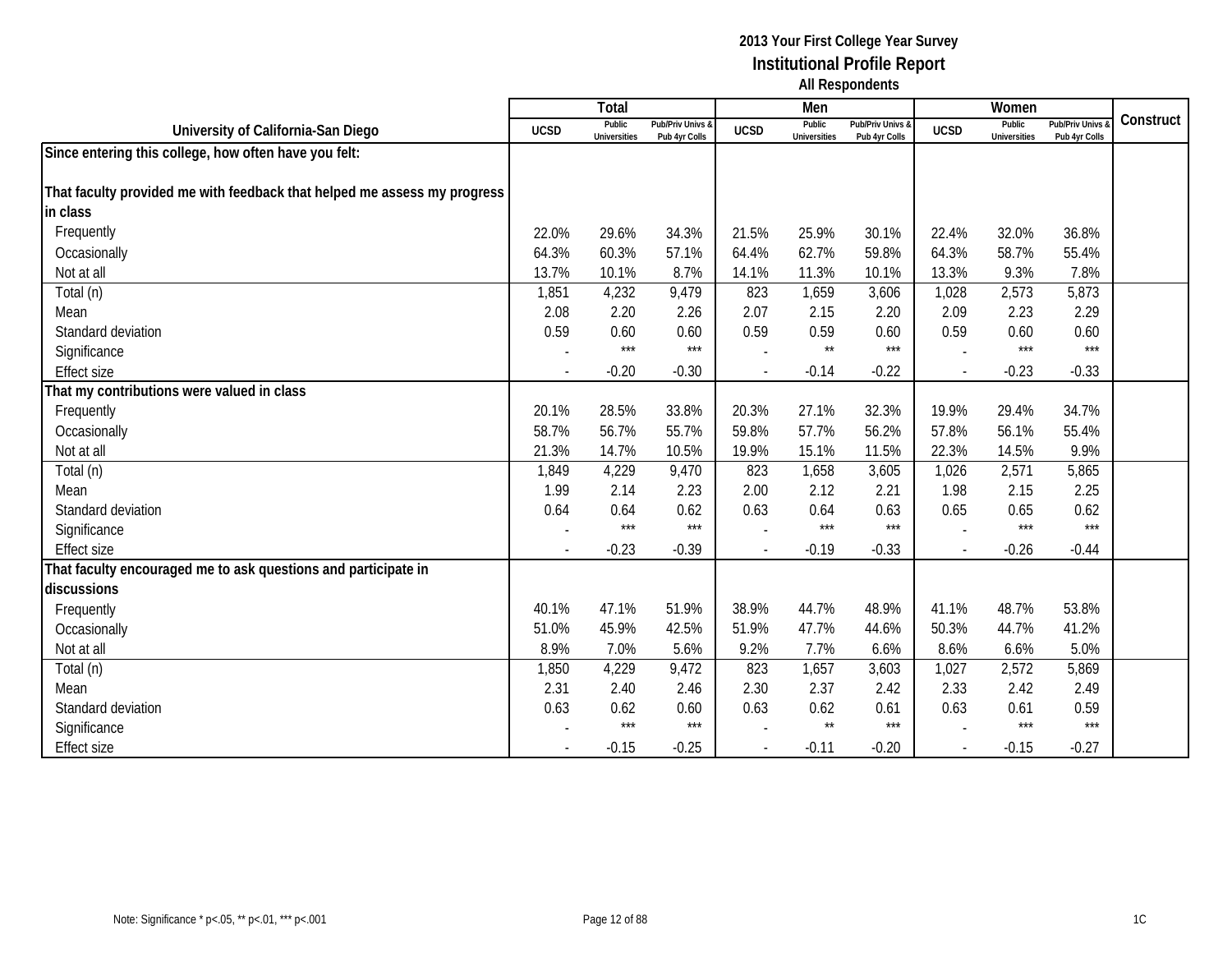|                                                                               |                | Total                         |                                   |                          | Men                           |                                   |                          | Women                         |                                        |              |
|-------------------------------------------------------------------------------|----------------|-------------------------------|-----------------------------------|--------------------------|-------------------------------|-----------------------------------|--------------------------|-------------------------------|----------------------------------------|--------------|
| University of California-San Diego                                            | <b>UCSD</b>    | Public<br><b>Universities</b> | Pub/Priv Univs &<br>Pub 4yr Colls | <b>UCSD</b>              | Public<br><b>Universities</b> | Pub/Priv Univs &<br>Pub 4yr Colls | <b>UCSD</b>              | Public<br><b>Universities</b> | <b>Pub/Priv Univs</b><br>Pub 4yr Colls | Construct    |
| Please rate your satisfaction with this institution on each of the aspects of |                |                               |                                   |                          |                               |                                   |                          |                               |                                        |              |
| college life listed below:                                                    |                |                               |                                   |                          |                               |                                   |                          |                               |                                        |              |
|                                                                               |                |                               |                                   |                          |                               |                                   |                          |                               |                                        |              |
| General education and core curriculum courses                                 |                |                               |                                   |                          |                               |                                   |                          |                               |                                        |              |
| Very satisfied                                                                | 16.0%          | 19.1%                         | 19.9%                             | 16.2%                    | 18.5%                         | 19.4%                             | 15.8%                    | 19.5%                         | 20.2%                                  |              |
| Satisfied                                                                     | 47.7%          | 51.5%                         | 51.5%                             | 47.2%                    | 49.2%                         | 50.0%                             | 48.1%                    | 52.9%                         | 52.4%                                  |              |
| Neutral                                                                       | 23.8%          | 20.2%                         | 20.0%                             | 22.7%                    | 21.1%                         | 20.7%                             | 24.6%                    | 19.6%                         | 19.6%                                  | Satisfaction |
| Dissatisfied                                                                  | 8.9%           | 6.7%                          | 6.2%                              | 9.1%                     | 7.6%                          | 6.7%                              | 8.8%                     | 6.2%                          | 5.9%                                   | with         |
| Very dissatisfied                                                             | 3.6%           | 2.5%                          | 2.5%                              | 4.9%                     | 3.6%                          | 3.3%                              | 2.7%                     | 1.7%                          | 1.9%                                   | Coursework   |
| Total (n)                                                                     | 1,729          | 3,936                         | 8,979                             | 761                      | 1,526                         | 3,395                             | 968                      | 2,410                         | 5,584                                  |              |
| Mean                                                                          | 3.63           | 3.78                          | 3.80                              | 3.61                     | 3.71                          | 3.75                              | 3.66                     | 3.82                          | 3.83                                   |              |
| Standard deviation                                                            | 0.97           | 0.91                          | 0.91                              | 1.02                     | 0.97                          | 0.95                              | 0.94                     | 0.87                          | 0.88                                   |              |
| Significance                                                                  |                | $***$                         | $***$                             |                          | $\star$                       | $***$                             |                          | $***$                         | $***$                                  |              |
| Effect size                                                                   |                | $-0.16$                       | $-0.19$                           | $\overline{\phantom{a}}$ | $-0.10$                       | $-0.15$                           | $\sim$                   | $-0.18$                       | $-0.19$                                |              |
| Your overall academic experience                                              |                |                               |                                   |                          |                               |                                   |                          |                               |                                        |              |
| Very satisfied                                                                | 17.8%          | 23.1%                         | 25.3%                             | 19.1%                    | 22.1%                         | 23.8%                             | 16.7%                    | 23.6%                         | 26.1%                                  |              |
| Satisfied                                                                     | 51.1%          | 53.2%                         | 52.5%                             | 52.6%                    | 53.2%                         | 52.9%                             | 50.0%                    | 53.2%                         | 52.2%                                  |              |
| Neutral                                                                       | 21.6%          | 16.4%                         | 16.4%                             | 18.7%                    | 16.5%                         | 16.5%                             | 23.9%                    | 16.4%                         | 16.3%                                  |              |
| <b>Dissatisfied</b>                                                           | 7.6%           | 5.9%                          | 4.6%                              | 7.7%                     | 6.5%                          | 5.2%                              | 7.6%                     | 5.5%                          | 4.2%                                   | Overall      |
| Very dissatisfied                                                             | 1.9%           | 1.5%                          | 1.3%                              | 1.9%                     | 1.7%                          | 1.6%                              | 1.8%                     | 1.3%                          | 1.1%                                   | Satisfaction |
| Total (n)                                                                     | 1,756          | 3,973                         | 9,019                             | 776                      | 1,550                         | 3,417                             | 980                      | 2,423                         | 5,602                                  |              |
| Mean                                                                          | 3.75           | 3.91                          | 3.96                              | 3.79                     | 3.88                          | 3.92                              | 3.72                     | 3.92                          | 3.98                                   |              |
| Standard deviation                                                            | 0.90           | 0.87                          | 0.85                              | 0.90                     | 0.89                          | 0.87                              | 0.89                     | 0.85                          | 0.83                                   |              |
| Significance                                                                  |                | $***$                         | $***$                             |                          | $\star$                       | $***$                             |                          | $***$                         | $***$                                  |              |
| <b>Effect size</b>                                                            | $\blacksquare$ | $-0.18$                       | $-0.25$                           |                          | $-0.10$                       | $-0.15$                           | $\overline{\phantom{a}}$ | $-0.24$                       | $-0.31$                                |              |
| <b>Classroom facilities</b>                                                   |                |                               |                                   |                          |                               |                                   |                          |                               |                                        |              |
| Very satisfied                                                                | 13.0%          | 17.1%                         | 19.6%                             | 15.5%                    | 18.9%                         | 19.3%                             | 11.1%                    | 16.0%                         | 19.8%                                  |              |
| Satisfied                                                                     | 50.5%          | 53.5%                         | 52.6%                             | 52.2%                    | 53.3%                         | 52.6%                             | 49.2%                    | 53.6%                         | 52.6%                                  |              |
| Neutral                                                                       | 27.4%          | 23.1%                         | 22.1%                             | 23.7%                    | 21.2%                         | 21.5%                             | 30.4%                    | 24.3%                         | 22.5%                                  |              |
| <b>Dissatisfied</b>                                                           | 7.3%           | 5.3%                          | 4.7%                              | 5.9%                     | 4.9%                          | 5.0%                              | 8.5%                     | 5.6%                          | 4.5%                                   |              |
| Very dissatisfied                                                             | 1.7%           | 1.0%                          | 1.0%                              | 2.7%                     | 1.7%                          | 1.6%                              | 0.8%                     | 0.6%                          | 0.6%                                   |              |
| Total (n)                                                                     | 1,757          | 3,966                         | 8,998                             | 776                      | 1,548                         | 3,415                             | 981                      | 2,418                         | 5,583                                  |              |
| Mean                                                                          | 3.66           | 3.80                          | 3.85                              | 3.72                     | 3.83                          | 3.83                              | 3.61                     | 3.79                          | 3.87                                   |              |
| Standard deviation                                                            | 0.86           | 0.82                          | 0.82                              | 0.89                     | 0.85                          | 0.85                              | 0.82                     | 0.80                          | 0.80                                   |              |
| Significance                                                                  |                | $***$                         | $***$                             |                          | $\star\star$                  | $\star\star$                      |                          | $***$                         | $***$                                  |              |
| <b>Effect size</b>                                                            | $\blacksquare$ | $-0.17$                       | $-0.23$                           | $\blacksquare$           | $-0.13$                       | $-0.13$                           | $\sim$                   | $-0.23$                       | $-0.33$                                |              |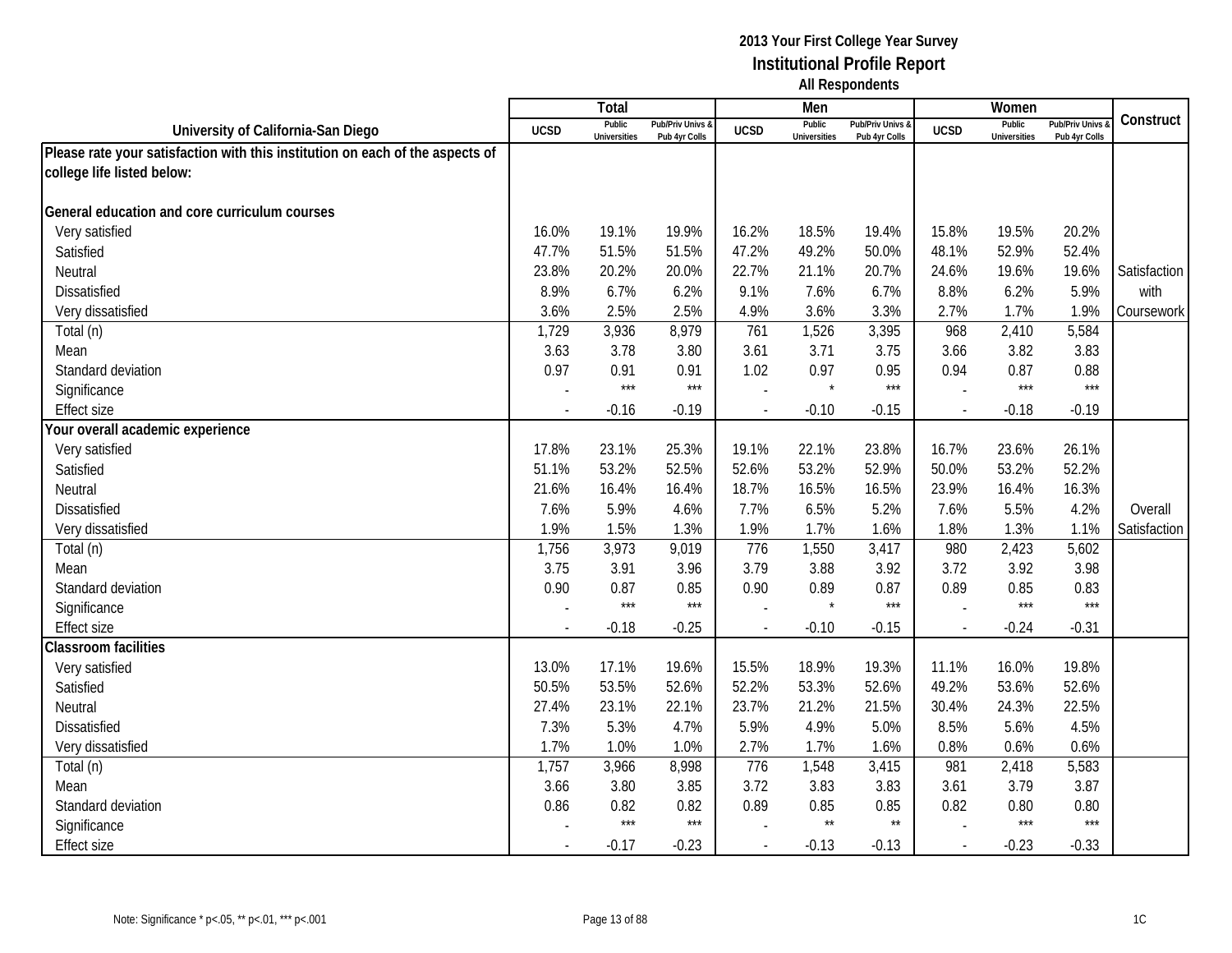|                                                                               |                | <b>Total</b>                  |                                   |                | Men                           |                                   |                          | Women                         |                                        |           |
|-------------------------------------------------------------------------------|----------------|-------------------------------|-----------------------------------|----------------|-------------------------------|-----------------------------------|--------------------------|-------------------------------|----------------------------------------|-----------|
| University of California-San Diego                                            | <b>UCSD</b>    | Public<br><b>Universities</b> | Pub/Priv Univs &<br>Pub 4yr Colls | <b>UCSD</b>    | Public<br><b>Universities</b> | Pub/Priv Univs &<br>Pub 4yr Colls | <b>UCSD</b>              | Public<br><b>Universities</b> | <b>Pub/Priv Univs</b><br>Pub 4yr Colls | Construct |
| Please rate your satisfaction with this institution on each of the aspects of |                |                               |                                   |                |                               |                                   |                          |                               |                                        |           |
| college life listed below:                                                    |                |                               |                                   |                |                               |                                   |                          |                               |                                        |           |
|                                                                               |                |                               |                                   |                |                               |                                   |                          |                               |                                        |           |
| <b>Computer facilities/labs</b>                                               |                |                               |                                   |                |                               |                                   |                          |                               |                                        |           |
| Very satisfied                                                                | 23.1%          | 27.5%                         | 26.7%                             | 25.4%          | 27.5%                         | 26.3%                             | 21.2%                    | 27.4%                         | 26.9%                                  |           |
| Satisfied                                                                     | 50.7%          | 50.5%                         | 47.7%                             | 50.1%          | 50.1%                         | 46.8%                             | 51.2%                    | 50.8%                         | 48.3%                                  |           |
| Neutral                                                                       | 21.0%          | 18.2%                         | 21.1%                             | 19.3%          | 18.1%                         | 21.4%                             | 22.5%                    | 18.2%                         | 20.9%                                  |           |
| Dissatisfied                                                                  | 3.7%           | 3.1%                          | 3.7%                              | 2.9%           | 3.1%                          | 4.2%                              | 4.4%                     | 3.0%                          | 3.4%                                   |           |
| Very dissatisfied                                                             | 1.4%           | 0.8%                          | 0.8%                              | 2.2%           | 1.2%                          | 1.3%                              | 0.7%                     | 0.5%                          | 0.5%                                   |           |
| Total (n)                                                                     | 1,587          | 3,649                         | 8,369                             | 720            | 1,448                         | 3,217                             | 867                      | 2,201                         | 5,152                                  |           |
| Mean                                                                          | 3.90           | 4.01                          | 3.96                              | 3.94           | 3.99                          | 3.93                              | 3.88                     | 4.02                          | 3.98                                   |           |
| Standard deviation                                                            | 0.84           | 0.81                          | 0.83                              | 0.87           | 0.83                          | 0.87                              | 0.81                     | 0.79                          | 0.81                                   |           |
| Significance                                                                  |                | $***$                         | $^{\star\star}$                   |                |                               |                                   |                          | $***$                         | $***$                                  |           |
| <b>Effect size</b>                                                            |                | $-0.14$                       | $-0.07$                           |                | $-0.06$                       | 0.01                              | $\overline{\phantom{a}}$ | $-0.18$                       | $-0.12$                                |           |
| Library facilities                                                            |                |                               |                                   |                |                               |                                   |                          |                               |                                        |           |
| Very satisfied                                                                | 32.3%          | 35.7%                         | 36.9%                             | 36.5%          | 38.3%                         | 37.1%                             | 29.0%                    | 34.2%                         | 36.8%                                  |           |
| Satisfied                                                                     | 48.0%          | 47.6%                         | 45.7%                             | 46.7%          | 45.7%                         | 44.2%                             | 49.0%                    | 48.8%                         | 46.6%                                  |           |
| Neutral                                                                       | 16.4%          | 13.8%                         | 14.2%                             | 13.7%          | 13.0%                         | 15.0%                             | 18.5%                    | 14.3%                         | 13.7%                                  |           |
| <b>Dissatisfied</b>                                                           | 2.5%           | 2.3%                          | 2.5%                              | 1.7%           | 2.2%                          | 2.6%                              | 3.0%                     | 2.4%                          | 2.4%                                   |           |
| Very dissatisfied                                                             | 0.8%           | 0.6%                          | 0.7%                              | 1.3%           | 0.9%                          | 1.0%                              | 0.4%                     | 0.4%                          | 0.5%                                   |           |
| Total (n)                                                                     | 1,700          | 3,845                         | 8,794                             | 743            | 1,482                         | 3,311                             | 957                      | 2,363                         | 5,483                                  |           |
| Mean                                                                          | 4.08           | 4.16                          | 4.16                              | 4.15           | 4.18                          | 4.14                              | 4.03                     | 4.14                          | 4.17                                   |           |
| Standard deviation                                                            | 0.81           | 0.78                          | 0.81                              | 0.82           | 0.80                          | 0.84                              | 0.80                     | 0.77                          | 0.79                                   |           |
| Significance                                                                  |                | $***$                         | $***$                             |                |                               |                                   |                          | $***$                         | ***                                    |           |
| <b>Effect size</b>                                                            | $\overline{a}$ | $-0.10$                       | $-0.10$                           |                | $-0.04$                       | 0.01                              | $\overline{\phantom{a}}$ | $-0.14$                       | $-0.18$                                |           |
| aboratory facilities and equipment                                            |                |                               |                                   |                |                               |                                   |                          |                               |                                        |           |
| Very satisfied                                                                | 24.6%          | 26.7%                         | 26.1%                             | 27.6%          | 27.4%                         | 25.3%                             | 21.8%                    | 26.1%                         | 26.6%                                  |           |
| Satisfied                                                                     | 44.0%          | 48.0%                         | 45.7%                             | 44.0%          | 46.3%                         | 43.4%                             | 44.0%                    | 49.2%                         | 47.1%                                  |           |
| Neutral                                                                       | 27.2%          | 21.1%                         | 23.0%                             | 23.0%          | 20.9%                         | 24.4%                             | 31.0%                    | 21.2%                         | 22.0%                                  |           |
| <b>Dissatisfied</b>                                                           | 3.1%           | 3.5%                          | 4.0%                              | 4.0%           | 4.3%                          | 5.2%                              | 2.2%                     | 3.0%                          | 3.2%                                   |           |
| Very dissatisfied                                                             | 1.1%           | 0.7%                          | 1.2%                              | 1.3%           | 1.1%                          | 1.6%                              | 0.9%                     | 0.4%                          | 1.0%                                   |           |
| Total (n)                                                                     | 1,233          | 3,041                         | 7,124                             | 595            | 1,243                         | 2,807                             | 638                      | 1,798                         | 4,317                                  |           |
| Mean                                                                          | 3.88           | 3.96                          | 3.91                              | 3.92           | 3.95                          | 3.86                              | 3.84                     | 3.98                          | 3.95                                   |           |
| Standard deviation                                                            | 0.85           | 0.83<br>$\star\star$          | 0.87                              | 0.89           | 0.87                          | 0.91                              | 0.82                     | 0.80<br>$***$                 | 0.84<br>$\star\star$                   |           |
| Significance                                                                  |                |                               |                                   |                |                               |                                   |                          |                               |                                        |           |
| <b>Effect size</b>                                                            | $\blacksquare$ | $-0.10$                       | $-0.03$                           | $\blacksquare$ | $-0.03$                       | 0.07                              | $\mathbb{L}$             | $-0.18$                       | $-0.13$                                |           |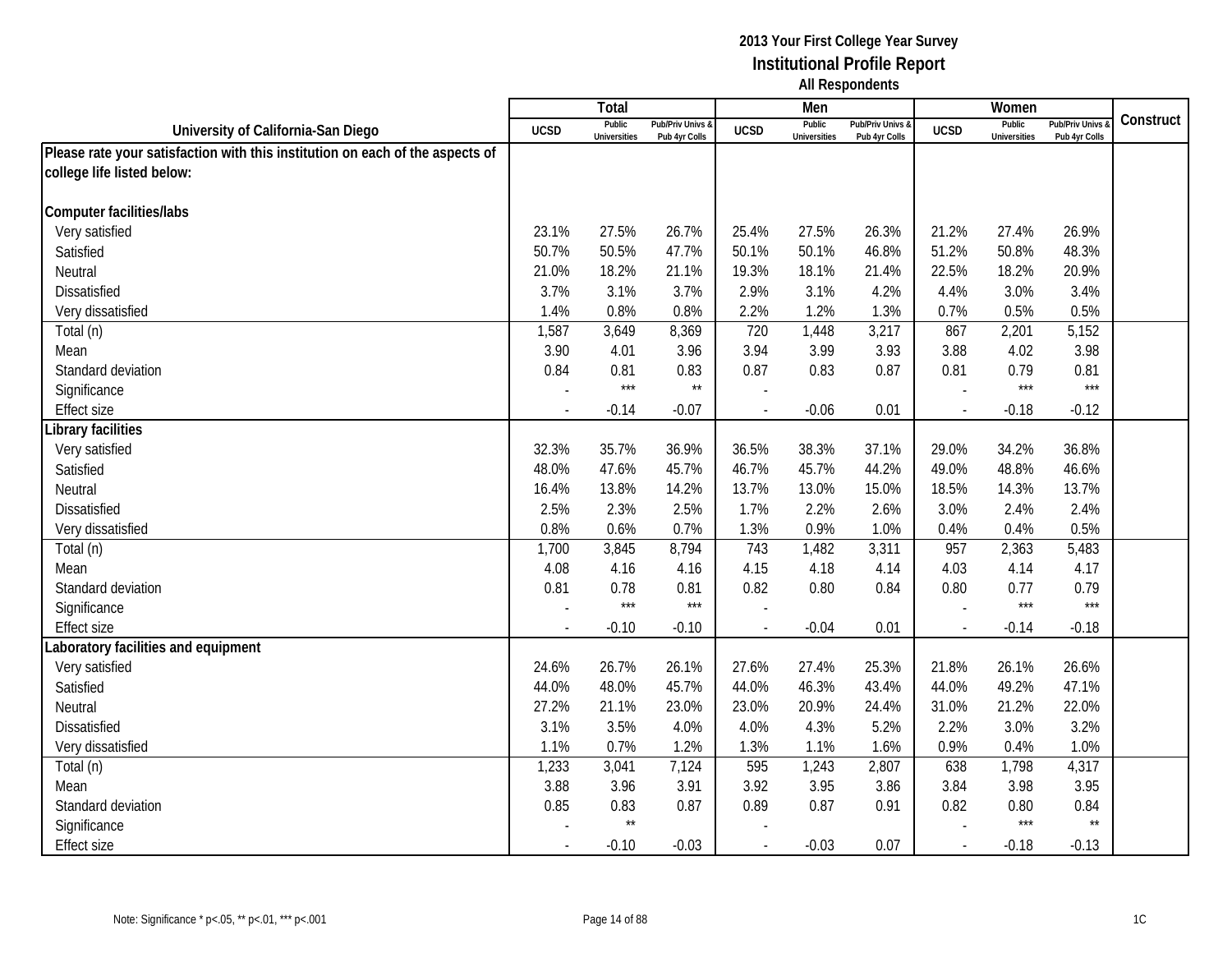|                                                                               |                | Total                         |                                   |                | Men                           |                                   |                          | Women                         |                                        |           |
|-------------------------------------------------------------------------------|----------------|-------------------------------|-----------------------------------|----------------|-------------------------------|-----------------------------------|--------------------------|-------------------------------|----------------------------------------|-----------|
| University of California-San Diego                                            | <b>UCSD</b>    | Public<br><b>Universities</b> | Pub/Priv Univs &<br>Pub 4yr Colls | <b>UCSD</b>    | Public<br><b>Universities</b> | Pub/Priv Univs &<br>Pub 4yr Colls | <b>UCSD</b>              | Public<br><b>Universities</b> | <b>Pub/Priv Univs</b><br>Pub 4yr Colls | Construct |
| Please rate your satisfaction with this institution on each of the aspects of |                |                               |                                   |                |                               |                                   |                          |                               |                                        |           |
| college life listed below:                                                    |                |                               |                                   |                |                               |                                   |                          |                               |                                        |           |
|                                                                               |                |                               |                                   |                |                               |                                   |                          |                               |                                        |           |
| Computing assistance                                                          |                |                               |                                   |                |                               |                                   |                          |                               |                                        |           |
| Very satisfied                                                                | 18.1%          | 20.0%                         | 20.8%                             | 19.9%          | 21.5%                         | 20.8%                             | 16.5%                    | 19.0%                         | 20.7%                                  |           |
| Satisfied                                                                     | 43.7%          | 46.1%                         | 43.4%                             | 45.6%          | 45.0%                         | 42.1%                             | 41.9%                    | 46.9%                         | 44.3%                                  |           |
| Neutral                                                                       | 32.8%          | 28.9%                         | 30.8%                             | 28.1%          | 27.3%                         | 30.3%                             | 37.1%                    | 30.0%                         | 31.0%                                  |           |
| Dissatisfied                                                                  | 3.8%           | 3.9%                          | 3.9%                              | 4.3%           | 4.7%                          | 4.9%                              | 3.4%                     | 3.4%                          | 3.2%                                   |           |
| Very dissatisfied                                                             | 1.6%           | 1.0%                          | 1.2%                              | 2.1%           | 1.5%                          | 1.9%                              | 1.2%                     | 0.7%                          | 0.8%                                   |           |
| Total (n)                                                                     | 1,294          | 3,012                         | 7,050                             | 609            | 1,231                         | 2,814                             | 685                      | 1,781                         | 4,236                                  |           |
| Mean                                                                          | 3.73           | 3.80                          | 3.79                              | 3.77           | 3.80                          | 3.75                              | 3.69                     | 3.80                          | 3.81                                   |           |
| Standard deviation                                                            | 0.86           | 0.83                          | 0.86                              | 0.89           | 0.88                          | 0.90                              | 0.83                     | 0.80                          | 0.82                                   |           |
| Significance                                                                  |                |                               | $\star$                           |                |                               |                                   |                          | $\star\star$                  | $***$                                  |           |
| <b>Effect size</b>                                                            |                | $-0.08$                       | $-0.07$                           |                | $-0.03$                       | 0.02                              | $\sim$                   | $-0.14$                       | $-0.15$                                |           |
| Academic advising                                                             |                |                               |                                   |                |                               |                                   |                          |                               |                                        |           |
| Very satisfied                                                                | 19.1%          | 23.3%                         | 23.8%                             | 19.3%          | 23.1%                         | 23.4%                             | 18.9%                    | 23.5%                         | 24.0%                                  |           |
| Satisfied                                                                     | 41.0%          | 40.5%                         | 40.0%                             | 43.1%          | 41.3%                         | 40.9%                             | 39.3%                    | 39.9%                         | 39.4%                                  |           |
| Neutral                                                                       | 27.9%          | 23.7%                         | 23.2%                             | 25.9%          | 23.2%                         | 23.1%                             | 29.5%                    | 24.1%                         | 23.3%                                  |           |
| <b>Dissatisfied</b>                                                           | 8.7%           | 9.1%                          | 9.0%                              | 8.1%           | 8.5%                          | 8.4%                              | 9.1%                     | 9.5%                          | 9.4%                                   |           |
| Very dissatisfied                                                             | 3.4%           | 3.4%                          | 4.0%                              | 3.6%           | 3.8%                          | 4.2%                              | 3.2%                     | 3.0%                          | 3.9%                                   |           |
| Total (n)                                                                     | 1,641          | 3,819                         | 8,737                             | 726            | 1,485                         | 3,298                             | 915                      | 2,334                         | 5,439                                  |           |
| Mean                                                                          | 3.64           | 3.71                          | 3.71                              | 3.66           | 3.71                          | 3.71                              | 3.62                     | 3.71                          | 3.70                                   |           |
| Standard deviation                                                            | 0.99           | 1.03                          | 1.05                              | 0.99           | 1.03                          | 1.04                              | 0.99                     | 1.02                          | 1.05                                   |           |
| Significance                                                                  |                |                               | $\star$                           |                |                               |                                   |                          | $\star$                       | $\star$                                |           |
| <b>Effect size</b>                                                            |                | $-0.07$                       | $-0.07$                           |                | $-0.05$                       | $-0.05$                           | $\overline{\phantom{a}}$ | $-0.09$                       | $-0.08$                                |           |
| Student housing (e.g., res. halls)                                            |                |                               |                                   |                |                               |                                   |                          |                               |                                        |           |
| Very satisfied                                                                | 17.0%          | 19.0%                         | 18.9%                             | 17.1%          | 19.3%                         | 18.8%                             | 16.9%                    | 18.8%                         | 18.9%                                  |           |
| Satisfied                                                                     | 43.3%          | 44.6%                         | 42.8%                             | 42.3%          | 43.0%                         | 41.1%                             | 44.1%                    | 45.6%                         | 43.8%                                  |           |
| Neutral                                                                       | 22.6%          | 20.3%                         | 21.3%                             | 22.6%          | 21.0%                         | 21.7%                             | 22.5%                    | 19.9%                         | 21.0%                                  |           |
| <b>Dissatisfied</b>                                                           | 10.7%          | 10.5%                         | 11.3%                             | 10.4%          | 10.2%                         | 11.6%                             | 11.0%                    | 10.7%                         | 11.2%                                  |           |
| Very dissatisfied                                                             | 6.4%           | 5.6%                          | 5.7%                              | 7.7%           | 6.5%                          | 6.8%                              | 5.5%                     | 5.0%                          | 5.1%                                   |           |
| Total (n)                                                                     | 1,427          | 3,494                         | 7,982                             | 627            | 1,345                         | 3,027                             | 800                      | 2,149                         | 4,955                                  |           |
| Mean                                                                          | 3.54           | 3.61                          | 3.58                              | 3.51           | 3.58                          | 3.53                              | 3.56                     | 3.62                          | 3.60                                   |           |
| Standard deviation                                                            | 1.09           | 1.08                          | 1.09                              | 1.12           | 1.11                          | 1.12                              | 1.07                     | 1.06                          | 1.07                                   |           |
| Significance                                                                  |                |                               |                                   |                |                               |                                   |                          |                               |                                        |           |
| <b>Effect size</b>                                                            | $\blacksquare$ | $-0.06$                       | $-0.04$                           | $\blacksquare$ | $-0.06$                       | $-0.02$                           | $\sim$                   | $-0.06$                       | $-0.04$                                |           |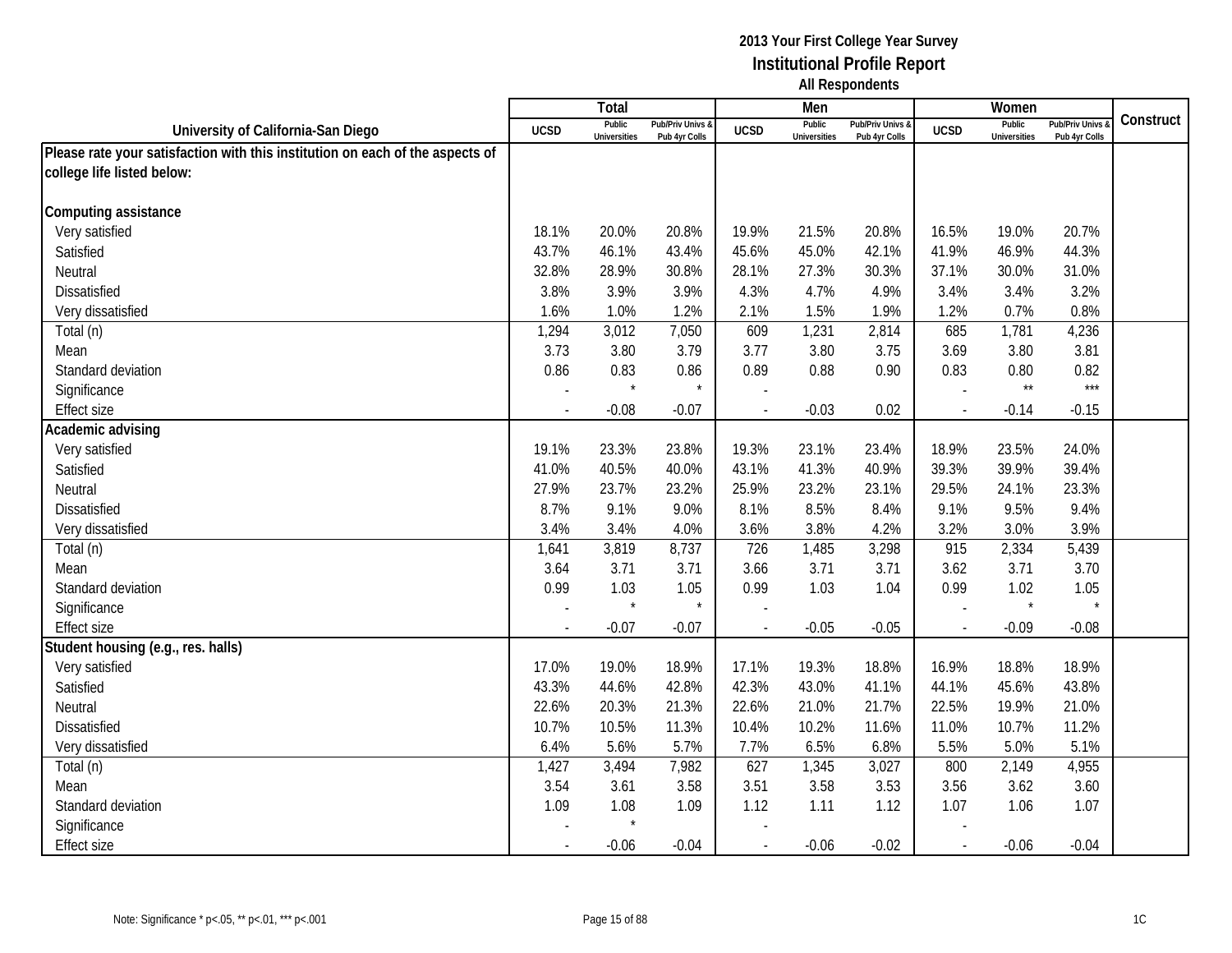|                                                                               |             | Total                         |                                   |                | Men                           |                                   |                          | Women                         |                                        |           |
|-------------------------------------------------------------------------------|-------------|-------------------------------|-----------------------------------|----------------|-------------------------------|-----------------------------------|--------------------------|-------------------------------|----------------------------------------|-----------|
| University of California-San Diego                                            | <b>UCSD</b> | Public<br><b>Universities</b> | Pub/Priv Univs &<br>Pub 4yr Colls | <b>UCSD</b>    | Public<br><b>Universities</b> | Pub/Priv Univs &<br>Pub 4yr Colls | <b>UCSD</b>              | Public<br><b>Universities</b> | <b>Pub/Priv Univs</b><br>Pub 4yr Colls | Construct |
| Please rate your satisfaction with this institution on each of the aspects of |             |                               |                                   |                |                               |                                   |                          |                               |                                        |           |
| college life listed below:                                                    |             |                               |                                   |                |                               |                                   |                          |                               |                                        |           |
|                                                                               |             |                               |                                   |                |                               |                                   |                          |                               |                                        |           |
| Financial aid office                                                          |             |                               |                                   |                |                               |                                   |                          |                               |                                        |           |
| Very satisfied                                                                | 16.7%       | 13.8%                         | 13.7%                             | 16.2%          | 13.9%                         | 13.8%                             | 17.1%                    | 13.7%                         | 13.6%                                  |           |
| Satisfied                                                                     | 37.2%       | 35.7%                         | 35.3%                             | 38.7%          | 36.0%                         | 35.3%                             | 36.1%                    | 35.6%                         | 35.4%                                  |           |
| Neutral                                                                       | 36.5%       | 38.3%                         | 37.7%                             | 34.9%          | 38.0%                         | 38.1%                             | 37.7%                    | 38.5%                         | 37.5%                                  |           |
| Dissatisfied                                                                  | 6.5%        | 8.7%                          | 9.0%                              | 6.4%           | 8.4%                          | 8.5%                              | 6.5%                     | 8.9%                          | 9.3%                                   |           |
| Very dissatisfied                                                             | 3.1%        | 3.4%                          | 4.3%                              | 3.8%           | 3.6%                          | 4.3%                              | 2.5%                     | 3.3%                          | 4.3%                                   |           |
| Total (n)                                                                     | 1,203       | 2,851                         | 6,992                             | 530            | 1,099                         | 2,608                             | 673                      | 1,752                         | 4,384                                  |           |
| Mean                                                                          | 3.58        | 3.48                          | 3.45                              | 3.57           | 3.48                          | 3.46                              | 3.59                     | 3.47                          | 3.45                                   |           |
| Standard deviation                                                            | 0.94        | 0.95                          | 0.98                              | 0.96           | 0.96                          | 0.98                              | 0.93                     | 0.95                          | 0.98                                   |           |
| Significance                                                                  |             | $\star\star$                  | $***$                             |                |                               |                                   |                          | $\star\star$                  | $***$                                  |           |
| Effect size                                                                   |             | 0.11                          | 0.13                              |                | 0.09                          | 0.11                              |                          | 0.13                          | 0.14                                   |           |
| Financial aid package                                                         |             |                               |                                   |                |                               |                                   |                          |                               |                                        |           |
| Very satisfied                                                                | 20.5%       | 17.9%                         | 18.2%                             | 21.2%          | 19.4%                         | 19.3%                             | 19.9%                    | 17.1%                         | 17.5%                                  |           |
| Satisfied                                                                     | 32.6%       | 30.9%                         | 32.1%                             | 35.2%          | 31.5%                         | 32.0%                             | 30.7%                    | 30.6%                         | 32.1%                                  |           |
| Neutral                                                                       | 27.7%       | 29.8%                         | 29.9%                             | 25.8%          | 28.9%                         | 29.3%                             | 29.1%                    | 30.3%                         | 30.2%                                  |           |
| <b>Dissatisfied</b>                                                           | 12.9%       | 14.1%                         | 13.1%                             | 11.7%          | 12.9%                         | 12.8%                             | 13.9%                    | 14.8%                         | 13.3%                                  |           |
| Very dissatisfied                                                             | 6.3%        | 7.3%                          | 6.7%                              | 6.2%           | 7.3%                          | 6.6%                              | 6.5%                     | 7.2%                          | 6.8%                                   |           |
| Total (n)                                                                     | 1,309       | 3,131                         | 7,493                             | 566            | 1,173                         | 2,774                             | 743                      | 1,958                         | 4,719                                  |           |
| Mean                                                                          | 3.48        | 3.38                          | 3.42                              | 3.54           | 3.43                          | 3.45                              | 3.44                     | 3.36                          | 3.40                                   |           |
| Standard deviation                                                            | 1.14        | 1.15                          | 1.13                              | 1.13           | 1.15                          | 1.13                              | 1.15                     | 1.14                          | 1.12                                   |           |
| Significance                                                                  |             | $\star\star$                  |                                   |                |                               |                                   |                          |                               |                                        |           |
| <b>Effect size</b>                                                            |             | 0.09                          | 0.05                              |                | 0.10                          | 0.08                              | $\overline{\phantom{a}}$ | 0.07                          | 0.04                                   |           |
| <b>Student health services</b>                                                |             |                               |                                   |                |                               |                                   |                          |                               |                                        |           |
| Very satisfied                                                                | 17.6%       | 17.9%                         | 17.0%                             | 17.8%          | 18.3%                         | 16.5%                             | 17.3%                    | 17.6%                         | 17.3%                                  |           |
| Satisfied                                                                     | 39.5%       | 38.7%                         | 37.6%                             | 38.7%          | 38.1%                         | 39.4%                             | 40.1%                    | 39.1%                         | 36.6%                                  |           |
| Neutral                                                                       | 33.0%       | 30.2%                         | 30.1%                             | 33.7%          | 32.6%                         | 31.9%                             | 32.5%                    | 28.8%                         | 29.1%                                  |           |
| <b>Dissatisfied</b>                                                           | 7.4%        | 9.7%                          | 10.6%                             | 7.0%           | 7.5%                          | 8.5%                              | 7.7%                     | 11.0%                         | 11.8%                                  |           |
| Very dissatisfied                                                             | 2.5%        | 3.6%                          | 4.7%                              | 2.8%           | 3.6%                          | 3.8%                              | 2.3%                     | 3.5%                          | 5.2%                                   |           |
| Total (n)                                                                     | 1,145       | 2,816                         | 6,754                             | 499            | 1,067                         | 2,514                             | 646                      | 1,749                         | 4,240                                  |           |
| Mean                                                                          | 3.62        | 3.58                          | 3.52                              | 3.62           | 3.60                          | 3.56                              | 3.62                     | 3.56                          | 3.49                                   |           |
| Standard deviation                                                            | 0.94        | 1.00                          | 1.04                              | 0.95           | 0.98                          | 0.99                              | 0.94                     | 1.02                          | 1.07                                   |           |
| Significance                                                                  |             |                               | $\star\star$                      |                |                               |                                   |                          |                               | $\star\star$                           |           |
| <b>Effect size</b>                                                            |             | 0.04                          | 0.10                              | $\blacksquare$ | 0.02                          | 0.06                              | $\overline{\phantom{a}}$ | 0.06                          | 0.12                                   |           |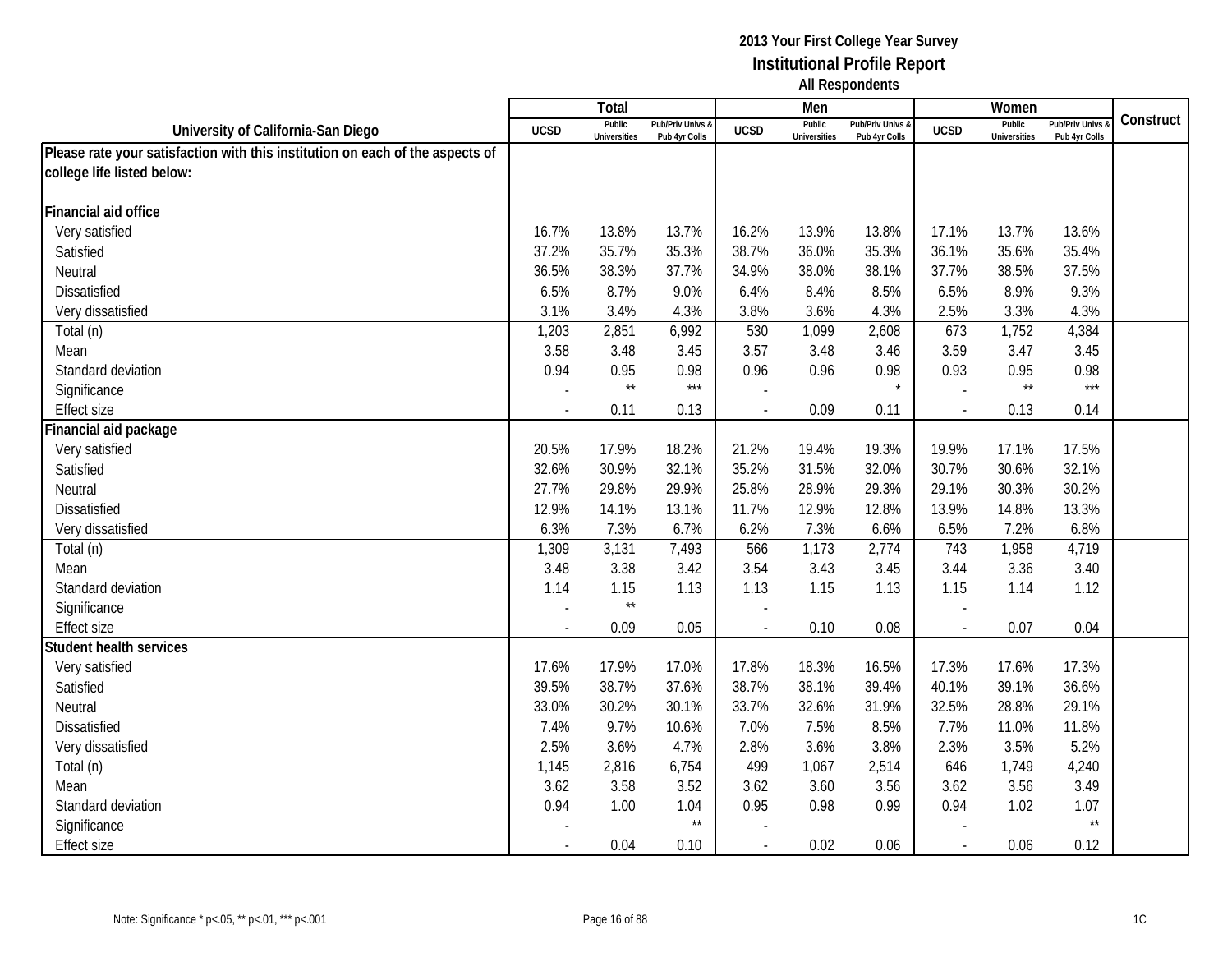|                                                                               |             | Total                         |                                   |                          | Men                           |                                   |                          | Women                         |                                        |           |
|-------------------------------------------------------------------------------|-------------|-------------------------------|-----------------------------------|--------------------------|-------------------------------|-----------------------------------|--------------------------|-------------------------------|----------------------------------------|-----------|
| University of California-San Diego                                            | <b>UCSD</b> | Public<br><b>Universities</b> | Pub/Priv Univs &<br>Pub 4yr Colls | <b>UCSD</b>              | Public<br><b>Universities</b> | Pub/Priv Univs &<br>Pub 4yr Colls | <b>UCSD</b>              | Public<br><b>Universities</b> | <b>Pub/Priv Univs</b><br>Pub 4yr Colls | Construct |
| Please rate your satisfaction with this institution on each of the aspects of |             |                               |                                   |                          |                               |                                   |                          |                               |                                        |           |
| college life listed below:                                                    |             |                               |                                   |                          |                               |                                   |                          |                               |                                        |           |
|                                                                               |             |                               |                                   |                          |                               |                                   |                          |                               |                                        |           |
| Student psychological services                                                |             |                               |                                   |                          |                               |                                   |                          |                               |                                        |           |
| Very satisfied                                                                | 15.8%       | 17.1%                         | 17.0%                             | 15.7%                    | 16.1%                         | 15.2%                             | 15.8%                    | 17.8%                         | 18.2%                                  |           |
| Satisfied                                                                     | 27.8%       | 28.8%                         | 29.2%                             | 24.8%                    | 25.9%                         | 28.0%                             | 30.4%                    | 30.7%                         | 30.0%                                  |           |
| Neutral                                                                       | 47.9%       | 46.5%                         | 46.6%                             | 49.8%                    | 50.7%                         | 49.7%                             | 46.2%                    | 43.8%                         | 44.6%                                  |           |
| <b>Dissatisfied</b>                                                           | 5.3%        | 5.1%                          | 4.8%                              | 6.3%                     | 5.1%                          | 4.8%                              | 4.4%                     | 5.2%                          | 4.9%                                   |           |
| Very dissatisfied                                                             | 3.3%        | 2.4%                          | 2.3%                              | 3.4%                     | 2.3%                          | 2.3%                              | 3.1%                     | 2.5%                          | 2.3%                                   |           |
| Total (n)                                                                     | 704         | 1,690                         | 4,188                             | 319                      | 665                           | 1,655                             | 385                      | 1,025                         | 2,533                                  |           |
| Mean                                                                          | 3.48        | 3.53                          | 3.54                              | 3.43                     | 3.48                          | 3.49                              | 3.51                     | 3.56                          | 3.57                                   |           |
| Standard deviation                                                            | 0.93        | 0.92                          | 0.91                              | 0.95                     | 0.90                          | 0.89                              | 0.92                     | 0.93                          | 0.92                                   |           |
| Significance                                                                  |             |                               |                                   |                          |                               |                                   |                          |                               |                                        |           |
| <b>Effect size</b>                                                            |             | $-0.05$                       | $-0.07$                           |                          | $-0.06$                       | $-0.07$                           | $\sim$                   | $-0.05$                       | $-0.07$                                |           |
| Orientation for new students                                                  |             |                               |                                   |                          |                               |                                   |                          |                               |                                        |           |
| Very satisfied                                                                | 15.4%       | 18.0%                         | 21.0%                             | 14.1%                    | 17.0%                         | 19.6%                             | 16.4%                    | 18.6%                         | 21.9%                                  |           |
| Satisfied                                                                     | 38.5%       | 40.8%                         | 39.8%                             | 39.1%                    | 40.2%                         | 39.0%                             | 38.0%                    | 41.1%                         | 40.3%                                  |           |
| Neutral                                                                       | 31.9%       | 28.5%                         | 26.7%                             | 33.2%                    | 30.2%                         | 28.2%                             | 30.9%                    | 27.4%                         | 25.8%                                  |           |
| <b>Dissatisfied</b>                                                           | 9.9%        | 9.4%                          | 9.1%                              | 9.2%                     | 8.9%                          | 9.3%                              | 10.5%                    | 9.7%                          | 8.9%                                   |           |
| Very dissatisfied                                                             | 4.3%        | 3.4%                          | 3.4%                              | 4.5%                     | 3.7%                          | 3.9%                              | 4.1%                     | 3.2%                          | 3.2%                                   |           |
| Total (n)                                                                     | 1,709       | 3,872                         | 8,805                             | 760                      | 1,506                         | 3,332                             | 949                      | 2,366                         | 5,473                                  |           |
| Mean                                                                          | 3.51        | 3.61                          | 3.66                              | 3.49                     | 3.58                          | 3.61                              | 3.52                     | 3.62                          | 3.69                                   |           |
| Standard deviation                                                            | 1.01        | 0.99                          | 1.02                              | 0.99                     | 0.99                          | 1.02                              | 1.02                     | 1.00                          | 1.01                                   |           |
| Significance                                                                  |             | $***$                         | $***$                             |                          | $\star$                       | $\star\star$                      |                          | $\star\star$                  | $***$                                  |           |
| <b>Effect size</b>                                                            |             | $-0.10$                       | $-0.15$                           |                          | $-0.09$                       | $-0.12$                           | $\overline{\phantom{a}}$ | $-0.10$                       | $-0.17$                                |           |
| Opportunities for community service                                           |             |                               |                                   |                          |                               |                                   |                          |                               |                                        |           |
| Very satisfied                                                                | 13.3%       | 17.0%                         | 21.5%                             | 13.4%                    | 15.2%                         | 17.5%                             | 13.2%                    | 18.0%                         | 23.8%                                  |           |
| Satisfied                                                                     | 34.8%       | 36.1%                         | 38.5%                             | 32.1%                    | 34.4%                         | 38.0%                             | 36.8%                    | 37.1%                         | 38.7%                                  |           |
| Neutral                                                                       | 40.7%       | 35.5%                         | 31.0%                             | 44.8%                    | 41.4%                         | 36.1%                             | 37.7%                    | 32.1%                         | 28.2%                                  |           |
| <b>Dissatisfied</b>                                                           | 8.6%        | 9.5%                          | 7.3%                              | 6.7%                     | 6.8%                          | 6.2%                              | 10.0%                    | 11.1%                         | 8.0%                                   |           |
| Very dissatisfied                                                             | 2.5%        | 1.9%                          | 1.6%                              | 3.0%                     | 2.3%                          | 2.3%                              | 2.3%                     | 1.6%                          | 1.3%                                   |           |
| Total (n)                                                                     | 1,217       | 2,978                         | 7,225                             | 507                      | 1,081                         | 2,599                             | 710                      | 1,897                         | 4,626                                  |           |
| Mean                                                                          | 3.48        | 3.57                          | 3.71                              | 3.46                     | 3.53                          | 3.62                              | 3.49                     | 3.59                          | 3.76                                   |           |
| Standard deviation                                                            | 0.92        | 0.94                          | 0.94                              | 0.91                     | 0.91                          | 0.92                              | 0.92                     | 0.96                          | 0.95                                   |           |
| Significance                                                                  |             | $\star\star$                  | $***$                             |                          |                               | $***$                             |                          |                               | $***$                                  |           |
| <b>Effect size</b>                                                            |             | $-0.10$                       | $-0.24$                           | $\overline{\phantom{a}}$ | $-0.08$                       | $-0.17$                           | $\mathcal{L}$            | $-0.10$                       | $-0.28$                                |           |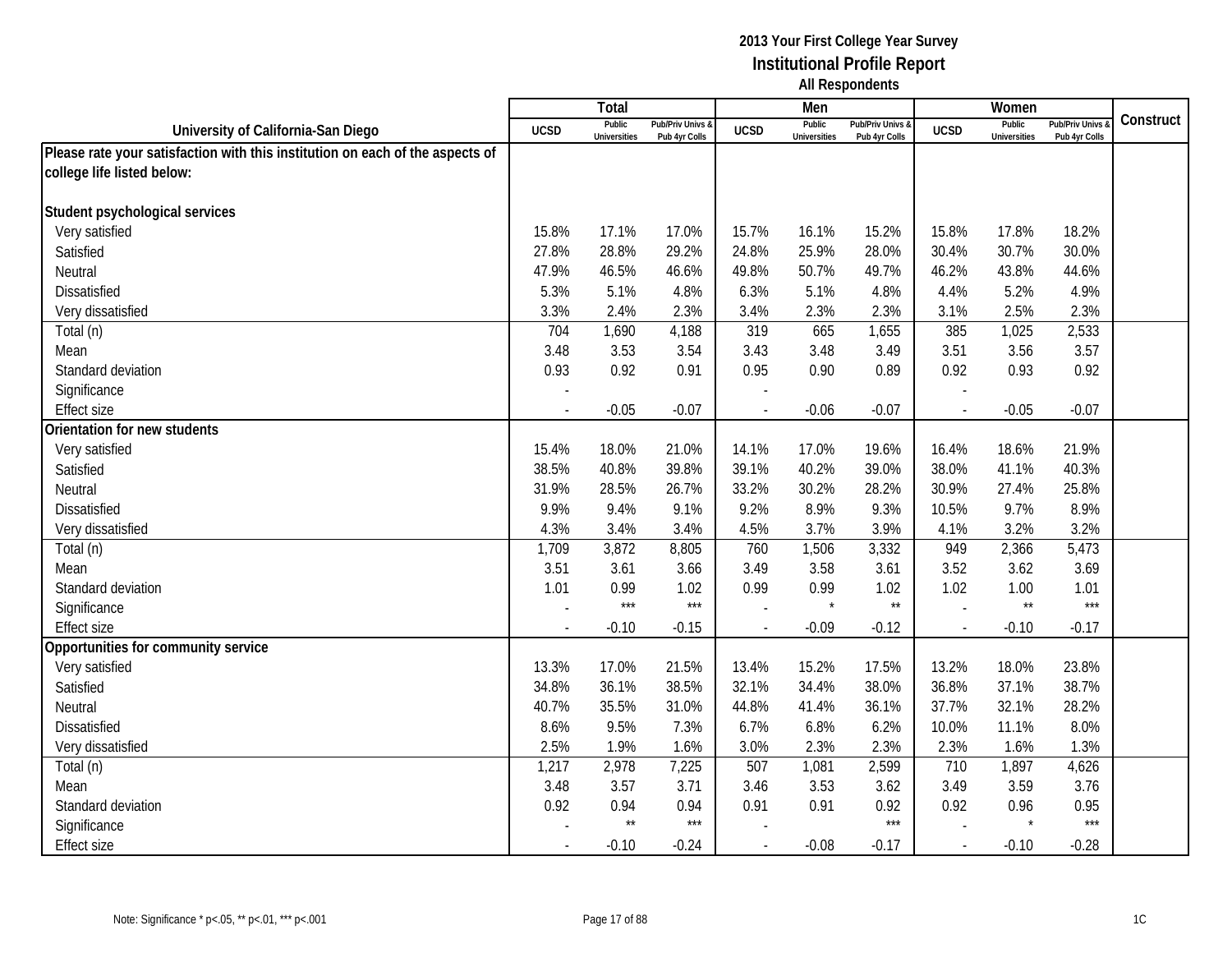|                                                                               |                          | Total                         |                                   |                          | Men                           |                                 |                | Women                         |                                        |              |
|-------------------------------------------------------------------------------|--------------------------|-------------------------------|-----------------------------------|--------------------------|-------------------------------|---------------------------------|----------------|-------------------------------|----------------------------------------|--------------|
| University of California-San Diego                                            | <b>UCSD</b>              | Public<br><b>Universities</b> | Pub/Priv Univs &<br>Pub 4yr Colls | <b>UCSD</b>              | Public<br><b>Universities</b> | Pub/Priv Univs<br>Pub 4yr Colls | <b>UCSD</b>    | Public<br><b>Universities</b> | <b>Pub/Priv Univs</b><br>Pub 4yr Colls | Construct    |
| Please rate your satisfaction with this institution on each of the aspects of |                          |                               |                                   |                          |                               |                                 |                |                               |                                        |              |
| college life listed below:                                                    |                          |                               |                                   |                          |                               |                                 |                |                               |                                        |              |
|                                                                               |                          |                               |                                   |                          |                               |                                 |                |                               |                                        |              |
| First-year programs (e.g., first-year seminar, learning community, linked     |                          |                               |                                   |                          |                               |                                 |                |                               |                                        |              |
| courses)                                                                      |                          |                               |                                   |                          |                               |                                 |                |                               |                                        |              |
| Very satisfied                                                                | 15.8%                    | 19.4%                         | 20.8%                             | 14.8%                    | 17.5%                         | 18.1%                           | 16.6%          | 20.5%                         | 22.4%                                  |              |
| Satisfied                                                                     | 36.7%                    | 36.2%                         | 36.7%                             | 36.5%                    | 34.5%                         | 35.8%                           | 36.9%          | 37.2%                         | 37.3%                                  |              |
| Neutral                                                                       | 37.9%                    | 33.4%                         | 31.6%                             | 37.5%                    | 34.6%                         | 33.6%                           | 38.3%          | 32.7%                         | 30.4%                                  | Satisfaction |
| Dissatisfied                                                                  | 7.4%                     | 8.1%                          | 7.7%                              | 7.8%                     | 9.5%                          | 8.6%                            | 7.2%           | 7.2%                          | 7.2%                                   | with         |
| Very dissatisfied                                                             | 2.1%                     | 2.9%                          | 3.1%                              | 3.4%                     | 3.9%                          | 3.9%                            | 1.1%           | 2.4%                          | 2.7%                                   | Coursework   |
| Total (n)                                                                     | 1,142                    | 2,990                         | 7,408                             | 499                      | 1,133                         | 2,779                           | 643            | 1,857                         | 4,629                                  |              |
| Mean                                                                          | 3.57                     | 3.61                          | 3.64                              | 3.52                     | 3.52                          | 3.56                            | 3.61           | 3.66                          | 3.70                                   |              |
| Standard deviation                                                            | 0.92                     | 0.98                          | 0.99                              | 0.95                     | 1.01                          | 1.01                            | 0.88           | 0.96                          | 0.98                                   |              |
| Significance                                                                  |                          |                               |                                   |                          |                               |                                 |                |                               |                                        |              |
| <b>Effect size</b>                                                            |                          | $-0.04$                       | $-0.07$                           |                          | 0.00                          | $-0.04$                         |                | $-0.05$                       | $-0.09$                                |              |
| Since entering this college, how often have you utilized the following        |                          |                               |                                   |                          |                               |                                 |                |                               |                                        |              |
| services:                                                                     |                          |                               |                                   |                          |                               |                                 |                |                               |                                        |              |
|                                                                               |                          |                               |                                   |                          |                               |                                 |                |                               |                                        |              |
| Study skills advising                                                         |                          |                               |                                   |                          |                               |                                 |                |                               |                                        |              |
| Frequently                                                                    | 7.7%                     | 7.9%                          | 8.8%                              | 7.7%                     | 7.6%                          | 8.1%                            | 7.8%           | 8.1%                          | 9.2%                                   |              |
| Occasionally                                                                  | 23.8%                    | 25.4%                         | 28.6%                             | 24.3%                    | 26.7%                         | 30.6%                           | 23.5%          | 24.6%                         | 27.4%                                  |              |
| Not at all                                                                    | 68.4%                    | 66.7%                         | 62.6%                             | 68.1%                    | 65.7%                         | 61.2%                           | 68.7%          | 67.4%                         | 63.4%                                  |              |
| Total (n)                                                                     | 1,742                    | 3,935                         | 8,949                             | 771                      | 1,539                         | 3,399                           | 971            | 2,396                         | 5,550                                  |              |
| Mean                                                                          | 1.39                     | 1.41                          | 1.46                              | 1.40                     | 1.42                          | 1.47                            | 1.39           | 1.41                          | 1.46                                   |              |
| Standard deviation                                                            | 0.63                     | 0.63                          | 0.65                              | 0.63                     | 0.63                          | 0.64                            | 0.63           | 0.63                          | 0.66                                   |              |
| Significance                                                                  |                          |                               | $***$                             |                          |                               | $\star\star$                    |                |                               | $\star\star$                           |              |
| <b>Effect size</b>                                                            | $\overline{\phantom{a}}$ | $-0.03$                       | $-0.11$                           | $\overline{\phantom{a}}$ | $-0.03$                       | $-0.11$                         | $\sim$         | $-0.03$                       | $-0.11$                                |              |
| Financial aid advising                                                        |                          |                               |                                   |                          |                               |                                 |                |                               |                                        |              |
| Frequently                                                                    | 6.9%                     | 5.7%                          | 6.5%                              | 7.0%                     | 5.8%                          | 5.7%                            | 6.9%           | 5.7%                          | 6.9%                                   |              |
| Occasionally                                                                  | 36.2%                    | 31.8%                         | 32.7%                             | 35.0%                    | 31.8%                         | 32.5%                           | 37.1%          | 31.9%                         | 32.9%                                  |              |
| Not at all                                                                    | 56.9%                    | 62.4%                         | 60.8%                             | 58.0%                    | 62.4%                         | 61.8%                           | 56.0%          | 62.4%                         | 60.2%                                  |              |
| Total (n)                                                                     | 1,742                    | 3,935                         | 8,948                             | 771                      | 1,539                         | 3,400                           | 971            | 2,396                         | 5,548                                  |              |
| Mean                                                                          | 1.50                     | 1.43                          | 1.46                              | 1.49                     | 1.43                          | 1.44                            | 1.51           | 1.43                          | 1.47                                   |              |
| Standard deviation                                                            | 0.62                     | 0.60                          | 0.61                              | 0.62                     | 0.60                          | 0.60                            | 0.62           | 0.60                          | 0.62                                   |              |
| Significance                                                                  |                          | $***$                         |                                   |                          |                               |                                 |                | $***$                         |                                        |              |
| <b>Effect size</b>                                                            |                          | 0.12                          | 0.07                              | $\overline{\phantom{a}}$ | 0.10                          | 0.08                            | $\overline{a}$ | 0.13                          | 0.06                                   |              |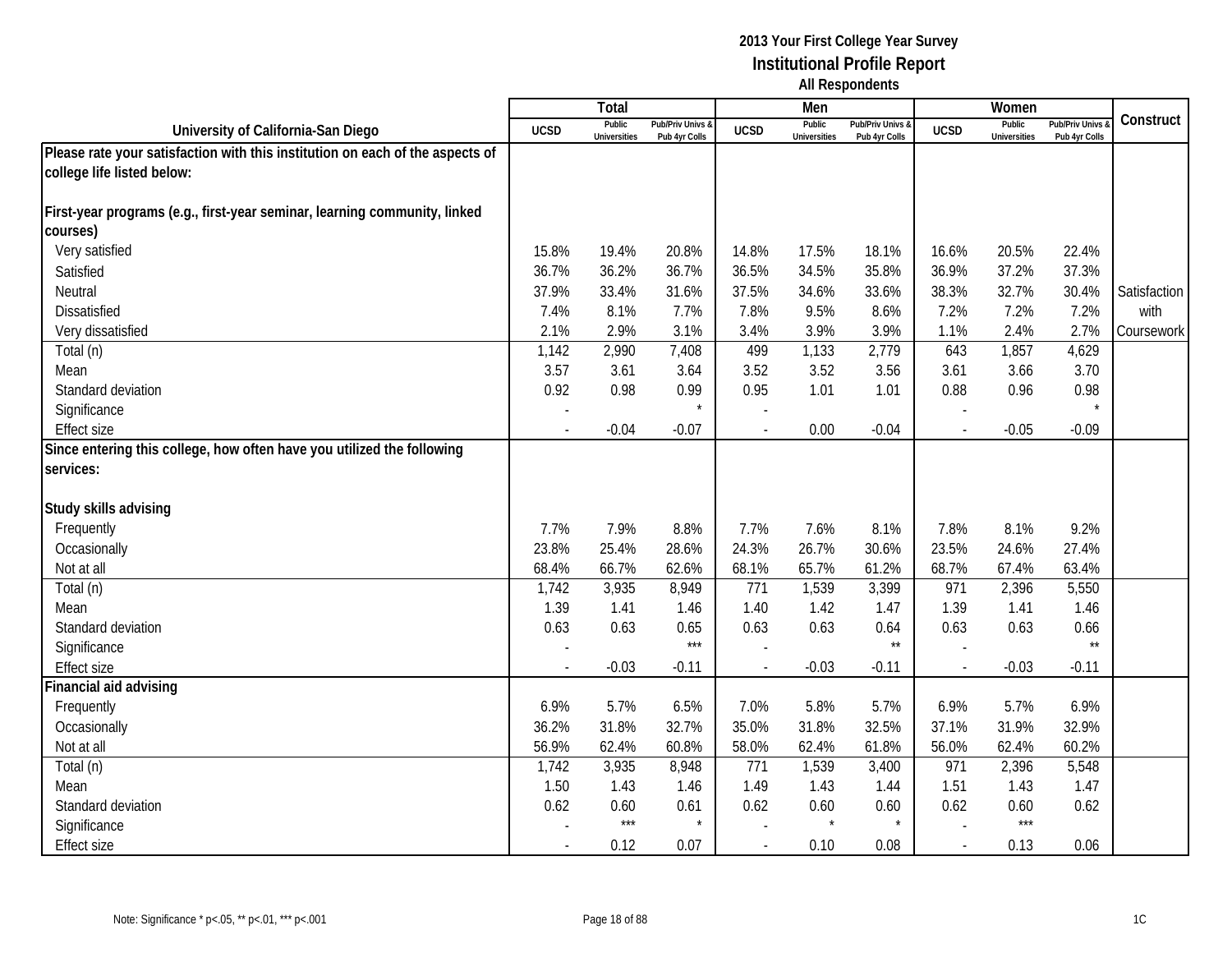|                                                                        |             | Total                         |                                   |                          | Men                           |                                   |                          | Women                         |                                 |           |
|------------------------------------------------------------------------|-------------|-------------------------------|-----------------------------------|--------------------------|-------------------------------|-----------------------------------|--------------------------|-------------------------------|---------------------------------|-----------|
| University of California-San Diego                                     | <b>UCSD</b> | Public<br><b>Universities</b> | Pub/Priv Univs &<br>Pub 4yr Colls | <b>UCSD</b>              | Public<br><b>Universities</b> | Pub/Priv Univs &<br>Pub 4yr Colls | <b>UCSD</b>              | Public<br><b>Universities</b> | Pub/Priv Univs<br>Pub 4yr Colls | Construct |
| Since entering this college, how often have you utilized the following |             |                               |                                   |                          |                               |                                   |                          |                               |                                 |           |
| services:                                                              |             |                               |                                   |                          |                               |                                   |                          |                               |                                 |           |
|                                                                        |             |                               |                                   |                          |                               |                                   |                          |                               |                                 |           |
| Student health services                                                |             |                               |                                   |                          |                               |                                   |                          |                               |                                 |           |
| Frequently                                                             | 7.9%        | 8.5%                          | 8.9%                              | 6.5%                     | 5.7%                          | 6.0%                              | 9.1%                     | 10.3%                         | 10.8%                           |           |
| Occasionally                                                           | 38.0%       | 42.8%                         | 45.5%                             | 37.4%                    | 41.2%                         | 44.2%                             | 38.5%                    | 43.8%                         | 46.3%                           |           |
| Not at all                                                             | 54.1%       | 48.7%                         | 45.6%                             | 56.2%                    | 53.1%                         | 49.8%                             | 52.4%                    | 46.0%                         | 42.9%                           |           |
| Total (n)                                                              | 1,742       | 3,935                         | 8,941                             | 771                      | 1,539                         | 3,397                             | 971                      | 2,396                         | 5,544                           |           |
| Mean                                                                   | 1.54        | 1.60                          | 1.63                              | 1.50                     | 1.53                          | 1.56                              | 1.57                     | 1.64                          | 1.68                            |           |
| Standard deviation                                                     | 0.64        | 0.64                          | 0.64                              | 0.62                     | 0.60                          | 0.60                              | 0.65                     | 0.66                          | 0.66                            |           |
| Significance                                                           |             | $^{\star\star}$               | $***$                             |                          |                               | $\star$                           |                          | $\star\star$                  | $***$                           |           |
| <b>Effect size</b>                                                     |             | $-0.09$                       | $-0.14$                           |                          | $-0.05$                       | $-0.10$                           | $\overline{\phantom{a}}$ | $-0.11$                       | $-0.17$                         |           |
| Student psychological services                                         |             |                               |                                   |                          |                               |                                   |                          |                               |                                 |           |
| Frequently                                                             | 4.5%        | 4.2%                          | 4.9%                              | 4.4%                     | 3.7%                          | 4.2%                              | 4.5%                     | 4.5%                          | 5.4%                            |           |
| Occasionally                                                           | 12.5%       | 12.9%                         | 13.9%                             | 12.2%                    | 12.0%                         | 15.1%                             | 12.8%                    | 13.5%                         | 13.1%                           |           |
| Not at all                                                             | 83.0%       | 82.9%                         | 81.2%                             | 83.4%                    | 84.3%                         | 80.7%                             | 82.7%                    | 82.0%                         | 81.5%                           |           |
| Total (n)                                                              | 1,741       | 3,933                         | 8,933                             | 771                      | 1,538                         | 3,396                             | 970                      | 2,395                         | 5,537                           |           |
| Mean                                                                   | 1.21        | 1.21                          | 1.24                              | 1.21                     | 1.19                          | 1.23                              | 1.22                     | 1.22                          | 1.24                            |           |
| Standard deviation                                                     | 0.51        | 0.50                          | 0.53                              | 0.50                     | 0.48                          | 0.51                              | 0.51                     | 0.51                          | 0.54                            |           |
| Significance                                                           |             |                               | $\star$                           |                          |                               |                                   |                          |                               |                                 |           |
| <b>Effect size</b>                                                     |             | 0.00                          | $-0.06$                           |                          | 0.04                          | $-0.04$                           |                          | 0.00                          | $-0.04$                         |           |
| <b>Writing center</b>                                                  |             |                               |                                   |                          |                               |                                   |                          |                               |                                 |           |
| Frequently                                                             | 5.3%        | 4.5%                          | 6.7%                              | 4.8%                     | 4.2%                          | 6.0%                              | 5.7%                     | 4.7%                          | 7.1%                            |           |
| Occasionally                                                           | 26.1%       | 22.9%                         | 27.5%                             | 23.5%                    | 21.1%                         | 26.5%                             | 28.1%                    | 24.1%                         | 28.1%                           |           |
| Not at all                                                             | 68.7%       | 72.6%                         | 65.8%                             | 71.7%                    | 74.8%                         | 67.5%                             | 66.2%                    | 71.2%                         | 64.8%                           |           |
| Total (n)                                                              | 1,742       | 3,935                         | 8,946                             | 771                      | 1,539                         | 3,398                             | 971                      | 2,396                         | 5,548                           |           |
| Mean                                                                   | 1.37        | 1.32                          | 1.41                              | 1.33                     | 1.29                          | 1.38                              | 1.39                     | 1.33                          | 1.42                            |           |
| Standard deviation                                                     | 0.58        | 0.55                          | 0.61                              | 0.56                     | 0.54                          | 0.60                              | 0.59                     | 0.56                          | 0.62                            |           |
| Significance                                                           |             | $^{\star\star}$               | $\star$                           |                          |                               | $\star$                           |                          | $\star\star$                  |                                 |           |
| <b>Effect size</b>                                                     |             | 0.09                          | $-0.07$                           | $\overline{\phantom{a}}$ | 0.07                          | $-0.08$                           | $\sim$                   | 0.11                          | $-0.05$                         |           |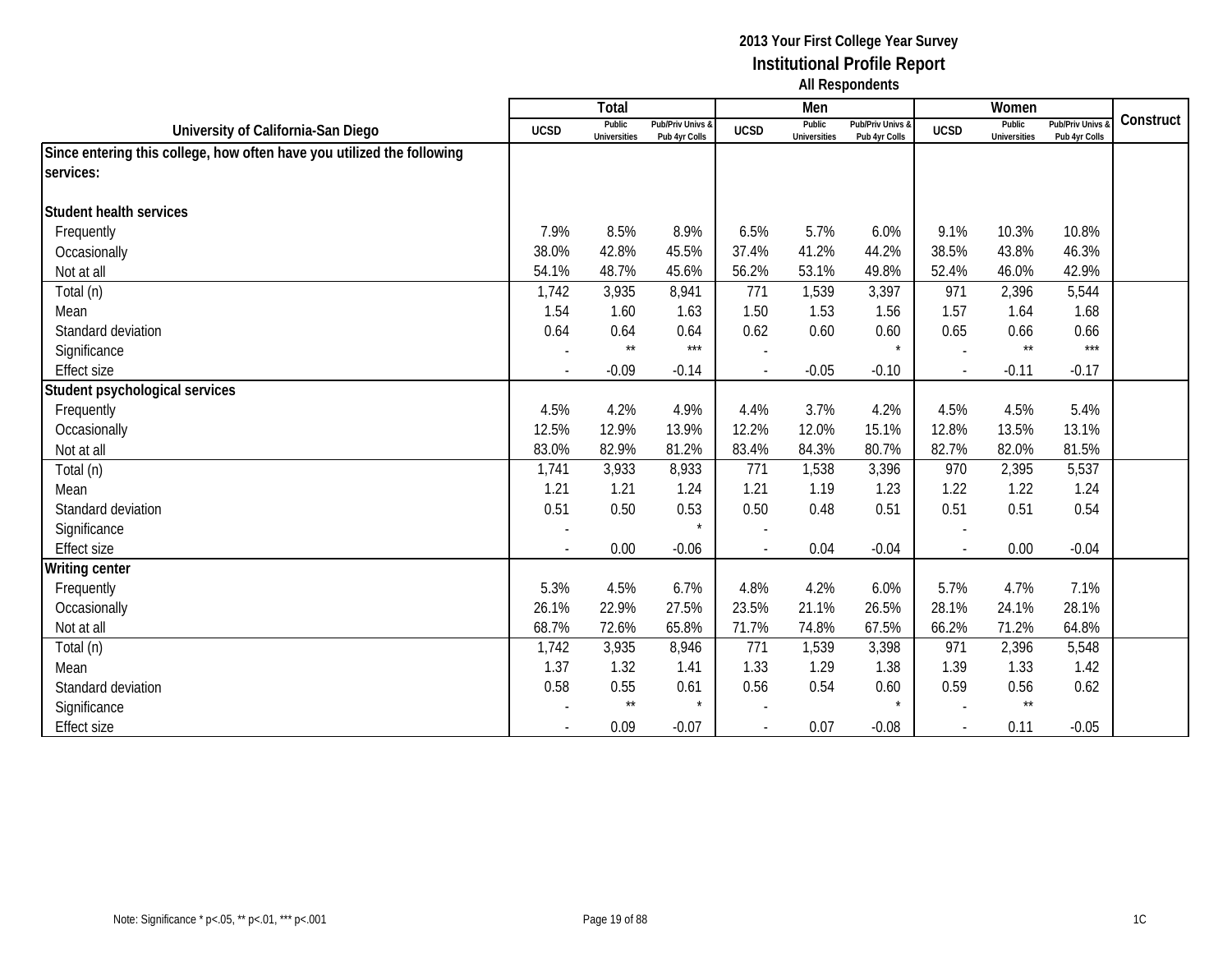|                                                                        |                          | Total                         |                                   |                          | Men                           |                                   |                          | Women                         |                                        |           |
|------------------------------------------------------------------------|--------------------------|-------------------------------|-----------------------------------|--------------------------|-------------------------------|-----------------------------------|--------------------------|-------------------------------|----------------------------------------|-----------|
| University of California-San Diego                                     | <b>UCSD</b>              | Public<br><b>Universities</b> | Pub/Priv Univs &<br>Pub 4yr Colls | <b>UCSD</b>              | Public<br><b>Universities</b> | Pub/Priv Univs &<br>Pub 4yr Colls | <b>UCSD</b>              | Public<br><b>Universities</b> | <b>Pub/Priv Univs</b><br>Pub 4yr Colls | Construct |
| Since entering this college, how often have you utilized the following |                          |                               |                                   |                          |                               |                                   |                          |                               |                                        |           |
| services:                                                              |                          |                               |                                   |                          |                               |                                   |                          |                               |                                        |           |
|                                                                        |                          |                               |                                   |                          |                               |                                   |                          |                               |                                        |           |
| Disability resource center                                             |                          |                               |                                   |                          |                               |                                   |                          |                               |                                        |           |
| Frequently                                                             | 2.5%                     | 2.5%                          | 3.0%                              | 2.3%                     | 2.5%                          | 3.2%                              | 2.6%                     | 2.5%                          | 2.9%                                   |           |
| Occasionally                                                           | 7.4%                     | 6.2%                          | 7.5%                              | 7.9%                     | 6.8%                          | 9.8%                              | 7.0%                     | 5.8%                          | 6.1%                                   |           |
| Not at all                                                             | 90.1%                    | 91.3%                         | 89.5%                             | 89.8%                    | 90.8%                         | 87.0%                             | 90.4%                    | 91.7%                         | 91.0%                                  |           |
| Total (n)                                                              | 1,742                    | 3,935                         | 8,945                             | 771                      | 1,539                         | 3,397                             | 971                      | 2,396                         | 5,548                                  |           |
| Mean                                                                   | 1.12                     | 1.11                          | 1.14                              | 1.13                     | 1.12                          | 1.16                              | 1.12                     | 1.11                          | 1.12                                   |           |
| Standard deviation                                                     | 0.40                     | 0.39                          | 0.42                              | 0.40                     | 0.39                          | 0.45                              | 0.40                     | 0.38                          | 0.40                                   |           |
| Significance                                                           |                          |                               |                                   |                          |                               |                                   |                          |                               |                                        |           |
| <b>Effect size</b>                                                     | $\blacksquare$           | 0.03                          | $-0.05$                           | $\overline{a}$           | 0.03                          | $-0.07$                           | $\overline{\phantom{a}}$ | 0.03                          | 0.00                                   |           |
| Career services                                                        |                          |                               |                                   |                          |                               |                                   |                          |                               |                                        |           |
| Frequently                                                             | 5.0%                     | 5.1%                          | 5.3%                              | 4.5%                     | 5.1%                          | 5.4%                              | 5.4%                     | 5.0%                          | 5.2%                                   |           |
| Occasionally                                                           | 33.5%                    | 31.4%                         | 30.8%                             | 33.3%                    | 31.5%                         | 31.5%                             | 33.6%                    | 31.4%                         | 30.3%                                  |           |
| Not at all                                                             | 61.5%                    | 63.5%                         | 64.0%                             | 62.1%                    | 63.4%                         | 63.1%                             | 61.1%                    | 63.6%                         | 64.5%                                  |           |
| Total (n)                                                              | 1,742                    | 3,935                         | 8,945                             | 771                      | 1,539                         | 3,399                             | 971                      | 2,396                         | 5,546                                  |           |
| Mean                                                                   | 1.43                     | 1.42                          | 1.41                              | 1.42                     | 1.42                          | 1.42                              | 1.44                     | 1.41                          | 1.41                                   |           |
| Standard deviation                                                     | 0.59                     | 0.59                          | 0.59                              | 0.58                     | 0.59                          | 0.59                              | 0.60                     | 0.59                          | 0.59                                   |           |
| Significance                                                           |                          |                               |                                   |                          |                               |                                   |                          |                               |                                        |           |
| Effect size                                                            |                          | 0.02                          | 0.03                              |                          | 0.00                          | 0.00                              |                          | 0.05                          | 0.05                                   |           |
| Academic advising                                                      |                          |                               |                                   |                          |                               |                                   |                          |                               |                                        |           |
| Frequently                                                             | 15.3%                    | 19.6%                         | 19.7%                             | 13.4%                    | 17.0%                         | 16.7%                             | 16.8%                    | 21.2%                         | 21.6%                                  |           |
| Occasionally                                                           | 65.8%                    | 67.3%                         | 66.6%                             | 63.6%                    | 65.4%                         | 65.5%                             | 67.6%                    | 68.6%                         | 67.2%                                  |           |
| Not at all                                                             | 18.9%                    | 13.1%                         | 13.7%                             | 23.0%                    | 17.6%                         | 17.8%                             | 15.7%                    | 10.2%                         | 11.1%                                  |           |
| Total (n)                                                              | 1,741                    | 3,934                         | 8,944                             | 770                      | 1,538                         | 3,399                             | 971                      | 2,396                         | 5,545                                  |           |
| Mean                                                                   | 1.96                     | 2.07                          | 2.06                              | 1.90                     | 1.99                          | 1.99                              | 2.01                     | 2.11                          | 2.10                                   |           |
| Standard deviation                                                     | 0.58                     | 0.57                          | 0.57                              | 0.60                     | 0.59                          | 0.59                              | 0.57                     | 0.55                          | 0.56                                   |           |
| Significance                                                           |                          | $***$                         | $***$                             |                          | $***$                         | $***$                             |                          | $***$                         | $***$                                  |           |
| <b>Effect size</b>                                                     | $\overline{\phantom{a}}$ | $-0.19$                       | $-0.18$                           | $\overline{\phantom{a}}$ | $-0.15$                       | $-0.15$                           | $\mathcal{L}$            | $-0.18$                       | $-0.16$                                |           |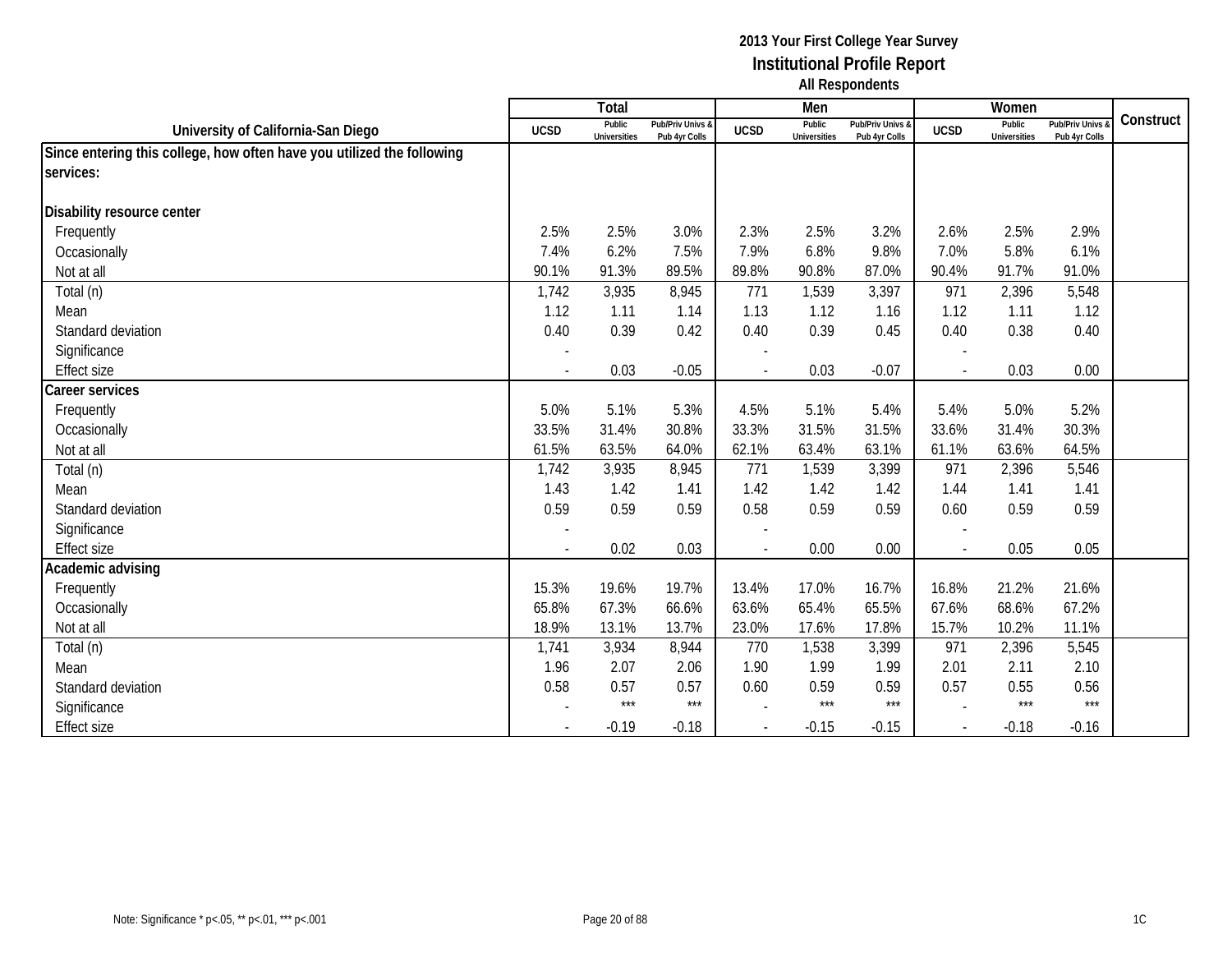|                                                                            |             | Total                         |                                   |                | Men                           |                                   |                          | Women                         |                                        |           |
|----------------------------------------------------------------------------|-------------|-------------------------------|-----------------------------------|----------------|-------------------------------|-----------------------------------|--------------------------|-------------------------------|----------------------------------------|-----------|
| University of California-San Diego                                         | <b>UCSD</b> | Public<br><b>Universities</b> | Pub/Priv Univs &<br>Pub 4yr Colls | <b>UCSD</b>    | Public<br><b>Universities</b> | Pub/Priv Univs &<br>Pub 4yr Colls | <b>UCSD</b>              | Public<br><b>Universities</b> | <b>Pub/Priv Univs</b><br>Pub 4yr Colls | Construct |
| Rate yourself on each of the following traits as compared with the average |             |                               |                                   |                |                               |                                   |                          |                               |                                        |           |
| person your age.                                                           |             |                               |                                   |                |                               |                                   |                          |                               |                                        |           |
|                                                                            |             |                               |                                   |                |                               |                                   |                          |                               |                                        |           |
| Academic ability                                                           |             |                               |                                   |                |                               |                                   |                          |                               |                                        |           |
| Highest 10%                                                                | 17.0%       | 21.4%                         | 20.4%                             | 23.4%          | 28.2%                         | 27.6%                             | 11.9%                    | 17.0%                         | 16.0%                                  |           |
| Above average                                                              | 44.2%       | 47.3%                         | 47.8%                             | 45.5%          | 46.3%                         | 46.6%                             | 43.3%                    | 48.0%                         | 48.5%                                  |           |
| Average                                                                    | 31.8%       | 26.8%                         | 28.2%                             | 25.1%          | 21.2%                         | 22.3%                             | 37.2%                    | 30.4%                         | 31.9%                                  | Academic  |
| Below average                                                              | 6.0%        | 3.9%                          | 3.2%                              | 5.1%           | 3.7%                          | 2.8%                              | 6.7%                     | 4.1%                          | 3.3%                                   | Self-     |
| Lowest 10%                                                                 | 1.0%        | 0.5%                          | 0.4%                              | 0.9%           | 0.7%                          | 0.7%                              | 1.0%                     | 0.4%                          | 0.3%                                   | Concept   |
| Total (n)                                                                  | 1,684       | 3,798                         | 8,685                             | 748            | 1,484                         | 3,307                             | 936                      | 2,314                         | 5,378                                  |           |
| Mean                                                                       | 3.70        | 3.85                          | 3.85                              | 3.85           | 3.98                          | 3.98                              | 3.58                     | 3.77                          | 3.77                                   |           |
| Standard deviation                                                         | 0.85        | 0.82                          | 0.79                              | 0.87           | 0.84                          | 0.82                              | 0.82                     | 0.79                          | 0.76                                   |           |
| Significance                                                               |             | $***$                         | $***$                             |                | $***$                         | $***$                             |                          | $***$                         | $***$                                  |           |
| <b>Effect size</b>                                                         |             | $-0.18$                       | $-0.19$                           |                | $-0.15$                       | $-0.16$                           | $\overline{\phantom{a}}$ | $-0.24$                       | $-0.25$                                |           |
| Artistic ability                                                           |             |                               |                                   |                |                               |                                   |                          |                               |                                        |           |
| Highest 10%                                                                | 6.5%        | 6.5%                          | 7.1%                              | 5.6%           | 5.7%                          | 7.2%                              | 7.2%                     | 7.0%                          | 7.0%                                   |           |
| Above average                                                              | 27.4%       | 26.1%                         | 25.3%                             | 23.6%          | 23.9%                         | 22.5%                             | 30.4%                    | 27.5%                         | 27.1%                                  |           |
| Average                                                                    | 37.0%       | 35.9%                         | 36.5%                             | 37.2%          | 35.1%                         | 34.8%                             | 36.9%                    | 36.4%                         | 37.5%                                  |           |
| Below average                                                              | 23.9%       | 26.0%                         | 24.9%                             | 26.5%          | 28.4%                         | 27.9%                             | 21.9%                    | 24.5%                         | 23.2%                                  |           |
| Lowest 10%                                                                 | 5.2%        | 5.5%                          | 6.1%                              | 7.1%           | 6.9%                          | 7.6%                              | 3.6%                     | 4.5%                          | 5.2%                                   |           |
| Total (n)                                                                  | 1,683       | 3,798                         | 8,683                             | 747            | 1,484                         | 3,306                             | 936                      | 2,314                         | 5,377                                  |           |
| Mean                                                                       | 3.06        | 3.02                          | 3.02                              | 2.94           | 2.93                          | 2.94                              | 3.16                     | 3.08                          | 3.07                                   |           |
| Standard deviation                                                         | 0.99        | 1.00                          | 1.02                              | 1.00           | 1.01                          | 1.05                              | 0.97                     | 0.99                          | 0.99                                   |           |
| Significance                                                               |             |                               |                                   |                |                               |                                   |                          | $\star$                       | $\star$                                |           |
| <b>Effect size</b>                                                         |             | 0.04                          | 0.04                              |                | 0.01                          | 0.00                              | $\overline{\phantom{a}}$ | 0.08                          | 0.09                                   |           |
| Competitiveness                                                            |             |                               |                                   |                |                               |                                   |                          |                               |                                        |           |
| Highest 10%                                                                | 15.2%       | 15.9%                         | 17.0%                             | 22.1%          | 22.4%                         | 24.3%                             | 9.7%                     | 11.6%                         | 12.5%                                  |           |
| Above average                                                              | 35.4%       | 37.1%                         | 36.6%                             | 36.1%          | 37.8%                         | 37.2%                             | 34.8%                    | 36.6%                         | 36.2%                                  |           |
| Average                                                                    | 35.9%       | 34.6%                         | 34.8%                             | 30.6%          | 28.8%                         | 28.7%                             | 40.1%                    | 38.3%                         | 38.5%                                  |           |
| Below average                                                              | 11.0%       | 10.5%                         | 9.8%                              | 8.2%           | 8.4%                          | 7.7%                              | 13.2%                    | 11.8%                         | 11.1%                                  |           |
| Lowest 10%                                                                 | 2.6%        | 2.0%                          | 1.8%                              | 3.1%           | 2.6%                          | 2.1%                              | 2.1%                     | 1.6%                          | 1.6%                                   |           |
| Total (n)                                                                  | 1,684       | 3,797                         | 8,684                             | 748            | 1,484                         | 3,307                             | 936                      | 2,313                         | 5,377                                  |           |
| Mean                                                                       | 3.50        | 3.54                          | 3.57                              | 3.66           | 3.69                          | 3.74                              | 3.37                     | 3.45                          | 3.47                                   |           |
| Standard deviation                                                         | 0.96        | 0.95                          | 0.94<br>$\star\star$              | 1.01           | 0.99                          | 0.98                              | 0.91                     | 0.90                          | 0.90<br>$\star\star$                   |           |
| Significance                                                               |             |                               |                                   |                |                               |                                   |                          |                               |                                        |           |
| <b>Effect size</b>                                                         |             | $-0.04$                       | $-0.07$                           | $\blacksquare$ | $-0.03$                       | $-0.08$                           | $\mathcal{L}$            | $-0.09$                       | $-0.11$                                |           |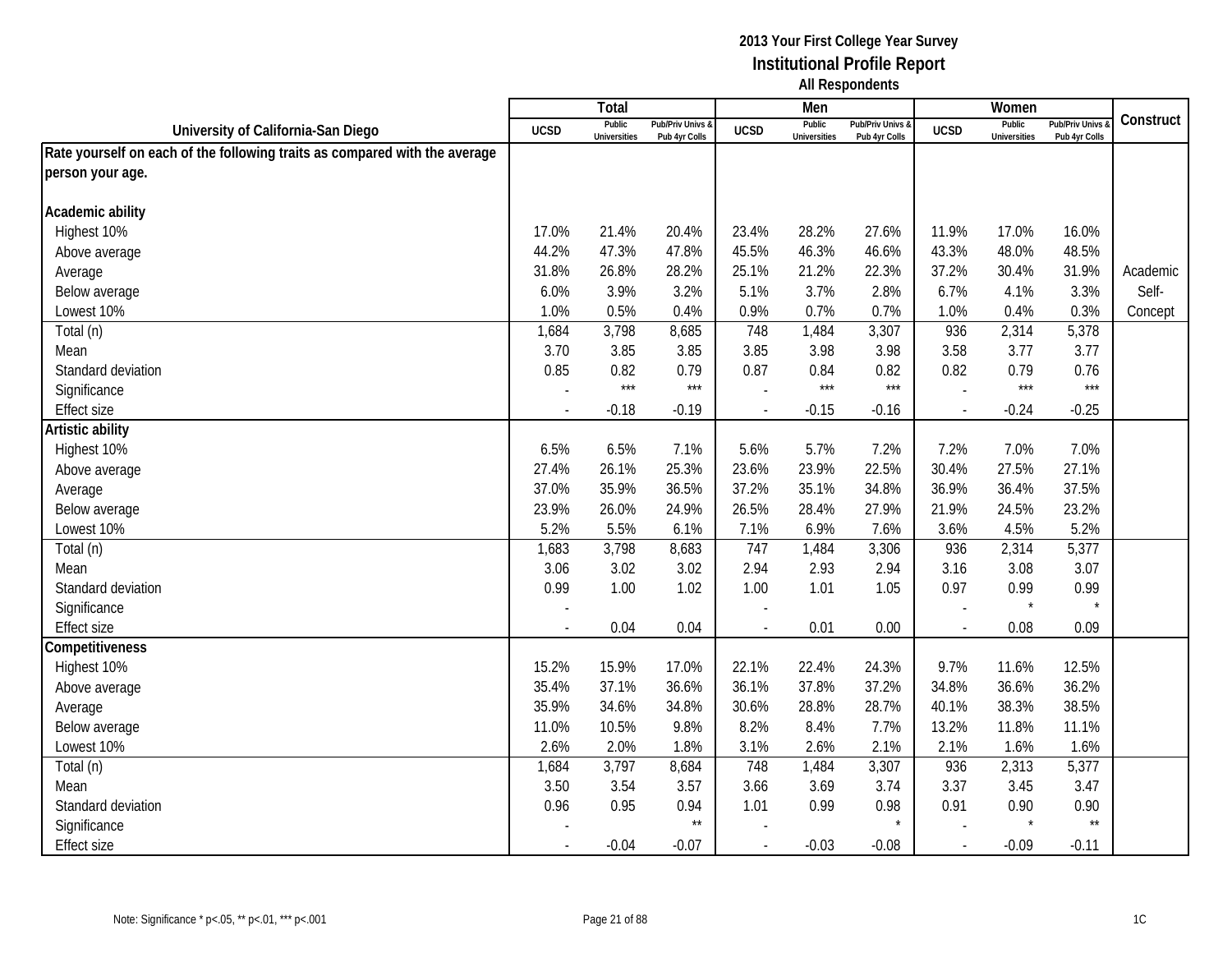|                                                                            |                | <b>Total</b>                  |                                   |                | Men                           |                                   |                          | Women                         |                                        |           |
|----------------------------------------------------------------------------|----------------|-------------------------------|-----------------------------------|----------------|-------------------------------|-----------------------------------|--------------------------|-------------------------------|----------------------------------------|-----------|
| University of California-San Diego                                         | <b>UCSD</b>    | Public<br><b>Universities</b> | Pub/Priv Univs &<br>Pub 4yr Colls | <b>UCSD</b>    | Public<br><b>Universities</b> | Pub/Priv Univs &<br>Pub 4yr Colls | <b>UCSD</b>              | Public<br><b>Universities</b> | <b>Pub/Priv Univs</b><br>Pub 4yr Colls | Construct |
| Rate yourself on each of the following traits as compared with the average |                |                               |                                   |                |                               |                                   |                          |                               |                                        |           |
| person your age.                                                           |                |                               |                                   |                |                               |                                   |                          |                               |                                        |           |
|                                                                            |                |                               |                                   |                |                               |                                   |                          |                               |                                        |           |
| <b>Computer skills</b>                                                     |                |                               |                                   |                |                               |                                   |                          |                               |                                        |           |
| Highest 10%                                                                | 7.2%           | 7.3%                          | 7.4%                              | 11.9%          | 12.7%                         | 13.1%                             | 3.5%                     | 3.9%                          | 3.9%                                   |           |
| Above average                                                              | 32.1%          | 31.0%                         | 31.2%                             | 38.4%          | 38.1%                         | 37.4%                             | 27.0%                    | 26.4%                         | 27.3%                                  |           |
| Average                                                                    | 48.3%          | 50.1%                         | 50.3%                             | 40.0%          | 40.1%                         | 40.6%                             | 54.9%                    | 56.5%                         | 56.4%                                  |           |
| Below average                                                              | 11.0%          | 10.5%                         | 9.8%                              | 8.4%           | 8.2%                          | 7.7%                              | 13.0%                    | 12.0%                         | 11.2%                                  |           |
| Lowest 10%                                                                 | 1.4%           | 1.1%                          | 1.2%                              | 1.2%           | 0.9%                          | 1.1%                              | 1.5%                     | 1.2%                          | 1.2%                                   |           |
| Total (n)                                                                  | 1,683          | 3,798                         | 8,684                             | 747            | 1,484                         | 3,306                             | 936                      | 2,314                         | 5,378                                  |           |
| Mean                                                                       | 3.33           | 3.33                          | 3.34                              | 3.51           | 3.53                          | 3.54                              | 3.18                     | 3.20                          | 3.22                                   |           |
| Standard deviation                                                         | 0.82           | 0.80                          | 0.80                              | 0.85           | 0.85                          | 0.86                              | 0.75                     | 0.74                          | 0.74                                   |           |
| Significance                                                               |                |                               |                                   |                |                               |                                   |                          |                               |                                        |           |
| <b>Effect size</b>                                                         |                | 0.00                          | $-0.01$                           |                | $-0.02$                       | $-0.03$                           |                          | $-0.03$                       | $-0.05$                                |           |
| Cooperativeness                                                            |                |                               |                                   |                |                               |                                   |                          |                               |                                        |           |
| Highest 10%                                                                | 20.7%          | 20.3%                         | 21.6%                             | 22.1%          | 21.4%                         | 23.3%                             | 19.7%                    | 19.7%                         | 20.6%                                  |           |
| Above average                                                              | 48.7%          | 48.9%                         | 48.2%                             | 48.9%          | 48.9%                         | 47.3%                             | 48.5%                    | 48.9%                         | 48.8%                                  |           |
| Average                                                                    | 27.5%          | 27.8%                         | 27.3%                             | 25.7%          | 26.3%                         | 25.7%                             | 29.0%                    | 28.7%                         | 28.3%                                  |           |
| Below average                                                              | 2.7%           | 2.8%                          | 2.6%                              | 2.8%           | 3.0%                          | 3.1%                              | 2.7%                     | 2.6%                          | 2.2%                                   |           |
| Lowest 10%                                                                 | 0.4%           | 0.2%                          | 0.3%                              | 0.5%           | 0.4%                          | 0.6%                              | 0.2%                     | 0.1%                          | 0.1%                                   |           |
| Total (n)                                                                  | 1,684          | 3,798                         | 8,680                             | 748            | 1,484                         | 3,302                             | 936                      | 2,314                         | 5,378                                  |           |
| Mean                                                                       | 3.87           | 3.86                          | 3.88                              | 3.89           | 3.88                          | 3.89                              | 3.85                     | 3.85                          | 3.88                                   |           |
| Standard deviation                                                         | 0.78           | 0.77                          | 0.78                              | 0.79           | 0.79                          | 0.81                              | 0.77                     | 0.76                          | 0.76                                   |           |
| Significance                                                               |                |                               |                                   |                |                               |                                   |                          |                               |                                        |           |
| <b>Effect size</b>                                                         |                | 0.01                          | $-0.01$                           |                | 0.01                          | 0.00                              | $\overline{\phantom{a}}$ | 0.00                          | $-0.04$                                |           |
| Creativity                                                                 |                |                               |                                   |                |                               |                                   |                          |                               |                                        |           |
| Highest 10%                                                                | 13.5%          | 13.5%                         | 14.3%                             | 14.7%          | 15.0%                         | 16.7%                             | 12.6%                    | 12.6%                         | 12.9%                                  |           |
| Above average                                                              | 37.7%          | 39.5%                         | 40.4%                             | 38.2%          | 40.2%                         | 40.3%                             | 37.3%                    | 39.0%                         | 40.5%                                  |           |
| Average                                                                    | 39.4%          | 36.7%                         | 35.7%                             | 38.1%          | 34.9%                         | 33.5%                             | 40.4%                    | 37.9%                         | 37.0%                                  |           |
| Below average                                                              | 8.7%           | 9.5%                          | 8.7%                              | 7.8%           | 9.0%                          | 8.3%                              | 9.5%                     | 9.8%                          | 8.9%                                   |           |
| Lowest 10%                                                                 | 0.7%           | 0.8%                          | 0.9%                              | 1.2%           | 0.9%                          | 1.2%                              | 0.2%                     | 0.7%                          | 0.7%                                   |           |
| Total (n)                                                                  | 1,684          | 3,797                         | 8,680                             | 748            | 1,483                         | 3,303                             | 936                      | 2,314                         | 5,377                                  |           |
| Mean                                                                       | 3.55           | 3.56                          | 3.59                              | 3.57           | 3.59                          | 3.63                              | 3.53                     | 3.53                          | 3.56                                   |           |
| Standard deviation                                                         | 0.86           | 0.87                          | 0.87                              | 0.88           | 0.88                          | 0.90                              | 0.84                     | 0.86                          | 0.85                                   |           |
| Significance                                                               |                |                               |                                   |                |                               |                                   |                          |                               |                                        |           |
| <b>Effect size</b>                                                         | $\blacksquare$ | $-0.01$                       | $-0.05$                           | $\blacksquare$ | $-0.02$                       | $-0.07$                           | $\blacksquare$           | 0.00                          | $-0.04$                                |           |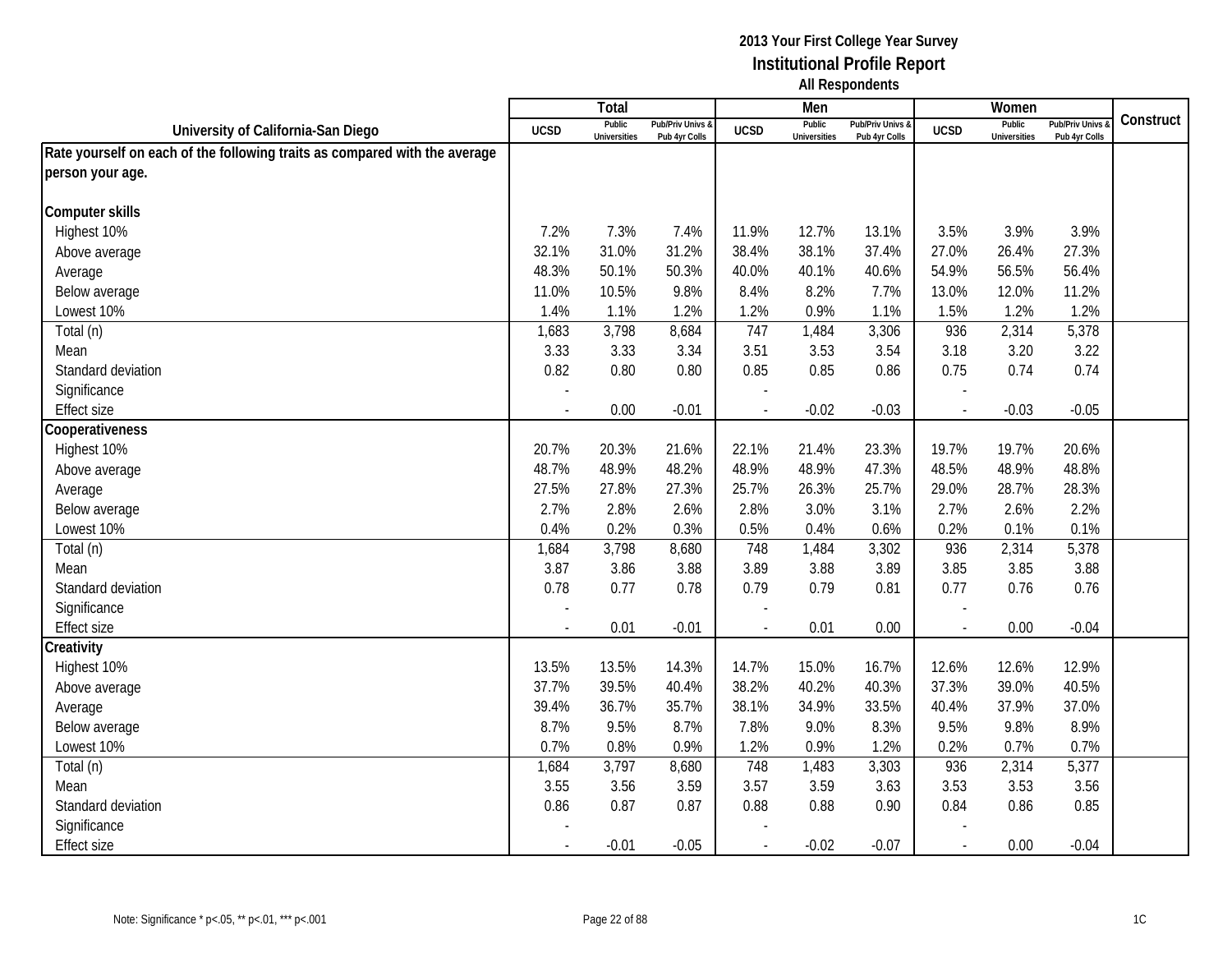|                                                                            |                | Total                         |                                   |                | Men                           |                                 |             | Women                         |                                        |            |
|----------------------------------------------------------------------------|----------------|-------------------------------|-----------------------------------|----------------|-------------------------------|---------------------------------|-------------|-------------------------------|----------------------------------------|------------|
| University of California-San Diego                                         | <b>UCSD</b>    | Public<br><b>Universities</b> | Pub/Priv Univs &<br>Pub 4yr Colls | <b>UCSD</b>    | Public<br><b>Universities</b> | Pub/Priv Univs<br>Pub 4yr Colls | <b>UCSD</b> | Public<br><b>Universities</b> | <b>Pub/Priv Univs</b><br>Pub 4yr Colls | Construct  |
| Rate yourself on each of the following traits as compared with the average |                |                               |                                   |                |                               |                                 |             |                               |                                        |            |
| person your age.                                                           |                |                               |                                   |                |                               |                                 |             |                               |                                        |            |
|                                                                            |                |                               |                                   |                |                               |                                 |             |                               |                                        |            |
| Drive to achieve                                                           |                |                               |                                   |                |                               |                                 |             |                               |                                        |            |
| Highest 10%                                                                | 28.0%          | 30.8%                         | 31.3%                             | 31.6%          | 33.3%                         | 33.2%                           | 25.1%       | 29.3%                         | 30.2%                                  |            |
| Above average                                                              | 41.3%          | 41.0%                         | 40.7%                             | 38.2%          | 39.2%                         | 38.2%                           | 43.7%       | 42.1%                         | 42.3%                                  |            |
| Average                                                                    | 25.4%          | 23.8%                         | 23.7%                             | 23.4%          | 21.9%                         | 22.9%                           | 27.1%       | 25.0%                         | 24.2%                                  | Academic   |
| Below average                                                              | 4.4%           | 3.8%                          | 3.7%                              | 5.5%           | 4.5%                          | 4.6%                            | 3.5%        | 3.3%                          | 3.1%                                   | Self-      |
| Lowest 10%                                                                 | 0.9%           | 0.6%                          | 0.5%                              | 1.3%           | 1.1%                          | 1.0%                            | 0.5%        | 0.3%                          | 0.2%                                   | Concept    |
| Total (n)                                                                  | 1,683          | 3,797                         | 8,674                             | 748            | 1,484                         | 3,299                           | 935         | 2,313                         | 5,375                                  |            |
| Mean                                                                       | 3.91           | 3.98                          | 3.99                              | 3.93           | 3.99                          | 3.98                            | 3.89        | 3.97                          | 3.99                                   |            |
| Standard deviation                                                         | 0.88           | 0.87                          | 0.86                              | 0.94           | 0.91                          | 0.92                            | 0.84        | 0.84                          | 0.83                                   |            |
| Significance                                                               |                | $\star\star$                  | $***$                             |                |                               |                                 |             | $\star$                       | $***$                                  |            |
| <b>Effect size</b>                                                         |                | $-0.08$                       | $-0.09$                           | $\blacksquare$ | $-0.07$                       | $-0.05$                         |             | $-0.10$                       | $-0.12$                                |            |
| <b>Emotional health</b>                                                    |                |                               |                                   |                |                               |                                 |             |                               |                                        |            |
| Highest 10%                                                                | 16.1%          | 15.2%                         | 16.1%                             | 19.3%          | 19.5%                         | 21.4%                           | 13.6%       | 12.5%                         | 12.9%                                  |            |
| Above average                                                              | 31.4%          | 30.8%                         | 30.8%                             | 31.8%          | 31.4%                         | 31.0%                           | 31.0%       | 30.4%                         | 30.7%                                  |            |
| Average                                                                    | 35.8%          | 35.9%                         | 36.5%                             | 33.0%          | 33.4%                         | 33.1%                           | 38.0%       | 37.5%                         | 38.6%                                  |            |
| Below average                                                              | 13.5%          | 15.7%                         | 14.4%                             | 12.8%          | 13.4%                         | 12.1%                           | 14.1%       | 17.2%                         | 15.8%                                  |            |
| Lowest 10%                                                                 | 3.2%           | 2.4%                          | 2.2%                              | 3.1%           | 2.4%                          | 2.4%                            | 3.3%        | 2.5%                          | 2.1%                                   |            |
| Total (n)                                                                  | 1,683          | 3,796                         | 8,669                             | 748            | 1,483                         | 3,299                           | 935         | 2,313                         | 5,370                                  |            |
| Mean                                                                       | 3.44           | 3.41                          | 3.44                              | 3.51           | 3.52                          | 3.57                            | 3.37        | 3.33                          | 3.37                                   |            |
| Standard deviation                                                         | 1.02           | 1.00                          | 0.99                              | 1.04           | 1.02                          | 1.03                            | 0.99        | 0.98                          | 0.96                                   |            |
| Significance                                                               |                |                               |                                   |                |                               |                                 |             |                               |                                        |            |
| <b>Effect size</b>                                                         |                | 0.03                          | 0.00                              | $\overline{a}$ | $-0.01$                       | $-0.06$                         | $\sim$      | 0.04                          | 0.00                                   |            |
| Leadership ability                                                         |                |                               |                                   |                |                               |                                 |             |                               |                                        |            |
| Highest 10%                                                                | 17.4%          | 19.3%                         | 20.2%                             | 21.9%          | 23.4%                         | 25.0%                           | 13.8%       | 16.7%                         | 17.3%                                  |            |
| Above average                                                              | 38.4%          | 39.6%                         | 39.8%                             | 39.7%          | 40.8%                         | 39.5%                           | 37.4%       | 38.9%                         | 40.0%                                  |            |
| Average                                                                    | 32.2%          | 30.9%                         | 31.1%                             | 29.3%          | 27.6%                         | 27.6%                           | 34.5%       | 33.1%                         | 33.2%                                  | Social     |
| Below average                                                              | 10.3%          | 9.0%                          | 7.7%                              | 7.2%           | 6.9%                          | 6.3%                            | 12.7%       | 10.2%                         | 8.6%                                   | Self-      |
| Lowest 10%                                                                 | 1.7%           | 1.1%                          | 1.1%                              | 1.9%           | 1.3%                          | 1.5%                            | 1.6%        | 1.0%                          | 0.9%                                   | Concept    |
| Total (n)                                                                  | 1,684          | 3,797                         | 8,678                             | 748            | 1,484                         | 3,303                           | 936         | 2,313                         | 5,375                                  |            |
| Mean                                                                       | 3.60           | 3.67                          | 3.70                              | 3.73           | 3.78                          | 3.80                            | 3.49        | 3.60                          | 3.64                                   |            |
| Standard deviation                                                         | 0.95           | 0.92                          | 0.91                              | 0.95           | 0.92                          | 0.94                            | 0.94        | 0.92                          | 0.89                                   |            |
| Significance                                                               |                |                               | $***$                             |                |                               |                                 |             | $\star\star$                  | $***$                                  |            |
| <b>Effect size</b>                                                         | $\blacksquare$ | $-0.08$                       | $-0.11$                           | $\blacksquare$ | $-0.05$                       | $-0.07$                         | $\sim$      | $-0.12$                       | $-0.17$                                | Leadership |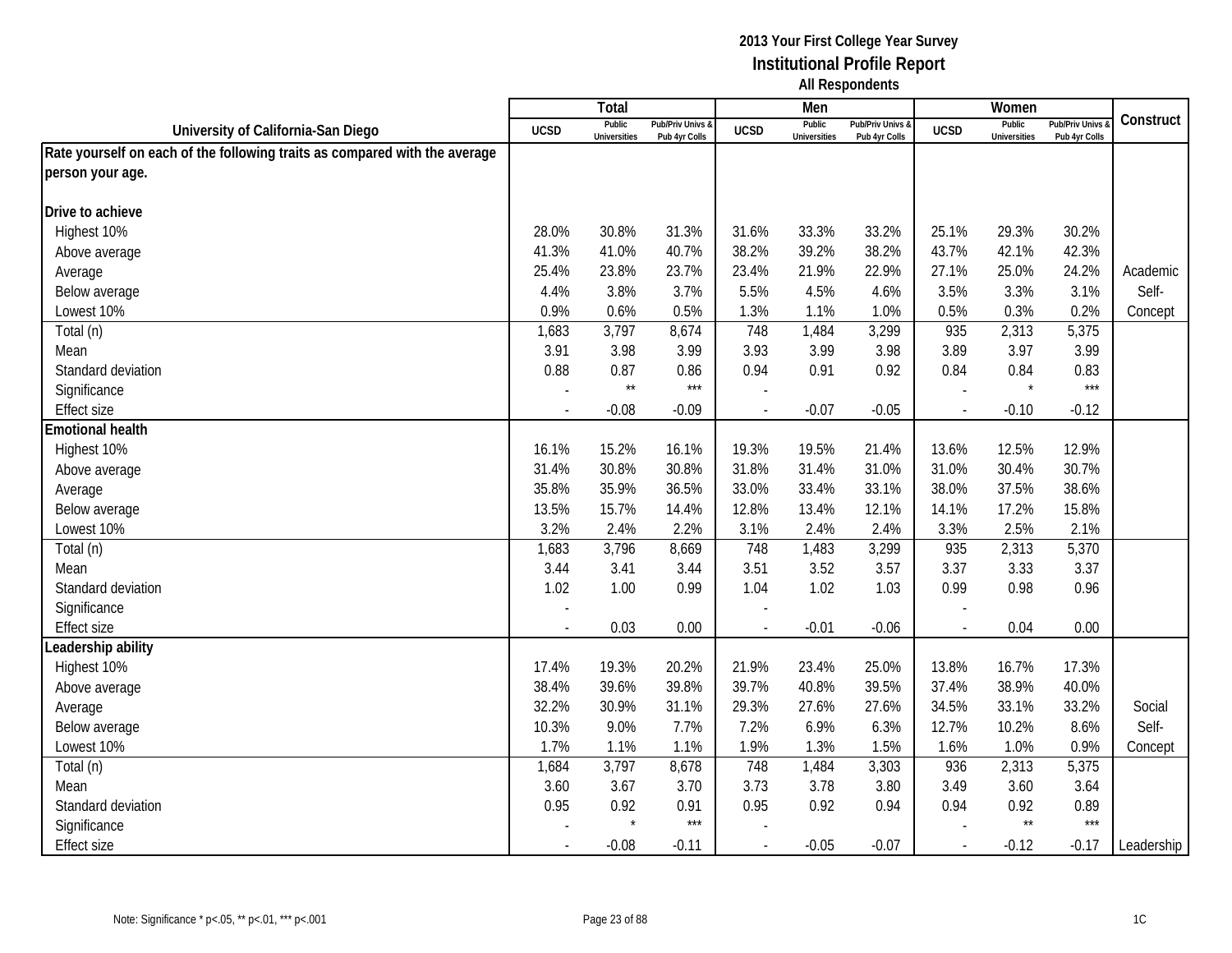|                                                                            |             | Total                         |                                   |                | Men                           |                                   |                          | Women                         |                                        |           |
|----------------------------------------------------------------------------|-------------|-------------------------------|-----------------------------------|----------------|-------------------------------|-----------------------------------|--------------------------|-------------------------------|----------------------------------------|-----------|
| University of California-San Diego                                         | <b>UCSD</b> | Public<br><b>Universities</b> | Pub/Priv Univs &<br>Pub 4yr Colls | <b>UCSD</b>    | Public<br><b>Universities</b> | Pub/Priv Univs &<br>Pub 4yr Colls | <b>UCSD</b>              | Public<br><b>Universities</b> | <b>Pub/Priv Univs</b><br>Pub 4yr Colls | Construct |
| Rate yourself on each of the following traits as compared with the average |             |                               |                                   |                |                               |                                   |                          |                               |                                        |           |
| person your age.                                                           |             |                               |                                   |                |                               |                                   |                          |                               |                                        |           |
|                                                                            |             |                               |                                   |                |                               |                                   |                          |                               |                                        |           |
| Mathematical ability                                                       |             |                               |                                   |                |                               |                                   |                          |                               |                                        |           |
| Highest 10%                                                                | 12.7%       | 14.7%                         | 14.1%                             | 18.9%          | 21.9%                         | 21.3%                             | 7.8%                     | 10.0%                         | 9.7%                                   |           |
| Above average                                                              | 37.4%       | 36.3%                         | 34.6%                             | 41.6%          | 41.0%                         | 38.2%                             | 34.0%                    | 33.2%                         | 32.5%                                  |           |
| Average                                                                    | 35.2%       | 34.2%                         | 35.0%                             | 29.5%          | 27.5%                         | 29.4%                             | 39.7%                    | 38.5%                         | 38.5%                                  | Academic  |
| Below average                                                              | 11.5%       | 11.7%                         | 13.1%                             | 7.9%           | 7.8%                          | 9.3%                              | 14.3%                    | 14.2%                         | 15.4%                                  | Self-     |
| Lowest 10%                                                                 | 3.3%        | 3.2%                          | 3.1%                              | 2.1%           | 1.8%                          | 1.8%                              | 4.2%                     | 4.1%                          | 3.9%                                   | Concept   |
| Total (n)                                                                  | 1,684       | 3,798                         | 8,677                             | 748            | 1,484                         | 3,302                             | 936                      | 2,314                         | 5,375                                  |           |
| Mean                                                                       | 3.45        | 3.47                          | 3.43                              | 3.67           | 3.74                          | 3.68                              | 3.27                     | 3.31                          | 3.29                                   |           |
| Standard deviation                                                         | 0.96        | 0.98                          | 0.99                              | 0.94           | 0.95                          | 0.97                              | 0.94                     | 0.97                          | 0.97                                   |           |
| Significance                                                               |             |                               |                                   |                |                               |                                   |                          |                               |                                        |           |
| <b>Effect size</b>                                                         |             | $-0.02$                       | 0.02                              |                | $-0.07$                       | $-0.01$                           | $\overline{\phantom{a}}$ | $-0.04$                       | $-0.02$                                |           |
| <b>Physical health</b>                                                     |             |                               |                                   |                |                               |                                   |                          |                               |                                        |           |
| Highest 10%                                                                | 13.6%       | 13.1%                         | 13.7%                             | 17.9%          | 18.1%                         | 19.3%                             | 10.1%                    | 9.9%                          | 10.2%                                  |           |
| Above average                                                              | 33.6%       | 33.0%                         | 32.2%                             | 36.4%          | 36.7%                         | 35.9%                             | 31.3%                    | 30.7%                         | 29.9%                                  |           |
| Average                                                                    | 39.0%       | 40.2%                         | 41.1%                             | 33.2%          | 33.6%                         | 33.1%                             | 43.6%                    | 44.4%                         | 46.0%                                  |           |
| Below average                                                              | 12.4%       | 12.6%                         | 12.0%                             | 11.2%          | 10.7%                         | 10.5%                             | 13.2%                    | 13.9%                         | 13.0%                                  |           |
| Lowest 10%                                                                 | 1.5%        | 1.0%                          | 1.0%                              | 1.3%           | 0.9%                          | 1.2%                              | 1.7%                     | 1.1%                          | 1.0%                                   |           |
| Total (n)                                                                  | 1,684       | 3,797                         | 8,670                             | 748            | 1,484                         | 3,299                             | 936                      | 2,313                         | 5,371                                  |           |
| Mean                                                                       | 3.45        | 3.45                          | 3.45                              | 3.58           | 3.60                          | 3.62                              | 3.35                     | 3.34                          | 3.35                                   |           |
| Standard deviation                                                         | 0.93        | 0.91                          | 0.91                              | 0.95           | 0.93                          | 0.95                              | 0.89                     | 0.88                          | 0.87                                   |           |
| Significance                                                               |             |                               |                                   |                |                               |                                   |                          |                               |                                        |           |
| <b>Effect size</b>                                                         |             | 0.00                          | 0.00                              |                | $-0.02$                       | $-0.04$                           | $\overline{a}$           | 0.01                          | 0.00                                   |           |
| Popularity                                                                 |             |                               |                                   |                |                               |                                   |                          |                               |                                        |           |
| Highest 10%                                                                | 4.3%        | 3.5%                          | 4.8%                              | 5.6%           | 4.7%                          | 7.3%                              | 3.2%                     | 2.7%                          | 3.2%                                   |           |
| Above average                                                              | 21.3%       | 19.7%                         | 21.0%                             | 24.6%          | 24.4%                         | 26.6%                             | 18.6%                    | 16.7%                         | 17.6%                                  |           |
| Average                                                                    | 49.7%       | 52.5%                         | 52.6%                             | 45.7%          | 47.5%                         | 45.6%                             | 52.9%                    | 55.8%                         | 57.0%                                  | Social    |
| Below average                                                              | 20.1%       | 20.4%                         | 18.0%                             | 20.1%          | 19.9%                         | 17.0%                             | 20.2%                    | 20.7%                         | 18.6%                                  | Self-     |
| Lowest 10%                                                                 | 4.6%        | 3.8%                          | 3.6%                              | 4.0%           | 3.5%                          | 3.5%                              | 5.0%                     | 4.1%                          | 3.6%                                   | Concept   |
| Total (n)                                                                  | 1,683       | 3,794                         | 8,665                             | 748            | 1,483                         | 3,298                             | 935                      | 2,311                         | 5,367                                  |           |
| Mean                                                                       | 3.01        | 2.99                          | 3.05                              | 3.08           | 3.07                          | 3.17                              | 2.95                     | 2.93                          | 2.98                                   |           |
| Standard deviation                                                         | 0.88        | 0.83                          | 0.85                              | 0.91           | 0.88                          | 0.92                              | 0.85                     | 0.80                          | 0.80                                   |           |
| Significance                                                               |             |                               |                                   |                |                               |                                   |                          |                               |                                        |           |
| <b>Effect size</b>                                                         | $\sim$      | 0.02                          | $-0.05$                           | $\overline{a}$ | 0.01                          | $-0.10$                           | $\sim$                   | 0.03                          | $-0.04$                                |           |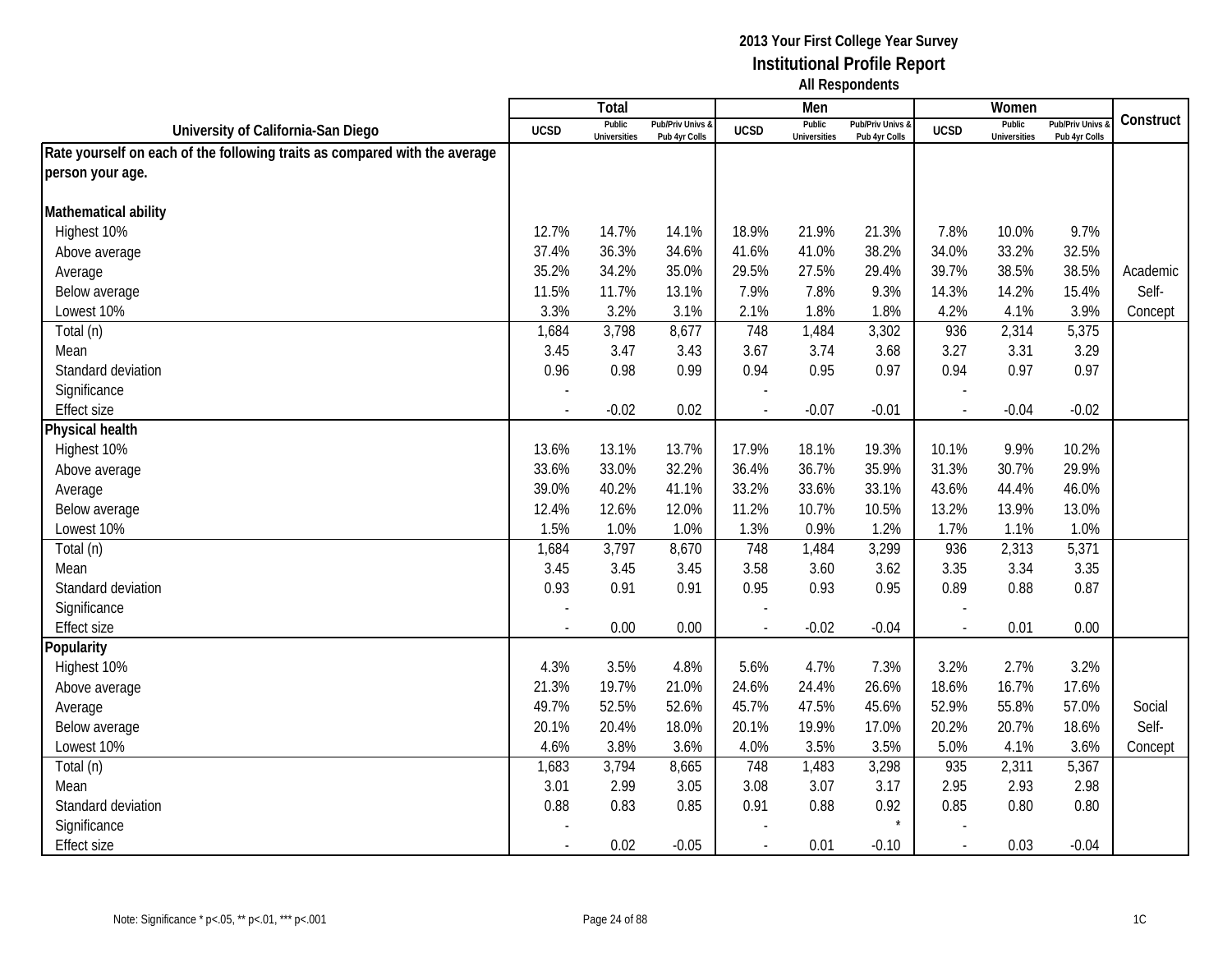|                                                                            |                | Total                         |                                   |                | Men                           |                                   |                          | Women                         |                                        |           |
|----------------------------------------------------------------------------|----------------|-------------------------------|-----------------------------------|----------------|-------------------------------|-----------------------------------|--------------------------|-------------------------------|----------------------------------------|-----------|
| University of California-San Diego                                         | <b>UCSD</b>    | Public<br><b>Universities</b> | Pub/Priv Univs &<br>Pub 4yr Colls | <b>UCSD</b>    | Public<br><b>Universities</b> | Pub/Priv Univs &<br>Pub 4yr Colls | <b>UCSD</b>              | Public<br><b>Universities</b> | <b>Pub/Priv Univs</b><br>Pub 4yr Colls | Construct |
| Rate yourself on each of the following traits as compared with the average |                |                               |                                   |                |                               |                                   |                          |                               |                                        |           |
| person your age.                                                           |                |                               |                                   |                |                               |                                   |                          |                               |                                        |           |
|                                                                            |                |                               |                                   |                |                               |                                   |                          |                               |                                        |           |
| Public speaking ability                                                    |                |                               |                                   |                |                               |                                   |                          |                               |                                        |           |
| Highest 10%                                                                | 8.5%           | 9.3%                          | 10.8%                             | 9.6%           | 11.1%                         | 14.2%                             | 7.6%                     | 8.2%                          | 8.8%                                   |           |
| Above average                                                              | 28.2%          | 29.5%                         | 29.7%                             | 32.6%          | 33.8%                         | 33.4%                             | 24.7%                    | 26.7%                         | 27.5%                                  |           |
| Average                                                                    | 39.1%          | 38.6%                         | 37.9%                             | 37.3%          | 36.2%                         | 34.7%                             | 40.5%                    | 40.2%                         | 39.9%                                  | Social    |
| Below average                                                              | 19.7%          | 18.8%                         | 17.8%                             | 17.1%          | 16.2%                         | 14.8%                             | 21.8%                    | 20.5%                         | 19.6%                                  | Self-     |
| Lowest 10%                                                                 | 4.5%           | 3.7%                          | 3.8%                              | 3.3%           | 2.7%                          | 2.9%                              | 5.3%                     | 4.4%                          | 4.3%                                   | Concept   |
| Total (n)                                                                  | 1,683          | 3,796                         | 8,673                             | 748            | 1,484                         | 3,299                             | 935                      | 2,312                         | 5,374                                  |           |
| Mean                                                                       | 3.17           | 3.22                          | 3.26                              | 3.28           | 3.34                          | 3.41                              | 3.07                     | 3.14                          | 3.17                                   |           |
| Standard deviation                                                         | 0.99           | 0.98                          | 1.00                              | 0.97           | 0.97                          | 1.00                              | 0.99                     | 0.98                          | 0.98                                   |           |
| Significance                                                               |                |                               | $***$                             |                |                               | $\star\star$                      |                          |                               | $\star\star$                           |           |
| <b>Effect size</b>                                                         |                | $-0.05$                       | $-0.09$                           |                | $-0.06$                       | $-0.13$                           | $\overline{\phantom{a}}$ | $-0.07$                       | $-0.10$                                |           |
| Risk-taking                                                                |                |                               |                                   |                |                               |                                   |                          |                               |                                        |           |
| Highest 10%                                                                | 9.3%           | 7.4%                          | 8.7%                              | 12.0%          | 10.1%                         | 12.4%                             | 7.2%                     | 5.7%                          | 6.4%                                   |           |
| Above average                                                              | 29.3%          | 28.7%                         | 28.3%                             | 34.8%          | 33.8%                         | 32.0%                             | 25.0%                    | 25.5%                         | 26.1%                                  |           |
| Average                                                                    | 43.4%          | 45.4%                         | 45.2%                             | 38.4%          | 40.4%                         | 40.9%                             | 47.4%                    | 48.7%                         | 47.9%                                  |           |
| Below average                                                              | 15.8%          | 16.6%                         | 16.0%                             | 13.2%          | 14.2%                         | 13.1%                             | 17.8%                    | 18.1%                         | 17.7%                                  |           |
| Lowest 10%                                                                 | 2.1%           | 1.8%                          | 1.8%                              | 1.6%           | 1.5%                          | 1.7%                              | 2.6%                     | 2.0%                          | 1.9%                                   |           |
| Total (n)                                                                  | 1,684          | 3,796                         | 8,657                             | 748            | 1,483                         | 3,291                             | 936                      | 2,313                         | 5,366                                  |           |
| Mean                                                                       | 3.28           | 3.23                          | 3.26                              | 3.42           | 3.37                          | 3.40                              | 3.16                     | 3.15                          | 3.17                                   |           |
| Standard deviation                                                         | 0.91           | 0.88                          | 0.89                              | 0.92           | 0.90                          | 0.92                              | 0.89                     | 0.85                          | 0.86                                   |           |
| Significance                                                               |                |                               |                                   |                |                               |                                   |                          |                               |                                        |           |
| <b>Effect size</b>                                                         | $\blacksquare$ | 0.06                          | 0.02                              |                | 0.06                          | 0.02                              | $\sim$                   | 0.01                          | $-0.01$                                |           |
| Self-confidence (intellectual)                                             |                |                               |                                   |                |                               |                                   |                          |                               |                                        |           |
| Highest 10%                                                                | 14.7%          | 16.0%                         | 16.9%                             | 22.7%          | 24.1%                         | 25.8%                             | 8.3%                     | 10.8%                         | 11.4%                                  |           |
| Above average                                                              | 37.4%          | 38.5%                         | 38.5%                             | 41.7%          | 42.0%                         | 40.9%                             | 34.0%                    | 36.3%                         | 37.0%                                  |           |
| Average                                                                    | 35.3%          | 34.5%                         | 34.0%                             | 27.1%          | 26.3%                         | 25.6%                             | 41.8%                    | 39.8%                         | 39.2%                                  | Academic  |
| Below average                                                              | 10.7%          | 9.5%                          | 9.0%                              | 7.0%           | 6.4%                          | 6.5%                              | 13.7%                    | 11.4%                         | 10.6%                                  | Self-     |
| Lowest 10%                                                                 | 1.9%           | 1.5%                          | 1.6%                              | 1.5%           | 1.1%                          | 1.3%                              | 2.2%                     | 1.7%                          | 1.7%                                   | Concept   |
| Total (n)                                                                  | 1,684          | 3,797                         | 8,669                             | 748            | 1,484                         | 3,297                             | 936                      | 2,313                         | 5,372                                  |           |
| Mean                                                                       | 3.52           | 3.58                          | 3.60                              | 3.77           | 3.82                          | 3.83                              | 3.32                     | 3.43                          | 3.46                                   |           |
| Standard deviation                                                         | 0.93           | 0.92                          | 0.92<br>$^{\star\star}$           | 0.93           | 0.91                          | 0.93                              | 0.89                     | 0.89<br>$\star\star$          | 0.89<br>$***$                          |           |
| Significance                                                               |                |                               |                                   |                |                               |                                   |                          |                               |                                        |           |
| <b>Effect size</b>                                                         | $\blacksquare$ | $-0.07$                       | $-0.09$                           | $\blacksquare$ | $-0.05$                       | $-0.06$                           | $\sim$                   | $-0.12$                       | $-0.16$                                |           |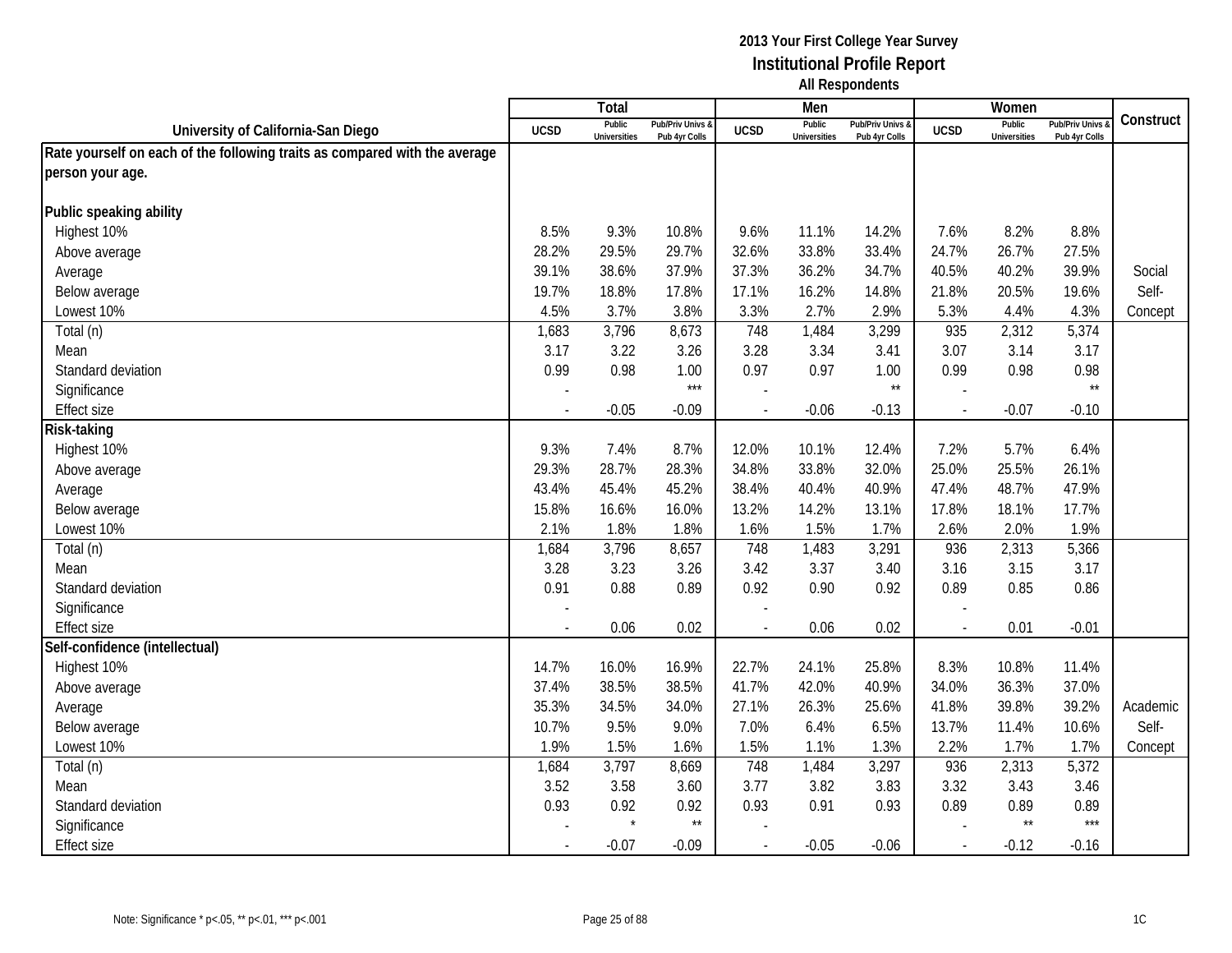|                                                                            |                          | Total                         |                                   |                | Men                           |                                   |                          | Women                         |                                        |           |
|----------------------------------------------------------------------------|--------------------------|-------------------------------|-----------------------------------|----------------|-------------------------------|-----------------------------------|--------------------------|-------------------------------|----------------------------------------|-----------|
| University of California-San Diego                                         | <b>UCSD</b>              | Public<br><b>Universities</b> | Pub/Priv Univs &<br>Pub 4yr Colls | <b>UCSD</b>    | Public<br><b>Universities</b> | Pub/Priv Univs &<br>Pub 4yr Colls | <b>UCSD</b>              | Public<br><b>Universities</b> | <b>Pub/Priv Univs</b><br>Pub 4yr Colls | Construct |
| Rate yourself on each of the following traits as compared with the average |                          |                               |                                   |                |                               |                                   |                          |                               |                                        |           |
| person your age.                                                           |                          |                               |                                   |                |                               |                                   |                          |                               |                                        |           |
|                                                                            |                          |                               |                                   |                |                               |                                   |                          |                               |                                        |           |
| Self-confidence (social)                                                   |                          |                               |                                   |                |                               |                                   |                          |                               |                                        |           |
| Highest 10%                                                                | 11.5%                    | 10.1%                         | 11.4%                             | 14.8%          | 13.2%                         | 15.6%                             | 8.9%                     | 8.1%                          | 8.8%                                   |           |
| Above average                                                              | 29.2%                    | 28.2%                         | 29.2%                             | 29.5%          | 28.9%                         | 30.1%                             | 28.8%                    | 27.8%                         | 28.7%                                  |           |
| Average                                                                    | 38.5%                    | 38.2%                         | 37.5%                             | 36.1%          | 35.7%                         | 33.5%                             | 40.4%                    | 39.8%                         | 40.0%                                  | Social    |
| Below average                                                              | 17.4%                    | 20.1%                         | 18.5%                             | 16.4%          | 19.0%                         | 17.4%                             | 18.2%                    | 20.8%                         | 19.3%                                  | Self-     |
| Lowest 10%                                                                 | 3.4%                     | 3.4%                          | 3.3%                              | 3.1%           | 3.2%                          | 3.4%                              | 3.7%                     | 3.5%                          | 3.3%                                   | Concept   |
| Total (n)                                                                  | 1,684                    | 3,796                         | 8,670                             | 748            | 1,484                         | 3,300                             | 936                      | 2,312                         | 5,370                                  |           |
| Mean                                                                       | 3.28                     | 3.21                          | 3.27                              | 3.37           | 3.30                          | 3.37                              | 3.21                     | 3.16                          | 3.20                                   |           |
| Standard deviation                                                         | 0.99                     | 0.99                          | 1.00                              | 1.02           | 1.02                          | 1.05                              | 0.97                     | 0.96                          | 0.96                                   |           |
| Significance                                                               |                          | $\star$                       |                                   |                |                               |                                   |                          |                               |                                        |           |
| <b>Effect size</b>                                                         |                          | 0.07                          | 0.01                              |                | 0.07                          | 0.00                              | $\overline{\phantom{a}}$ | 0.05                          | 0.01                                   |           |
| Self-understanding                                                         |                          |                               |                                   |                |                               |                                   |                          |                               |                                        |           |
| Highest 10%                                                                | 22.3%                    | 21.1%                         | 20.7%                             | 25.8%          | 24.8%                         | 25.6%                             | 19.6%                    | 18.8%                         | 17.7%                                  |           |
| Above average                                                              | 36.8%                    | 37.1%                         | 37.3%                             | 37.6%          | 37.1%                         | 37.1%                             | 36.2%                    | 37.1%                         | 37.5%                                  |           |
| Average                                                                    | 33.4%                    | 34.2%                         | 35.0%                             | 29.8%          | 30.3%                         | 30.0%                             | 36.2%                    | 36.7%                         | 38.0%                                  |           |
| Below average                                                              | 6.2%                     | 6.5%                          | 6.0%                              | 5.7%           | 6.5%                          | 6.0%                              | 6.5%                     | 6.4%                          | 6.0%                                   |           |
| Lowest 10%                                                                 | 1.3%                     | 1.1%                          | 1.0%                              | 1.1%           | 1.3%                          | 1.4%                              | 1.5%                     | 1.0%                          | 0.8%                                   |           |
| Total (n)                                                                  | 1,684                    | 3,797                         | 8,669                             | 748            | 1,484                         | 3,295                             | 936                      | 2,313                         | 5,374                                  |           |
| Mean                                                                       | 3.73                     | 3.71                          | 3.71                              | 3.81           | 3.78                          | 3.79                              | 3.66                     | 3.66                          | 3.65                                   |           |
| Standard deviation                                                         | 0.92                     | 0.91                          | 0.90                              | 0.92           | 0.94                          | 0.94                              | 0.91                     | 0.89                          | 0.86                                   |           |
| Significance                                                               |                          |                               |                                   |                |                               |                                   |                          |                               |                                        |           |
| <b>Effect size</b>                                                         |                          | 0.02                          | 0.02                              |                | 0.03                          | 0.02                              | $\overline{\phantom{a}}$ | 0.00                          | 0.01                                   |           |
| Spirituality                                                               |                          |                               |                                   |                |                               |                                   |                          |                               |                                        |           |
| Highest 10%                                                                | 14.5%                    | 13.2%                         | 13.9%                             | 14.2%          | 13.4%                         | 14.3%                             | 14.7%                    | 13.1%                         | 13.6%                                  |           |
| Above average                                                              | 22.5%                    | 23.1%                         | 26.2%                             | 23.5%          | 23.1%                         | 24.7%                             | 21.7%                    | 23.1%                         | 27.1%                                  |           |
| Average                                                                    | 39.7%                    | 38.7%                         | 37.9%                             | 35.8%          | 34.9%                         | 35.3%                             | 42.7%                    | 41.1%                         | 39.5%                                  |           |
| Below average                                                              | 13.1%                    | 14.8%                         | 13.7%                             | 11.9%          | 13.8%                         | 13.3%                             | 14.1%                    | 15.5%                         | 14.0%                                  |           |
| Lowest 10%                                                                 | 10.2%                    | 10.2%                         | 8.4%                              | 14.6%          | 14.8%                         | 12.5%                             | 6.7%                     | 7.2%                          | 5.8%                                   |           |
| Total (n)                                                                  | 1,684                    | 3,795                         | 8,654                             | 748            | 1,483                         | 3,289                             | 936                      | 2,312                         | 5,365                                  |           |
| Mean                                                                       | 3.18                     | 3.14                          | 3.23                              | 3.11           | 3.06                          | 3.15                              | 3.24                     | 3.19                          | 3.29                                   |           |
| Standard deviation                                                         | 1.15                     | 1.14                          | 1.11                              | 1.22           | 1.22                          | 1.19                              | 1.08                     | 1.08                          | 1.05                                   |           |
| Significance                                                               |                          |                               |                                   |                |                               |                                   |                          |                               |                                        |           |
| <b>Effect size</b>                                                         | $\overline{\phantom{a}}$ | 0.04                          | $-0.05$                           | $\blacksquare$ | 0.04                          | $-0.03$                           | $\mathcal{L}$            | 0.05                          | $-0.05$                                |           |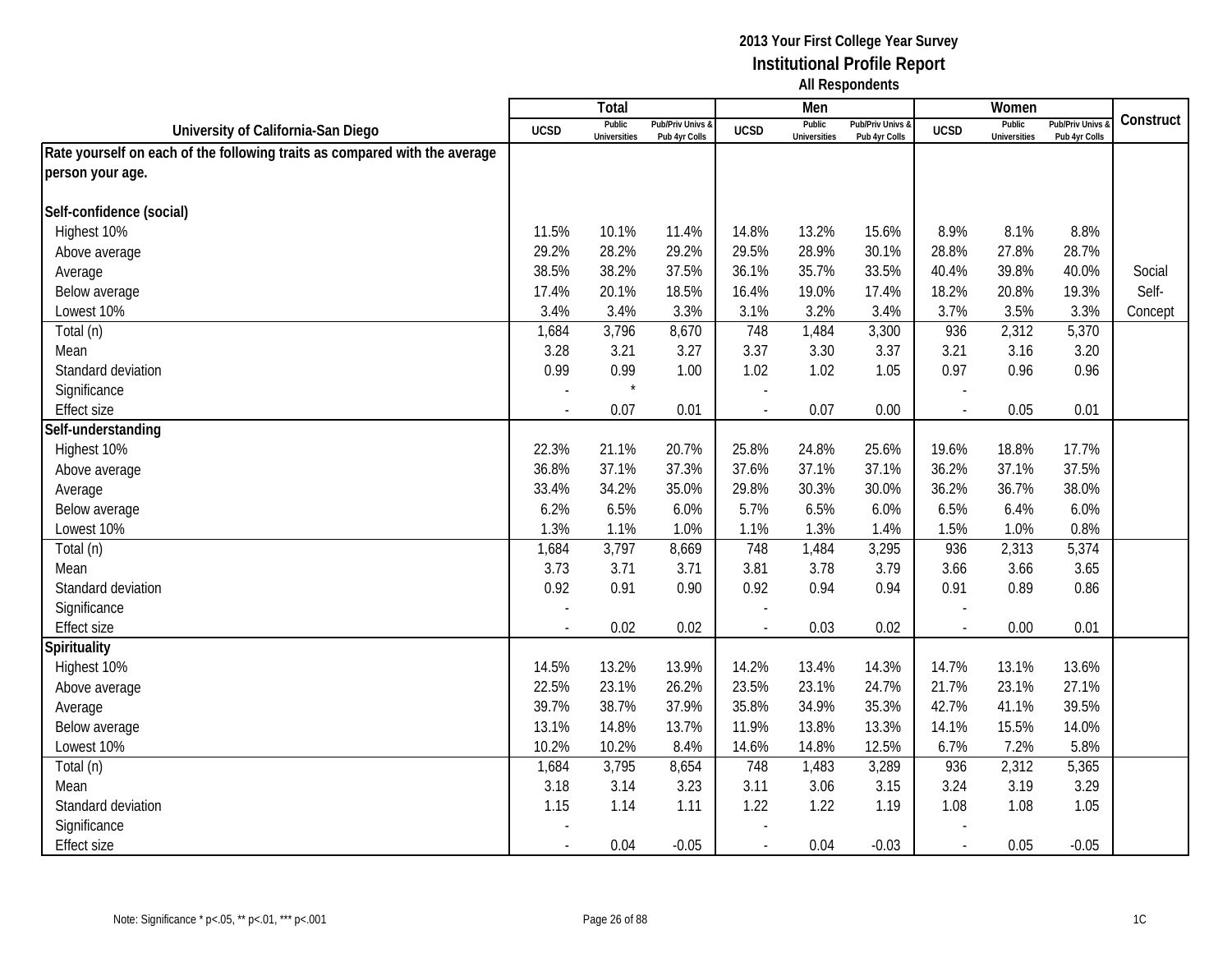|                                                                            |                          | Total                         |                                   |                | Men                           |                                   |             | Women                         |                                        |           |
|----------------------------------------------------------------------------|--------------------------|-------------------------------|-----------------------------------|----------------|-------------------------------|-----------------------------------|-------------|-------------------------------|----------------------------------------|-----------|
| University of California-San Diego                                         | <b>UCSD</b>              | Public<br><b>Universities</b> | Pub/Priv Univs &<br>Pub 4yr Colls | <b>UCSD</b>    | Public<br><b>Universities</b> | Pub/Priv Univs &<br>Pub 4yr Colls | <b>UCSD</b> | Public<br><b>Universities</b> | <b>Pub/Priv Univs</b><br>Pub 4yr Colls | Construct |
| Rate yourself on each of the following traits as compared with the average |                          |                               |                                   |                |                               |                                   |             |                               |                                        |           |
| person your age.                                                           |                          |                               |                                   |                |                               |                                   |             |                               |                                        |           |
| <b>Understanding of others</b>                                             |                          |                               |                                   |                |                               |                                   |             |                               |                                        |           |
| Highest 10%                                                                | 22.2%                    | 23.0%                         | 23.1%                             | 23.0%          | 22.3%                         | 22.0%                             | 21.6%       | 23.5%                         | 23.8%                                  |           |
| Above average                                                              | 46.1%                    | 45.8%                         | 45.5%                             | 42.0%          | 42.9%                         | 43.4%                             | 49.3%       | 47.6%                         | 46.8%                                  |           |
| Average                                                                    | 28.1%                    | 27.4%                         | 27.8%                             | 30.5%          | 29.7%                         | 29.5%                             | 26.2%       | 26.0%                         | 26.8%                                  |           |
| Below average                                                              | 2.7%                     | 3.2%                          | 2.9%                              | 3.1%           | 4.2%                          | 3.8%                              | 2.4%        | 2.5%                          | 2.3%                                   |           |
| Lowest 10%                                                                 | 0.9%                     | 0.6%                          | 0.6%                              | 1.3%           | 0.9%                          | 1.3%                              | 0.5%        | 0.4%                          | 0.2%                                   |           |
| Total (n)                                                                  | 1,682                    | 3,795                         | 8,664                             | 747            | 1,483                         | 3,297                             | 935         | 2,312                         | 5,367                                  |           |
| Mean                                                                       | 3.86                     | 3.87                          | 3.88                              | 3.82           | 3.81                          | 3.81                              | 3.89        | 3.91                          | 3.92                                   |           |
| Standard deviation                                                         | 0.82                     | 0.82                          | 0.82                              | 0.87           | 0.86                          | 0.86                              | 0.78        | 0.79                          | 0.78                                   |           |
| Significance                                                               |                          |                               |                                   |                |                               |                                   |             |                               |                                        |           |
| <b>Effect size</b>                                                         | $\overline{\phantom{a}}$ | $-0.01$                       | $-0.02$                           | $\blacksquare$ | 0.01                          | 0.01                              | $\sim$      | $-0.03$                       | $-0.04$                                |           |
| <b>Writing ability</b>                                                     |                          |                               |                                   |                |                               |                                   |             |                               |                                        |           |
| Highest 10%                                                                | 9.9%                     | 12.5%                         | 14.0%                             | 11.5%          | 12.3%                         | 14.7%                             | 8.7%        | 12.7%                         | 13.6%                                  |           |
| Above average                                                              | 34.8%                    | 39.8%                         | 39.3%                             | 36.5%          | 40.0%                         | 38.4%                             | 33.4%       | 39.8%                         | 39.9%                                  |           |
| Average                                                                    | 41.1%                    | 36.5%                         | 36.4%                             | 38.2%          | 34.8%                         | 34.7%                             | 43.4%       | 37.6%                         | 37.5%                                  |           |
| Below average                                                              | 12.1%                    | 9.6%                          | 9.0%                              | 11.8%          | 11.1%                         | 10.5%                             | 12.4%       | 8.6%                          | 8.0%                                   |           |
| Lowest 10%                                                                 | 2.1%                     | 1.6%                          | 1.3%                              | 2.0%           | 1.9%                          | 1.7%                              | 2.1%        | 1.3%                          | 1.0%                                   |           |
| Total (n)                                                                  | 1,684                    | 3,797                         | 8,667                             | 748            | 1,484                         | 3,298                             | 936         | 2,313                         | 5,369                                  |           |
| Mean                                                                       | 3.38                     | 3.52                          | 3.56                              | 3.44           | 3.50                          | 3.54                              | 3.34        | 3.54                          | 3.57                                   |           |
| Standard deviation                                                         | 0.90                     | 0.89                          | 0.89                              | 0.91           | 0.91                          | 0.93                              | 0.88        | 0.87                          | 0.86                                   |           |
| Significance                                                               |                          | $***$                         | $***$                             |                |                               | $\star\star$                      |             | $***$                         | $***$                                  |           |
| Effect size                                                                |                          | $-0.16$                       | $-0.20$                           |                | $-0.07$                       | $-0.11$                           |             | $-0.23$                       | $-0.27$                                |           |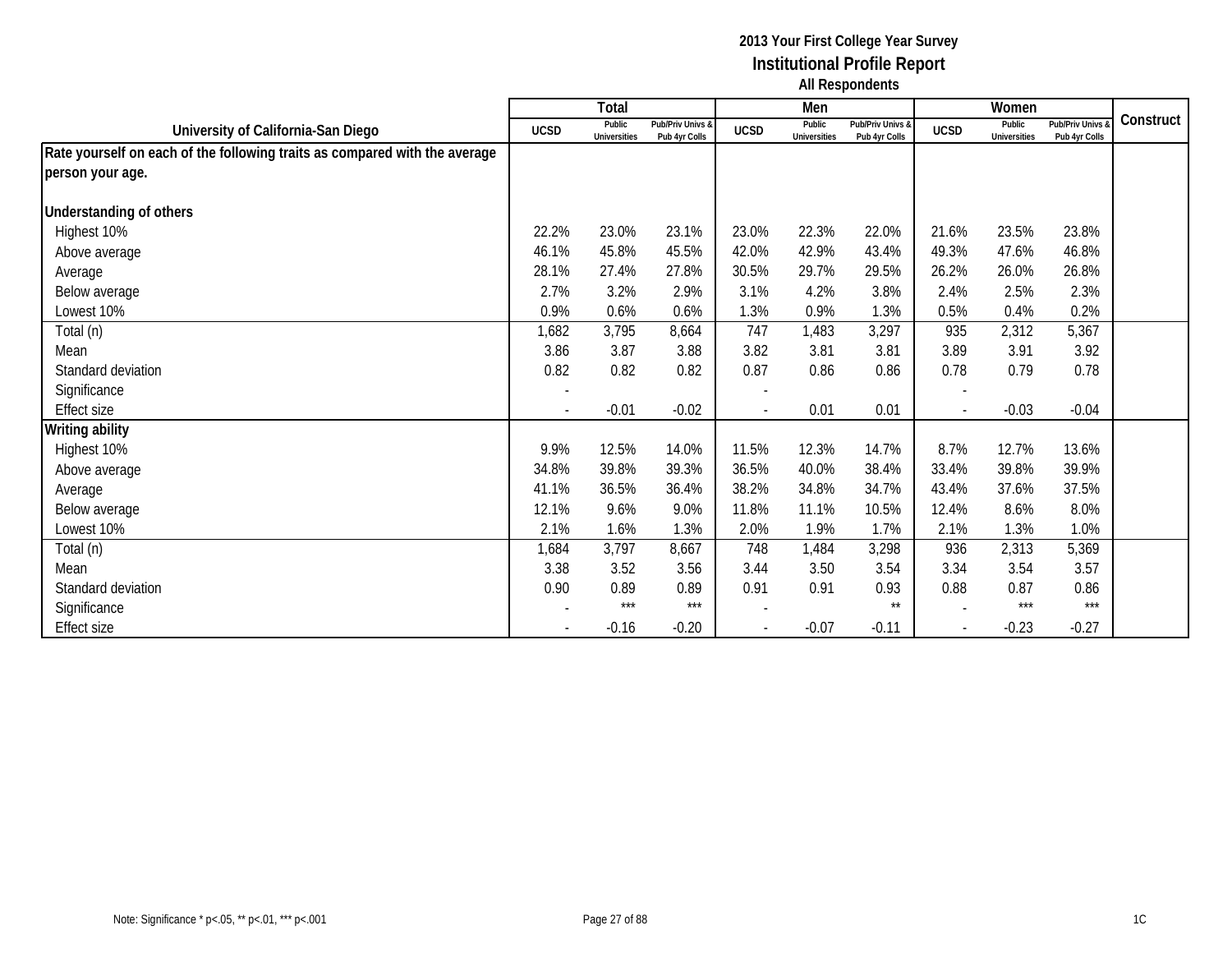|                                                            |                          | Total                         |                                   |                          | Men                           |                                   |             | Women                         |                                        |            |
|------------------------------------------------------------|--------------------------|-------------------------------|-----------------------------------|--------------------------|-------------------------------|-----------------------------------|-------------|-------------------------------|----------------------------------------|------------|
| University of California-San Diego                         | <b>UCSD</b>              | Public<br><b>Universities</b> | Pub/Priv Univs &<br>Pub 4yr Colls | <b>UCSD</b>              | Public<br><b>Universities</b> | Pub/Priv Univs &<br>Pub 4yr Colls | <b>UCSD</b> | Public<br><b>Universities</b> | <b>Pub/Priv Univs</b><br>Pub 4yr Colls | Construct  |
| Since entering this college, how has it been to:           |                          |                               |                                   |                          |                               |                                   |             |                               |                                        |            |
|                                                            |                          |                               |                                   |                          |                               |                                   |             |                               |                                        |            |
| Understand what your professors expect of you academically |                          |                               |                                   |                          |                               |                                   |             |                               |                                        |            |
| Very easy                                                  | 18.9%                    | 25.7%                         | 26.4%                             | 22.2%                    | 26.5%                         | 26.9%                             | 16.3%       | 25.1%                         | 26.0%                                  |            |
| Somewhat easy                                              | 53.2%                    | 53.7%                         | 54.5%                             | 50.9%                    | 52.0%                         | 54.2%                             | 55.1%       | 54.8%                         | 54.7%                                  |            |
| Somewhat difficult                                         | 25.3%                    | 18.7%                         | 17.4%                             | 23.8%                    | 19.1%                         | 16.8%                             | 26.4%       | 18.5%                         | 17.8%                                  | Academic   |
| Very difficult                                             | 2.6%                     | 1.9%                          | 1.8%                              | 3.1%                     | 2.4%                          | 2.2%                              | 2.2%        | 1.6%                          | 1.5%                                   | Adjustment |
| Total (n)                                                  | 1,682                    | 3,778                         | 8,641                             | 747                      | 1,481                         | 3,292                             | 935         | 2,297                         | 5,349                                  |            |
| Mean                                                       | 2.88                     | 3.03                          | 3.05                              | 2.92                     | 3.03                          | 3.06                              | 2.85        | 3.03                          | 3.05                                   |            |
| Standard deviation                                         | 0.73                     | 0.72                          | 0.71                              | 0.76                     | 0.74                          | 0.72                              | 0.70        | 0.71                          | 0.70                                   |            |
| Significance                                               |                          | $***$                         | $***$                             |                          | $\star\star$                  | $***$                             |             | $***$                         | $***$                                  |            |
| <b>Effect size</b>                                         |                          | $-0.21$                       | $-0.24$                           | ÷,                       | $-0.15$                       | $-0.19$                           |             | $-0.25$                       | $-0.29$                                |            |
| Develop effective study skills                             |                          |                               |                                   |                          |                               |                                   |             |                               |                                        |            |
| Very easy                                                  | 11.1%                    | 15.2%                         | 16.6%                             | 13.1%                    | 15.9%                         | 16.7%                             | 9.5%        | 14.7%                         | 16.5%                                  |            |
| Somewhat easy                                              | 40.2%                    | 42.3%                         | 44.2%                             | 41.4%                    | 42.0%                         | 44.6%                             | 39.3%       | 42.5%                         | 43.9%                                  |            |
| Somewhat difficult                                         | 40.3%                    | 35.8%                         | 33.6%                             | 37.1%                    | 35.0%                         | 33.0%                             | 42.8%       | 36.2%                         | 33.9%                                  | Academic   |
| Very difficult                                             | 8.4%                     | 6.7%                          | 5.7%                              | 8.4%                     | 7.0%                          | 5.7%                              | 8.4%        | 6.6%                          | 5.6%                                   | Adjustment |
| Total (n)                                                  | 1,681                    | 3,778                         | 8,634                             | 747                      | 1,481                         | 3,288                             | 934         | 2,297                         | 5,346                                  |            |
| Mean                                                       | 2.54                     | 2.66                          | 2.72                              | 2.59                     | 2.67                          | 2.72                              | 2.50        | 2.65                          | 2.71                                   |            |
| Standard deviation                                         | 0.80                     | 0.81                          | 0.81                              | 0.82                     | 0.83                          | 0.81                              | 0.78        | 0.81                          | 0.81                                   |            |
| Significance                                               |                          | $***$                         | $***$                             |                          | $\star$                       | $***$                             |             | ***                           | $***$                                  |            |
| <b>Effect size</b>                                         | $\overline{\phantom{a}}$ | $-0.15$                       | $-0.22$                           | $\blacksquare$           | $-0.10$                       | $-0.16$                           |             | $-0.19$                       | $-0.26$                                |            |
| Adjust to the academic demands of college                  |                          |                               |                                   |                          |                               |                                   |             |                               |                                        |            |
| Very easy                                                  | 12.3%                    | 17.8%                         | 19.4%                             | 15.0%                    | 19.2%                         | 20.4%                             | 10.1%       | 16.9%                         | 18.8%                                  |            |
| Somewhat easy                                              | 37.0%                    | 39.0%                         | 41.4%                             | 39.0%                    | 39.5%                         | 42.1%                             | 35.4%       | 38.7%                         | 40.9%                                  |            |
| Somewhat difficult                                         | 39.7%                    | 35.2%                         | 32.6%                             | 37.6%                    | 34.4%                         | 31.4%                             | 41.4%       | 35.7%                         | 33.3%                                  | Academic   |
| Very difficult                                             | 11.0%                    | 8.0%                          | 6.7%                              | 8.4%                     | 7.0%                          | 6.1%                              | 13.1%       | 8.8%                          | 7.0%                                   | Adjustment |
| Total (n)                                                  | 1,681                    | 3,777                         | 8,633                             | 747                      | 1,480                         | 3,289                             | 934         | 2,297                         | 5,344                                  |            |
| Mean                                                       | 2.51                     | 2.67                          | 2.73                              | 2.61                     | 2.71                          | 2.77                              | 2.43        | 2.64                          | 2.71                                   |            |
| Standard deviation                                         | 0.85                     | 0.86                          | 0.85                              | 0.84                     | 0.85                          | 0.84                              | 0.84        | 0.86                          | 0.85                                   |            |
| Significance                                               |                          | $***$                         | $***$                             |                          | $\star\star$                  | $***$                             |             | $***$                         | $***$                                  |            |
| <b>Effect size</b>                                         |                          | $-0.19$                       | $-0.26$                           | $\overline{\phantom{a}}$ | $-0.12$                       | $-0.19$                           |             | $-0.24$                       | $-0.33$                                |            |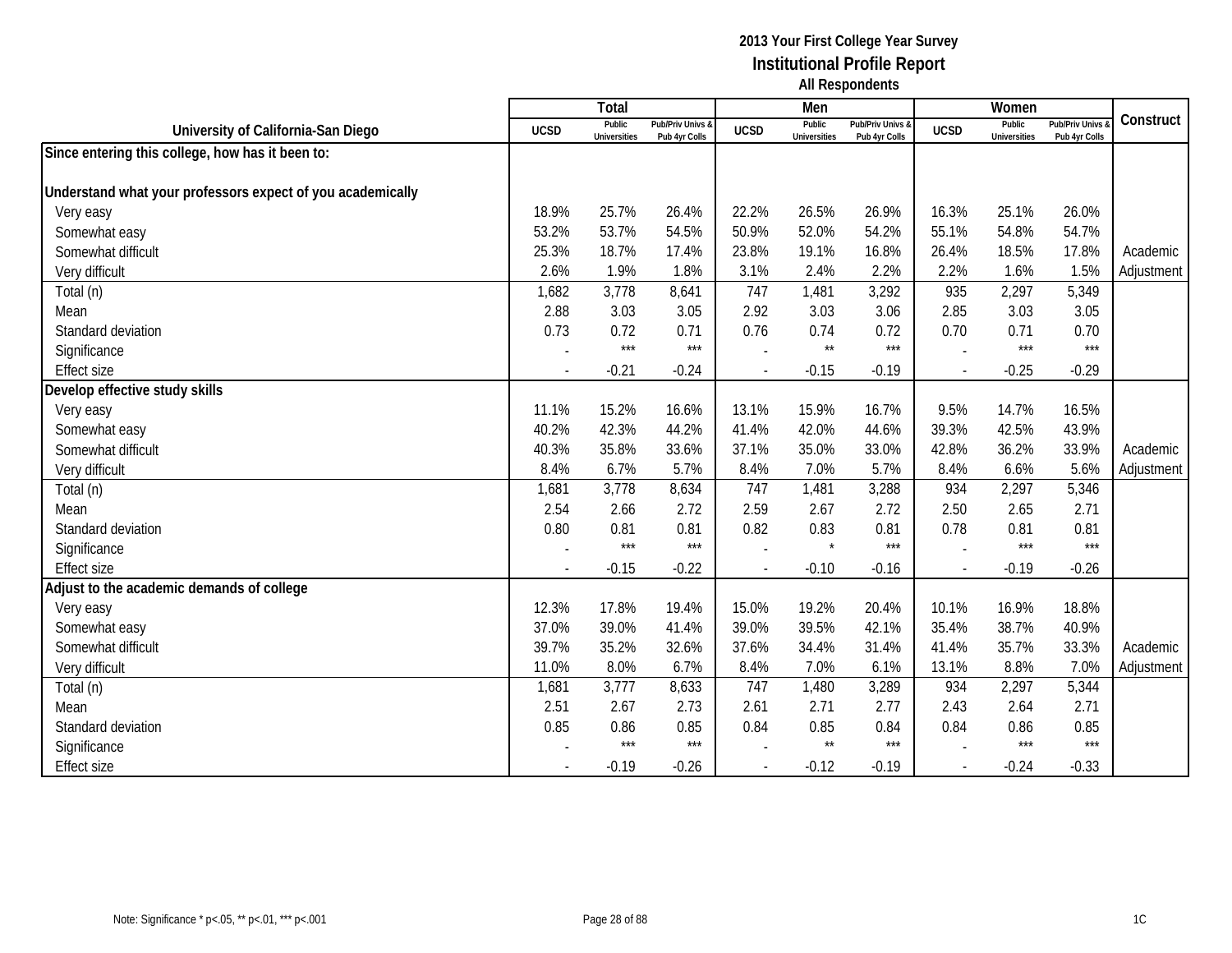|                                                  |                          | <b>Total</b>                  |                                   |             | Men                           |                                   |             | Women                         |                                        |            |
|--------------------------------------------------|--------------------------|-------------------------------|-----------------------------------|-------------|-------------------------------|-----------------------------------|-------------|-------------------------------|----------------------------------------|------------|
| University of California-San Diego               | <b>UCSD</b>              | Public<br><b>Universities</b> | Pub/Priv Univs &<br>Pub 4yr Colls | <b>UCSD</b> | Public<br><b>Universities</b> | Pub/Priv Univs &<br>Pub 4yr Colls | <b>UCSD</b> | Public<br><b>Universities</b> | <b>Pub/Priv Univs</b><br>Pub 4yr Colls | Construct  |
| Since entering this college, how has it been to: |                          |                               |                                   |             |                               |                                   |             |                               |                                        |            |
|                                                  |                          |                               |                                   |             |                               |                                   |             |                               |                                        |            |
| Manage your time effectively                     |                          |                               |                                   |             |                               |                                   |             |                               |                                        |            |
| Very easy                                        | 8.6%                     | 12.8%                         | 13.6%                             | 10.0%       | 13.3%                         | 14.1%                             | 7.5%        | 12.5%                         | 13.2%                                  |            |
| Somewhat easy                                    | 29.9%                    | 34.0%                         | 35.6%                             | 30.1%       | 33.2%                         | 35.0%                             | 29.7%       | 34.5%                         | 35.9%                                  |            |
| Somewhat difficult                               | 47.1%                    | 42.4%                         | 40.5%                             | 45.4%       | 42.4%                         | 39.9%                             | 48.4%       | 42.4%                         | 40.8%                                  | Academic   |
| Very difficult                                   | 14.5%                    | 10.9%                         | 10.4%                             | 14.5%       | 11.1%                         | 11.0%                             | 14.5%       | 10.7%                         | 10.1%                                  | Adjustment |
| Total (n)                                        | 1,681                    | 3,778                         | 8,631                             | 747         | 1,481                         | 3,289                             | 934         | 2,297                         | 5,342                                  |            |
| Mean                                             | 2.33                     | 2.49                          | 2.52                              | 2.36        | 2.49                          | 2.52                              | 2.30        | 2.49                          | 2.52                                   |            |
| Standard deviation                               | 0.83                     | 0.85                          | 0.85                              | 0.85        | 0.86                          | 0.87                              | 0.81        | 0.84                          | 0.85                                   |            |
| Significance                                     |                          | $***$                         | $***$                             |             | $***$                         | $***$                             |             | $***$                         | $***$                                  |            |
| <b>Effect size</b>                               |                          | $-0.19$                       | $-0.22$                           |             | $-0.15$                       | $-0.18$                           |             | $-0.23$                       | $-0.26$                                |            |
| Develop close friendships with other students    |                          |                               |                                   |             |                               |                                   |             |                               |                                        |            |
| Very easy                                        | 20.4%                    | 28.2%                         | 33.5%                             | 21.6%       | 28.3%                         | 34.4%                             | 19.5%       | 28.1%                         | 32.9%                                  |            |
| Somewhat easy                                    | 39.7%                    | 37.9%                         | 38.8%                             | 40.2%       | 38.1%                         | 38.4%                             | 39.3%       | 37.8%                         | 39.1%                                  |            |
| Somewhat difficult                               | 28.2%                    | 24.4%                         | 19.9%                             | 27.8%       | 24.6%                         | 19.7%                             | 28.5%       | 24.2%                         | 20.0%                                  |            |
| Very difficult                                   | 11.7%                    | 9.5%                          | 7.8%                              | 10.4%       | 9.0%                          | 7.6%                              | 12.6%       | 9.8%                          | 8.0%                                   |            |
| Total (n)                                        | 1,680                    | 3,777                         | 8,635                             | 747         | 1,481                         | 3,293                             | 933         | 2,296                         | 5,342                                  |            |
| Mean                                             | 2.69                     | 2.85                          | 2.98                              | 2.73        | 2.86                          | 3.00                              | 2.66        | 2.84                          | 2.97                                   |            |
| Standard deviation                               | 0.93                     | 0.94                          | 0.92                              | 0.92        | 0.93                          | 0.92                              | 0.93        | 0.94                          | 0.92                                   |            |
| Significance                                     |                          | $***$                         | $***$                             |             | $\star\star$                  | $***$                             |             | $***$                         | $***$                                  |            |
| <b>Effect size</b>                               | $\overline{\phantom{a}}$ | $-0.17$                       | $-0.32$                           |             | $-0.14$                       | $-0.29$                           | $\sim$      | $-0.19$                       | $-0.34$                                |            |
| How would you characterize your political views? |                          |                               |                                   |             |                               |                                   |             |                               |                                        |            |
| Far left                                         | 3.5%                     | 4.2%                          | 3.9%                              | 4.3%        | 4.9%                          | 5.0%                              | 2.9%        | 3.7%                          | 3.2%                                   |            |
| Liberal                                          | 38.5%                    | 38.9%                         | 34.1%                             | 37.0%       | 35.0%                         | 31.2%                             | 39.8%       | 41.5%                         | 35.9%                                  |            |
| Middle-of-the-road                               | 46.7%                    | 42.8%                         | 41.9%                             | 47.0%       | 44.8%                         | 42.5%                             | 46.4%       | 41.6%                         | 41.5%                                  |            |
| Conservative                                     | 10.5%                    | 13.0%                         | 18.3%                             | 10.6%       | 13.7%                         | 18.6%                             | 10.5%       | 12.5%                         | 18.2%                                  |            |
| Far right                                        | 0.7%                     | 1.1%                          | 1.8%                              | 1.1%        | 1.7%                          | 2.7%                              | 0.4%        | 0.7%                          | 1.3%                                   |            |
| Total (n)                                        | 1,672                    | 3,751                         | 8,550                             | 744         | 1,470                         | 3,253                             | 928         | 2,281                         | 5,297                                  |            |
| Mean                                             | 3.34                     | 3.32                          | 3.20                              | 3.33        | 3.28                          | 3.17                              | 3.34        | 3.35                          | 3.22                                   |            |
| Standard deviation                               | 0.74                     | 0.79                          | 0.84                              | 0.76        | 0.82                          | 0.88                              | 0.72        | 0.77                          | 0.82                                   |            |
| Significance                                     |                          |                               | $***$                             |             |                               | $***$                             |             |                               | $***$                                  |            |
| <b>Effect size</b>                               |                          | 0.03                          | 0.17                              |             | 0.06                          | 0.18                              |             | $-0.01$                       | 0.15                                   |            |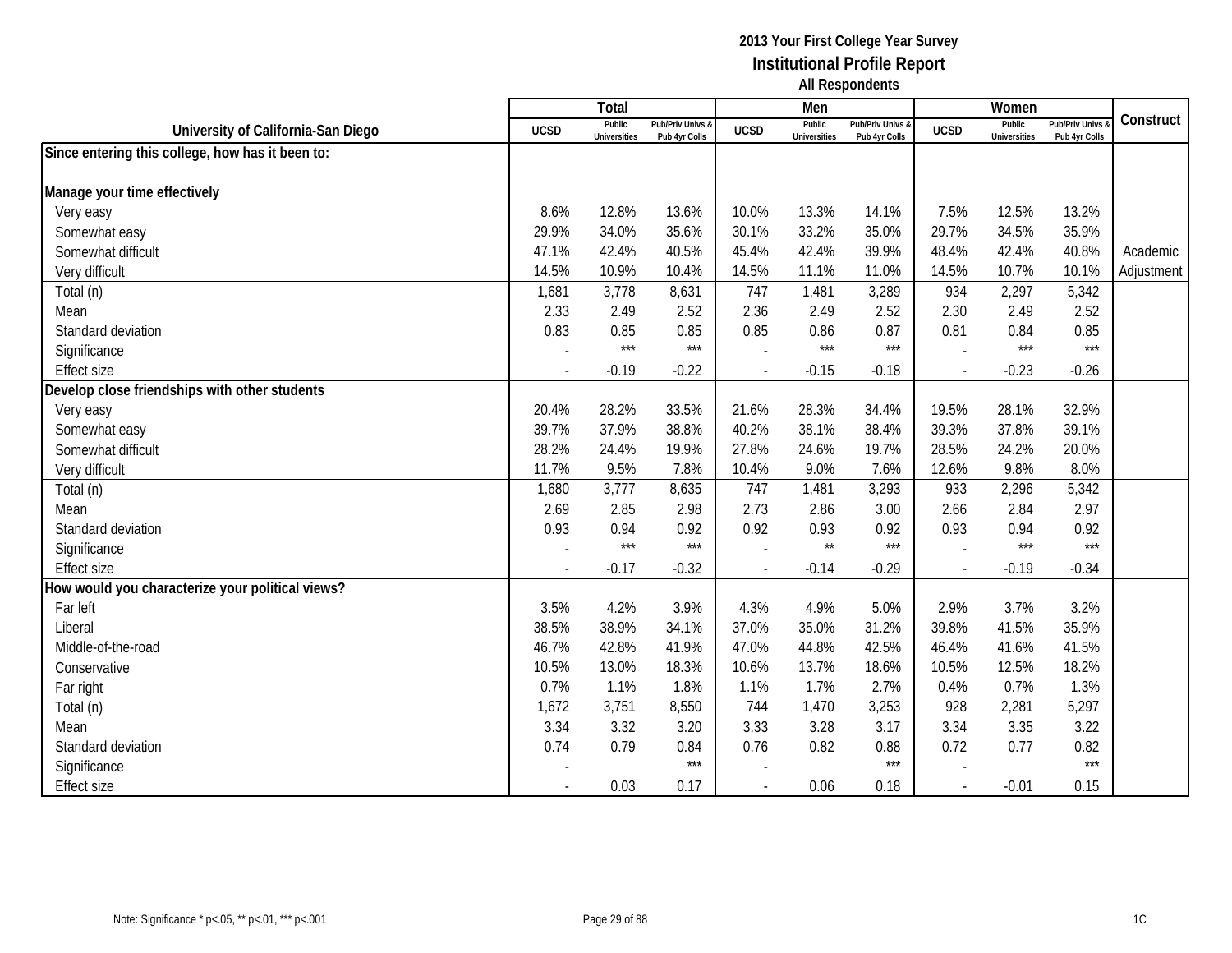|                                                                            |             | Total                         |                                   |                | Men                           |                                   |             | Women                         |                                        |             |
|----------------------------------------------------------------------------|-------------|-------------------------------|-----------------------------------|----------------|-------------------------------|-----------------------------------|-------------|-------------------------------|----------------------------------------|-------------|
| University of California-San Diego                                         | <b>UCSD</b> | Public<br><b>Universities</b> | Pub/Priv Univs &<br>Pub 4yr Colls | <b>UCSD</b>    | Public<br><b>Universities</b> | Pub/Priv Univs &<br>Pub 4yr Colls | <b>UCSD</b> | Public<br><b>Universities</b> | <b>Pub/Priv Univs</b><br>Pub 4yr Colls | Construct   |
| Rate yourself on each of the following traits as compared with the average |             |                               |                                   |                |                               |                                   |             |                               |                                        |             |
| person your age.                                                           |             |                               |                                   |                |                               |                                   |             |                               |                                        |             |
|                                                                            |             |                               |                                   |                |                               |                                   |             |                               |                                        |             |
| Ability to see the world from someone else's perspective                   |             |                               |                                   |                |                               |                                   |             |                               |                                        |             |
| Highest 10%                                                                | 29.6%       | 27.3%                         | 26.3%                             | 32.0%          | 28.3%                         | 27.1%                             | 27.8%       | 26.7%                         | 25.8%                                  |             |
| Above average                                                              | 47.2%       | 48.8%                         | 47.9%                             | 45.2%          | 47.1%                         | 46.5%                             | 48.8%       | 49.9%                         | 48.7%                                  |             |
| Average                                                                    | 21.2%       | 22.0%                         | 23.8%                             | 20.0%          | 21.9%                         | 23.4%                             | 22.1%       | 22.1%                         | 24.1%                                  |             |
| Below average                                                              | 1.5%        | 1.5%                          | 1.6%                              | 2.2%           | 2.1%                          | 2.1%                              | 1.0%        | 1.1%                          | 1.2%                                   | Pluralistic |
| Lowest 10%                                                                 | 0.5%        | 0.4%                          | 0.4%                              | 0.7%           | 0.6%                          | 0.8%                              | 0.4%        | 0.3%                          | 0.2%                                   | Orientation |
| Total (n)                                                                  | 1,673       | 3,752                         | 8,577                             | 744            | 1,472                         | 3,270                             | 929         | 2,280                         | 5,307                                  |             |
| Mean                                                                       | 4.04        | 4.01                          | 3.98                              | 4.06           | 4.00                          | 3.97                              | 4.02        | 4.02                          | 3.99                                   |             |
| Standard deviation                                                         | 0.78        | 0.77                          | 0.78                              | 0.82           | 0.80                          | 0.82                              | 0.76        | 0.75                          | 0.75                                   |             |
| Significance                                                               |             |                               | $^{\star\star}$                   |                |                               | $\star\star$                      |             |                               |                                        |             |
| <b>Effect size</b>                                                         |             | 0.04                          | 0.08                              |                | 0.07                          | 0.11                              |             | 0.00                          | 0.04                                   |             |
| Tolerance of others with different beliefs                                 |             |                               |                                   |                |                               |                                   |             |                               |                                        |             |
| Highest 10%                                                                | 34.1%       | 32.9%                         | 31.9%                             | 34.7%          | 33.7%                         | 33.4%                             | 33.6%       | 32.5%                         | 31.1%                                  |             |
| Above average                                                              | 46.4%       | 46.3%                         | 45.6%                             | 44.2%          | 44.4%                         | 42.7%                             | 48.1%       | 47.6%                         | 47.3%                                  |             |
| Average                                                                    | 18.0%       | 18.3%                         | 20.3%                             | 19.1%          | 19.0%                         | 20.7%                             | 17.1%       | 17.9%                         | 20.0%                                  |             |
| Below average                                                              | 1.3%        | 2.2%                          | 1.9%                              | 1.7%           | 2.6%                          | 2.6%                              | 0.9%        | 1.9%                          | 1.5%                                   | Pluralistic |
| Lowest 10%                                                                 | 0.3%        | 0.2%                          | 0.4%                              | 0.3%           | 0.3%                          | 0.7%                              | 0.3%        | 0.1%                          | 0.2%                                   | Orientation |
| Total (n)                                                                  | 1,673       | 3,752                         | 8,577                             | 744            | 1,472                         | 3,268                             | 929         | 2,280                         | 5,309                                  |             |
| Mean                                                                       | 4.13        | 4.10                          | 4.07                              | 4.11           | 4.08                          | 4.05                              | 4.14        | 4.10                          | 4.08                                   |             |
| Standard deviation                                                         | 0.76        | 0.78                          | 0.79                              | 0.79           | 0.81                          | 0.84                              | 0.74        | 0.76                          | 0.76                                   |             |
| Significance                                                               |             |                               | $^{\star\star}$                   |                |                               |                                   |             |                               | $\star$                                |             |
| <b>Effect size</b>                                                         |             | 0.04                          | 0.08                              |                | 0.04                          | 0.07                              | $\sim$      | 0.05                          | 0.08                                   |             |
| Openness to having my own views challenged                                 |             |                               |                                   |                |                               |                                   |             |                               |                                        |             |
| Highest 10%                                                                | 23.4%       | 21.7%                         | 21.2%                             | 26.3%          | 25.6%                         | 25.7%                             | 21.1%       | 19.2%                         | 18.4%                                  |             |
| Above average                                                              | 41.9%       | 41.9%                         | 40.7%                             | 41.1%          | 42.1%                         | 40.2%                             | 42.5%       | 41.8%                         | 41.0%                                  |             |
| Average                                                                    | 29.8%       | 31.0%                         | 32.5%                             | 26.6%          | 26.6%                         | 28.0%                             | 32.4%       | 33.9%                         | 35.3%                                  |             |
| Below average                                                              | 4.1%        | 4.8%                          | 5.0%                              | 4.7%           | 4.8%                          | 5.2%                              | 3.7%        | 4.8%                          | 4.9%                                   | Pluralistic |
| Lowest 10%                                                                 | 0.7%        | 0.6%                          | 0.6%                              | 1.2%           | 0.8%                          | 0.9%                              | 0.3%        | 0.4%                          | 0.4%                                   | Orientation |
| Total (n)                                                                  | 1,673       | 3,752                         | 8,576                             | 744            | 1,472                         | 3,269                             | 929         | 2,280                         | 5,307                                  |             |
| Mean                                                                       | 3.83        | 3.79                          | 3.77                              | 3.87           | 3.87                          | 3.85                              | 3.80        | 3.74                          | 3.72                                   |             |
| Standard deviation                                                         | 0.86        | 0.85                          | 0.86                              | 0.90           | 0.88                          | 0.90                              | 0.82        | 0.83                          | 0.83                                   |             |
| Significance                                                               |             |                               | $\star\star$                      |                |                               |                                   |             |                               | $\star\star$                           |             |
| <b>Effect size</b>                                                         |             | 0.05                          | 0.07                              | $\overline{a}$ | 0.00                          | 0.02                              | $\sim$      | 0.07                          | 0.10                                   |             |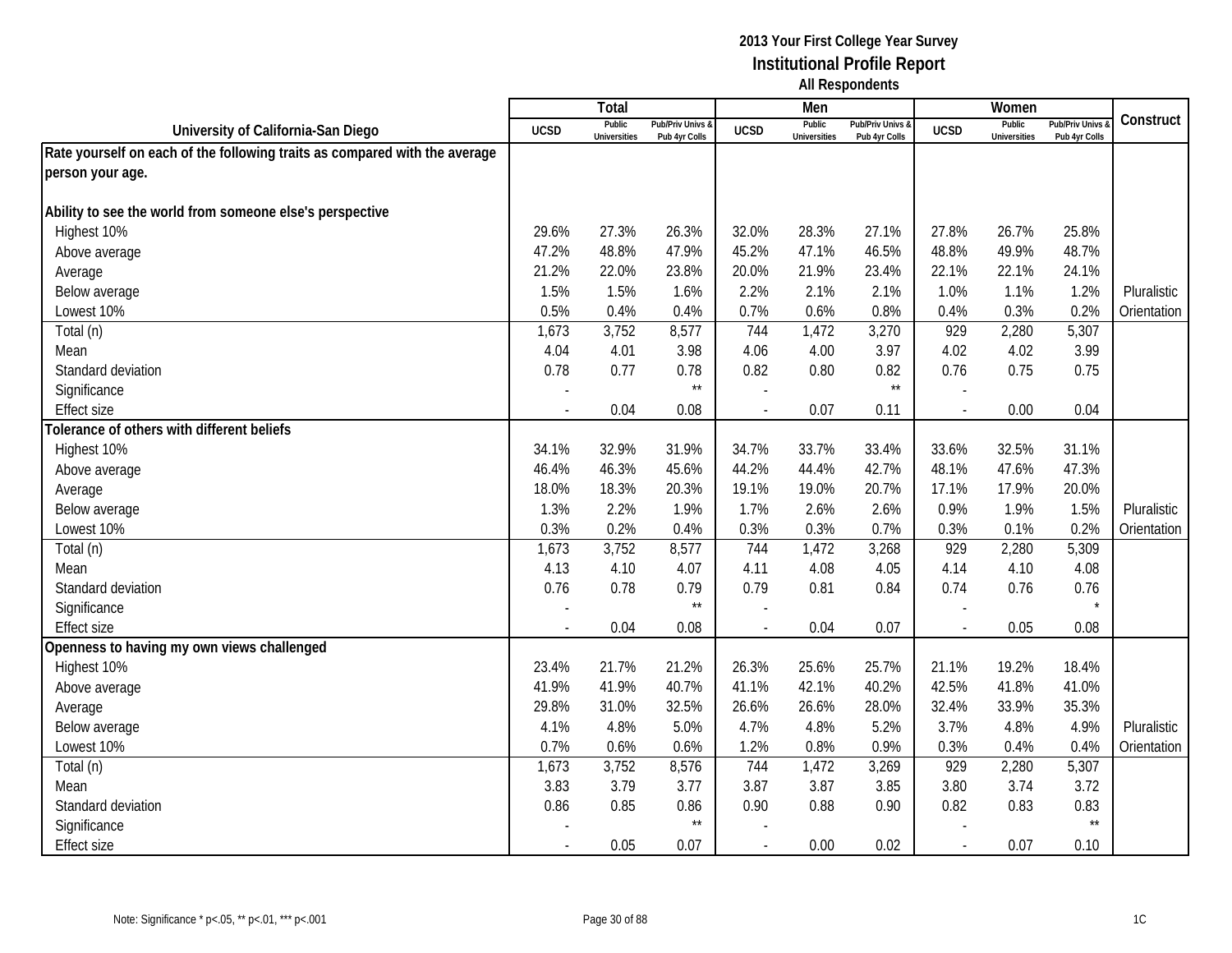|                                                                            |                          | Total                         |                                   |                          | Men                           |                                   |                          | Women                         |                                   |             |
|----------------------------------------------------------------------------|--------------------------|-------------------------------|-----------------------------------|--------------------------|-------------------------------|-----------------------------------|--------------------------|-------------------------------|-----------------------------------|-------------|
| University of California-San Diego                                         | <b>UCSD</b>              | Public<br><b>Universities</b> | Pub/Priv Univs &<br>Pub 4yr Colls | <b>UCSD</b>              | Public<br><b>Universities</b> | Pub/Priv Univs &<br>Pub 4yr Colls | <b>UCSD</b>              | Public<br><b>Universities</b> | Pub/Priv Univs &<br>Pub 4yr Colls | Construct   |
| Rate yourself on each of the following traits as compared with the average |                          |                               |                                   |                          |                               |                                   |                          |                               |                                   |             |
| person your age.                                                           |                          |                               |                                   |                          |                               |                                   |                          |                               |                                   |             |
| Ability to discuss and negotiate controversial issues                      |                          |                               |                                   |                          |                               |                                   |                          |                               |                                   |             |
| Highest 10%                                                                | 24.9%                    | 23.6%                         | 23.6%                             | 29.3%                    | 28.5%                         | 29.7%                             | 21.3%                    | 20.4%                         | 19.8%                             |             |
| Above average                                                              | 40.7%                    | 42.8%                         | 41.4%                             | 43.3%                    | 45.5%                         | 42.7%                             | 38.6%                    | 41.0%                         | 40.6%                             |             |
| Average                                                                    | 28.6%                    | 27.7%                         | 29.3%                             | 23.5%                    | 21.9%                         | 23.0%                             | 32.6%                    | 31.4%                         | 33.1%                             |             |
| Below average                                                              | 5.1%                     | 5.4%                          | 5.0%                              | 3.4%                     | 3.5%                          | 3.8%                              | 6.5%                     | 6.6%                          | 5.8%                              | Pluralistic |
| Lowest 10%                                                                 | 0.8%                     | 0.6%                          | 0.7%                              | 0.5%                     | 0.5%                          | 0.7%                              | 1.0%                     | 0.7%                          | 0.7%                              | Orientation |
| Total (n)                                                                  | 1,673                    | 3,752                         | 8,576                             | 744                      | 1,472                         | 3,269                             | 929                      | 2,280                         | 5,307                             |             |
| Mean                                                                       | 3.84                     | 3.83                          | 3.82                              | 3.97                     | 3.98                          | 3.97                              | 3.73                     | 3.74                          | 3.73                              |             |
| Standard deviation                                                         | 0.88                     | 0.87                          | 0.87                              | 0.84                     | 0.83                          | 0.86                              | 0.90                     | 0.88                          | 0.87                              |             |
| Significance                                                               |                          |                               |                                   |                          |                               |                                   |                          |                               |                                   |             |
| <b>Effect size</b>                                                         | $\overline{\phantom{a}}$ | 0.01                          | 0.02                              | $\overline{\phantom{a}}$ | $-0.01$                       | 0.00                              | $\overline{\phantom{a}}$ | $-0.01$                       | 0.00                              |             |
| Ability to work cooperatively with diverse people                          |                          |                               |                                   |                          |                               |                                   |                          |                               |                                   |             |
| Highest 10%                                                                | 31.8%                    | 31.8%                         | 31.5%                             | 33.1%                    | 32.0%                         | 32.1%                             | 30.8%                    | 31.6%                         | 31.1%                             |             |
| Above average                                                              | 45.8%                    | 45.6%                         | 46.1%                             | 44.6%                    | 45.4%                         | 45.1%                             | 46.7%                    | 45.8%                         | 46.7%                             |             |
| Average                                                                    | 20.6%                    | 21.1%                         | 20.9%                             | 20.6%                    | 20.9%                         | 20.5%                             | 20.7%                    | 21.2%                         | 21.1%                             |             |
| Below average                                                              | 1.4%                     | 1.3%                          | 1.2%                              | 1.1%                     | 1.3%                          | 1.4%                              | 1.7%                     | 1.3%                          | 1.0%                              | Pluralistic |
| Lowest 10%                                                                 | 0.4%                     | 0.2%                          | 0.4%                              | 0.7%                     | 0.5%                          | 0.8%                              | 0.1%                     | 0.1%                          | 0.1%                              | Orientation |
| Total (n)                                                                  | 1,673                    | 3,752                         | 8,579                             | 744                      | 1,472                         | 3,271                             | 929                      | 2,280                         | 5,308                             |             |
| Mean                                                                       | 4.07                     | 4.07                          | 4.07                              | 4.08                     | 4.07                          | 4.06                              | 4.06                     | 4.08                          | 4.08                              |             |
| Standard deviation                                                         | 0.78                     | 0.77                          | 0.77                              | 0.80                     | 0.79                          | 0.81                              | 0.77                     | 0.76                          | 0.75                              |             |
| Significance                                                               |                          |                               |                                   |                          |                               |                                   |                          |                               |                                   |             |
| <b>Effect size</b>                                                         |                          | 0.00                          | 0.00                              |                          | 0.01                          | 0.02                              |                          | $-0.03$                       | $-0.03$                           |             |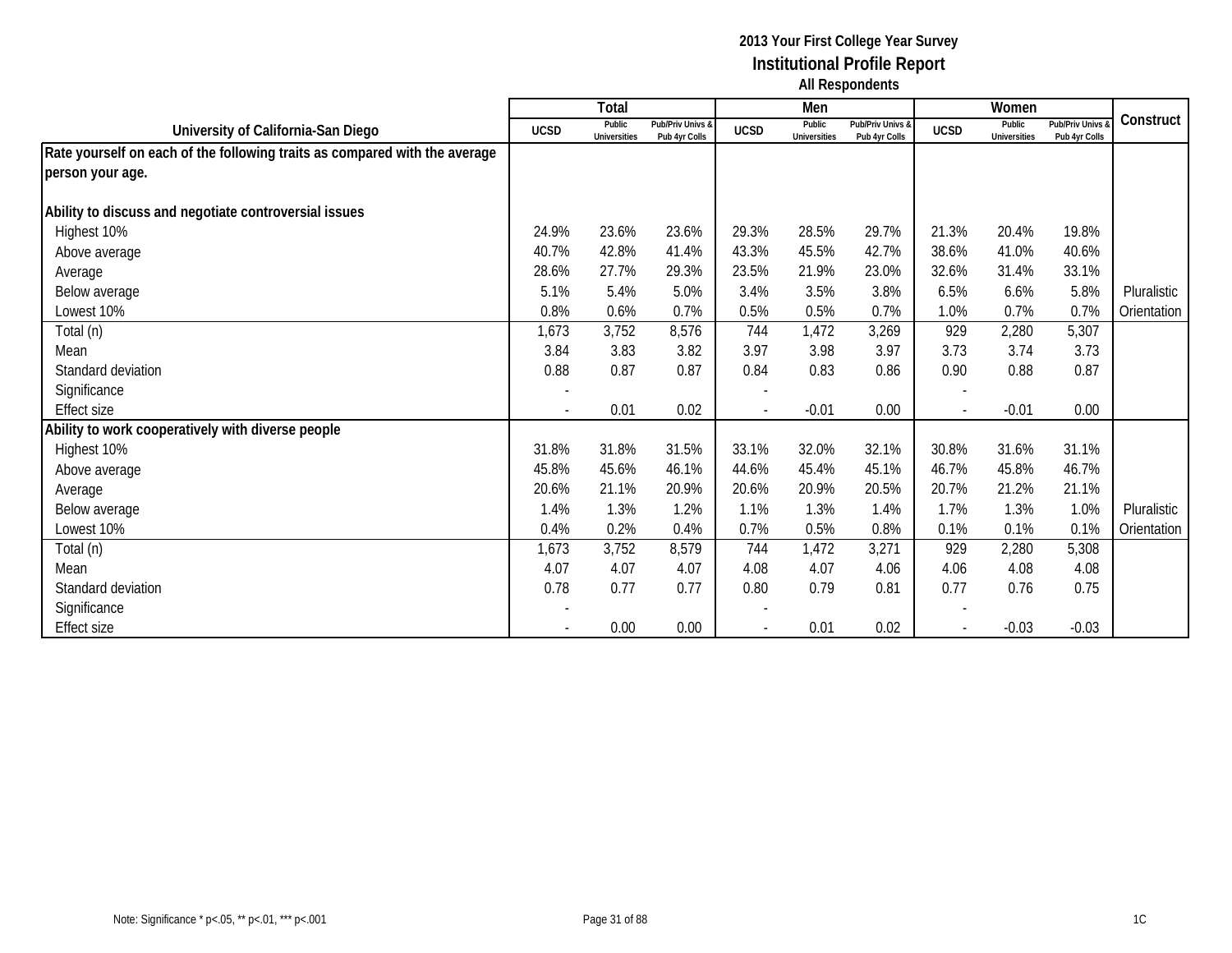|                                                          |                          | Total                         |                                   |                | Men                           |                                   |             | Women                         |                                        |           |
|----------------------------------------------------------|--------------------------|-------------------------------|-----------------------------------|----------------|-------------------------------|-----------------------------------|-------------|-------------------------------|----------------------------------------|-----------|
| University of California-San Diego                       | <b>UCSD</b>              | Public<br><b>Universities</b> | Pub/Priv Univs &<br>Pub 4yr Colls | <b>UCSD</b>    | Public<br><b>Universities</b> | Pub/Priv Univs &<br>Pub 4yr Colls | <b>UCSD</b> | Public<br><b>Universities</b> | <b>Pub/Priv Univs</b><br>Pub 4yr Colls | Construct |
| Since entering this college, how often have you:         |                          |                               |                                   |                |                               |                                   |             |                               |                                        |           |
|                                                          |                          |                               |                                   |                |                               |                                   |             |                               |                                        |           |
| Attended a religious service                             |                          |                               |                                   |                |                               |                                   |             |                               |                                        |           |
| Frequently                                               | 14.3%                    | 16.0%                         | 21.9%                             | 14.5%          | 15.3%                         | 17.7%                             | 14.1%       | 16.5%                         | 24.4%                                  |           |
| Occasionally                                             | 22.6%                    | 22.6%                         | 27.0%                             | 20.8%          | 21.3%                         | 27.0%                             | 24.0%       | 23.5%                         | 27.0%                                  |           |
| Not at all                                               | 63.1%                    | 61.4%                         | 51.1%                             | 64.7%          | 63.4%                         | 55.3%                             | 61.9%       | 60.0%                         | 48.6%                                  |           |
| Total (n)                                                | 1,646                    | 3,685                         | 8,468                             | 730            | 1,443                         | 3,218                             | 916         | 2,242                         | 5,250                                  |           |
| Mean                                                     | 1.51                     | 1.55                          | 1.71                              | 1.50           | 1.52                          | 1.62                              | 1.52        | 1.56                          | 1.76                                   |           |
| Standard deviation                                       | 0.73                     | 0.75                          | 0.80                              | 0.74           | 0.75                          | 0.77                              | 0.73        | 0.76                          | 0.82                                   |           |
| Significance                                             |                          |                               | $***$                             |                |                               | $***$                             |             |                               | $***$                                  |           |
| <b>Effect size</b>                                       | $\overline{\phantom{a}}$ | $-0.05$                       | $-0.25$                           | $\blacksquare$ | $-0.03$                       | $-0.16$                           | $\sim$      | $-0.05$                       | $-0.29$                                |           |
| Been bored in class                                      |                          |                               |                                   |                |                               |                                   |             |                               |                                        |           |
| Frequently                                               | 37.5%                    | 39.4%                         | 38.7%                             | 40.2%          | 39.3%                         | 38.3%                             | 35.4%       | 39.5%                         | 39.0%                                  |           |
| Occasionally                                             | 57.3%                    | 56.1%                         | 57.1%                             | 54.7%          | 55.7%                         | 57.0%                             | 59.4%       | 56.4%                         | 57.1%                                  |           |
| Not at all                                               | 5.2%                     | 4.5%                          | 4.2%                              | 5.1%           | 5.0%                          | 4.7%                              | 5.2%        | 4.1%                          | 3.9%                                   |           |
| Total (n)                                                | 1,647                    | 3,688                         | 8,471                             | 731            | 1,444                         | 3,218                             | 916         | 2,244                         | 5,253                                  |           |
| Mean                                                     | 2.32                     | 2.35                          | 2.34                              | 2.35           | 2.34                          | 2.34                              | 2.30        | 2.35                          | 2.35                                   |           |
| Standard deviation                                       | 0.57                     | 0.56                          | 0.56                              | 0.57           | 0.57                          | 0.56                              | 0.56        | 0.56                          | 0.55                                   |           |
| Significance                                             |                          |                               |                                   |                |                               |                                   |             | $\star$                       | $\star$                                |           |
| <b>Effect size</b>                                       |                          | $-0.05$                       | $-0.04$                           | $\overline{a}$ | 0.02                          | 0.02                              | $\sim$      | $-0.09$                       | $-0.09$                                |           |
| Demonstrated for a cause (e.g., boycott, rally, protest) |                          |                               |                                   |                |                               |                                   |             |                               |                                        |           |
| Frequently                                               | 2.2%                     | 2.3%                          | 2.7%                              | 3.7%           | 2.9%                          | 3.1%                              | 1.0%        | 2.0%                          | 2.5%                                   | Civic     |
| Occasionally                                             | 14.3%                    | 16.1%                         | 17.8%                             | 15.3%          | 15.7%                         | 18.7%                             | 13.5%       | 16.4%                         | 17.3%                                  | Engage-   |
| Not at all                                               | 83.5%                    | 81.5%                         | 79.5%                             | 81.0%          | 81.4%                         | 78.2%                             | 85.5%       | 81.7%                         | 80.3%                                  | ment      |
| Total (n)                                                | 1,646                    | 3,685                         | 8,455                             | 730            | 1,443                         | 3,212                             | 916         | 2,242                         | 5,243                                  |           |
| Mean                                                     | 1.19                     | 1.21                          | 1.23                              | 1.23           | 1.22                          | 1.25                              | 1.16        | 1.20                          | 1.22                                   |           |
| Standard deviation                                       | 0.44                     | 0.46                          | 0.48                              | 0.50           | 0.48                          | 0.50                              | 0.39        | 0.45                          | 0.47                                   |           |
| Significance                                             |                          |                               | $\star\star$                      |                |                               |                                   |             | $\star$                       | $***$                                  |           |
| <b>Effect size</b>                                       |                          | $-0.04$                       | $-0.08$                           |                | 0.02                          | $-0.04$                           |             | $-0.09$                       | $-0.13$                                |           |
| Tutored another student                                  |                          |                               |                                   |                |                               |                                   |             |                               |                                        |           |
| Frequently                                               | 9.6%                     | 8.6%                          | 8.2%                              | 11.8%          | 11.0%                         | 10.3%                             | 7.9%        | 7.0%                          | 7.0%                                   |           |
| Occasionally                                             | 46.4%                    | 42.7%                         | 40.7%                             | 51.3%          | 48.4%                         | 45.4%                             | 42.6%       | 39.0%                         | 37.9%                                  |           |
| Not at all                                               | 44.0%                    | 48.8%                         | 51.0%                             | 36.9%          | 40.6%                         | 44.4%                             | 49.6%       | 54.1%                         | 55.1%                                  |           |
| Total (n)                                                | 1,645                    | 3,684                         | 8,459                             | 729            | 1,442                         | 3,214                             | 916         | 2,242                         | 5,245                                  |           |
| Mean                                                     | 1.66                     | 1.60                          | 1.57                              | 1.75           | 1.70                          | 1.66                              | 1.58        | 1.53                          | 1.52                                   |           |
| Standard deviation                                       | 0.65                     | 0.64                          | 0.64                              | 0.65           | 0.65                          | 0.66                              | 0.63        | 0.62                          | 0.62                                   |           |
| Significance                                             |                          | $\star\star$                  | $***$                             |                |                               | $***$                             |             | $\star$                       | $\star\star$                           |           |
| <b>Effect size</b>                                       |                          | 0.09                          | 0.14                              | $\blacksquare$ | 0.08                          | 0.14                              | $\sim$      | 0.08                          | 0.10                                   |           |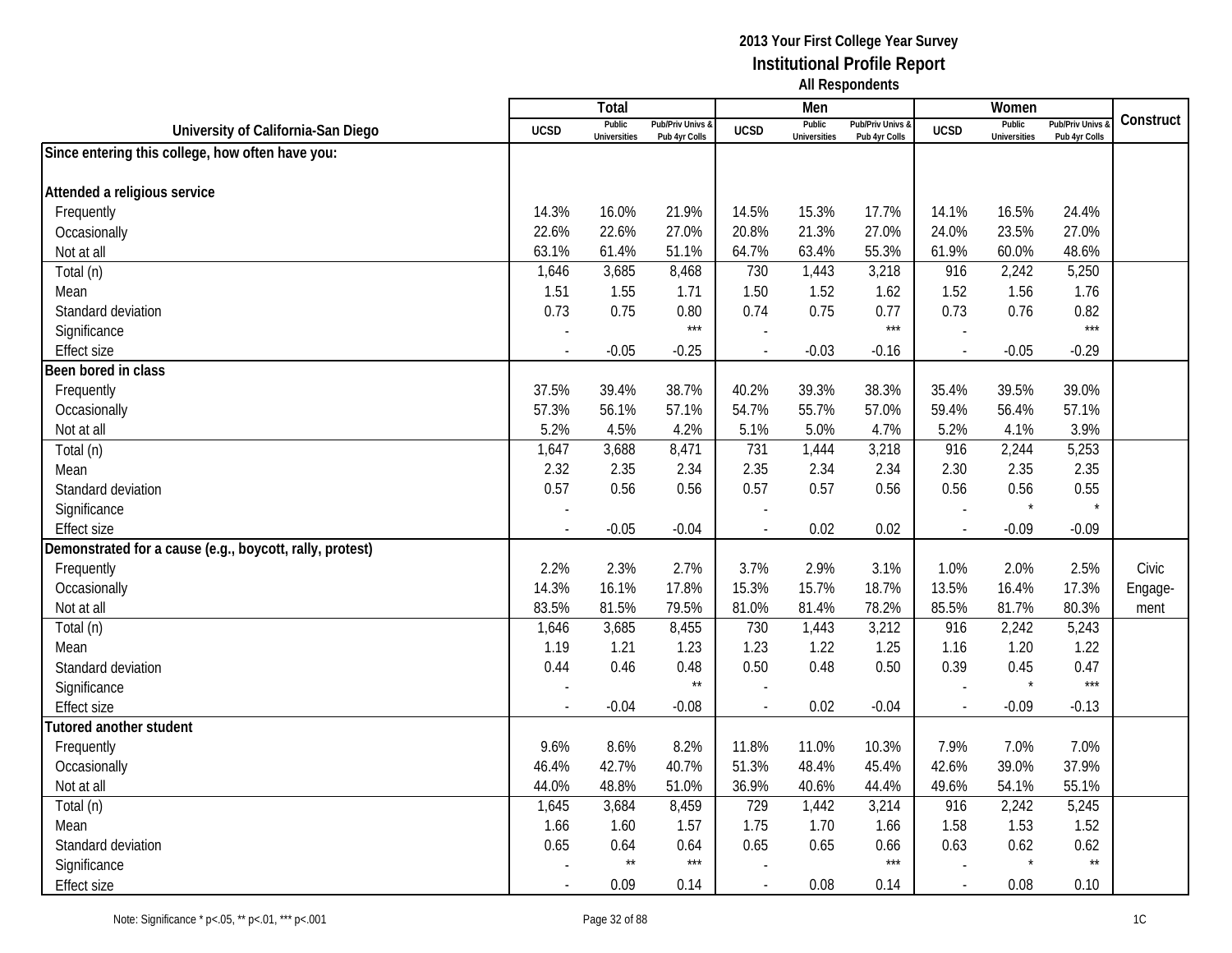|                                                  |             | Total                         |                                   |                          | Men                           |                                   |                          | Women                         |                                        |           |
|--------------------------------------------------|-------------|-------------------------------|-----------------------------------|--------------------------|-------------------------------|-----------------------------------|--------------------------|-------------------------------|----------------------------------------|-----------|
| University of California-San Diego               | <b>UCSD</b> | Public<br><b>Universities</b> | Pub/Priv Univs &<br>Pub 4yr Colls | <b>UCSD</b>              | Public<br><b>Universities</b> | Pub/Priv Univs &<br>Pub 4yr Colls | <b>UCSD</b>              | Public<br><b>Universities</b> | <b>Pub/Priv Univs</b><br>Pub 4yr Colls | Construct |
| Since entering this college, how often have you: |             |                               |                                   |                          |                               |                                   |                          |                               |                                        |           |
|                                                  |             |                               |                                   |                          |                               |                                   |                          |                               |                                        |           |
| Studied with other students                      |             |                               |                                   |                          |                               |                                   |                          |                               |                                        |           |
| Frequently                                       | 35.6%       | 36.1%                         | 36.9%                             | 34.3%                    | 35.6%                         | 35.5%                             | 36.7%                    | 36.4%                         | 37.8%                                  |           |
| Occasionally                                     | 56.7%       | 56.5%                         | 55.7%                             | 58.5%                    | 56.4%                         | 55.9%                             | 55.2%                    | 56.6%                         | 55.5%                                  |           |
| Not at all                                       | 7.7%        | 7.4%                          | 7.4%                              | 7.1%                     | 8.0%                          | 8.6%                              | 8.1%                     | 7.0%                          | 6.7%                                   |           |
| Total (n)                                        | 1,647       | 3,686                         | 8,459                             | 731                      | 1,444                         | 3,214                             | 916                      | 2,242                         | 5,245                                  |           |
| Mean                                             | 2.28        | 2.29                          | 2.30                              | 2.27                     | 2.28                          | 2.27                              | 2.29                     | 2.29                          | 2.31                                   |           |
| Standard deviation                               | 0.60        | 0.59                          | 0.60                              | 0.58                     | 0.60                          | 0.61                              | 0.61                     | 0.59                          | 0.59                                   |           |
| Significance                                     |             |                               |                                   |                          |                               |                                   |                          |                               |                                        |           |
| <b>Effect size</b>                               | $\sim$      | $-0.02$                       | $-0.03$                           | $\overline{\phantom{a}}$ | $-0.02$                       | 0.00                              | $\sim$                   | 0.00                          | $-0.03$                                |           |
| Been a guest in a professor's home               |             |                               |                                   |                          |                               |                                   |                          |                               |                                        |           |
| Frequently                                       | 0.7%        | 0.7%                          | 1.6%                              | 1.2%                     | 0.9%                          | 1.9%                              | 0.3%                     | 0.6%                          | 1.5%                                   |           |
| Occasionally                                     | 5.8%        | 6.6%                          | 10.9%                             | 7.3%                     | 7.4%                          | 11.3%                             | 4.6%                     | 6.0%                          | 10.6%                                  |           |
| Not at all                                       | 93.5%       | 92.7%                         | 87.5%                             | 91.5%                    | 91.7%                         | 86.9%                             | 95.1%                    | 93.4%                         | 87.9%                                  |           |
| Total (n)                                        | 1,646       | 3,685                         | 8,465                             | 731                      | 1,444                         | 3,217                             | 915                      | 2,241                         | 5,248                                  |           |
| Mean                                             | 1.07        | 1.08                          | 1.14                              | 1.10                     | 1.09                          | 1.15                              | 1.05                     | 1.07                          | 1.14                                   |           |
| Standard deviation                               | 0.29        | 0.30                          | 0.39                              | 0.34                     | 0.32                          | 0.41                              | 0.24                     | 0.28                          | 0.38                                   |           |
| Significance                                     |             |                               | $***$                             | $\overline{a}$           |                               | $\star\star$                      |                          |                               | $***$                                  |           |
| <b>Effect size</b>                               | $\sim$      | $-0.03$                       | $-0.18$                           | $\blacksquare$           | 0.03                          | $-0.12$                           | $\overline{\phantom{a}}$ | $-0.07$                       | $-0.24$                                |           |
| Smoked cigarettes                                |             |                               |                                   |                          |                               |                                   |                          |                               |                                        |           |
| Frequently                                       | 3.3%        | 2.6%                          | 2.7%                              | 4.7%                     | 3.7%                          | 4.0%                              | 2.3%                     | 2.0%                          | 1.9%                                   |           |
| Occasionally                                     | 10.0%       | 9.2%                          | 10.5%                             | 12.7%                    | 11.7%                         | 14.1%                             | 7.8%                     | 7.6%                          | 8.3%                                   |           |
| Not at all                                       | 86.7%       | 88.2%                         | 86.8%                             | 82.6%                    | 84.6%                         | 82.0%                             | 90.0%                    | 90.5%                         | 89.7%                                  |           |
| Total (n)                                        | 1,646       | 3,684                         | 8,461                             | 730                      | 1,443                         | 3,213                             | 916                      | 2,241                         | 5,248                                  |           |
| Mean                                             | 1.17        | 1.14                          | 1.16                              | 1.22                     | 1.19                          | 1.22                              | 1.12                     | 1.12                          | 1.12                                   |           |
| Standard deviation                               | 0.45        | 0.42                          | 0.43                              | 0.52                     | 0.48                          | 0.50                              | 0.39                     | 0.38                          | 0.38                                   |           |
| Significance                                     |             | $\star$                       |                                   |                          |                               |                                   |                          |                               |                                        |           |
| <b>Effect size</b>                               |             | 0.07                          | 0.02                              |                          | 0.06                          | 0.00                              | $\overline{\phantom{a}}$ | 0.00                          | 0.00                                   |           |
| <b>Drank beer</b>                                |             |                               |                                   |                          |                               |                                   |                          |                               |                                        |           |
| Frequently                                       | 8.4%        | 10.9%                         | 12.0%                             | 11.5%                    | 12.4%                         | 15.3%                             | 5.9%                     | 9.9%                          | 10.0%                                  |           |
| Occasionally                                     | 34.0%       | 33.8%                         | 31.7%                             | 37.8%                    | 36.0%                         | 34.5%                             | 31.0%                    | 32.4%                         | 29.9%                                  |           |
| Not at all                                       | 57.6%       | 55.3%                         | 56.3%                             | 50.7%                    | 51.6%                         | 50.1%                             | 63.1%                    | 57.7%                         | 60.1%                                  |           |
| Total (n)                                        | 1,645       | 3,684                         | 8,450                             | 730                      | 1,443                         | 3,207                             | 915                      | 2,241                         | 5,243                                  |           |
| Mean                                             | 1.51        | 1.56                          | 1.56                              | 1.61                     | 1.61                          | 1.65                              | 1.43                     | 1.52                          | 1.50                                   |           |
| Standard deviation                               | 0.65        | 0.68                          | 0.70                              | 0.68                     | 0.70                          | 0.73                              | 0.60                     | 0.67                          | 0.67                                   |           |
| Significance                                     |             | $\star$                       | $\star\star$                      |                          |                               |                                   |                          | $***$                         | $\star\star$                           |           |
| <b>Effect size</b>                               |             | $-0.07$                       | $-0.07$                           | $\overline{a}$           | 0.00                          | $-0.05$                           | $\sim$                   | $-0.13$                       | $-0.10$                                |           |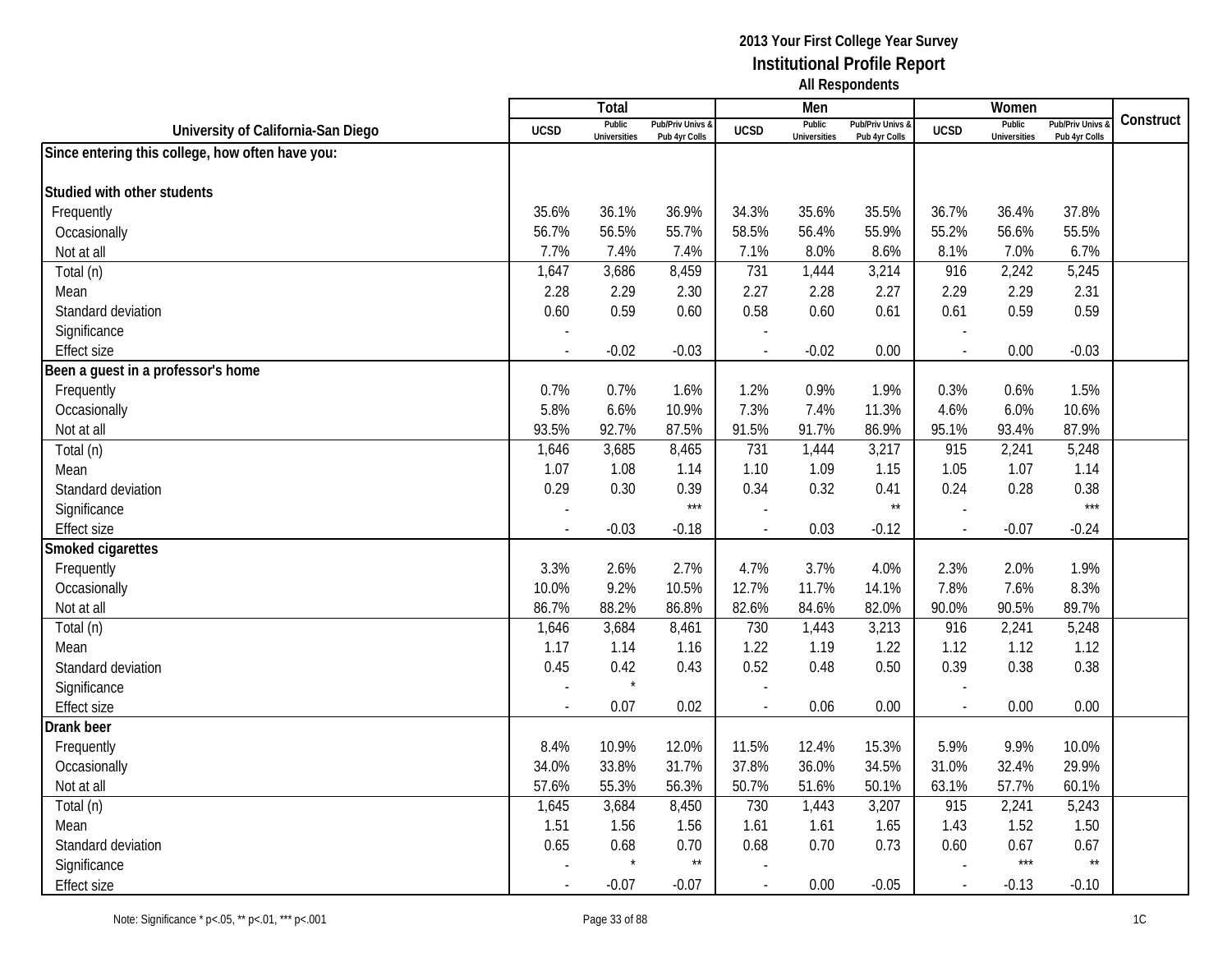|                                                  |                          | Total                         |                                   |                | Men                           |                                   |                          | Women                         |                                        |           |
|--------------------------------------------------|--------------------------|-------------------------------|-----------------------------------|----------------|-------------------------------|-----------------------------------|--------------------------|-------------------------------|----------------------------------------|-----------|
| University of California-San Diego               | <b>UCSD</b>              | Public<br><b>Universities</b> | Pub/Priv Univs &<br>Pub 4yr Colls | <b>UCSD</b>    | Public<br><b>Universities</b> | Pub/Priv Univs &<br>Pub 4yr Colls | <b>UCSD</b>              | Public<br><b>Universities</b> | <b>Pub/Priv Univs</b><br>Pub 4yr Colls | Construct |
| Since entering this college, how often have you: |                          |                               |                                   |                |                               |                                   |                          |                               |                                        |           |
|                                                  |                          |                               |                                   |                |                               |                                   |                          |                               |                                        |           |
| Drank wine or liquor                             |                          |                               |                                   |                |                               |                                   |                          |                               |                                        |           |
| Frequently                                       | 9.2%                     | 13.6%                         | 14.2%                             | 11.2%          | 12.5%                         | 14.8%                             | 7.6%                     | 14.3%                         | 13.8%                                  |           |
| Occasionally                                     | 38.8%                    | 37.8%                         | 35.7%                             | 41.0%          | 38.0%                         | 35.9%                             | 37.0%                    | 37.7%                         | 35.5%                                  |           |
| Not at all                                       | 52.0%                    | 48.6%                         | 50.1%                             | 47.8%          | 49.4%                         | 49.3%                             | 55.3%                    | 48.1%                         | 50.7%                                  |           |
| Total (n)                                        | 1,646                    | 3,684                         | 8,449                             | 730            | 1,443                         | 3,208                             | 916                      | 2,241                         | 5,241                                  |           |
| Mean                                             | 1.57                     | 1.65                          | 1.64                              | 1.63           | 1.63                          | 1.65                              | 1.52                     | 1.66                          | 1.63                                   |           |
| Standard deviation                               | 0.66                     | 0.71                          | 0.72                              | 0.68           | 0.70                          | 0.72                              | 0.63                     | 0.71                          | 0.71                                   |           |
| Significance                                     |                          | $***$                         | $***$                             |                |                               |                                   |                          | $***$                         | $***$                                  |           |
| <b>Effect size</b>                               | $\overline{\phantom{a}}$ | $-0.11$                       | $-0.10$                           | $\blacksquare$ | 0.00                          | $-0.03$                           | $\blacksquare$           | $-0.20$                       | $-0.15$                                |           |
| Felt overwhelmed by all you had to do            |                          |                               |                                   |                |                               |                                   |                          |                               |                                        |           |
| Frequently                                       | 46.2%                    | 44.2%                         | 43.6%                             | 38.5%          | 34.9%                         | 32.5%                             | 52.2%                    | 50.2%                         | 50.4%                                  |           |
| Occasionally                                     | 50.4%                    | 52.2%                         | 51.8%                             | 57.2%          | 59.7%                         | 59.9%                             | 45.0%                    | 47.3%                         | 46.9%                                  |           |
| Not at all                                       | 3.4%                     | 3.6%                          | 4.6%                              | 4.3%           | 5.4%                          | 7.6%                              | 2.7%                     | 2.5%                          | 2.8%                                   |           |
| Total (n)                                        | 1,644                    | 3,683                         | 8,454                             | 729            | 1,442                         | 3,210                             | 915                      | 2,241                         | 5,244                                  |           |
| Mean                                             | 2.43                     | 2.41                          | 2.39                              | 2.34           | 2.29                          | 2.25                              | 2.50                     | 2.48                          | 2.48                                   |           |
| Standard deviation                               | 0.56                     | 0.56                          | 0.57                              | 0.56           | 0.56                          | 0.58                              | 0.55                     | 0.55                          | 0.55                                   |           |
| Significance                                     |                          |                               | $^{\star\star}$                   |                | $\star$                       | $***$                             |                          |                               |                                        |           |
| <b>Effect size</b>                               |                          | 0.04                          | 0.07                              | $\overline{a}$ | 0.09                          | 0.16                              | $\overline{\phantom{a}}$ | 0.04                          | 0.04                                   |           |
| Felt depressed                                   |                          |                               |                                   |                |                               |                                   |                          |                               |                                        |           |
| Frequently                                       | 19.4%                    | 17.6%                         | 15.4%                             | 16.9%          | 15.2%                         | 13.0%                             | 21.4%                    | 19.1%                         | 16.9%                                  |           |
| Occasionally                                     | 52.0%                    | 51.3%                         | 49.3%                             | 51.9%          | 51.0%                         | 48.2%                             | 52.0%                    | 51.6%                         | 50.1%                                  |           |
| Not at all                                       | 28.6%                    | 31.1%                         | 35.3%                             | 31.2%          | 33.8%                         | 38.9%                             | 26.6%                    | 29.3%                         | 33.1%                                  |           |
| Total (n)                                        | 1,643                    | 3,681                         | 8,452                             | 728            | 1,440                         | 3,209                             | 915                      | 2,241                         | 5,243                                  |           |
| Mean                                             | 1.91                     | 1.87                          | 1.80                              | 1.86           | 1.81                          | 1.74                              | 1.95                     | 1.90                          | 1.84                                   |           |
| Standard deviation                               | 0.69                     | 0.68                          | 0.68                              | 0.68           | 0.68                          | 0.67                              | 0.69                     | 0.69                          | 0.69                                   |           |
| Significance                                     |                          |                               | $***$                             |                |                               | $***$                             |                          |                               | $***$                                  |           |
| <b>Effect size</b>                               |                          | 0.06                          | 0.16                              |                | 0.07                          | 0.18                              | $\overline{a}$           | 0.07                          | 0.16                                   |           |
| Performed volunteer work                         |                          |                               |                                   |                |                               |                                   |                          |                               |                                        |           |
| Frequently                                       | 12.3%                    | 13.1%                         | 15.0%                             | 10.6%          | 10.1%                         | 10.8%                             | 13.7%                    | 15.0%                         | 17.6%                                  | Civic     |
| Occasionally                                     | 39.5%                    | 42.6%                         | 48.1%                             | 36.1%          | 38.7%                         | 44.7%                             | 42.3%                    | 45.1%                         | 50.2%                                  | Engage-   |
| Not at all                                       | 48.2%                    | 44.4%                         | 36.9%                             | 53.4%          | 51.2%                         | 44.5%                             | 44.0%                    | 40.0%                         | 32.3%                                  | ment      |
| Total (n)                                        | 1,644                    | 3,682                         | 8,447                             | 729            | 1,442                         | 3,211                             | 915                      | 2,240                         | 5,236                                  |           |
| Mean                                             | 1.64                     | 1.69                          | 1.78                              | 1.57           | 1.59                          | 1.66                              | 1.70                     | 1.75                          | 1.85                                   |           |
| Standard deviation                               | 0.69                     | 0.69                          | 0.69                              | 0.68           | 0.67                          | 0.66                              | 0.70                     | 0.70                          | 0.69                                   |           |
| Significance                                     |                          |                               | $***$                             |                |                               | $***$                             |                          |                               | $***$                                  |           |
| Effect size                                      |                          | $-0.07$                       | $-0.20$                           | $\blacksquare$ | $-0.03$                       | $-0.14$                           | $\mathcal{L}$            | $-0.07$                       | $-0.22$                                |           |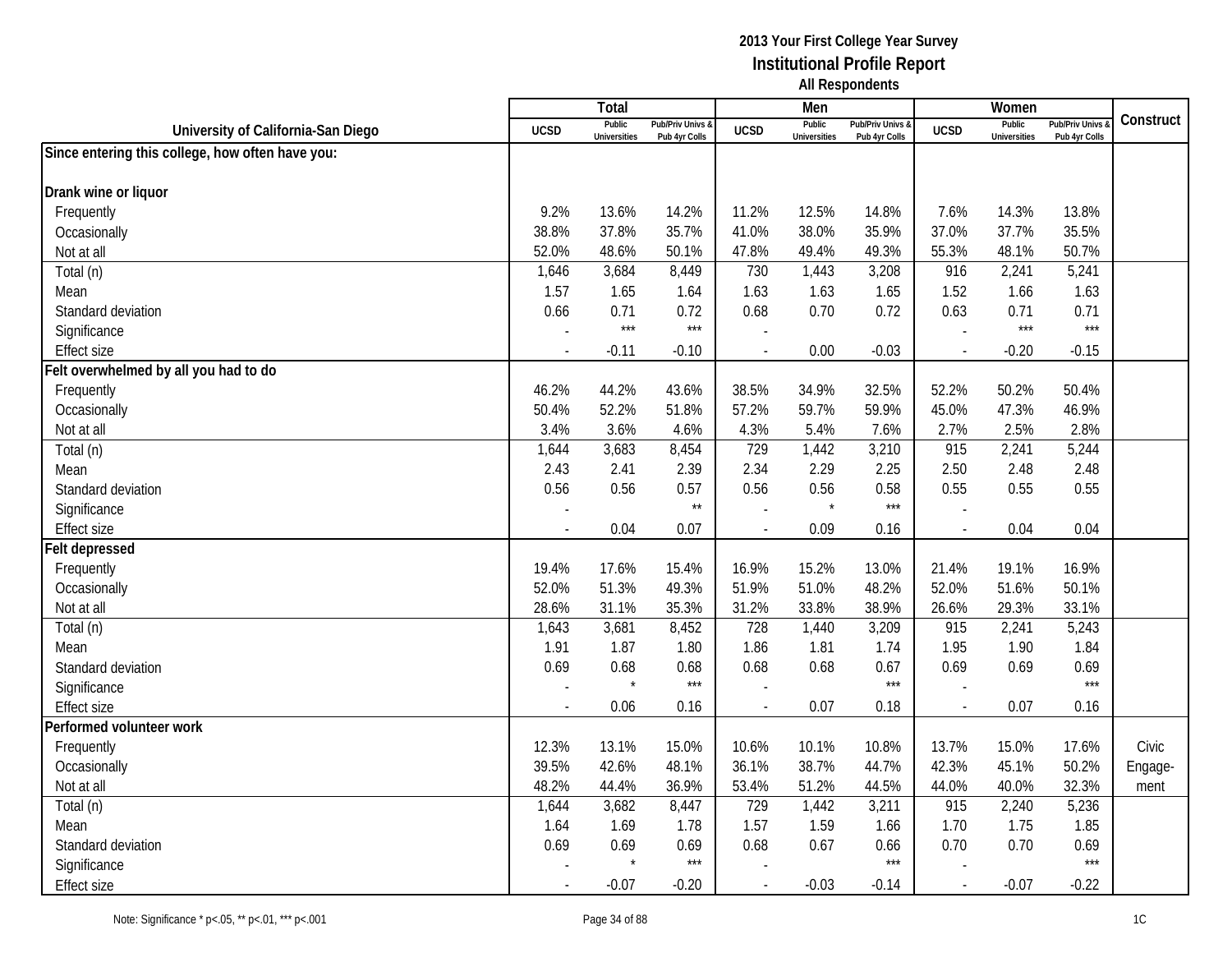|                                                          |                          | Total                         |                                   |                | Men                           |                                   |                          | Women                         |                                        |             |
|----------------------------------------------------------|--------------------------|-------------------------------|-----------------------------------|----------------|-------------------------------|-----------------------------------|--------------------------|-------------------------------|----------------------------------------|-------------|
| University of California-San Diego                       | <b>UCSD</b>              | Public<br><b>Universities</b> | Pub/Priv Univs &<br>Pub 4yr Colls | <b>UCSD</b>    | Public<br><b>Universities</b> | Pub/Priv Univs &<br>Pub 4yr Colls | <b>UCSD</b>              | Public<br><b>Universities</b> | <b>Pub/Priv Univs</b><br>Pub 4yr Colls | Construct   |
| Since entering this college, how often have you:         |                          |                               |                                   |                |                               |                                   |                          |                               |                                        |             |
|                                                          |                          |                               |                                   |                |                               |                                   |                          |                               |                                        |             |
| Asked a professor for advice after class                 |                          |                               |                                   |                |                               |                                   |                          |                               |                                        |             |
| Frequently                                               | 9.0%                     | 11.2%                         | 15.2%                             | 10.7%          | 12.1%                         | 15.5%                             | 7.7%                     | 10.6%                         | 15.1%                                  |             |
| Occasionally                                             | 51.3%                    | 55.6%                         | 59.5%                             | 53.1%          | 55.9%                         | 59.7%                             | 49.8%                    | 55.3%                         | 59.4%                                  | Faculty     |
| Not at all                                               | 39.7%                    | 33.3%                         | 25.3%                             | 36.2%          | 32.0%                         | 24.9%                             | 42.5%                    | 34.0%                         | 25.5%                                  | Interaction |
| Total (n)                                                | 1,644                    | 3,683                         | 8,449                             | 729            | 1,442                         | 3,211                             | 915                      | 2,241                         | 5,238                                  |             |
| Mean                                                     | 1.69                     | 1.78                          | 1.90                              | 1.74           | 1.80                          | 1.91                              | 1.65                     | 1.77                          | 1.90                                   |             |
| Standard deviation                                       | 0.63                     | 0.63                          | 0.63                              | 0.64           | 0.63                          | 0.63                              | 0.62                     | 0.63                          | 0.63                                   |             |
| Significance                                             |                          | $***$                         | $***$                             |                | $\star$                       | $***$                             |                          | $***$                         | $***$                                  |             |
| <b>Effect size</b>                                       | $\overline{\phantom{a}}$ | $-0.14$                       | $-0.33$                           | $\overline{a}$ | $-0.10$                       | $-0.27$                           | $\mathcal{L}$            | $-0.19$                       | $-0.40$                                |             |
| Voted in a student election                              |                          |                               |                                   |                |                               |                                   |                          |                               |                                        |             |
| Frequently                                               | 8.0%                     | 8.2%                          | 10.4%                             | 9.1%           | 8.8%                          | 10.2%                             | 7.2%                     | 7.8%                          | 10.5%                                  |             |
| Occasionally                                             | 38.8%                    | 41.0%                         | 42.1%                             | 37.5%          | 40.2%                         | 41.8%                             | 39.9%                    | 41.6%                         | 42.3%                                  |             |
| Not at all                                               | 53.1%                    | 50.8%                         | 47.5%                             | 53.4%          | 51.0%                         | 48.0%                             | 52.9%                    | 50.6%                         | 47.2%                                  |             |
| Total (n)                                                | 1,643                    | 3,681                         | 8,444                             | 728            | 1,441                         | 3,205                             | 915                      | 2,240                         | 5,239                                  |             |
| Mean                                                     | 1.55                     | 1.57                          | 1.63                              | 1.56           | 1.58                          | 1.62                              | 1.54                     | 1.57                          | 1.63                                   |             |
| Standard deviation                                       | 0.64                     | 0.64                          | 0.66                              | 0.65           | 0.65                          | 0.66                              | 0.63                     | 0.63                          | 0.67                                   |             |
| Significance                                             |                          |                               | $***$                             |                |                               |                                   |                          |                               | $***$                                  |             |
| <b>Effect size</b>                                       |                          | $-0.03$                       | $-0.12$                           |                | $-0.03$                       | $-0.09$                           | $\sim$                   | $-0.05$                       | $-0.13$                                |             |
| Worked on a local, state, or national political campaign |                          |                               |                                   |                |                               |                                   |                          |                               |                                        |             |
| Frequently                                               | 1.7%                     | 1.8%                          | 2.2%                              | 2.1%           | 1.7%                          | 2.9%                              | 1.4%                     | 1.9%                          | 1.8%                                   | Civic       |
| Occasionally                                             | 8.0%                     | 7.6%                          | 8.7%                              | 10.2%          | 9.4%                          | 11.1%                             | 6.2%                     | 6.4%                          | 7.2%                                   | Engage-     |
| Not at all                                               | 90.3%                    | 90.6%                         | 89.1%                             | 87.8%          | 88.9%                         | 86.0%                             | 92.3%                    | 91.7%                         | 91.0%                                  | ment        |
| Total (n)                                                | 1,643                    | 3,681                         | 8,451                             | 728            | 1,440                         | 3,208                             | 915                      | 2,241                         | 5,243                                  |             |
| Mean                                                     | 1.11                     | 1.11                          | 1.13                              | 1.14           | 1.13                          | 1.17                              | 1.09                     | 1.10                          | 1.11                                   |             |
| Standard deviation                                       | 0.37                     | 0.37                          | 0.40                              | 0.40           | 0.38                          | 0.45                              | 0.33                     | 0.36                          | 0.36                                   |             |
| Significance                                             |                          |                               |                                   |                |                               |                                   |                          |                               |                                        |             |
| <b>Effect size</b>                                       |                          | 0.00                          | $-0.05$                           | $\overline{a}$ | 0.03                          | $-0.07$                           | $\overline{\phantom{a}}$ | $-0.03$                       | $-0.06$                                |             |
| Socialized with someone of another racial/ethnic group   |                          |                               |                                   |                |                               |                                   |                          |                               |                                        |             |
| Frequently                                               | 63.6%                    | 59.1%                         | 61.9%                             | 60.9%          | 56.6%                         | 58.7%                             | 65.8%                    | 60.8%                         | 63.9%                                  |             |
| Occasionally                                             | 29.4%                    | 34.4%                         | 32.5%                             | 30.3%          | 35.0%                         | 34.4%                             | 28.6%                    | 33.9%                         | 31.4%                                  |             |
| Not at all                                               | 7.0%                     | 6.5%                          | 5.5%                              | 8.8%           | 8.4%                          | 6.9%                              | 5.6%                     | 5.3%                          | 4.7%                                   |             |
| Total (n)                                                | 1,644                    | 3,682                         | 8,449                             | 729            | 1,442                         | 3,207                             | 915                      | 2,240                         | 5,242                                  |             |
| Mean                                                     | 2.57                     | 2.53                          | 2.56                              | 2.52           | 2.48                          | 2.52                              | 2.60                     | 2.55                          | 2.59                                   |             |
| Standard deviation                                       | 0.62                     | 0.62                          | 0.60                              | 0.65           | 0.65                          | 0.62                              | 0.59                     | 0.59                          | 0.58                                   |             |
| Significance                                             |                          | $\star$                       |                                   |                |                               |                                   |                          | $\star$                       |                                        |             |
| <b>Effect size</b>                                       |                          | 0.06                          | 0.02                              |                | 0.06                          | 0.00                              | $\overline{\phantom{a}}$ | 0.08                          | 0.02                                   |             |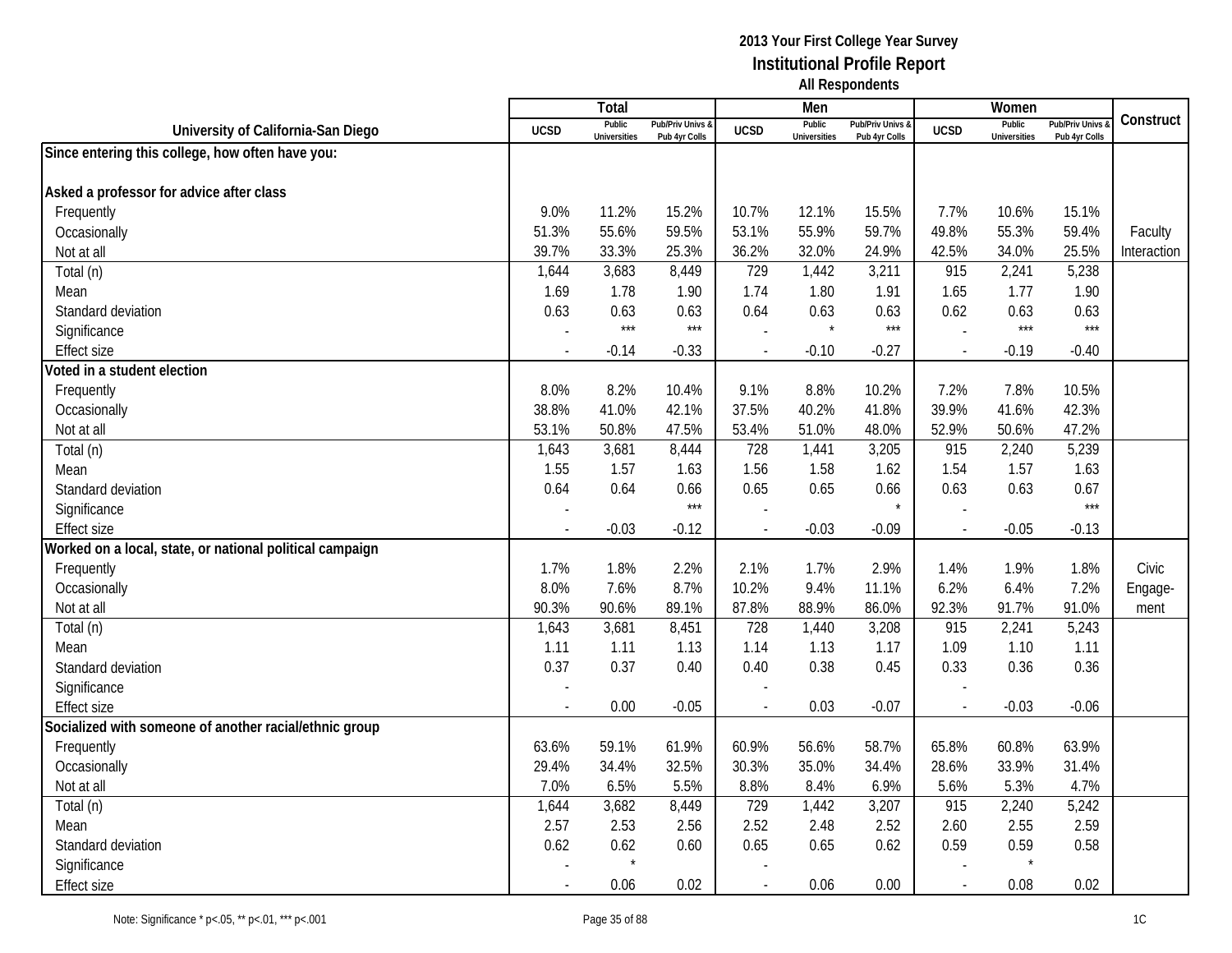|                                                     |                          | Total                         |                                   |                | Men                           |                                   |               | Women                         |                                        |            |
|-----------------------------------------------------|--------------------------|-------------------------------|-----------------------------------|----------------|-------------------------------|-----------------------------------|---------------|-------------------------------|----------------------------------------|------------|
| University of California-San Diego                  | <b>UCSD</b>              | Public<br><b>Universities</b> | Pub/Priv Univs &<br>Pub 4yr Colls | <b>UCSD</b>    | Public<br><b>Universities</b> | Pub/Priv Univs &<br>Pub 4yr Colls | <b>UCSD</b>   | Public<br><b>Universities</b> | <b>Pub/Priv Univs</b><br>Pub 4yr Colls | Construct  |
| Since entering this college, how often have you:    |                          |                               |                                   |                |                               |                                   |               |                               |                                        |            |
|                                                     |                          |                               |                                   |                |                               |                                   |               |                               |                                        |            |
| Come late to class                                  |                          |                               |                                   |                |                               |                                   |               |                               |                                        |            |
| Frequently                                          | 11.1%                    | 8.1%                          | 7.4%                              | 14.1%          | 10.1%                         | 9.1%                              | 8.7%          | 6.7%                          | 6.4%                                   | Academic   |
| Occasionally                                        | 58.8%                    | 51.2%                         | 50.4%                             | 59.1%          | 54.0%                         | 54.6%                             | 58.5%         | 49.3%                         | 47.9%                                  | Disengage- |
| Not at all                                          | 30.1%                    | 40.8%                         | 42.1%                             | 26.7%          | 35.9%                         | 36.2%                             | 32.8%         | 43.9%                         | 45.8%                                  | ment       |
| Total (n)                                           | 1,644                    | 3,684                         | 8,442                             | 729            | 1,442                         | 3,206                             | 915           | 2,242                         | 5,236                                  |            |
| Mean                                                | 1.81                     | 1.67                          | 1.65                              | 1.87           | 1.74                          | 1.73                              | 1.76          | 1.63                          | 1.61                                   |            |
| Standard deviation                                  | 0.61                     | 0.62                          | 0.61                              | 0.63           | 0.63                          | 0.62                              | 0.60          | 0.61                          | 0.61                                   |            |
| Significance                                        |                          | $***$                         | $***$                             |                | $***$                         | $***$                             |               | $***$                         | $***$                                  |            |
| Effect size                                         |                          | 0.23                          | 0.26                              |                | 0.21                          | 0.23                              |               | 0.21                          | 0.25                                   |            |
| Posted on a course-related on-line discussion board |                          |                               |                                   |                |                               |                                   |               |                               |                                        |            |
| Frequently                                          | 10.6%                    | 13.8%                         | 15.6%                             | 11.8%          | 11.8%                         | 13.4%                             | 9.7%          | 15.0%                         | 17.0%                                  |            |
| Occasionally                                        | 41.5%                    | 42.0%                         | 40.0%                             | 42.8%          | 42.4%                         | 41.2%                             | 40.4%         | 41.8%                         | 39.2%                                  |            |
| Not at all                                          | 47.9%                    | 44.2%                         | 44.4%                             | 45.4%          | 45.8%                         | 45.5%                             | 49.8%         | 43.2%                         | 43.8%                                  |            |
| Total (n)                                           | 1,644                    | 3,683                         | 8,438                             | 729            | 1,442                         | 3,203                             | 915           | 2,241                         | 5,235                                  |            |
| Mean                                                | 1.63                     | 1.70                          | 1.71                              | 1.66           | 1.66                          | 1.68                              | 1.60          | 1.72                          | 1.73                                   |            |
| Standard deviation                                  | 0.67                     | 0.70                          | 0.72                              | 0.68           | 0.68                          | 0.70                              | 0.66          | 0.71                          | 0.73                                   |            |
| Significance                                        |                          | $***$                         | $***$                             |                |                               |                                   |               | $***$                         | $***$                                  |            |
| <b>Effect size</b>                                  | $\blacksquare$           | $-0.10$                       | $-0.11$                           | $\overline{a}$ | 0.00                          | $-0.03$                           | $\mathcal{L}$ | $-0.17$                       | $-0.18$                                |            |
| Performed community service as part of class        |                          |                               |                                   |                |                               |                                   |               |                               |                                        |            |
| Frequently                                          | 1.9%                     | 3.0%                          | 5.6%                              | 1.9%           | 2.4%                          | 4.2%                              | 1.9%          | 3.4%                          | 6.4%                                   |            |
| Occasionally                                        | 13.5%                    | 14.6%                         | 22.2%                             | 13.3%          | 14.6%                         | 21.2%                             | 13.6%         | 14.6%                         | 22.8%                                  |            |
| Not at all                                          | 84.7%                    | 82.3%                         | 72.2%                             | 84.8%          | 83.0%                         | 74.6%                             | 84.6%         | 81.9%                         | 70.8%                                  |            |
| Total (n)                                           | 1,643                    | 3,680                         | 8,442                             | 728            | 1,441                         | 3,203                             | 915           | 2,239                         | 5,239                                  |            |
| Mean                                                | 1.17                     | 1.21                          | 1.33                              | 1.17           | 1.19                          | 1.30                              | 1.17          | 1.22                          | 1.36                                   |            |
| Standard deviation                                  | 0.42                     | 0.47                          | 0.58                              | 0.43           | 0.45                          | 0.54                              | 0.42          | 0.49                          | 0.60                                   |            |
| Significance                                        |                          | $\star\star$                  | $***$                             |                |                               | $***$                             |               | $\star\star$                  | $***$                                  |            |
| <b>Effect size</b>                                  |                          | $-0.09$                       | $-0.28$                           |                | $-0.04$                       | $-0.24$                           |               | $-0.10$                       | $-0.32$                                |            |
| Discussed religion                                  |                          |                               |                                   |                |                               |                                   |               |                               |                                        |            |
| Frequently                                          | 17.8%                    | 18.8%                         | 25.1%                             | 17.0%          | 18.1%                         | 22.6%                             | 18.5%         | 19.2%                         | 26.6%                                  |            |
| Occasionally                                        | 52.0%                    | 56.1%                         | 54.3%                             | 52.1%          | 54.8%                         | 54.8%                             | 51.9%         | 56.9%                         | 54.0%                                  |            |
| Not at all                                          | 30.2%                    | 25.1%                         | 20.6%                             | 30.9%          | 27.1%                         | 22.6%                             | 29.6%         | 23.8%                         | 19.3%                                  |            |
| Total (n)                                           | 1,643                    | 3,680                         | 8,445                             | 728            | 1,441                         | 3,206                             | 915           | 2,239                         | 5,239                                  |            |
| Mean                                                | 1.88                     | 1.94                          | 2.05                              | 1.86           | 1.91                          | 2.00                              | 1.89          | 1.95                          | 2.07                                   |            |
| Standard deviation                                  | 0.68                     | 0.66                          | 0.67                              | 0.68           | 0.67                          | 0.67                              | 0.68          | 0.65                          | 0.67                                   |            |
| Significance                                        |                          | $\star\star$                  | $***$                             |                |                               | $***$                             |               | $\star$                       | $***$                                  |            |
| <b>Effect size</b>                                  | $\overline{\phantom{a}}$ | $-0.09$                       | $-0.25$                           |                | $-0.07$                       | $-0.21$                           |               | $-0.09$                       | $-0.27$                                |            |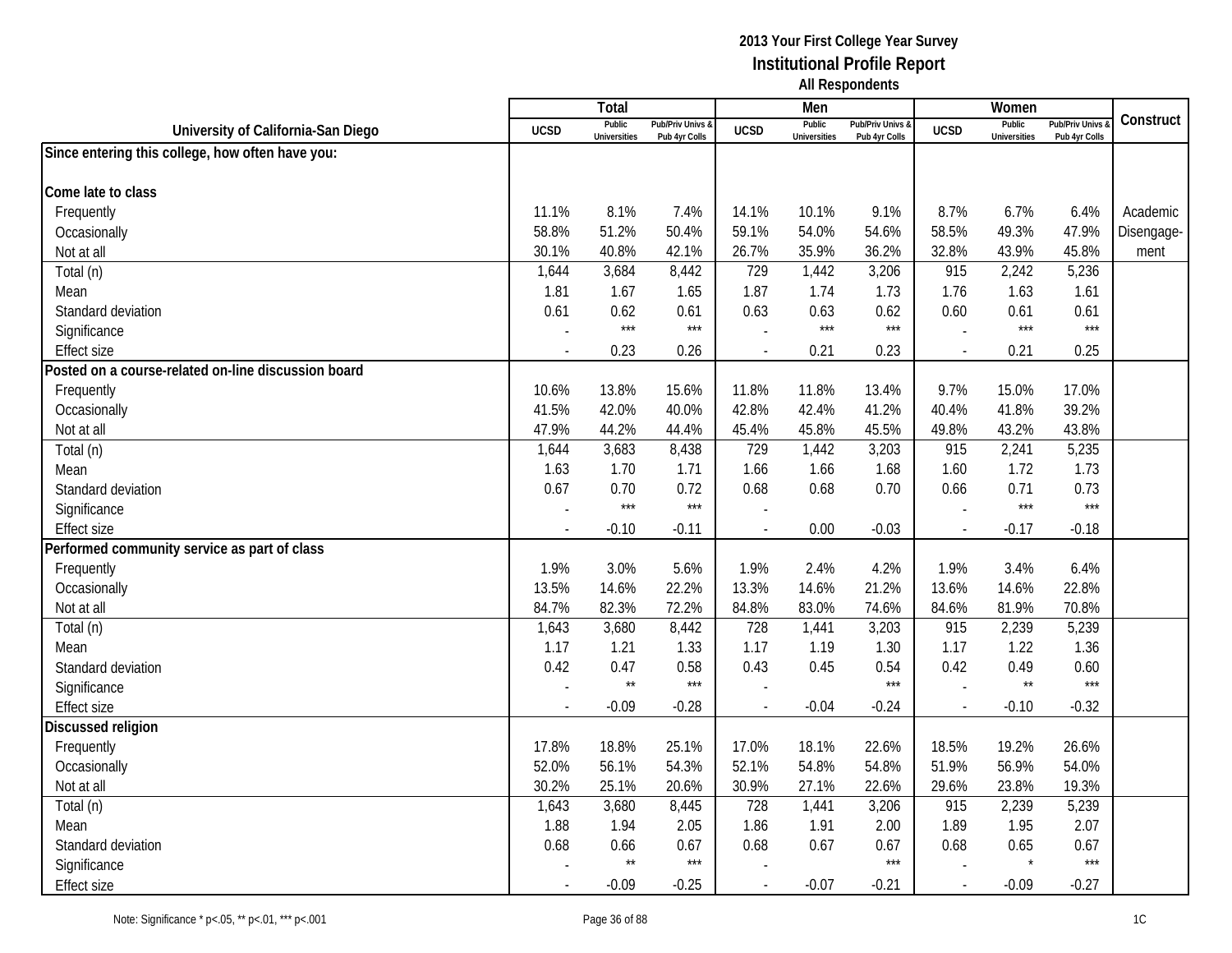|                                                  |                | Total                         |                                   |                | Men                           |                                   |                          | Women                         |                                        |           |
|--------------------------------------------------|----------------|-------------------------------|-----------------------------------|----------------|-------------------------------|-----------------------------------|--------------------------|-------------------------------|----------------------------------------|-----------|
| University of California-San Diego               | <b>UCSD</b>    | Public<br><b>Universities</b> | Pub/Priv Univs &<br>Pub 4yr Colls | <b>UCSD</b>    | Public<br><b>Universities</b> | Pub/Priv Univs &<br>Pub 4yr Colls | <b>UCSD</b>              | Public<br><b>Universities</b> | <b>Pub/Priv Univs</b><br>Pub 4yr Colls | Construct |
| Since entering this college, how often have you: |                |                               |                                   |                |                               |                                   |                          |                               |                                        |           |
|                                                  |                |                               |                                   |                |                               |                                   |                          |                               |                                        |           |
| <b>Discussed politics</b>                        |                |                               |                                   |                |                               |                                   |                          |                               |                                        |           |
| Frequently                                       | 15.8%          | 17.9%                         | 21.3%                             | 16.8%          | 19.2%                         | 22.8%                             | 15.0%                    | 17.1%                         | 20.3%                                  |           |
| Occasionally                                     | 52.7%          | 57.0%                         | 57.8%                             | 54.1%          | 56.2%                         | 57.2%                             | 51.6%                    | 57.5%                         | 58.1%                                  |           |
| Not at all                                       | 31.5%          | 25.1%                         | 21.0%                             | 29.1%          | 24.7%                         | 19.9%                             | 33.4%                    | 25.5%                         | 21.6%                                  |           |
| Total (n)                                        | 1,643          | 3,679                         | 8,441                             | 728            | 1,440                         | 3,205                             | 915                      | 2,239                         | 5,236                                  |           |
| Mean                                             | 1.84           | 1.93                          | 2.00                              | 1.88           | 1.95                          | 2.03                              | 1.82                     | 1.92                          | 1.99                                   |           |
| Standard deviation                               | 0.67           | 0.65                          | 0.65                              | 0.67           | 0.66                          | 0.65                              | 0.67                     | 0.65                          | 0.65                                   |           |
| Significance                                     |                | $***$                         | $***$                             |                | $\star$                       | $***$                             |                          | $***$                         | $***$                                  |           |
| <b>Effect size</b>                               | $\blacksquare$ | $-0.14$                       | $-0.25$                           | $\blacksquare$ | $-0.11$                       | $-0.23$                           | $\sim$                   | $-0.15$                       | $-0.26$                                |           |
| Maintained a healthy diet                        |                |                               |                                   |                |                               |                                   |                          |                               |                                        |           |
| Frequently                                       | 29.1%          | 33.3%                         | 30.9%                             | 28.3%          | 32.5%                         | 30.6%                             | 29.7%                    | 33.9%                         | 31.0%                                  |           |
| Occasionally                                     | 57.5%          | 55.5%                         | 57.9%                             | 57.8%          | 55.2%                         | 57.1%                             | 57.2%                    | 55.6%                         | 58.4%                                  |           |
| Not at all                                       | 13.5%          | 11.2%                         | 11.3%                             | 14.0%          | 12.3%                         | 12.3%                             | 13.0%                    | 10.5%                         | 10.6%                                  |           |
| Total (n)                                        | 1,641          | 3,680                         | 8,443                             | 729            | 1,442                         | 3,207                             | 912                      | 2,238                         | 5,236                                  |           |
| Mean                                             | 2.16           | 2.22                          | 2.20                              | 2.14           | 2.20                          | 2.18                              | 2.17                     | 2.23                          | 2.20                                   |           |
| Standard deviation                               | 0.63           | 0.63                          | 0.62                              | 0.63           | 0.64                          | 0.63                              | 0.63                     | 0.62                          | 0.61                                   |           |
| Significance                                     |                | $\star\star$                  | $\star$                           | $\overline{a}$ | $\star$                       |                                   |                          |                               |                                        |           |
| <b>Effect size</b>                               | $\sim$         | $-0.10$                       | $-0.06$                           | $\blacksquare$ | $-0.09$                       | $-0.06$                           | $\overline{\phantom{a}}$ | $-0.10$                       | $-0.05$                                |           |
| Had adequate sleep                               |                |                               |                                   |                |                               |                                   |                          |                               |                                        |           |
| Frequently                                       | 22.9%          | 27.6%                         | 24.2%                             | 24.1%          | 26.1%                         | 23.8%                             | 22.0%                    | 28.5%                         | 24.5%                                  |           |
| Occasionally                                     | 61.0%          | 58.4%                         | 60.2%                             | 60.5%          | 59.6%                         | 60.6%                             | 61.4%                    | 57.6%                         | 60.0%                                  |           |
| Not at all                                       | 16.1%          | 14.0%                         | 15.5%                             | 15.4%          | 14.2%                         | 15.7%                             | 16.6%                    | 13.9%                         | 15.4%                                  |           |
| Total (n)                                        | 1,643          | 3,683                         | 8,445                             | 729            | 1,442                         | 3,207                             | 914                      | 2,241                         | 5,238                                  |           |
| Mean                                             | 2.07           | 2.14                          | 2.09                              | 2.09           | 2.12                          | 2.08                              | 2.05                     | 2.15                          | 2.09                                   |           |
| Standard deviation                               | 0.62           | 0.63                          | 0.62                              | 0.62           | 0.62                          | 0.62                              | 0.62                     | 0.64                          | 0.63                                   |           |
| Significance                                     |                | $***$                         |                                   |                |                               |                                   |                          | $***$                         |                                        |           |
| <b>Effect size</b>                               |                | $-0.11$                       | $-0.03$                           |                | $-0.05$                       | 0.02                              | $\overline{\phantom{a}}$ | $-0.16$                       | $-0.06$                                |           |
| Helped raise money for a cause or campaign       |                |                               |                                   |                |                               |                                   |                          |                               |                                        |           |
| Frequently                                       | 6.1%           | 7.4%                          | 8.7%                              | 4.4%           | 5.1%                          | 6.7%                              | 7.4%                     | 8.8%                          | 9.8%                                   | Civic     |
| Occasionally                                     | 23.6%          | 25.1%                         | 28.5%                             | 22.3%          | 23.1%                         | 27.3%                             | 24.6%                    | 26.3%                         | 29.2%                                  | Engage-   |
| Not at all                                       | 70.4%          | 67.6%                         | 62.9%                             | 73.4%          | 71.8%                         | 66.0%                             | 68.0%                    | 64.9%                         | 61.0%                                  | ment      |
| Total (n)                                        | 1,643          | 3,680                         | 8,442                             | 728            | 1,441                         | 3,205                             | 915                      | 2,239                         | 5,237                                  |           |
| Mean                                             | 1.36           | 1.40                          | 1.46                              | 1.31           | 1.33                          | 1.41                              | 1.39                     | 1.44                          | 1.49                                   |           |
| Standard deviation                               | 0.59           | 0.62                          | 0.65                              | 0.55           | 0.57                          | 0.61                              | 0.62                     | 0.65                          | 0.67                                   |           |
| Significance                                     |                | $\star$                       | $***$                             |                |                               | $***$                             |                          | $\star$                       | $***$                                  |           |
| <b>Effect size</b>                               |                | $-0.06$                       | $-0.15$                           |                | $-0.04$                       | $-0.16$                           | $\overline{a}$           | $-0.08$                       | $-0.15$                                |           |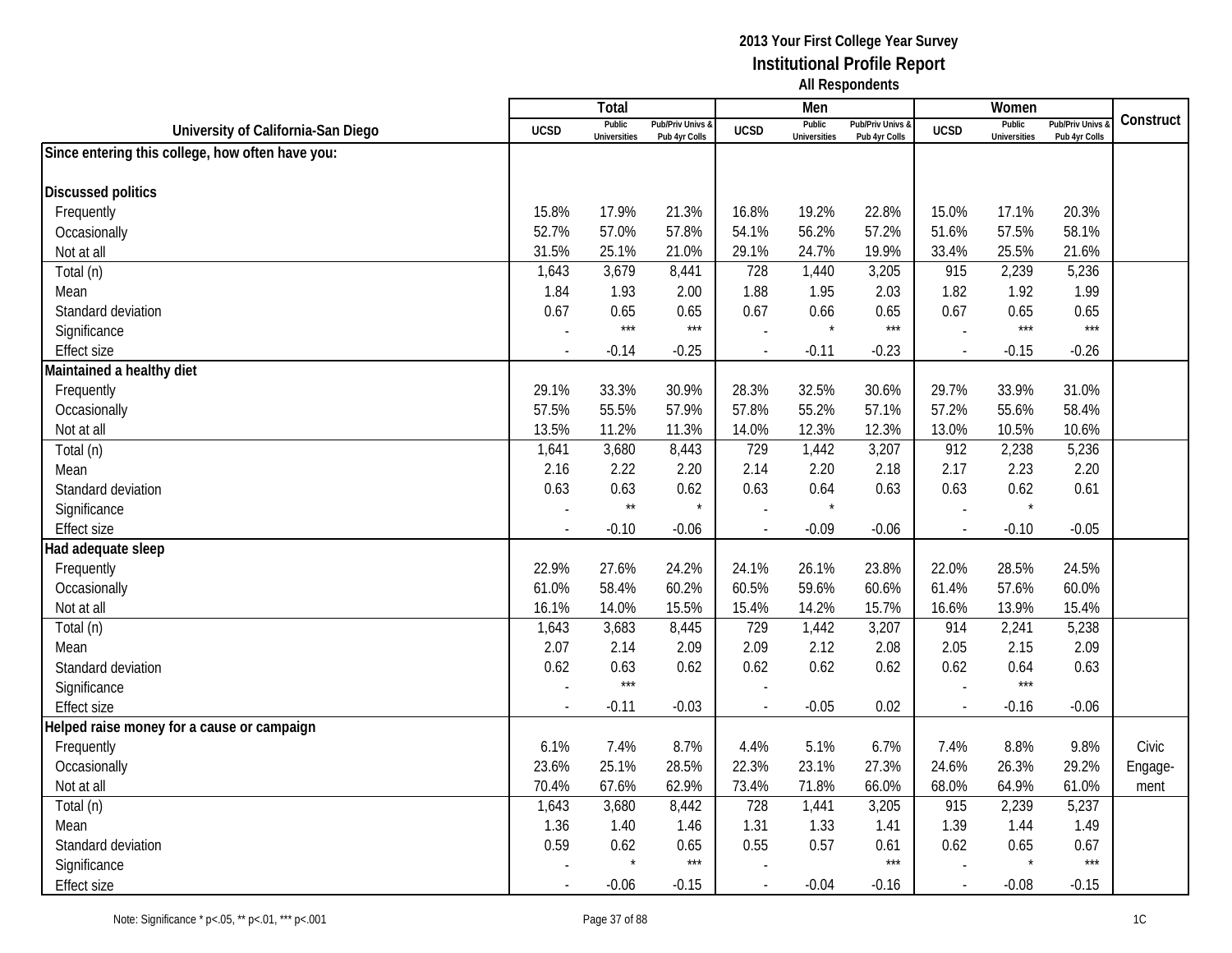|                                                                         |             | Total                         |                                   |                | Men                           |                                              |             | Women                         |                                 |           |
|-------------------------------------------------------------------------|-------------|-------------------------------|-----------------------------------|----------------|-------------------------------|----------------------------------------------|-------------|-------------------------------|---------------------------------|-----------|
| University of California-San Diego                                      | <b>UCSD</b> | Public<br><b>Universities</b> | Pub/Priv Univs &<br>Pub 4yr Colls | <b>UCSD</b>    | Public<br><b>Universities</b> | <b>Pub/Priv Univs &amp;</b><br>Pub 4yr Colls | <b>UCSD</b> | Public<br><b>Universities</b> | Pub/Priv Univs<br>Pub 4yr Colls | Construct |
| Since entering this college, how often have you:                        |             |                               |                                   |                |                               |                                              |             |                               |                                 |           |
|                                                                         |             |                               |                                   |                |                               |                                              |             |                               |                                 |           |
| Publicly communicated your opinion about a cause (e.g., blog, email,    |             |                               |                                   |                |                               |                                              |             |                               |                                 |           |
| petition)                                                               |             |                               |                                   |                |                               |                                              |             |                               |                                 |           |
| Frequently                                                              | 7.4%        | 8.4%                          | 10.2%                             | 7.1%           | 8.1%                          | 10.4%                                        | 7.5%        | 8.7%                          | 10.1%                           | Civic     |
| Occasionally                                                            | 29.2%       | 29.7%                         | 31.7%                             | 28.3%          | 28.6%                         | 31.4%                                        | 29.9%       | 30.4%                         | 32.0%                           | Engage-   |
| Not at all                                                              | 63.4%       | 61.9%                         | 58.0%                             | 64.6%          | 63.2%                         | 58.3%                                        | 62.5%       | 61.0%                         | 57.9%                           | ment      |
| Total (n)                                                               | 1,644       | 3,681                         | 8,443                             | 729            | 1,442                         | 3,205                                        | 915         | 2,239                         | 5,238                           |           |
| Mean                                                                    | 1.44        | 1.47                          | 1.52                              | 1.43           | 1.45                          | 1.52                                         | 1.45        | 1.48                          | 1.52                            |           |
| Standard deviation                                                      | 0.63        | 0.65                          | 0.67                              | 0.62           | 0.64                          | 0.68                                         | 0.63        | 0.65                          | 0.67                            |           |
| Significance                                                            |             |                               | ***                               |                |                               | $\star\star$                                 |             |                               | $\star\star$                    |           |
| <b>Effect size</b>                                                      |             | $-0.05$                       | $-0.12$                           | $\overline{a}$ | $-0.03$                       | $-0.13$                                      | $\sim$      | $-0.05$                       | $-0.10$                         |           |
| How many times in the past two weeks, if any, have you had five or more |             |                               |                                   |                |                               |                                              |             |                               |                                 |           |
| alcoholic drinks in a row?                                              |             |                               |                                   |                |                               |                                              |             |                               |                                 |           |
| 10 or more times                                                        | 0.4%        | 0.5%                          | 0.8%                              | 0.4%           | 0.6%                          | 1.2%                                         | 0.3%        | 0.4%                          | 0.5%                            |           |
| 6-9 times                                                               | 0.4%        | 1.0%                          | 1.3%                              | 0.7%           | 1.2%                          | 2.0%                                         | 0.2%        | 0.9%                          | 0.8%                            |           |
| 3-5 times                                                               | 4.0%        | 7.0%                          | 7.7%                              | 4.8%           | 7.7%                          | 9.7%                                         | 3.4%        | 6.5%                          | 6.4%                            |           |
| Twice                                                                   | 7.4%        | 8.0%                          | 8.4%                              | 8.4%           | 8.3%                          | 9.3%                                         | 6.6%        | 7.8%                          | 7.8%                            |           |
| Once                                                                    | 12.2%       | 11.0%                         | 11.0%                             | 14.4%          | 12.2%                         | 11.2%                                        | 10.4%       | 10.2%                         | 10.8%                           |           |
| None                                                                    | 75.6%       | 72.6%                         | 71.0%                             | 71.3%          | 70.0%                         | 66.6%                                        | 79.1%       | 74.2%                         | 73.6%                           |           |
| Total (n)                                                               | 1,642       | 3,671                         | 8,389                             | 728            | 1,438                         | 3,186                                        | 914         | 2,233                         | 5,203                           |           |
| Mean                                                                    | 1.43        | 1.54                          | 1.60                              | 1.50           | 1.59                          | 1.73                                         | 1.36        | 1.51                          | 1.51                            |           |
| Standard deviation                                                      | 0.87        | 1.02                          | 1.08                              | 0.93           | 1.06                          | 1.20                                         | 0.81        | 0.99                          | 0.99                            |           |
| Significance                                                            |             | ***                           | ***                               |                |                               | ***                                          |             | ***                           | $***$                           |           |
| <b>Effect size</b>                                                      |             | $-0.11$                       | $-0.16$                           |                | $-0.08$                       | $-0.19$                                      |             | $-0.15$                       | $-0.15$                         |           |
|                                                                         |             |                               |                                   |                |                               |                                              |             |                               |                                 |           |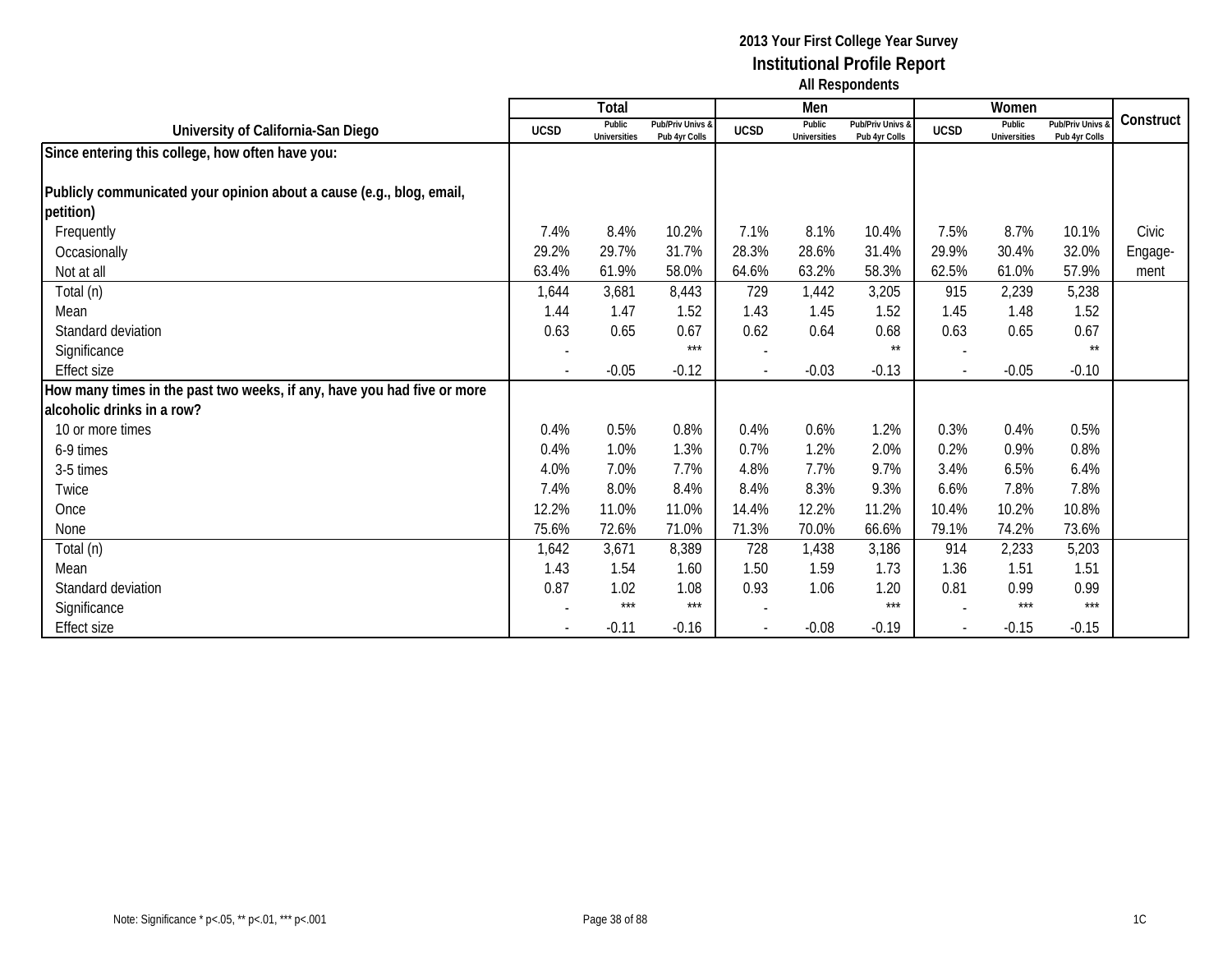|                                                                              |                          | <b>Total</b>                  |                                   |                | Men                           |                                   |                | Women                         |                                        |           |
|------------------------------------------------------------------------------|--------------------------|-------------------------------|-----------------------------------|----------------|-------------------------------|-----------------------------------|----------------|-------------------------------|----------------------------------------|-----------|
| University of California-San Diego                                           | <b>UCSD</b>              | Public<br><b>Universities</b> | Pub/Priv Univs &<br>Pub 4yr Colls | <b>UCSD</b>    | Public<br><b>Universities</b> | Pub/Priv Univs &<br>Pub 4yr Colls | <b>UCSD</b>    | Public<br><b>Universities</b> | <b>Pub/Priv Univs</b><br>Pub 4yr Colls | Construct |
| Please indicate the extent to which you agree or disagree with the following |                          |                               |                                   |                |                               |                                   |                |                               |                                        |           |
| statements:                                                                  |                          |                               |                                   |                |                               |                                   |                |                               |                                        |           |
|                                                                              |                          |                               |                                   |                |                               |                                   |                |                               |                                        |           |
| I have felt discriminated against at this institution because of my          |                          |                               |                                   |                |                               |                                   |                |                               |                                        |           |
| race/ethnicity, gender, sexual orientation, or religious affiliation         |                          |                               |                                   |                |                               |                                   |                |                               |                                        |           |
| Strongly agree                                                               | 2.3%                     | 2.1%                          | 2.3%                              | 2.1%           | 1.9%                          | 2.4%                              | 2.5%           | 2.1%                          | 2.3%                                   |           |
| Agree                                                                        | 16.0%                    | 12.3%                         | 11.2%                             | 16.3%          | 12.5%                         | 10.9%                             | 15.7%          | 12.2%                         | 11.4%                                  |           |
| <b>Disagree</b>                                                              | 45.8%                    | 38.4%                         | 35.3%                             | 40.1%          | 34.5%                         | 31.9%                             | 50.2%          | 40.9%                         | 37.5%                                  |           |
| Strongly disagree                                                            | 35.9%                    | 47.2%                         | 51.1%                             | 41.4%          | 51.0%                         | 54.8%                             | 31.6%          | 44.7%                         | 48.9%                                  |           |
| Total (n)                                                                    | 1,606                    | 3,591                         | 8,283                             | 710            | 1,401                         | 3,143                             | 896            | 2,190                         | 5,140                                  |           |
| Mean                                                                         | 1.85                     | 1.69                          | 1.65                              | 1.79           | 1.65                          | 1.61                              | 1.89           | 1.72                          | 1.67                                   |           |
| Standard deviation                                                           | 0.77                     | 0.76                          | 0.77                              | 0.79           | 0.77                          | 0.78                              | 0.75           | 0.76                          | 0.76                                   |           |
| Significance                                                                 |                          | $***$                         | $***$                             |                | $***$                         | $***$                             |                | $***$                         | ***                                    |           |
| <b>Effect size</b>                                                           | $\overline{\phantom{a}}$ | 0.21                          | 0.26                              | $\overline{a}$ | 0.18                          | 0.23                              | $\blacksquare$ | 0.22                          | 0.29                                   |           |
| see myself as part of the campus community                                   |                          |                               |                                   |                |                               |                                   |                |                               |                                        |           |
| Strongly agree                                                               | 9.4%                     | 16.0%                         | 19.1%                             | 10.0%          | 14.4%                         | 17.1%                             | 8.9%           | 17.1%                         | 20.3%                                  |           |
| Agree                                                                        | 65.2%                    | 64.7%                         | 62.2%                             | 63.2%          | 63.9%                         | 61.6%                             | 66.9%          | 65.2%                         | 62.5%                                  |           |
| Disagree                                                                     | 20.5%                    | 15.8%                         | 15.1%                             | 21.4%          | 17.6%                         | 16.8%                             | 19.8%          | 14.7%                         | 14.1%                                  | Sense of  |
| Strongly disagree                                                            | 4.9%                     | 3.5%                          | 3.6%                              | 5.4%           | 4.1%                          | 4.5%                              | 4.5%           | 3.1%                          | 3.0%                                   | Belonging |
| Total (n)                                                                    | 1,605                    | 3,590                         | 8,277                             | 709            | 1,400                         | 3,138                             | 896            | 2,190                         | 5,139                                  |           |
| Mean                                                                         | 2.79                     | 2.93                          | 2.97                              | 2.78           | 2.89                          | 2.91                              | 2.80           | 2.96                          | 3.00                                   |           |
| Standard deviation                                                           | 0.67                     | 0.67                          | 0.70                              | 0.69           | 0.69                          | 0.71                              | 0.65           | 0.66                          | 0.68                                   |           |
| Significance                                                                 | $\overline{a}$           | $***$                         | $***$                             |                | $***$                         | $***$                             |                | $***$                         | $***$                                  |           |
| <b>Effect size</b>                                                           |                          | $-0.21$                       | $-0.26$                           |                | $-0.16$                       | $-0.18$                           | $\sim$         | $-0.24$                       | $-0.29$                                |           |
| Faculty showed concern about my progress                                     |                          |                               |                                   |                |                               |                                   |                |                               |                                        |           |
| Strongly agree                                                               | 7.1%                     | 9.2%                          | 12.1%                             | 8.1%           | 8.7%                          | 11.4%                             | 6.4%           | 9.5%                          | 12.5%                                  |           |
| Agree                                                                        | 53.4%                    | 53.8%                         | 55.1%                             | 53.8%          | 54.8%                         | 56.2%                             | 53.1%          | 53.2%                         | 54.4%                                  |           |
| <b>Disagree</b>                                                              | 32.7%                    | 28.9%                         | 25.1%                             | 30.9%          | 28.5%                         | 24.8%                             | 34.2%          | 29.1%                         | 25.3%                                  |           |
| Strongly disagree                                                            | 6.7%                     | 8.1%                          | 7.7%                              | 7.2%           | 7.9%                          | 7.6%                              | 6.4%           | 8.2%                          | 7.8%                                   |           |
| Total (n)                                                                    | 1,604                    | 3,587                         | 8,268                             | 708            | 1,398                         | 3,135                             | 896            | 2,189                         | 5,133                                  |           |
| Mean                                                                         | 2.61                     | 2.64                          | 2.72                              | 2.63           | 2.64                          | 2.71                              | 2.59           | 2.64                          | 2.72                                   |           |
| Standard deviation                                                           | 0.72                     | 0.76                          | 0.77                              | 0.73           | 0.75                          | 0.76                              | 0.70           | 0.76                          | 0.78                                   |           |
| Significance                                                                 |                          |                               | $***$                             |                |                               |                                   |                |                               | $***$                                  |           |
| <b>Effect size</b>                                                           | $\overline{\phantom{a}}$ | $-0.04$                       | $-0.14$                           | $\overline{a}$ | $-0.01$                       | $-0.11$                           | $\blacksquare$ | $-0.07$                       | $-0.17$                                |           |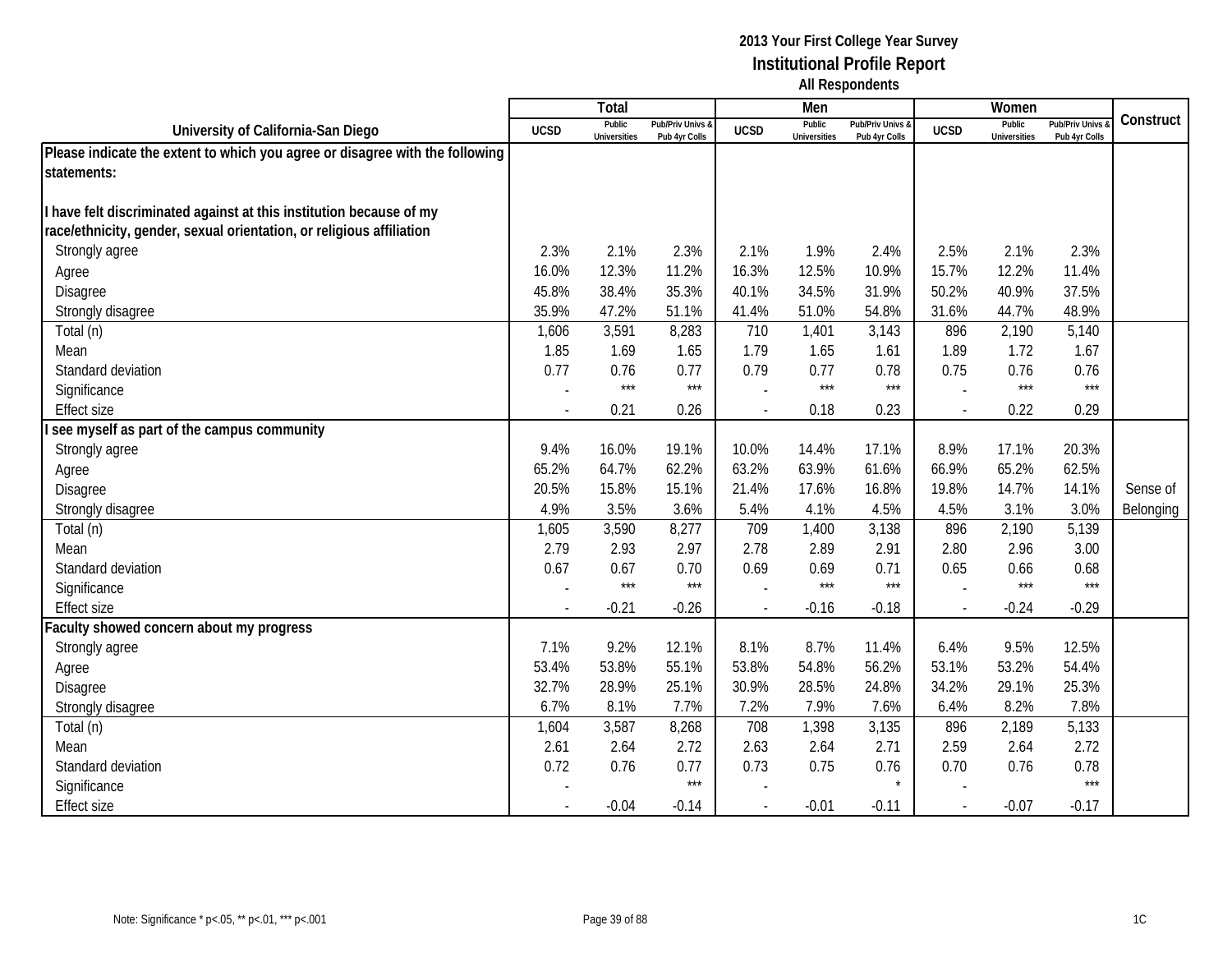|                                                                              |             | <b>Total</b>                  |                                   |                          | Men                           |                                   |                | Women                         |                                        |           |
|------------------------------------------------------------------------------|-------------|-------------------------------|-----------------------------------|--------------------------|-------------------------------|-----------------------------------|----------------|-------------------------------|----------------------------------------|-----------|
| University of California-San Diego                                           | <b>UCSD</b> | Public<br><b>Universities</b> | Pub/Priv Univs &<br>Pub 4yr Colls | <b>UCSD</b>              | Public<br><b>Universities</b> | Pub/Priv Univs &<br>Pub 4yr Colls | <b>UCSD</b>    | Public<br><b>Universities</b> | <b>Pub/Priv Univs</b><br>Pub 4yr Colls | Construct |
| Please indicate the extent to which you agree or disagree with the following |             |                               |                                   |                          |                               |                                   |                |                               |                                        |           |
| statements:                                                                  |             |                               |                                   |                          |                               |                                   |                |                               |                                        |           |
|                                                                              |             |                               |                                   |                          |                               |                                   |                |                               |                                        |           |
| There is a lot of racial tension on this campus                              |             |                               |                                   |                          |                               |                                   |                |                               |                                        |           |
| Strongly agree                                                               | 3.6%        | 2.5%                          | 2.7%                              | 3.8%                     | 2.7%                          | 2.9%                              | 3.4%           | 2.3%                          | 2.6%                                   |           |
| Agree                                                                        | 17.2%       | 13.9%                         | 12.6%                             | 17.2%                    | 13.7%                         | 12.8%                             | 17.1%          | 14.0%                         | 12.5%                                  |           |
| <b>Disagree</b>                                                              | 55.5%       | 52.7%                         | 48.6%                             | 50.4%                    | 49.2%                         | 44.3%                             | 59.6%          | 54.9%                         | 51.3%                                  |           |
| Strongly disagree                                                            | 23.8%       | 30.9%                         | 36.0%                             | 28.5%                    | 34.4%                         | 40.0%                             | 20.0%          | 28.8%                         | 33.6%                                  |           |
| Total (n)                                                                    | 1,603       | 3,584                         | 8,264                             | 708                      | 1,397                         | 3,134                             | 895            | 2,187                         | 5,130                                  |           |
| Mean                                                                         | 2.00        | 1.88                          | 1.82                              | 1.96                     | 1.85                          | 1.79                              | 2.04           | 1.90                          | 1.84                                   |           |
| Standard deviation                                                           | 0.74        | 0.73                          | 0.75                              | 0.78                     | 0.75                          | 0.77                              | 0.71           | 0.71                          | 0.74                                   |           |
| Significance                                                                 |             | $***$                         | ***                               |                          | $\star\star$                  | $***$                             |                | $***$                         | $***$                                  |           |
| <b>Effect size</b>                                                           |             | 0.16                          | 0.24                              |                          | 0.15                          | 0.22                              | $\overline{a}$ | 0.20                          | 0.27                                   |           |
| have been able to find a balance between academics and extracurricular       |             |                               |                                   |                          |                               |                                   |                |                               |                                        |           |
| activities                                                                   |             |                               |                                   |                          |                               |                                   |                |                               |                                        |           |
| Strongly agree                                                               | 7.2%        | 11.0%                         | 11.9%                             | 8.5%                     | 10.5%                         | 12.6%                             | 6.1%           | 11.3%                         | 11.5%                                  |           |
| Agree                                                                        | 61.1%       | 64.0%                         | 65.1%                             | 61.9%                    | 63.8%                         | 63.0%                             | 60.5%          | 64.1%                         | 66.3%                                  |           |
| Disagree                                                                     | 26.4%       | 21.1%                         | 19.8%                             | 25.0%                    | 21.8%                         | 20.8%                             | 27.6%          | 20.7%                         | 19.1%                                  |           |
| Strongly disagree                                                            | 5.3%        | 3.9%                          | 3.2%                              | 4.7%                     | 3.9%                          | 3.5%                              | 5.8%           | 3.9%                          | 3.0%                                   |           |
| Total (n)                                                                    | 1,605       | 3,586                         | 8,268                             | 709                      | 1,397                         | 3,133                             | 896            | 2,189                         | 5,135                                  |           |
| Mean                                                                         | 2.70        | 2.82                          | 2.86                              | 2.74                     | 2.81                          | 2.85                              | 2.67           | 2.83                          | 2.86                                   |           |
| Standard deviation                                                           | 0.68        | 0.67                          | 0.65                              | 0.67                     | 0.67                          | 0.67                              | 0.68           | 0.67                          | 0.64                                   |           |
| Significance                                                                 |             | $***$                         | ***                               |                          | $\star$                       | $***$                             |                | $***$                         | $***$                                  |           |
| <b>Effect size</b>                                                           |             | $-0.18$                       | $-0.25$                           |                          | $-0.10$                       | $-0.16$                           |                | $-0.24$                       | $-0.30$                                |           |
| The admission/recruitment materials portrayed this campus accurately         |             |                               |                                   |                          |                               |                                   |                |                               |                                        |           |
| Strongly agree                                                               | 5.7%        | 9.0%                          | 10.0%                             | 6.1%                     | 8.0%                          | 9.0%                              | 5.5%           | 9.7%                          | 10.5%                                  |           |
| Agree                                                                        | 66.6%       | 70.7%                         | 69.4%                             | 66.1%                    | 69.7%                         | 68.1%                             | 66.9%          | 71.3%                         | 70.2%                                  |           |
| Disagree                                                                     | 21.6%       | 16.0%                         | 16.7%                             | 20.2%                    | 17.0%                         | 18.0%                             | 22.7%          | 15.5%                         | 15.9%                                  |           |
| Strongly disagree                                                            | 6.1%        | 4.2%                          | 3.9%                              | 7.6%                     | 5.3%                          | 4.8%                              | 4.9%           | 3.6%                          | 3.4%                                   |           |
| Total (n)                                                                    | 1,603       | 3,583                         | 8,251                             | 709                      | 1,398                         | 3,126                             | 894            | 2,185                         | 5,125                                  |           |
| Mean                                                                         | 2.72        | 2.84                          | 2.85                              | 2.71                     | 2.80                          | 2.81                              | 2.73           | 2.87                          | 2.88                                   |           |
| Standard deviation                                                           | 0.66        | 0.63                          | 0.63                              | 0.69                     | 0.65                          | 0.65                              | 0.64           | 0.61                          | 0.62                                   |           |
| Significance                                                                 |             | $***$                         | $***$                             |                          | $\star\star$                  | $***$                             |                | $***$                         | $***$                                  |           |
| <b>Effect size</b>                                                           |             | $-0.19$                       | $-0.21$                           | $\overline{\phantom{a}}$ | $-0.14$                       | $-0.15$                           | $\sim$         | $-0.23$                       | $-0.24$                                |           |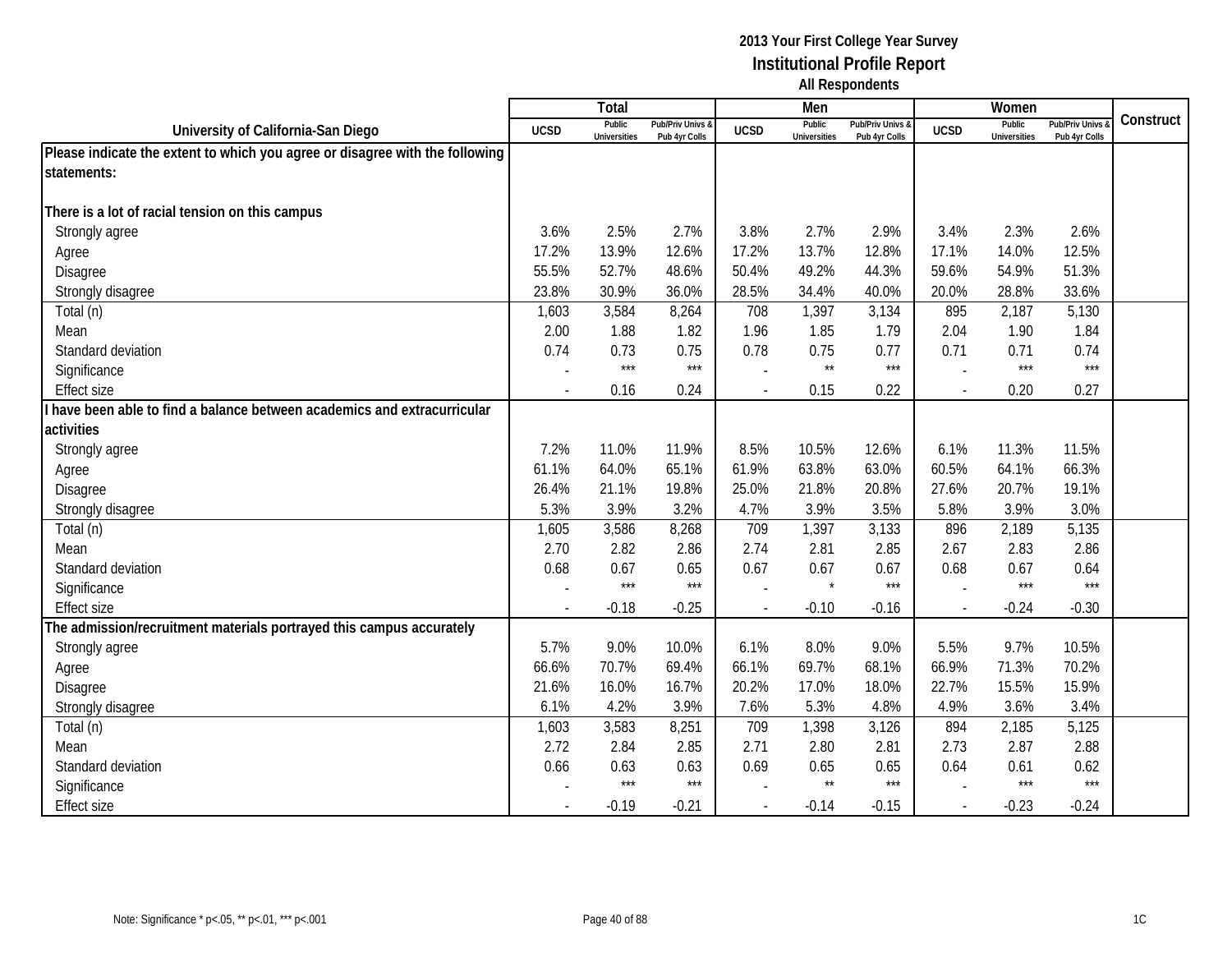|                                                                              |                          | Total                         |                                   |                          | Men                           |                                   |                          | Women                         |                                        |           |
|------------------------------------------------------------------------------|--------------------------|-------------------------------|-----------------------------------|--------------------------|-------------------------------|-----------------------------------|--------------------------|-------------------------------|----------------------------------------|-----------|
| University of California-San Diego                                           | <b>UCSD</b>              | Public<br><b>Universities</b> | Pub/Priv Univs &<br>Pub 4yr Colls | <b>UCSD</b>              | Public<br><b>Universities</b> | Pub/Priv Univs &<br>Pub 4yr Colls | <b>UCSD</b>              | Public<br><b>Universities</b> | <b>Pub/Priv Univs</b><br>Pub 4yr Colls | Construct |
| Please indicate the extent to which you agree or disagree with the following |                          |                               |                                   |                          |                               |                                   |                          |                               |                                        |           |
| statements:                                                                  |                          |                               |                                   |                          |                               |                                   |                          |                               |                                        |           |
|                                                                              |                          |                               |                                   |                          |                               |                                   |                          |                               |                                        |           |
| Faculty empower me to learn here                                             |                          |                               |                                   |                          |                               |                                   |                          |                               |                                        |           |
| Strongly agree                                                               | 11.0%                    | 13.9%                         | 16.7%                             | 12.3%                    | 13.9%                         | 16.6%                             | 9.9%                     | 13.8%                         | 16.7%                                  |           |
| Agree                                                                        | 67.3%                    | 68.4%                         | 67.3%                             | 65.6%                    | 67.4%                         | 66.3%                             | 68.6%                    | 69.1%                         | 67.9%                                  |           |
| Disagree                                                                     | 18.2%                    | 15.3%                         | 13.8%                             | 17.5%                    | 15.5%                         | 14.4%                             | 18.8%                    | 15.2%                         | 13.5%                                  |           |
| Strongly disagree                                                            | 3.6%                     | 2.4%                          | 2.2%                              | 4.7%                     | 3.2%                          | 2.8%                              | 2.7%                     | 1.9%                          | 1.8%                                   |           |
| Total (n)                                                                    | 1,604                    | 3,583                         | 8,227                             | 709                      | 1,398                         | 3,121                             | 895                      | 2,185                         | 5,106                                  |           |
| Mean                                                                         | 2.86                     | 2.94                          | 2.99                              | 2.85                     | 2.92                          | 2.97                              | 2.86                     | 2.95                          | 3.00                                   |           |
| Standard deviation                                                           | 0.64                     | 0.62                          | 0.63                              | 0.68                     | 0.65                          | 0.65                              | 0.61                     | 0.60                          | 0.61                                   |           |
| Significance                                                                 |                          | $***$                         | $***$                             |                          | $\star$                       | $***$                             |                          | $***$                         | $***$                                  |           |
| <b>Effect size</b>                                                           | $\overline{\phantom{a}}$ | $-0.13$                       | $-0.21$                           | $\overline{a}$           | $-0.11$                       | $-0.18$                           | $\sim$                   | $-0.15$                       | $-0.23$                                |           |
| f asked, I would recommend this college to others                            |                          |                               |                                   |                          |                               |                                   |                          |                               |                                        |           |
| Strongly agree                                                               | 33.2%                    | 43.3%                         | 41.9%                             | 34.5%                    | 41.6%                         | 39.0%                             | 32.2%                    | 44.3%                         | 43.6%                                  |           |
| Agree                                                                        | 54.6%                    | 47.4%                         | 48.0%                             | 52.8%                    | 47.7%                         | 49.3%                             | 56.0%                    | 47.2%                         | 47.2%                                  |           |
| <b>Disagree</b>                                                              | 9.2%                     | 7.2%                          | 7.6%                              | 9.6%                     | 8.0%                          | 8.5%                              | 8.9%                     | 6.7%                          | 7.1%                                   | Sense of  |
| Strongly disagree                                                            | 3.0%                     | 2.1%                          | 2.5%                              | 3.1%                     | 2.7%                          | 3.2%                              | 2.9%                     | 1.7%                          | 2.1%                                   | Belonging |
| Total (n)                                                                    | 1,602                    | 3,578                         | 8,244                             | 707                      | 1,393                         | 3,123                             | 895                      | 2,185                         | 5,121                                  |           |
| Mean                                                                         | 3.18                     | 3.32                          | 3.29                              | 3.19                     | 3.28                          | 3.24                              | 3.17                     | 3.34                          | 3.32                                   |           |
| Standard deviation                                                           | 0.72                     | 0.70                          | 0.71                              | 0.73                     | 0.72                          | 0.74                              | 0.71                     | 0.68                          | 0.70                                   |           |
| Significance                                                                 |                          | $***$                         | $***$                             |                          | $\star\star$                  |                                   |                          | $***$                         | ***                                    |           |
| <b>Effect size</b>                                                           | $\blacksquare$           | $-0.20$                       | $-0.15$                           | $\overline{\phantom{a}}$ | $-0.13$                       | $-0.07$                           | $\sim$                   | $-0.25$                       | $-0.21$                                |           |
| At least one staff member has taken an interest in my development            |                          |                               |                                   |                          |                               |                                   |                          |                               |                                        |           |
| Strongly agree                                                               | 15.4%                    | 24.6%                         | 28.7%                             | 18.0%                    | 23.5%                         | 26.9%                             | 13.4%                    | 25.3%                         | 29.9%                                  |           |
| Agree                                                                        | 48.6%                    | 48.9%                         | 51.1%                             | 47.2%                    | 48.6%                         | 51.5%                             | 49.7%                    | 49.1%                         | 50.8%                                  |           |
| Disagree                                                                     | 29.5%                    | 22.3%                         | 17.0%                             | 27.9%                    | 23.1%                         | 18.0%                             | 30.8%                    | 21.7%                         | 16.4%                                  |           |
| Strongly disagree                                                            | 6.4%                     | 4.2%                          | 3.2%                              | 6.9%                     | 4.7%                          | 3.6%                              | 6.0%                     | 3.8%                          | 2.9%                                   |           |
| Total (n)                                                                    | 1,602                    | 3,579                         | 8,247                             | 707                      | 1,394                         | 3,124                             | 895                      | 2,185                         | 5,123                                  |           |
| Mean                                                                         | 2.73                     | 2.94                          | 3.05                              | 2.76                     | 2.91                          | 3.02                              | 2.71                     | 2.96                          | 3.08                                   |           |
| Standard deviation                                                           | 0.80                     | 0.80                          | 0.76                              | 0.82                     | 0.80                          | 0.77                              | 0.77                     | 0.79                          | 0.76                                   |           |
| Significance                                                                 |                          | $***$                         | $***$                             |                          | $***$                         | $***$                             |                          | $***$                         | $***$                                  |           |
| <b>Effect size</b>                                                           |                          | $-0.26$                       | $-0.42$                           |                          | $-0.19$                       | $-0.34$                           | $\overline{\phantom{a}}$ | $-0.32$                       | $-0.49$                                |           |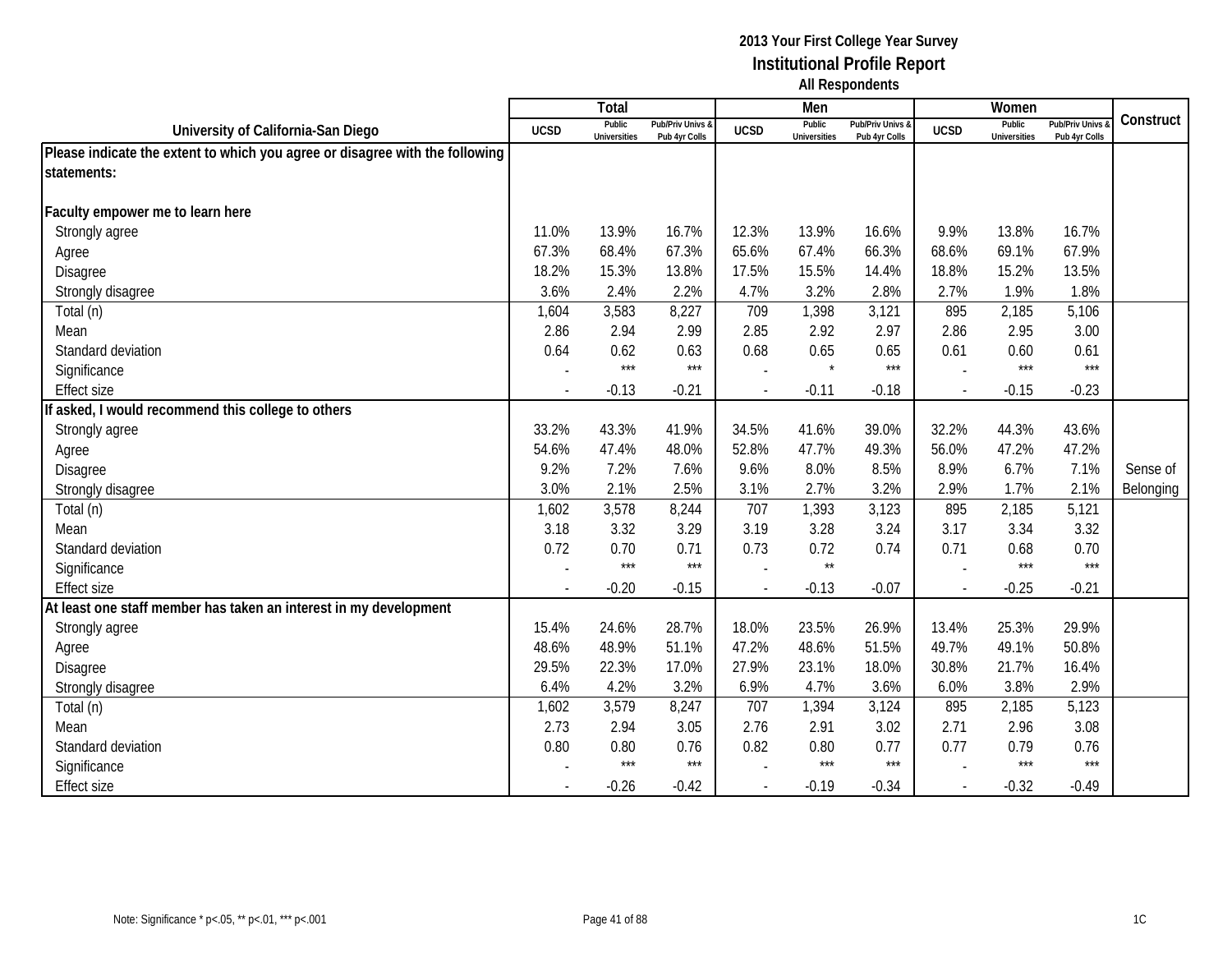|                                                                              |             | Total                         |                                   |                          | Men                           |                                   |                | Women                         |                                        |           |
|------------------------------------------------------------------------------|-------------|-------------------------------|-----------------------------------|--------------------------|-------------------------------|-----------------------------------|----------------|-------------------------------|----------------------------------------|-----------|
| University of California-San Diego                                           | <b>UCSD</b> | Public<br><b>Universities</b> | Pub/Priv Univs &<br>Pub 4yr Colls | <b>UCSD</b>              | Public<br><b>Universities</b> | Pub/Priv Univs &<br>Pub 4yr Colls | <b>UCSD</b>    | Public<br><b>Universities</b> | <b>Pub/Priv Univs</b><br>Pub 4yr Colls | Construct |
| Please indicate the extent to which you agree or disagree with the following |             |                               |                                   |                          |                               |                                   |                |                               |                                        |           |
| statements:                                                                  |             |                               |                                   |                          |                               |                                   |                |                               |                                        |           |
|                                                                              |             |                               |                                   |                          |                               |                                   |                |                               |                                        |           |
| feel valued at this institution                                              |             |                               |                                   |                          |                               |                                   |                |                               |                                        |           |
| Strongly agree                                                               | 9.2%        | 15.7%                         | 19.5%                             | 11.0%                    | 14.7%                         | 18.3%                             | 7.8%           | 16.3%                         | 20.2%                                  |           |
| Agree                                                                        | 50.7%       | 52.8%                         | 55.1%                             | 52.3%                    | 52.2%                         | 54.8%                             | 49.3%          | 53.2%                         | 55.3%                                  |           |
| Disagree                                                                     | 33.9%       | 27.0%                         | 21.7%                             | 29.4%                    | 27.0%                         | 21.8%                             | 37.4%          | 27.0%                         | 21.6%                                  |           |
| Strongly disagree                                                            | 6.2%        | 4.5%                          | 3.7%                              | 7.2%                     | 6.1%                          | 5.0%                              | 5.5%           | 3.5%                          | 2.9%                                   |           |
| Total (n)                                                                    | 1,601       | 3,577                         | 8,215                             | 707                      | 1,394                         | 3,118                             | 894            | 2,183                         | 5,097                                  |           |
| Mean                                                                         | 2.63        | 2.80                          | 2.90                              | 2.67                     | 2.76                          | 2.86                              | 2.60           | 2.82                          | 2.93                                   |           |
| Standard deviation                                                           | 0.74        | 0.75                          | 0.74                              | 0.77                     | 0.78                          | 0.76                              | 0.71           | 0.74                          | 0.73                                   |           |
| Significance                                                                 |             | $***$                         | $***$                             |                          |                               | $***$                             |                | $***$                         | $***$                                  |           |
| <b>Effect size</b>                                                           |             | $-0.23$                       | $-0.36$                           | $\blacksquare$           | $-0.12$                       | $-0.25$                           | $\sim$         | $-0.30$                       | $-0.45$                                |           |
| aculty believe in my potential to succeed academically                       |             |                               |                                   |                          |                               |                                   |                |                               |                                        |           |
| Strongly agree                                                               | 10.5%       | 17.1%                         | 21.5%                             | 12.2%                    | 16.7%                         | 20.2%                             | 9.2%           | 17.4%                         | 22.3%                                  |           |
| Agree                                                                        | 64.0%       | 65.0%                         | 63.6%                             | 65.8%                    | 65.5%                         | 64.8%                             | 62.6%          | 64.6%                         | 62.8%                                  |           |
| Disagree                                                                     | 21.8%       | 15.7%                         | 13.0%                             | 17.8%                    | 14.9%                         | 12.4%                             | 25.0%          | 16.2%                         | 13.3%                                  |           |
| Strongly disagree                                                            | 3.7%        | 2.3%                          | 1.9%                              | 4.2%                     | 2.9%                          | 2.6%                              | 3.2%           | 1.8%                          | 1.5%                                   |           |
| Total (n)                                                                    | 1,600       | 3,571                         | 8,235                             | 707                      | 1,393                         | 3,124                             | 893            | 2,178                         | 5,111                                  |           |
| Mean                                                                         | 2.81        | 2.97                          | 3.05                              | 2.86                     | 2.96                          | 3.03                              | 2.78           | 2.97                          | 3.06                                   |           |
| Standard deviation                                                           | 0.66        | 0.65                          | 0.65                              | 0.67                     | 0.66                          | 0.66                              | 0.65           | 0.64                          | 0.64                                   |           |
| Significance                                                                 |             | $***$                         | $***$                             |                          | $^{\star\star}$               | $***$                             |                | $***$                         | $***$                                  |           |
| <b>Effect size</b>                                                           |             | $-0.25$                       | $-0.37$                           | $\overline{\phantom{a}}$ | $-0.15$                       | $-0.26$                           | $\overline{a}$ | $-0.30$                       | $-0.44$                                |           |
| My college experiences have exposed me to diverse opinions, cultures, and    |             |                               |                                   |                          |                               |                                   |                |                               |                                        |           |
| values                                                                       |             |                               |                                   |                          |                               |                                   |                |                               |                                        |           |
| Strongly agree                                                               | 26.4%       | 29.6%                         | 30.0%                             | 22.9%                    | 25.8%                         | 26.7%                             | 29.1%          | 32.1%                         | 32.1%                                  |           |
| Agree                                                                        | 63.1%       | 59.1%                         | 57.7%                             | 63.9%                    | 61.0%                         | 59.1%                             | 62.4%          | 57.8%                         | 56.8%                                  |           |
| Disagree                                                                     | 8.8%        | 9.4%                          | 10.1%                             | 10.9%                    | 10.8%                         | 11.6%                             | 7.2%           | 8.5%                          | 9.2%                                   |           |
| Strongly disagree                                                            | 1.8%        | 1.9%                          | 2.2%                              | 2.3%                     | 2.4%                          | 2.6%                              | 1.3%           | 1.6%                          | 1.9%                                   |           |
| Total (n)                                                                    | 1,600       | 3,574                         | 8,245                             | 706                      | 1,394                         | 3,125                             | 894            | 2,180                         | 5,120                                  |           |
| Mean                                                                         | 3.14        | 3.16                          | 3.16                              | 3.08                     | 3.10                          | 3.10                              | 3.19           | 3.21                          | 3.19                                   |           |
| Standard deviation                                                           | 0.63        | 0.66                          | 0.68                              | 0.65                     | 0.67                          | 0.69                              | 0.62           | 0.65                          | 0.67                                   |           |
| Significance                                                                 |             |                               |                                   |                          |                               |                                   |                |                               |                                        |           |
| <b>Effect size</b>                                                           |             | $-0.03$                       | $-0.03$                           | $\blacksquare$           | $-0.03$                       | $-0.03$                           | $\mathbf{r}$   | $-0.03$                       | 0.00                                   |           |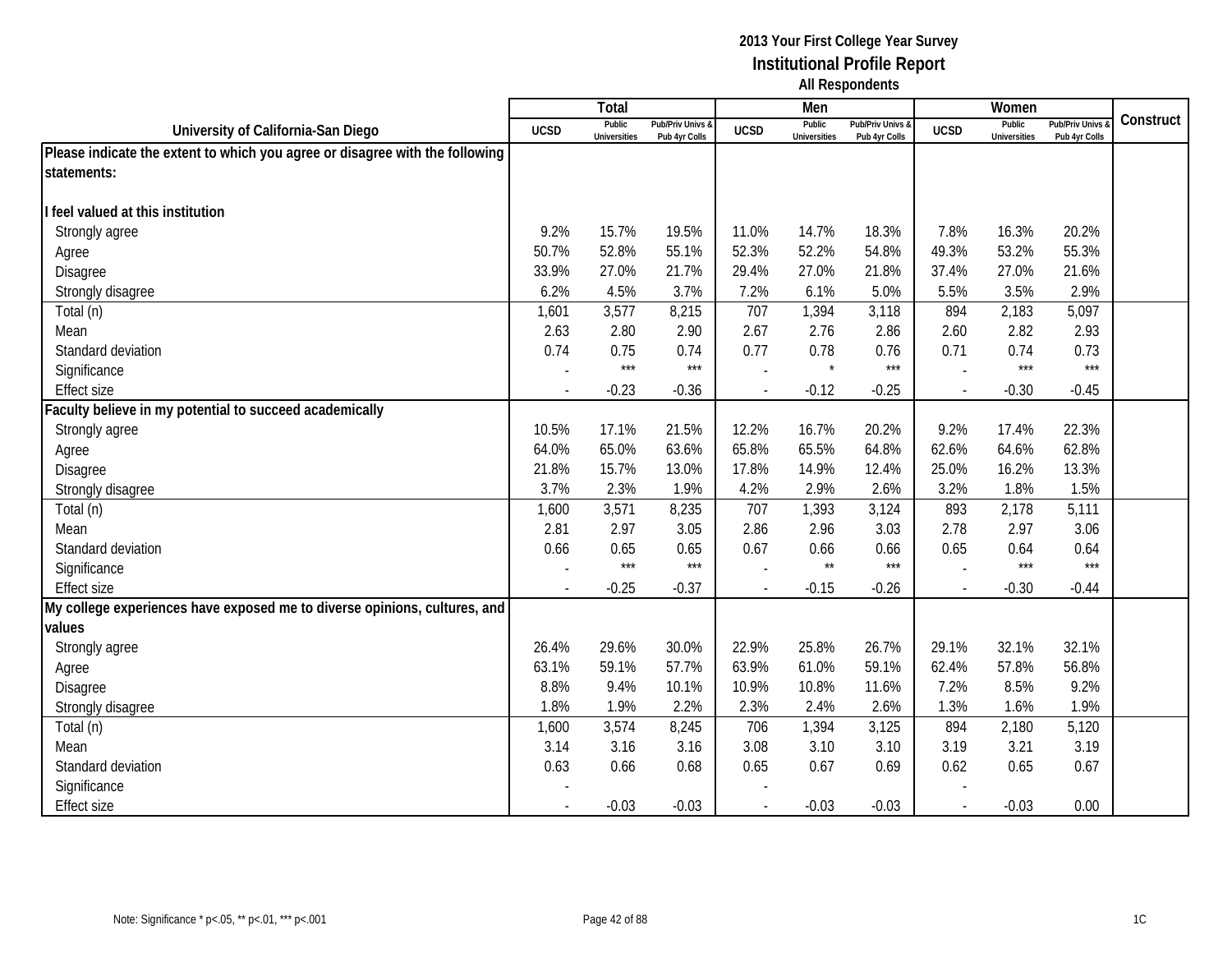|                                                                              |             | <b>Total</b>                  |                                   |                          | Men                    |                                   |                          | Women                         |                                        |           |
|------------------------------------------------------------------------------|-------------|-------------------------------|-----------------------------------|--------------------------|------------------------|-----------------------------------|--------------------------|-------------------------------|----------------------------------------|-----------|
| University of California-San Diego                                           | <b>UCSD</b> | Public<br><b>Universities</b> | Pub/Priv Univs &<br>Pub 4yr Colls | <b>UCSD</b>              | Public<br>Universities | Pub/Priv Univs &<br>Pub 4yr Colls | <b>UCSD</b>              | Public<br><b>Universities</b> | <b>Pub/Priv Univs</b><br>Pub 4yr Colls | Construct |
| Please indicate the extent to which you agree or disagree with the following |             |                               |                                   |                          |                        |                                   |                          |                               |                                        |           |
| statements:                                                                  |             |                               |                                   |                          |                        |                                   |                          |                               |                                        |           |
|                                                                              |             |                               |                                   |                          |                        |                                   |                          |                               |                                        |           |
| Staff encouraged me to get involved in campus activities                     |             |                               |                                   |                          |                        |                                   |                          |                               |                                        |           |
| Strongly agree                                                               | 10.1%       | 14.2%                         | 15.6%                             | 11.2%                    | 12.9%                  | 13.8%                             | 9.3%                     | 15.1%                         | 16.6%                                  |           |
| Agree                                                                        | 51.4%       | 53.3%                         | 54.5%                             | 52.9%                    | 55.6%                  | 56.4%                             | 50.3%                    | 51.9%                         | 53.4%                                  |           |
| <b>Disagree</b>                                                              | 33.2%       | 28.0%                         | 26.0%                             | 30.1%                    | 26.1%                  | 25.0%                             | 35.6%                    | 29.3%                         | 26.7%                                  |           |
| Strongly disagree                                                            | 5.3%        | 4.4%                          | 3.9%                              | 5.8%                     | 5.5%                   | 4.9%                              | 4.8%                     | 3.8%                          | 3.3%                                   |           |
| Total (n)                                                                    | 1,598       | 3,572                         | 8,229                             | 705                      | 1,392                  | 3,119                             | 893                      | 2,180                         | 5,110                                  |           |
| Mean                                                                         | 2.66        | 2.77                          | 2.82                              | 2.70                     | 2.76                   | 2.79                              | 2.64                     | 2.78                          | 2.83                                   |           |
| Standard deviation                                                           | 0.73        | 0.74                          | 0.73                              | 0.74                     | 0.74                   | 0.73                              | 0.72                     | 0.74                          | 0.73                                   |           |
| Significance                                                                 |             | $***$                         | $***$                             |                          |                        | $\star\star$                      |                          | $***$                         | ***                                    |           |
| <b>Effect size</b>                                                           | $\sim$      | $-0.15$                       | $-0.22$                           |                          | $-0.08$                | $-0.12$                           | $\overline{\phantom{a}}$ | $-0.19$                       | $-0.26$                                |           |
| In class, I have heard faculty express stereotypes based on race/ethnicity,  |             |                               |                                   |                          |                        |                                   |                          |                               |                                        |           |
| gender, sexual orientation, or religious affiliation                         |             |                               |                                   |                          |                        |                                   |                          |                               |                                        |           |
| Strongly agree                                                               | 4.4%        | 4.5%                          | 4.5%                              | 4.2%                     | 4.5%                   | 4.2%                              | 4.5%                     | 4.4%                          | 4.7%                                   |           |
| Agree                                                                        | 22.4%       | 20.7%                         | 21.4%                             | 21.2%                    | 19.2%                  | 20.5%                             | 23.4%                    | 21.7%                         | 21.9%                                  |           |
| <b>Disagree</b>                                                              | 45.4%       | 44.7%                         | 43.9%                             | 41.8%                    | 42.4%                  | 40.8%                             | 48.2%                    | 46.2%                         | 45.8%                                  |           |
| Strongly disagree                                                            | 27.8%       | 30.1%                         | 30.2%                             | 32.8%                    | 33.9%                  | 34.4%                             | 23.9%                    | 27.6%                         | 27.6%                                  |           |
| Total (n)                                                                    | 1,602       | 3,578                         | 8,235                             | 708                      | 1,395                  | 3,121                             | 894                      | 2,183                         | 5,114                                  |           |
| Mean                                                                         | 2.03        | 2.00                          | 2.00                              | 1.97                     | 1.94                   | 1.95                              | 2.08                     | 2.03                          | 2.04                                   |           |
| Standard deviation                                                           | 0.82        | 0.83                          | 0.83                              | 0.84                     | 0.84                   | 0.85                              | 0.80                     | 0.82                          | 0.83                                   |           |
| Significance                                                                 |             |                               |                                   |                          |                        |                                   |                          |                               |                                        |           |
| <b>Effect size</b>                                                           |             | 0.04                          | 0.04                              |                          | 0.04                   | 0.02                              | $\overline{a}$           | 0.06                          | 0.05                                   |           |
| Staff recognize my achievements                                              |             |                               |                                   |                          |                        |                                   |                          |                               |                                        |           |
| Strongly agree                                                               | 6.0%        | 10.1%                         | 12.0%                             | 6.8%                     | 10.0%                  | 11.4%                             | 5.4%                     | 10.1%                         | 12.3%                                  |           |
| Agree                                                                        | 48.4%       | 53.6%                         | 57.4%                             | 49.0%                    | 53.5%                  | 57.6%                             | 47.9%                    | 53.6%                         | 57.3%                                  |           |
| Disagree                                                                     | 39.1%       | 31.8%                         | 27.1%                             | 37.9%                    | 31.4%                  | 27.0%                             | 40.2%                    | 32.0%                         | 27.2%                                  |           |
| Strongly disagree                                                            | 6.4%        | 4.6%                          | 3.5%                              | 6.4%                     | 5.1%                   | 4.0%                              | 6.5%                     | 4.2%                          | 3.2%                                   |           |
| Total (n)                                                                    | 1,599       | 3,572                         | 8,213                             | 708                      | 1,394                  | 3,116                             | 891                      | 2,178                         | 5,097                                  |           |
| Mean                                                                         | 2.54        | 2.69                          | 2.78                              | 2.56                     | 2.68                   | 2.76                              | 2.52                     | 2.70                          | 2.79                                   |           |
| Standard deviation                                                           | 0.71        | 0.71                          | 0.69                              | 0.71                     | 0.72                   | 0.70                              | 0.70                     | 0.71                          | 0.69                                   |           |
| Significance                                                                 |             | $***$                         | $***$                             |                          | $***$                  | $***$                             |                          | $***$                         | $***$                                  |           |
| <b>Effect size</b>                                                           |             | $-0.21$                       | $-0.35$                           | $\overline{\phantom{a}}$ | $-0.17$                | $-0.29$                           | $\sim$                   | $-0.25$                       | $-0.39$                                |           |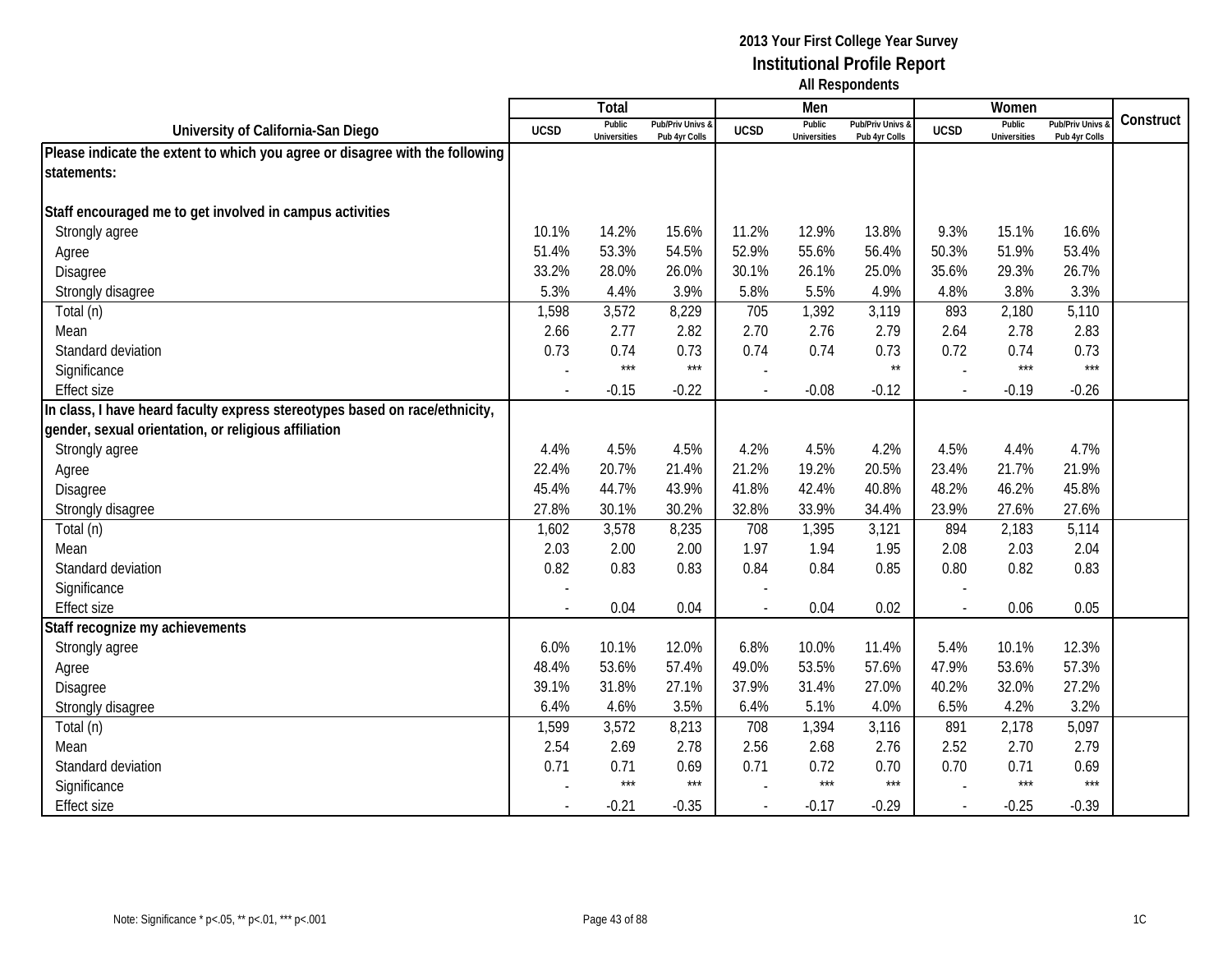|                                                                              |                | <b>Total</b>                  |                                   |             | Men                           |                                   |                | Women                         |                                        |           |
|------------------------------------------------------------------------------|----------------|-------------------------------|-----------------------------------|-------------|-------------------------------|-----------------------------------|----------------|-------------------------------|----------------------------------------|-----------|
| University of California-San Diego                                           | <b>UCSD</b>    | Public<br><b>Universities</b> | Pub/Priv Univs &<br>Pub 4yr Colls | <b>UCSD</b> | Public<br><b>Universities</b> | Pub/Priv Univs &<br>Pub 4yr Colls | <b>UCSD</b>    | Public<br><b>Universities</b> | <b>Pub/Priv Univs</b><br>Pub 4yr Colls | Construct |
| Please indicate the extent to which you agree or disagree with the following |                |                               |                                   |             |                               |                                   |                |                               |                                        |           |
| statements:                                                                  |                |                               |                                   |             |                               |                                   |                |                               |                                        |           |
|                                                                              |                |                               |                                   |             |                               |                                   |                |                               |                                        |           |
| Faculty encouraged me to meet with them outside of class                     |                |                               |                                   |             |                               |                                   |                |                               |                                        |           |
| Strongly agree                                                               | 11.8%          | 15.4%                         | 17.0%                             | 12.4%       | 14.3%                         | 15.9%                             | 11.3%          | 16.2%                         | 17.7%                                  |           |
| Agree                                                                        | 59.3%          | 59.4%                         | 60.5%                             | 59.5%       | 60.4%                         | 61.0%                             | 59.3%          | 58.8%                         | 60.1%                                  |           |
| <b>Disagree</b>                                                              | 25.1%          | 22.0%                         | 19.4%                             | 23.6%       | 21.6%                         | 19.2%                             | 26.4%          | 22.2%                         | 19.5%                                  |           |
| Strongly disagree                                                            | 3.7%           | 3.2%                          | 3.1%                              | 4.5%        | 3.7%                          | 3.8%                              | 3.0%           | 2.8%                          | 2.7%                                   |           |
| Total (n)                                                                    | 1,599          | 3,574                         | 8,228                             | 708         | 1,395                         | 3,120                             | 891            | 2,179                         | 5,108                                  |           |
| Mean                                                                         | 2.79           | 2.87                          | 2.91                              | 2.80        | 2.85                          | 2.89                              | 2.79           | 2.88                          | 2.93                                   |           |
| Standard deviation                                                           | 0.69           | 0.70                          | 0.69                              | 0.71        | 0.70                          | 0.70                              | 0.67           | 0.70                          | 0.69                                   |           |
| Significance                                                                 |                | $***$                         | $***$                             |             |                               | $\star\star$                      |                | $\star\star$                  | ***                                    |           |
| <b>Effect size</b>                                                           | $\overline{a}$ | $-0.11$                       | $-0.17$                           |             | $-0.07$                       | $-0.13$                           | $\sim$         | $-0.13$                       | $-0.20$                                |           |
| am interested in seeking information about current social and political      |                |                               |                                   |             |                               |                                   |                |                               |                                        |           |
| issues                                                                       |                |                               |                                   |             |                               |                                   |                |                               |                                        |           |
| Strongly agree                                                               | 11.0%          | 13.5%                         | 14.6%                             | 13.0%       | 14.2%                         | 16.2%                             | 9.4%           | 12.9%                         | 13.6%                                  |           |
| Agree                                                                        | 46.1%          | 46.4%                         | 46.1%                             | 45.1%       | 46.4%                         | 46.9%                             | 46.9%          | 46.5%                         | 45.5%                                  | Civic     |
| <b>Disagree</b>                                                              | 33.9%          | 32.0%                         | 31.5%                             | 32.8%       | 31.1%                         | 28.9%                             | 34.9%          | 32.6%                         | 33.1%                                  | Engage-   |
| Strongly disagree                                                            | 9.0%           | 8.1%                          | 7.8%                              | 9.2%        | 8.3%                          | 7.9%                              | 8.9%           | 7.9%                          | 7.8%                                   | ment      |
| Total (n)                                                                    | 1,600          | 3,576                         | 8,230                             | 708         | 1,397                         | 3,125                             | 892            | 2,179                         | 5,105                                  |           |
| Mean                                                                         | 2.59           | 2.65                          | 2.67                              | 2.62        | 2.67                          | 2.71                              | 2.57           | 2.64                          | 2.65                                   |           |
| Standard deviation                                                           | 0.80           | 0.81                          | 0.82                              | 0.82        | 0.82                          | 0.83                              | 0.78           | 0.80                          | 0.81                                   |           |
| Significance                                                                 |                |                               | $***$                             |             |                               | $\star\star$                      |                | $\star$                       | $\star\star$                           |           |
| <b>Effect size</b>                                                           |                | $-0.07$                       | $-0.10$                           |             | $-0.06$                       | $-0.11$                           | $\overline{a}$ | $-0.09$                       | $-0.10$                                |           |
| feel a sense of belonging to this campus                                     |                |                               |                                   |             |                               |                                   |                |                               |                                        |           |
| Strongly agree                                                               | 8.8%           | 16.0%                         | 19.5%                             | 9.8%        | 13.7%                         | 17.9%                             | 8.0%           | 17.5%                         | 20.5%                                  |           |
| Agree                                                                        | 61.4%          | 61.4%                         | 59.2%                             | 61.4%       | 62.8%                         | 59.3%                             | 61.4%          | 60.5%                         | 59.1%                                  |           |
| Disagree                                                                     | 22.8%          | 17.8%                         | 16.8%                             | 21.9%       | 18.1%                         | 17.4%                             | 23.5%          | 17.6%                         | 16.3%                                  | Sense of  |
| Strongly disagree                                                            | 7.1%           | 4.8%                          | 4.5%                              | 6.9%        | 5.4%                          | 5.3%                              | 7.2%           | 4.4%                          | 4.0%                                   | Belonging |
| Total (n)                                                                    | 1,600          | 3,575                         | 8,230                             | 707         | 1,395                         | 3,121                             | 893            | 2,180                         | 5,109                                  |           |
| Mean                                                                         | 2.72           | 2.89                          | 2.94                              | 2.74        | 2.85                          | 2.90                              | 2.70           | 2.91                          | 2.96                                   |           |
| Standard deviation                                                           | 0.72           | 0.72                          | 0.73                              | 0.73        | 0.71                          | 0.75                              | 0.72           | 0.72                          | 0.73                                   |           |
| Significance                                                                 |                | $***$                         | $***$                             |             | $***$                         | $***$                             |                | $***$                         | $***$                                  |           |
| <b>Effect size</b>                                                           |                | $-0.24$                       | $-0.30$                           | $\sim$      | $-0.15$                       | $-0.21$                           | $\sim$         | $-0.29$                       | $-0.36$                                |           |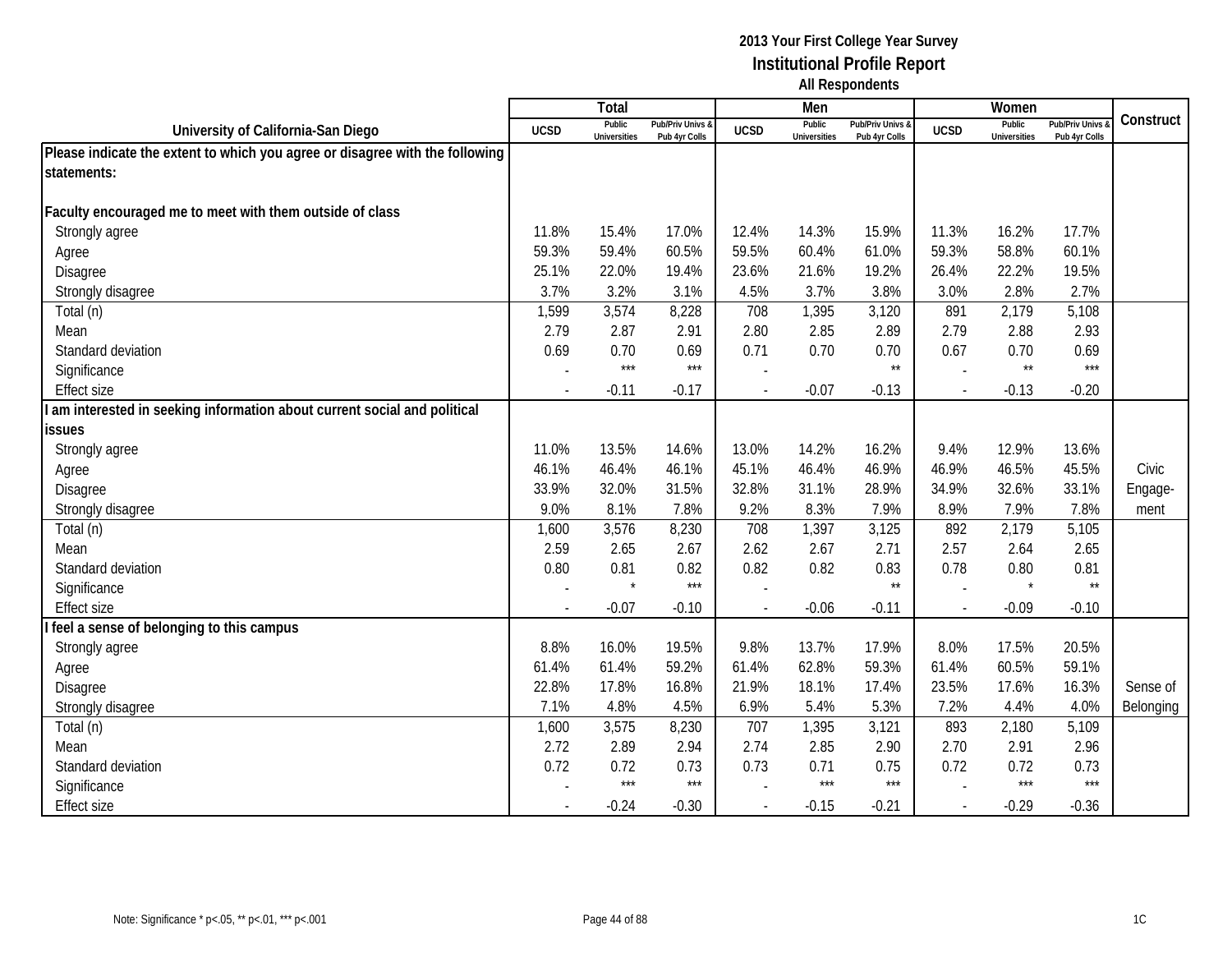|                                                                              |                          | <b>Total</b>                  |                                              |             | Men                           |                                              |                | Women                         |                                        |            |
|------------------------------------------------------------------------------|--------------------------|-------------------------------|----------------------------------------------|-------------|-------------------------------|----------------------------------------------|----------------|-------------------------------|----------------------------------------|------------|
| University of California-San Diego                                           | <b>UCSD</b>              | Public<br><b>Universities</b> | <b>Pub/Priv Univs &amp;</b><br>Pub 4yr Colls | <b>UCSD</b> | Public<br><b>Universities</b> | <b>Pub/Priv Univs &amp;</b><br>Pub 4yr Colls | <b>UCSD</b>    | Public<br><b>Universities</b> | <b>Pub/Priv Univs</b><br>Pub 4yr Colls | Construct  |
| Please indicate the extent to which you agree or disagree with the following |                          |                               |                                              |             |                               |                                              |                |                               |                                        |            |
| statements:                                                                  |                          |                               |                                              |             |                               |                                              |                |                               |                                        |            |
|                                                                              |                          |                               |                                              |             |                               |                                              |                |                               |                                        |            |
| At least one faculty member has taken an interest in my development          |                          |                               |                                              |             |                               |                                              |                |                               |                                        |            |
| Strongly agree                                                               | 9.6%                     | 16.7%                         | 21.2%                                        | 10.9%       | 15.6%                         | 19.6%                                        | 8.7%           | 17.4%                         | 22.1%                                  |            |
| Agree                                                                        | 48.0%                    | 53.1%                         | 56.0%                                        | 47.9%       | 52.7%                         | 55.7%                                        | 48.1%          | 53.4%                         | 56.2%                                  |            |
| <b>Disagree</b>                                                              | 35.4%                    | 25.6%                         | 19.3%                                        | 33.9%       | 26.3%                         | 20.5%                                        | 36.6%          | 25.2%                         | 18.6%                                  |            |
| Strongly disagree                                                            | 7.0%                     | 4.5%                          | 3.5%                                         | 7.3%        | 5.4%                          | 4.2%                                         | 6.6%           | 4.0%                          | 3.1%                                   |            |
| Total (n)                                                                    | 1,597                    | 3,569                         | 8,220                                        | 708         | 1,395                         | 3,121                                        | 889            | 2,174                         | 5,099                                  |            |
| Mean                                                                         | 2.60                     | 2.82                          | 2.95                                         | 2.62        | 2.79                          | 2.91                                         | 2.59           | 2.84                          | 2.97                                   |            |
| Standard deviation                                                           | 0.76                     | 0.76                          | 0.74                                         | 0.77        | 0.77                          | 0.75                                         | 0.74           | 0.75                          | 0.73                                   |            |
| Significance                                                                 |                          | $***$                         | $***$                                        |             | $***$                         | $***$                                        |                | $***$                         | $***$                                  |            |
| <b>Effect size</b>                                                           | $\overline{\phantom{a}}$ | $-0.29$                       | $-0.47$                                      |             | $-0.22$                       | $-0.39$                                      | $\blacksquare$ | $-0.33$                       | $-0.52$                                |            |
| I feel I am a member of this college                                         |                          |                               |                                              |             |                               |                                              |                |                               |                                        |            |
| Strongly agree                                                               | 12.8%                    | 20.3%                         | 23.7%                                        | 13.7%       | 18.8%                         | 22.5%                                        | 12.0%          | 21.3%                         | 24.5%                                  |            |
| Agree                                                                        | 66.6%                    | 64.9%                         | 62.3%                                        | 66.6%       | 65.9%                         | 62.6%                                        | 66.6%          | 64.2%                         | 62.2%                                  |            |
| Disagree                                                                     | 15.4%                    | 11.5%                         | 10.9%                                        | 14.4%       | 11.7%                         | 11.7%                                        | 16.2%          | 11.4%                         | 10.4%                                  | Sense of   |
| Strongly disagree                                                            | 5.2%                     | 3.3%                          | 3.0%                                         | 5.2%        | 3.6%                          | 3.3%                                         | 5.2%           | 3.1%                          | 2.9%                                   | Belonging  |
| Total (n)                                                                    | 1,599                    | 3,573                         | 8,224                                        | 706         | 1,392                         | 3,117                                        | 893            | 2,181                         | 5,107                                  |            |
| Mean                                                                         | 2.87                     | 3.02                          | 3.07                                         | 2.89        | 3.00                          | 3.04                                         | 2.85           | 3.04                          | 3.08                                   |            |
| Standard deviation                                                           | 0.69                     | 0.67                          | 0.68                                         | 0.69        | 0.67                          | 0.69                                         | 0.68           | 0.67                          | 0.68                                   |            |
| Significance                                                                 |                          | $***$                         | $***$                                        |             | $***$                         | $***$                                        |                | $***$                         | $***$                                  |            |
| <b>Effect size</b>                                                           |                          | $-0.22$                       | $-0.29$                                      |             | $-0.16$                       | $-0.22$                                      | $\blacksquare$ | $-0.28$                       | $-0.34$                                |            |
| I have effectively led a group to a common purpose                           |                          |                               |                                              |             |                               |                                              |                |                               |                                        |            |
| Strongly agree                                                               | 7.3%                     | 9.9%                          | 11.9%                                        | 8.3%        | 10.7%                         | 13.6%                                        | 6.5%           | 9.4%                          | 10.9%                                  |            |
| Agree                                                                        | 36.6%                    | 41.4%                         | 42.6%                                        | 41.7%       | 45.5%                         | 46.9%                                        | 32.6%          | 38.8%                         | 39.9%                                  |            |
| Disagree                                                                     | 45.1%                    | 39.3%                         | 36.6%                                        | 41.0%       | 35.7%                         | 31.8%                                        | 48.3%          | 41.5%                         | 39.5%                                  |            |
| Strongly disagree                                                            | 10.9%                    | 9.4%                          | 9.0%                                         | 8.9%        | 8.1%                          | 7.8%                                         | 12.6%          | 10.2%                         | 9.7%                                   | Leadership |
| Total (n)                                                                    | 1,599                    | 3,573                         | 8,222                                        | 707         | 1,394                         | 3,117                                        | 892            | 2,179                         | 5,105                                  |            |
| Mean                                                                         | 2.40                     | 2.52                          | 2.57                                         | 2.50        | 2.59                          | 2.66                                         | 2.33           | 2.47                          | 2.52                                   |            |
| Standard deviation                                                           | 0.78                     | 0.80                          | 0.81                                         | 0.77        | 0.79                          | 0.81                                         | 0.78           | 0.80                          | 0.81                                   |            |
| Significance                                                                 |                          | $***$                         | $***$                                        |             | $\star$                       | $***$                                        |                | $***$                         | $***$                                  |            |
| <b>Effect size</b>                                                           |                          | $-0.15$                       | $-0.21$                                      |             | $-0.11$                       | $-0.20$                                      | $\overline{a}$ | $-0.18$                       | $-0.23$                                |            |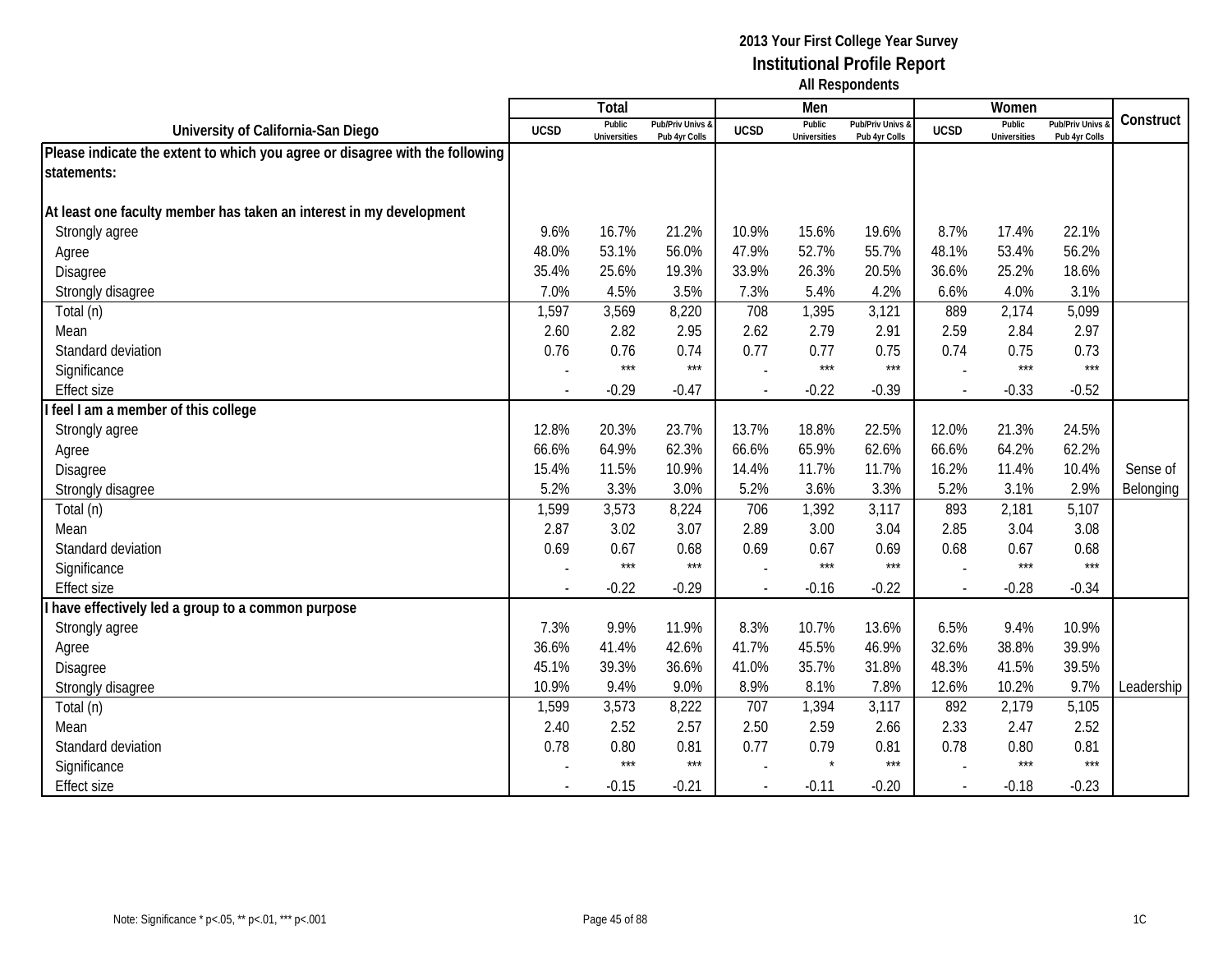|                                                                               |             | Total                         |                                   |                | Men                           |                                   |                          | Women                         |                                        |             |
|-------------------------------------------------------------------------------|-------------|-------------------------------|-----------------------------------|----------------|-------------------------------|-----------------------------------|--------------------------|-------------------------------|----------------------------------------|-------------|
| University of California-San Diego                                            | <b>UCSD</b> | Public<br><b>Universities</b> | Pub/Priv Univs &<br>Pub 4yr Colls | <b>UCSD</b>    | Public<br><b>Universities</b> | Pub/Priv Univs &<br>Pub 4yr Colls | <b>UCSD</b>              | Public<br><b>Universities</b> | <b>Pub/Priv Univs</b><br>Pub 4yr Colls | Construct   |
| Please rate your satisfaction with this institution on each of the aspects of |             |                               |                                   |                |                               |                                   |                          |                               |                                        |             |
| college life listed below:                                                    |             |                               |                                   |                |                               |                                   |                          |                               |                                        |             |
|                                                                               |             |                               |                                   |                |                               |                                   |                          |                               |                                        |             |
| Amount of contact with faculty                                                |             |                               |                                   |                |                               |                                   |                          |                               |                                        |             |
| Very satisfied                                                                | 6.7%        | 10.0%                         | 13.3%                             | 7.5%           | 9.5%                          | 12.9%                             | 6.0%                     | 10.3%                         | 13.5%                                  |             |
| Satisfied                                                                     | 34.7%       | 43.9%                         | 47.6%                             | 36.9%          | 45.0%                         | 47.5%                             | 32.9%                    | 43.3%                         | 47.7%                                  |             |
| Neutral                                                                       | 44.2%       | 34.7%                         | 31.5%                             | 42.8%          | 34.4%                         | 32.2%                             | 45.4%                    | 34.9%                         | 31.1%                                  |             |
| Dissatisfied                                                                  | 11.1%       | 9.3%                          | 6.2%                              | 9.3%           | 8.6%                          | 5.8%                              | 12.6%                    | 9.7%                          | 6.4%                                   | Faculty     |
| Very dissatisfied                                                             | 3.3%        | 2.1%                          | 1.3%                              | 3.5%           | 2.5%                          | 1.6%                              | 3.1%                     | 1.8%                          | 1.2%                                   | Interaction |
| Total (n)                                                                     | 1,499       | 3,390                         | 7,947                             | 666            | 1,330                         | 3,027                             | 833                      | 2,060                         | 4,920                                  |             |
| Mean                                                                          | 3.30        | 3.51                          | 3.65                              | 3.36           | 3.50                          | 3.64                              | 3.26                     | 3.51                          | 3.66                                   |             |
| Standard deviation                                                            | 0.87        | 0.87                          | 0.83                              | 0.88           | 0.87                          | 0.84                              | 0.87                     | 0.87                          | 0.83                                   |             |
| Significance                                                                  |             | $***$                         | $***$                             |                | $***$                         | $***$                             |                          | $***$                         | $***$                                  |             |
| <b>Effect size</b>                                                            |             | $-0.24$                       | $-0.42$                           |                | $-0.16$                       | $-0.33$                           | $\overline{\phantom{a}}$ | $-0.29$                       | $-0.48$                                |             |
| Racial/ethnic diversity of faculty                                            |             |                               |                                   |                |                               |                                   |                          |                               |                                        |             |
| Very satisfied                                                                | 7.7%        | 10.2%                         | 10.8%                             | 8.9%           | 10.2%                         | 11.2%                             | 6.8%                     | 10.2%                         | 10.5%                                  |             |
| Satisfied                                                                     | 39.5%       | 40.8%                         | 41.0%                             | 40.1%          | 42.0%                         | 42.2%                             | 39.1%                    | 40.1%                         | 40.3%                                  |             |
| Neutral                                                                       | 45.3%       | 41.2%                         | 39.8%                             | 45.3%          | 41.8%                         | 39.6%                             | 45.3%                    | 40.8%                         | 39.9%                                  |             |
| <b>Dissatisfied</b>                                                           | 5.4%        | 6.1%                          | 6.6%                              | 4.3%           | 4.5%                          | 5.2%                              | 6.4%                     | 7.1%                          | 7.4%                                   |             |
| Very dissatisfied                                                             | 2.0%        | 1.7%                          | 1.9%                              | 1.5%           | 1.4%                          | 1.8%                              | 2.4%                     | 1.8%                          | 1.9%                                   |             |
| Total (n)                                                                     | 1,525       | 3,393                         | 7,897                             | 676            | 1,330                         | 2,997                             | 849                      | 2,063                         | 4,900                                  |             |
| Mean                                                                          | 3.46        | 3.52                          | 3.52                              | 3.51           | 3.55                          | 3.56                              | 3.42                     | 3.50                          | 3.50                                   |             |
| Standard deviation                                                            | 0.79        | 0.82                          | 0.84                              | 0.78           | 0.79                          | 0.83                              | 0.81                     | 0.84                          | 0.85                                   |             |
| Significance                                                                  |             | $\star$                       | $\star\star$                      |                |                               |                                   |                          | $\star$                       | $\star$                                |             |
| <b>Effect size</b>                                                            |             | $-0.07$                       | $-0.07$                           |                | $-0.05$                       | $-0.06$                           |                          | $-0.10$                       | $-0.09$                                |             |
| Racial/ethnic diversity of student body                                       |             |                               |                                   |                |                               |                                   |                          |                               |                                        |             |
| Very satisfied                                                                | 7.1%        | 10.9%                         | 12.0%                             | 9.4%           | 10.8%                         | 11.9%                             | 5.3%                     | 11.0%                         | 12.0%                                  |             |
| Satisfied                                                                     | 32.2%       | 37.7%                         | 38.5%                             | 31.4%          | 37.4%                         | 38.7%                             | 32.9%                    | 37.8%                         | 38.4%                                  |             |
| Neutral                                                                       | 39.1%       | 34.5%                         | 34.6%                             | 40.1%          | 36.8%                         | 36.0%                             | 38.2%                    | 33.0%                         | 33.9%                                  |             |
| <b>Dissatisfied</b>                                                           | 14.5%       | 11.8%                         | 10.5%                             | 13.1%          | 10.5%                         | 9.6%                              | 15.6%                    | 12.6%                         | 11.1%                                  |             |
| Very dissatisfied                                                             | 7.2%        | 5.1%                          | 4.4%                              | 6.1%           | 4.5%                          | 3.8%                              | 8.0%                     | 5.5%                          | 4.7%                                   |             |
| Total (n)                                                                     | 1,521       | 3,404                         | 7,928                             | 673            | 1,329                         | 3,001                             | 848                      | 2,075                         | 4,927                                  |             |
| Mean                                                                          | 3.18        | 3.37                          | 3.43                              | 3.25           | 3.39                          | 3.45                              | 3.12                     | 3.36                          | 3.42                                   |             |
| Standard deviation                                                            | 1.00        | 1.00                          | 0.98                              | 1.00           | 0.97                          | 0.95                              | 1.00                     | 1.02                          | 0.99                                   |             |
| Significance                                                                  |             | $***$                         | $***$                             |                | $\star\star$                  | $***$                             |                          | $***$                         | $***$                                  |             |
| <b>Effect size</b>                                                            |             | $-0.19$                       | $-0.26$                           | $\blacksquare$ | $-0.14$                       | $-0.21$                           | $\mathbf{r}$             | $-0.24$                       | $-0.30$                                |             |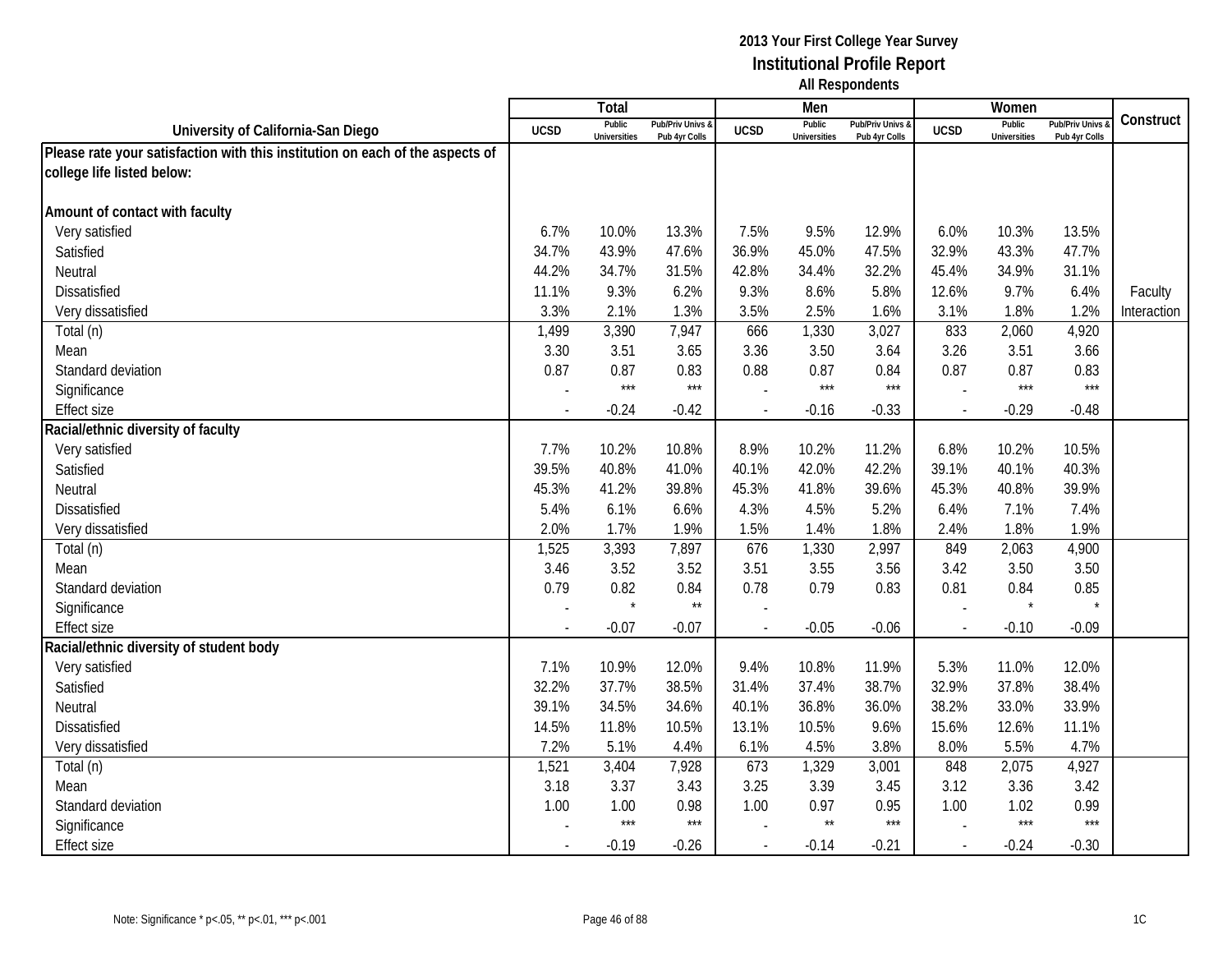|                                                                               |                | Total                         |                                   |             | Men                           |                                 |             | Women                         |                                        |              |
|-------------------------------------------------------------------------------|----------------|-------------------------------|-----------------------------------|-------------|-------------------------------|---------------------------------|-------------|-------------------------------|----------------------------------------|--------------|
| University of California-San Diego                                            | <b>UCSD</b>    | Public<br><b>Universities</b> | Pub/Priv Univs &<br>Pub 4yr Colls | <b>UCSD</b> | Public<br><b>Universities</b> | Pub/Priv Univs<br>Pub 4yr Colls | <b>UCSD</b> | Public<br><b>Universities</b> | <b>Pub/Priv Univs</b><br>Pub 4yr Colls | Construct    |
| Please rate your satisfaction with this institution on each of the aspects of |                |                               |                                   |             |                               |                                 |             |                               |                                        |              |
| college life listed below:                                                    |                |                               |                                   |             |                               |                                 |             |                               |                                        |              |
|                                                                               |                |                               |                                   |             |                               |                                 |             |                               |                                        |              |
| Class size                                                                    |                |                               |                                   |             |                               |                                 |             |                               |                                        |              |
| Very satisfied                                                                | 4.1%           | 8.7%                          | 18.8%                             | 5.0%        | 8.4%                          | 17.7%                           | 3.5%        | 8.8%                          | 19.5%                                  |              |
| Satisfied                                                                     | 31.3%          | 41.6%                         | 46.3%                             | 32.9%       | 40.4%                         | 43.7%                           | 29.9%       | 42.3%                         | 47.9%                                  |              |
| Neutral                                                                       | 37.3%          | 31.9%                         | 24.5%                             | 36.3%       | 32.4%                         | 27.2%                           | 38.2%       | 31.5%                         | 22.9%                                  |              |
| Dissatisfied                                                                  | 20.4%          | 13.9%                         | 8.0%                              | 18.8%       | 14.4%                         | 8.7%                            | 21.6%       | 13.6%                         | 7.6%                                   |              |
| Very dissatisfied                                                             | 6.9%           | 4.0%                          | 2.3%                              | 7.0%        | 4.4%                          | 2.7%                            | 6.8%        | 3.8%                          | 2.1%                                   |              |
| Total (n)                                                                     | 1,551          | 3,456                         | 8,035                             | 686         | 1,356                         | 3,059                           | 865         | 2,100                         | 4,976                                  |              |
| Mean                                                                          | 3.05           | 3.37                          | 3.71                              | 3.10        | 3.34                          | 3.65                            | 3.02        | 3.39                          | 3.75                                   |              |
| Standard deviation                                                            | 0.98           | 0.96                          | 0.94                              | 0.99        | 0.97                          | 0.96                            | 0.96        | 0.96                          | 0.93                                   |              |
| Significance                                                                  |                | $***$                         | $***$                             |             | $***$                         | $***$                           |             | $***$                         | $***$                                  |              |
| <b>Effect size</b>                                                            |                | $-0.33$                       | $-0.70$                           | $\sim$      | $-0.25$                       | $-0.57$                         |             | $-0.39$                       | $-0.78$                                |              |
| Interaction with other students                                               |                |                               |                                   |             |                               |                                 |             |                               |                                        |              |
| Very satisfied                                                                | 7.9%           | 13.3%                         | 18.9%                             | 7.9%        | 13.0%                         | 18.7%                           | 8.0%        | 13.5%                         | 19.0%                                  |              |
| Satisfied                                                                     | 40.4%          | 48.0%                         | 50.4%                             | 44.3%       | 48.4%                         | 48.7%                           | 37.3%       | 47.8%                         | 51.5%                                  |              |
| Neutral                                                                       | 33.6%          | 25.6%                         | 21.7%                             | 31.6%       | 25.8%                         | 23.2%                           | 35.1%       | 25.4%                         | 20.8%                                  |              |
| <b>Dissatisfied</b>                                                           | 13.5%          | 10.5%                         | 7.0%                              | 11.9%       | 9.9%                          | 6.8%                            | 14.7%       | 10.9%                         | 7.1%                                   |              |
| Very dissatisfied                                                             | 4.6%           | 2.7%                          | 1.9%                              | 4.4%        | 2.9%                          | 2.5%                            | 4.9%        | 2.5%                          | 1.6%                                   |              |
| Total (n)                                                                     | 1,552          | 3,457                         | 8,026                             | 687         | 1,357                         | 3,057                           | 865         | 2,100                         | 4,969                                  |              |
| Mean                                                                          | 3.34           | 3.59                          | 3.77                              | 3.39        | 3.59                          | 3.74                            | 3.29        | 3.59                          | 3.79                                   |              |
| Standard deviation                                                            | 0.96           | 0.94                          | 0.90                              | 0.95        | 0.94                          | 0.92                            | 0.98        | 0.94                          | 0.88                                   |              |
| Significance                                                                  |                | $***$                         | $***$                             |             | $***$                         | $***$                           |             | $***$                         | $***$                                  |              |
| <b>Effect size</b>                                                            |                | $-0.27$                       | $-0.48$                           |             | $-0.21$                       | $-0.38$                         |             | $-0.32$                       | $-0.57$                                |              |
| Relevance of coursework to everyday life                                      |                |                               |                                   |             |                               |                                 |             |                               |                                        |              |
| Very satisfied                                                                | 5.9%           | 8.2%                          | 10.2%                             | 7.0%        | 8.9%                          | 10.8%                           | 5.0%        | 7.8%                          | 9.9%                                   |              |
| Satisfied                                                                     | 35.0%          | 42.3%                         | 44.1%                             | 36.0%       | 40.3%                         | 41.1%                           | 34.2%       | 43.5%                         | 45.9%                                  |              |
| Neutral                                                                       | 39.9%          | 34.5%                         | 33.2%                             | 38.3%       | 35.0%                         | 34.2%                           | 41.2%       | 34.1%                         | 32.6%                                  | Satisfaction |
| <b>Dissatisfied</b>                                                           | 14.2%          | 11.5%                         | 9.8%                              | 13.0%       | 11.4%                         | 10.2%                           | 15.2%       | 11.7%                         | 9.5%                                   | with         |
| Very dissatisfied                                                             | 5.0%           | 3.5%                          | 2.8%                              | 5.8%        | 4.4%                          | 3.7%                            | 4.4%        | 2.9%                          | 2.2%                                   | Coursework   |
| Total (n)                                                                     | 1,553          | 3,455                         | 8,018                             | 687         | 1,355                         | 3,047                           | 866         | 2,100                         | 4,971                                  |              |
| Mean                                                                          | 3.22           | 3.40                          | 3.49                              | 3.25        | 3.38                          | 3.45                            | 3.20        | 3.42                          | 3.52                                   |              |
| Standard deviation                                                            | 0.94           | 0.92                          | 0.90                              | 0.97        | 0.95                          | 0.94                            | 0.91        | 0.90                          | 0.88                                   |              |
| Significance                                                                  |                | $***$                         | $***$                             |             | $\star\star$                  | $***$                           |             | $***$                         | $***$                                  |              |
| <b>Effect size</b>                                                            | $\overline{a}$ | $-0.20$                       | $-0.30$                           | $\sim$      | $-0.14$                       | $-0.21$                         | $\sim$      | $-0.24$                       | $-0.36$                                |              |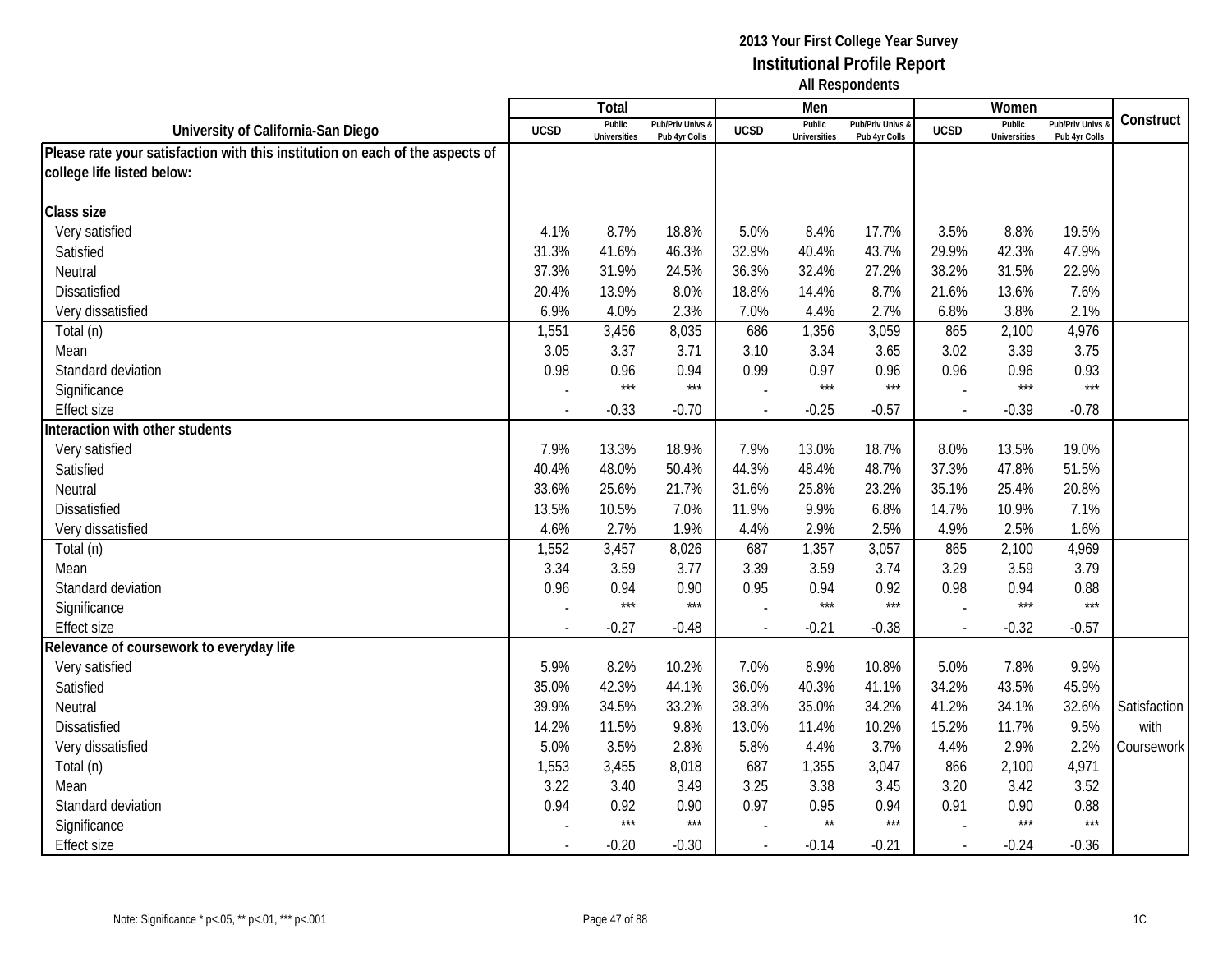|                                                                               |             | Total                         |                                   |                          | Men                           |                                   |               | Women                         |                                        |              |
|-------------------------------------------------------------------------------|-------------|-------------------------------|-----------------------------------|--------------------------|-------------------------------|-----------------------------------|---------------|-------------------------------|----------------------------------------|--------------|
| University of California-San Diego                                            | <b>UCSD</b> | Public<br><b>Universities</b> | Pub/Priv Univs &<br>Pub 4yr Colls | <b>UCSD</b>              | Public<br><b>Universities</b> | Pub/Priv Univs &<br>Pub 4yr Colls | <b>UCSD</b>   | Public<br><b>Universities</b> | <b>Pub/Priv Univs</b><br>Pub 4yr Colls | Construct    |
| Please rate your satisfaction with this institution on each of the aspects of |             |                               |                                   |                          |                               |                                   |               |                               |                                        |              |
| college life listed below:                                                    |             |                               |                                   |                          |                               |                                   |               |                               |                                        |              |
|                                                                               |             |                               |                                   |                          |                               |                                   |               |                               |                                        |              |
| Relevance of coursework to future career plans                                |             |                               |                                   |                          |                               |                                   |               |                               |                                        |              |
| Very satisfied                                                                | 10.5%       | 15.1%                         | 15.9%                             | 13.2%                    | 17.7%                         | 17.0%                             | 8.3%          | 13.5%                         | 15.2%                                  |              |
| Satisfied                                                                     | 41.3%       | 43.9%                         | 44.6%                             | 42.6%                    | 42.4%                         | 43.5%                             | 40.3%         | 45.0%                         | 45.3%                                  |              |
| Neutral                                                                       | 32.7%       | 28.7%                         | 28.1%                             | 29.4%                    | 27.5%                         | 27.5%                             | 35.3%         | 29.5%                         | 28.4%                                  | Satisfaction |
| Dissatisfied                                                                  | 12.0%       | 9.6%                          | 8.9%                              | 10.6%                    | 9.3%                          | 8.9%                              | 13.0%         | 9.7%                          | 8.9%                                   | with         |
| Very dissatisfied                                                             | 3.6%        | 2.6%                          | 2.6%                              | 4.2%                     | 3.2%                          | 3.2%                              | 3.0%          | 2.3%                          | 2.2%                                   | Coursework   |
| Total (n)                                                                     | 1,548       | 3,438                         | 7,985                             | 688                      | 1,353                         | 3,038                             | 860           | 2,085                         | 4,947                                  |              |
| Mean                                                                          | 3.43        | 3.59                          | 3.62                              | 3.50                     | 3.62                          | 3.62                              | 3.38          | 3.58                          | 3.62                                   |              |
| Standard deviation                                                            | 0.95        | 0.94                          | 0.94                              | 0.99                     | 0.98                          | 0.97                              | 0.92          | 0.92                          | 0.92                                   |              |
| Significance                                                                  |             | $***$                         | $***$                             |                          | $\star\star$                  | $\star\star$                      |               | $***$                         | $***$                                  |              |
| <b>Effect size</b>                                                            |             | $-0.17$                       | $-0.20$                           | $\blacksquare$           | $-0.12$                       | $-0.12$                           | $\sim$        | $-0.22$                       | $-0.26$                                |              |
| Overall quality of instruction                                                |             |                               |                                   |                          |                               |                                   |               |                               |                                        |              |
| Very satisfied                                                                | 15.3%       | 18.3%                         | 19.5%                             | 17.2%                    | 19.0%                         | 20.0%                             | 13.7%         | 17.8%                         | 19.3%                                  |              |
| Satisfied                                                                     | 56.3%       | 58.2%                         | 56.6%                             | 55.7%                    | 56.1%                         | 54.6%                             | 56.7%         | 59.6%                         | 57.9%                                  |              |
| Neutral                                                                       | 21.4%       | 17.4%                         | 18.3%                             | 19.1%                    | 17.6%                         | 18.7%                             | 23.3%         | 17.3%                         | 18.1%                                  |              |
| <b>Dissatisfied</b>                                                           | 6.1%        | 5.2%                          | 4.4%                              | 6.5%                     | 5.8%                          | 5.3%                              | 5.8%          | 4.8%                          | 3.9%                                   | Overall      |
| Very dissatisfied                                                             | 0.9%        | 0.9%                          | 1.1%                              | 1.4%                     | 1.6%                          | 1.5%                              | 0.5%          | 0.5%                          | 0.8%                                   | Satisfaction |
| Total (n)                                                                     | 1,558       | 3,465                         | 8,036                             | 691                      | 1,361                         | 3,061                             | 867           | 2,104                         | 4,975                                  |              |
| Mean                                                                          | 3.79        | 3.88                          | 3.89                              | 3.81                     | 3.85                          | 3.86                              | 3.78          | 3.89                          | 3.91                                   |              |
| Standard deviation                                                            | 0.80        | 0.80                          | 0.80                              | 0.85                     | 0.85                          | 0.85                              | 0.77          | 0.76                          | 0.77                                   |              |
| Significance                                                                  |             | $***$                         | $***$                             |                          |                               |                                   |               | $***$                         | $***$                                  |              |
| <b>Effect size</b>                                                            |             | $-0.11$                       | $-0.13$                           |                          | $-0.05$                       | $-0.06$                           | $\sim$        | $-0.14$                       | $-0.17$                                |              |
| Respect for the expression of diverse beliefs                                 |             |                               |                                   |                          |                               |                                   |               |                               |                                        |              |
| Very satisfied                                                                | 16.4%       | 21.8%                         | 21.9%                             | 17.8%                    | 21.5%                         | 21.9%                             | 15.3%         | 22.0%                         | 21.9%                                  |              |
| Satisfied                                                                     | 56.7%       | 55.7%                         | 54.4%                             | 54.0%                    | 53.4%                         | 52.1%                             | 58.9%         | 57.1%                         | 55.8%                                  |              |
| Neutral                                                                       | 23.9%       | 19.5%                         | 20.2%                             | 24.9%                    | 22.0%                         | 22.4%                             | 23.1%         | 17.9%                         | 18.8%                                  |              |
| <b>Dissatisfied</b>                                                           | 2.3%        | 2.2%                          | 2.7%                              | 2.5%                     | 2.2%                          | 2.6%                              | 2.1%          | 2.2%                          | 2.7%                                   |              |
| Very dissatisfied                                                             | 0.7%        | 0.8%                          | 0.9%                              | 0.9%                     | 1.0%                          | 1.1%                              | 0.6%          | 0.7%                          | 0.7%                                   |              |
| Total (n)                                                                     | 1,541       | 3,435                         | 7,959                             | 680                      | 1,342                         | 3,020                             | 861           | 2,093                         | 4,939                                  |              |
| Mean                                                                          | 3.86        | 3.95                          | 3.94                              | 3.85                     | 3.92                          | 3.91                              | 3.86          | 3.97                          | 3.95                                   |              |
| Standard deviation                                                            | 0.73        | 0.76                          | 0.78                              | 0.76                     | 0.78                          | 0.80                              | 0.71          | 0.74                          | 0.76                                   |              |
| Significance                                                                  |             | $***$                         | $***$                             |                          |                               |                                   |               | $***$                         | $\star\star$                           |              |
| <b>Effect size</b>                                                            |             | $-0.12$                       | $-0.10$                           | $\overline{\phantom{a}}$ | $-0.09$                       | $-0.08$                           | $\mathcal{L}$ | $-0.15$                       | $-0.12$                                |              |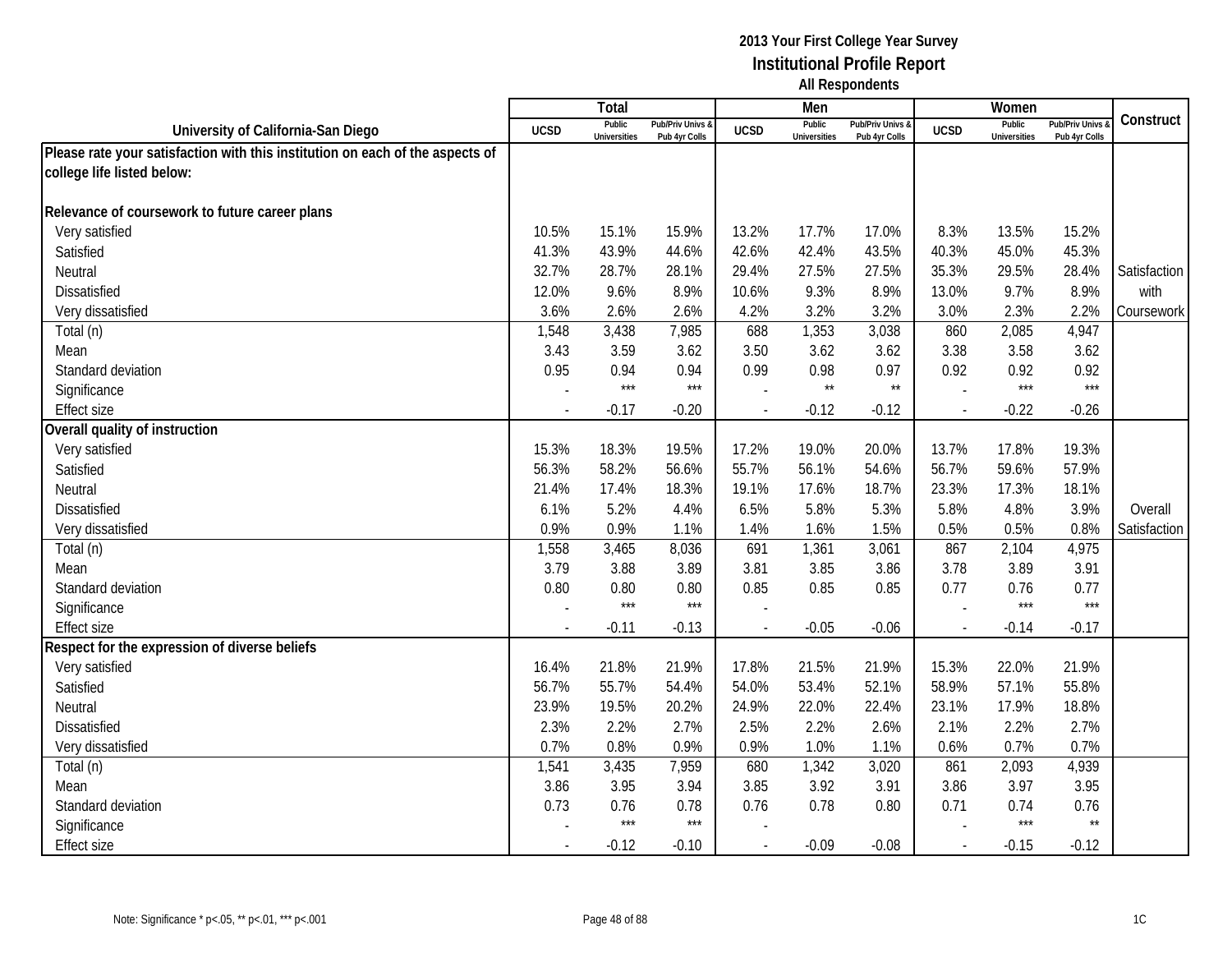|                                                                               |             | Total                         |                                   |                | Men                           |                                   |                          | Women                         |                                        |           |
|-------------------------------------------------------------------------------|-------------|-------------------------------|-----------------------------------|----------------|-------------------------------|-----------------------------------|--------------------------|-------------------------------|----------------------------------------|-----------|
| University of California-San Diego                                            | <b>UCSD</b> | Public<br><b>Universities</b> | Pub/Priv Univs &<br>Pub 4yr Colls | <b>UCSD</b>    | Public<br><b>Universities</b> | Pub/Priv Univs &<br>Pub 4yr Colls | <b>UCSD</b>              | Public<br><b>Universities</b> | <b>Pub/Priv Univs</b><br>Pub 4yr Colls | Construct |
| Please rate your satisfaction with this institution on each of the aspects of |             |                               |                                   |                |                               |                                   |                          |                               |                                        |           |
| college life listed below:                                                    |             |                               |                                   |                |                               |                                   |                          |                               |                                        |           |
|                                                                               |             |                               |                                   |                |                               |                                   |                          |                               |                                        |           |
| Availability of campus social activities                                      |             |                               |                                   |                |                               |                                   |                          |                               |                                        |           |
| Very satisfied                                                                | 12.4%       | 22.0%                         | 22.8%                             | 12.2%          | 19.9%                         | 20.8%                             | 12.5%                    | 23.4%                         | 24.1%                                  |           |
| Satisfied                                                                     | 47.1%       | 48.8%                         | 47.8%                             | 47.4%          | 47.7%                         | 47.1%                             | 46.9%                    | 49.5%                         | 48.3%                                  |           |
| Neutral                                                                       | 28.9%       | 21.7%                         | 21.5%                             | 28.4%          | 24.2%                         | 23.7%                             | 29.4%                    | 20.1%                         | 20.1%                                  |           |
| <b>Dissatisfied</b>                                                           | 7.7%        | 5.3%                          | 5.6%                              | 7.3%           | 5.2%                          | 5.6%                              | 8.0%                     | 5.3%                          | 5.5%                                   |           |
| Very dissatisfied                                                             | 3.9%        | 2.2%                          | 2.3%                              | 4.8%           | 3.0%                          | 2.7%                              | 3.2%                     | 1.7%                          | 2.0%                                   |           |
| Total (n)                                                                     | 1,520       | 3,407                         | 7,938                             | 673            | 1,332                         | 3,015                             | 847                      | 2,075                         | 4,923                                  |           |
| Mean                                                                          | 3.56        | 3.83                          | 3.83                              | 3.55           | 3.76                          | 3.78                              | 3.57                     | 3.88                          | 3.87                                   |           |
| Standard deviation                                                            | 0.94        | 0.90                          | 0.92                              | 0.96           | 0.93                          | 0.93                              | 0.92                     | 0.89                          | 0.91                                   |           |
| Significance                                                                  |             | $***$                         | $***$                             |                | $***$                         | $***$                             |                          | $***$                         | $***$                                  |           |
| <b>Effect size</b>                                                            |             | $-0.30$                       | $-0.29$                           |                | $-0.23$                       | $-0.25$                           | $\overline{\phantom{a}}$ | $-0.35$                       | $-0.33$                                |           |
| Your social life                                                              |             |                               |                                   |                |                               |                                   |                          |                               |                                        |           |
| Very satisfied                                                                | 11.9%       | 19.3%                         | 22.8%                             | 11.0%          | 17.3%                         | 22.3%                             | 12.6%                    | 20.7%                         | 23.1%                                  |           |
| Satisfied                                                                     | 38.0%       | 40.6%                         | 40.8%                             | 37.6%          | 40.2%                         | 39.0%                             | 38.3%                    | 40.8%                         | 41.9%                                  |           |
| Neutral                                                                       | 28.7%       | 22.9%                         | 22.2%                             | 29.1%          | 23.9%                         | 23.4%                             | 28.4%                    | 22.2%                         | 21.4%                                  |           |
| <b>Dissatisfied</b>                                                           | 14.2%       | 11.7%                         | 9.8%                              | 14.1%          | 12.2%                         | 10.3%                             | 14.2%                    | 11.4%                         | 9.4%                                   |           |
| Very dissatisfied                                                             | 7.2%        | 5.5%                          | 4.5%                              | 8.1%           | 6.4%                          | 5.0%                              | 6.5%                     | 4.9%                          | 4.2%                                   |           |
| Total (n)                                                                     | 1,552       | 3,448                         | 7,999                             | 688            | 1,356                         | 3,050                             | 864                      | 2,092                         | 4,949                                  |           |
| Mean                                                                          | 3.33        | 3.57                          | 3.68                              | 3.29           | 3.50                          | 3.63                              | 3.36                     | 3.61                          | 3.70                                   |           |
| Standard deviation                                                            | 1.09        | 1.09                          | 1.07                              | 1.10           | 1.11                          | 1.09                              | 1.08                     | 1.08                          | 1.05                                   |           |
| Significance                                                                  |             | $***$                         | $***$                             |                | $***$                         | $***$                             |                          | $***$                         | $***$                                  |           |
| <b>Effect size</b>                                                            |             | $-0.22$                       | $-0.33$                           |                | $-0.19$                       | $-0.31$                           | $\overline{\phantom{a}}$ | $-0.23$                       | $-0.32$                                |           |
| Overall sense of community among students                                     |             |                               |                                   |                |                               |                                   |                          |                               |                                        |           |
| Very satisfied                                                                | 8.4%        | 15.4%                         | 18.5%                             | 7.9%           | 13.3%                         | 16.9%                             | 8.8%                     | 16.7%                         | 19.5%                                  |           |
| Satisfied                                                                     | 38.8%       | 44.6%                         | 44.5%                             | 37.5%          | 43.8%                         | 43.7%                             | 39.8%                    | 45.1%                         | 45.0%                                  |           |
| Neutral                                                                       | 33.4%       | 25.8%                         | 24.5%                             | 35.1%          | 27.8%                         | 25.9%                             | 32.1%                    | 24.5%                         | 23.7%                                  |           |
| <b>Dissatisfied</b>                                                           | 13.5%       | 10.0%                         | 9.0%                              | 13.9%          | 10.9%                         | 9.7%                              | 13.1%                    | 9.4%                          | 8.5%                                   |           |
| Very dissatisfied                                                             | 5.9%        | 4.2%                          | 3.5%                              | 5.6%           | 4.1%                          | 3.7%                              | 6.2%                     | 4.3%                          | 3.3%                                   |           |
| Total (n)                                                                     | 1,543       | 3,439                         | 7,988                             | 683            | 1,351                         | 3,042                             | 860                      | 2,088                         | 4,946                                  |           |
| Mean                                                                          | 3.30        | 3.57                          | 3.66                              | 3.28           | 3.51                          | 3.60                              | 3.32                     | 3.60                          | 3.69                                   |           |
| Standard deviation                                                            | 1.00        | 1.00                          | 0.99                              | 0.99           | 0.99                          | 1.00                              | 1.01                     | 1.01                          | 0.99                                   |           |
| Significance                                                                  |             | $***$                         | $***$                             |                | $***$                         | $***$                             |                          | $***$                         | $***$                                  |           |
| <b>Effect size</b>                                                            |             | $-0.27$                       | $-0.36$                           | $\blacksquare$ | $-0.23$                       | $-0.32$                           | $\mathcal{L}$            | $-0.28$                       | $-0.37$                                |           |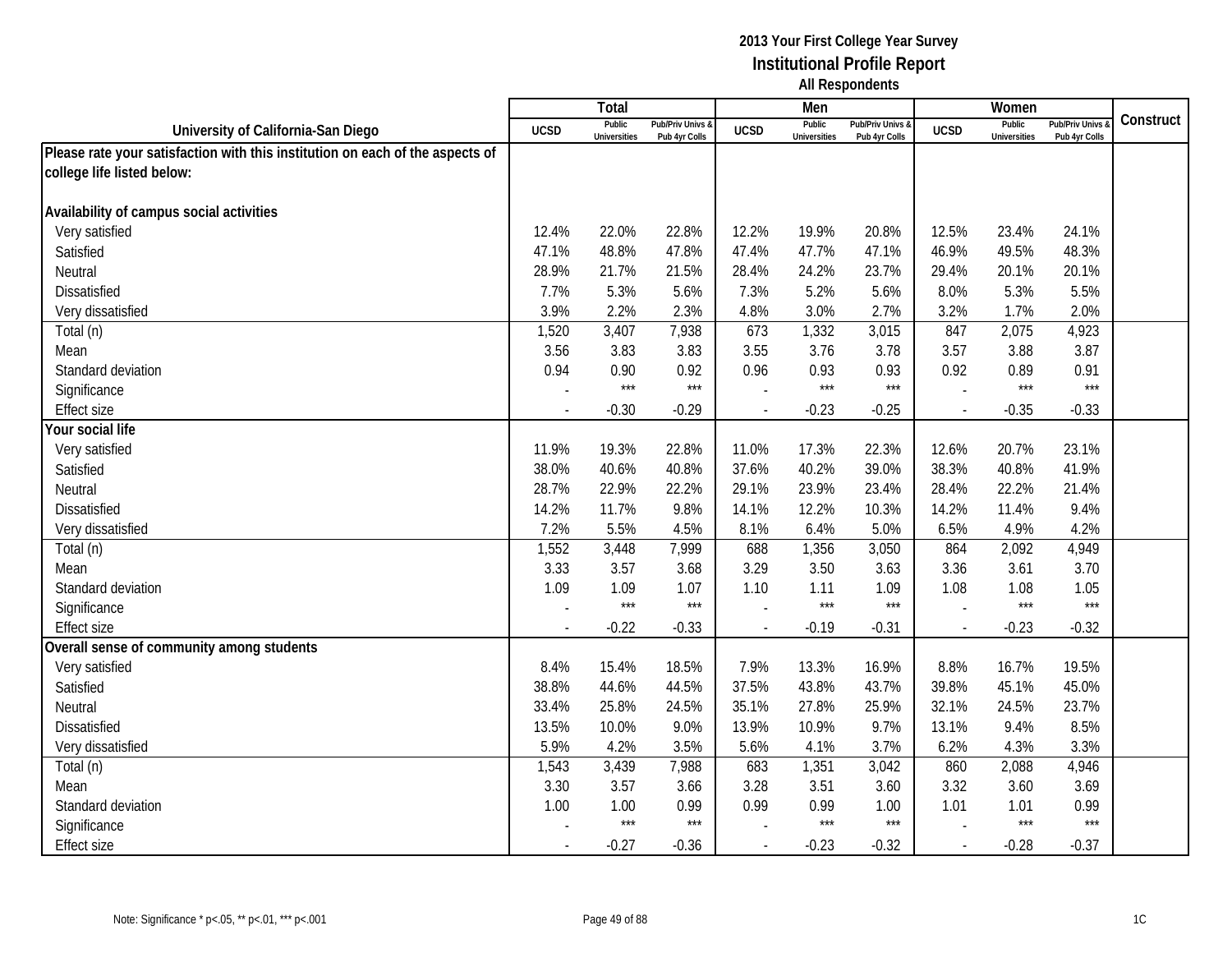|                                                                               |             | Total                         |                                   |                          | Men                           |                                   |             | Women                         |                                        |              |
|-------------------------------------------------------------------------------|-------------|-------------------------------|-----------------------------------|--------------------------|-------------------------------|-----------------------------------|-------------|-------------------------------|----------------------------------------|--------------|
| University of California-San Diego                                            | <b>UCSD</b> | Public<br><b>Universities</b> | Pub/Priv Univs &<br>Pub 4yr Colls | <b>UCSD</b>              | Public<br><b>Universities</b> | Pub/Priv Univs &<br>Pub 4yr Colls | <b>UCSD</b> | Public<br><b>Universities</b> | <b>Pub/Priv Univs</b><br>Pub 4yr Colls | Construct    |
| Please rate your satisfaction with this institution on each of the aspects of |             |                               |                                   |                          |                               |                                   |             |                               |                                        |              |
| college life listed below:                                                    |             |                               |                                   |                          |                               |                                   |             |                               |                                        |              |
|                                                                               |             |                               |                                   |                          |                               |                                   |             |                               |                                        |              |
| Overall college experience                                                    |             |                               |                                   |                          |                               |                                   |             |                               |                                        |              |
| Very satisfied                                                                | 15.6%       | 24.1%                         | 26.8%                             | 15.5%                    | 22.4%                         | 24.4%                             | 15.7%       | 25.2%                         | 28.2%                                  |              |
| Satisfied                                                                     | 49.0%       | 48.1%                         | 46.1%                             | 50.5%                    | 49.1%                         | 46.5%                             | 47.8%       | 47.4%                         | 45.9%                                  |              |
| Neutral                                                                       | 24.1%       | 19.2%                         | 19.1%                             | 22.4%                    | 19.3%                         | 20.3%                             | 25.4%       | 19.1%                         | 18.3%                                  |              |
| Dissatisfied                                                                  | 8.2%        | 6.2%                          | 5.6%                              | 8.0%                     | 6.5%                          | 6.1%                              | 8.3%        | 6.1%                          | 5.3%                                   | Overall      |
| Very dissatisfied                                                             | 3.2%        | 2.4%                          | 2.4%                              | 3.6%                     | 2.7%                          | 2.7%                              | 2.9%        | 2.2%                          | 2.3%                                   | Satisfaction |
| Total (n)                                                                     | 1,558       | 3,462                         | 8,025                             | 691                      | 1,360                         | 3,056                             | 867         | 2,102                         | 4,969                                  |              |
| Mean                                                                          | 3.66        | 3.85                          | 3.89                              | 3.66                     | 3.82                          | 3.84                              | 3.65        | 3.87                          | 3.92                                   |              |
| Standard deviation                                                            | 0.95        | 0.94                          | 0.94                              | 0.95                     | 0.94                          | 0.95                              | 0.94        | 0.93                          | 0.94                                   |              |
| Significance                                                                  |             | ***                           | $***$                             |                          | $***$                         | $***$                             |             | $***$                         | $***$                                  |              |
| <b>Effect size</b>                                                            |             | $-0.20$                       | $-0.24$                           | $\overline{\phantom{a}}$ | $-0.17$                       | $-0.19$                           |             | $-0.24$                       | $-0.29$                                |              |
| What is your overall grade average (as of your most recently completed        |             |                               |                                   |                          |                               |                                   |             |                               |                                        |              |
| academic term)?                                                               |             |                               |                                   |                          |                               |                                   |             |                               |                                        |              |
| A or A+                                                                       | 13.9%       | 22.3%                         | 20.2%                             | 14.4%                    | 21.6%                         | 20.3%                             | 13.5%       | 22.8%                         | 20.1%                                  |              |
| А-                                                                            | 18.7%       | 20.8%                         | 22.2%                             | 20.2%                    | 21.4%                         | 21.0%                             | 17.5%       | 20.5%                         | 22.9%                                  |              |
| $B+$                                                                          | 19.0%       | 17.6%                         | 19.0%                             | 17.6%                    | 16.5%                         | 18.3%                             | 20.0%       | 18.3%                         | 19.5%                                  |              |
| Β                                                                             | 23.4%       | 19.1%                         | 19.6%                             | 24.4%                    | 20.7%                         | 19.9%                             | 22.6%       | 18.0%                         | 19.4%                                  |              |
| B-                                                                            | 11.1%       | 8.5%                          | 8.5%                              | 10.5%                    | 8.6%                          | 9.3%                              | 11.6%       | 8.4%                          | 8.0%                                   |              |
| $C +$                                                                         | 7.9%        | 6.1%                          | 5.5%                              | 6.2%                     | 5.4%                          | 5.5%                              | 9.3%        | 6.6%                          | 5.5%                                   |              |
| $\mathsf C$                                                                   | 4.5%        | 4.1%                          | 3.4%                              | 5.2%                     | 4.2%                          | 4.1%                              | 4.0%        | 4.0%                          | 3.0%                                   |              |
| D                                                                             | 1.2%        | 1.1%                          | 0.9%                              | 1.2%                     | 1.2%                          | 1.1%                              | 1.2%        | 1.0%                          | 0.8%                                   |              |
| I did not receive grades in my courses                                        | 0.3%        | 0.4%                          | 0.7%                              | 0.3%                     | 0.4%                          | 0.5%                              | 0.2%        | 0.4%                          | 0.8%                                   |              |
| Total (n)                                                                     | 1,561       | 3,464                         | 8,035                             | 693                      | 1,361                         | 3,068                             | 868         | 2,103                         | 4,967                                  |              |
| Mean                                                                          | 6.52        | 6.87                          | 6.87                              | 6.57                     | 6.85                          | 6.81                              | 6.47        | 6.88                          | 6.90                                   |              |
| Standard deviation                                                            | 1.74        | 1.80                          | 1.75                              | 1.74                     | 1.79                          | 1.78                              | 1.73        | 1.80                          | 1.73                                   |              |
| Significance                                                                  |             | $***$                         | $***$                             |                          | $***$                         | $\star\star$                      |             | $***$                         | $***$                                  |              |
| <b>Effect size</b>                                                            |             | $-0.19$                       | $-0.20$                           | $\blacksquare$           | $-0.16$                       | $-0.13$                           |             | $-0.23$                       | $-0.25$                                |              |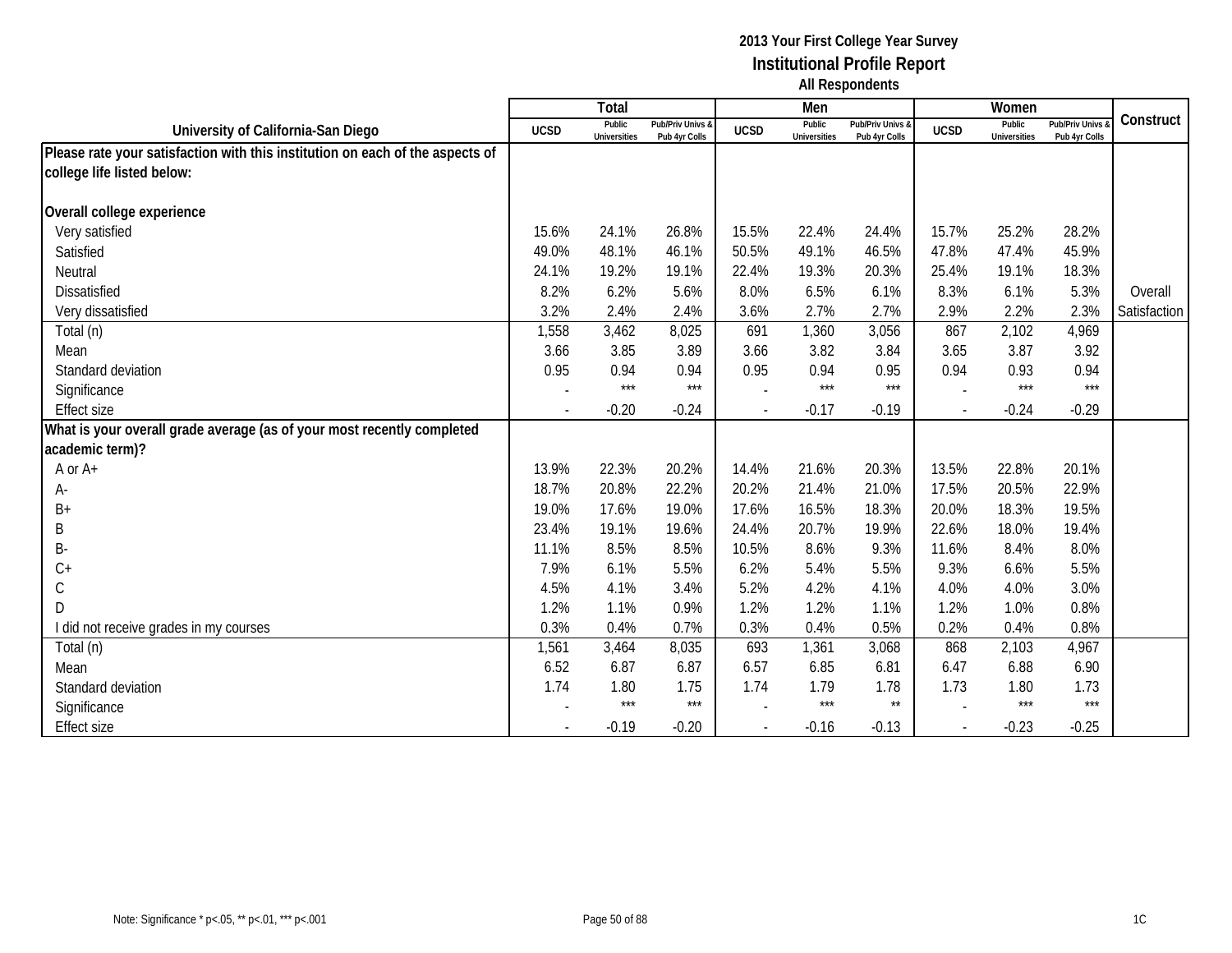|                                                                       |                          | <b>Total</b>                  |                                   |                | Men                           |                                   |                | Women                         |                                        |           |
|-----------------------------------------------------------------------|--------------------------|-------------------------------|-----------------------------------|----------------|-------------------------------|-----------------------------------|----------------|-------------------------------|----------------------------------------|-----------|
| University of California-San Diego                                    | <b>UCSD</b>              | Public<br><b>Universities</b> | Pub/Priv Univs &<br>Pub 4yr Colls | <b>UCSD</b>    | Public<br><b>Universities</b> | Pub/Priv Univs &<br>Pub 4yr Colls | <b>UCSD</b>    | Public<br><b>Universities</b> | <b>Pub/Priv Univs</b><br>Pub 4yr Colls | Construct |
| Think about your current abilities and tell us how strong or weak you |                          |                               |                                   |                |                               |                                   |                |                               |                                        |           |
| believe you are in each of the following areas:                       |                          |                               |                                   |                |                               |                                   |                |                               |                                        |           |
|                                                                       |                          |                               |                                   |                |                               |                                   |                |                               |                                        |           |
| General knowledge                                                     |                          |                               |                                   |                |                               |                                   |                |                               |                                        |           |
| A major strength                                                      | 20.8%                    | 24.8%                         | 25.5%                             | 25.5%          | 30.9%                         | 32.2%                             | 17.0%          | 20.8%                         | 21.3%                                  |           |
| Somewhat strong                                                       | 48.4%                    | 50.2%                         | 50.0%                             | 49.9%          | 49.0%                         | 47.9%                             | 47.1%          | 51.0%                         | 51.3%                                  |           |
| Average                                                               | 28.0%                    | 22.7%                         | 22.7%                             | 22.2%          | 18.1%                         | 18.0%                             | 32.7%          | 25.7%                         | 25.6%                                  |           |
| Somewhat weak                                                         | 2.2%                     | 1.9%                          | 1.5%                              | 1.5%           | 1.5%                          | 1.3%                              | 2.8%           | 2.1%                          | 1.6%                                   |           |
| A major weakness                                                      | 0.6%                     | 0.4%                          | 0.4%                              | 0.9%           | 0.5%                          | 0.7%                              | 0.3%           | 0.3%                          | 0.2%                                   |           |
| Total (n)                                                             | 1,548                    | 3,434                         | 7,992                             | 689            | 1,351                         | 3,054                             | 859            | 2,083                         | 4,938                                  |           |
| Mean                                                                  | 3.87                     | 3.97                          | 3.99                              | 3.98           | 4.08                          | 4.10                              | 3.78           | 3.90                          | 3.92                                   |           |
| Standard deviation                                                    | 0.78                     | 0.77                          | 0.76                              | 0.78           | 0.77                          | 0.78                              | 0.77           | 0.76                          | 0.74                                   |           |
| Significance                                                          |                          | $***$                         | $***$                             |                | $\star\star$                  | $***$                             |                | $***$                         | $***$                                  |           |
| <b>Effect size</b>                                                    |                          | $-0.13$                       | $-0.16$                           |                | $-0.13$                       | $-0.15$                           | $\sim$         | $-0.16$                       | $-0.19$                                |           |
| Knowledge of a particular field or discipline                         |                          |                               |                                   |                |                               |                                   |                |                               |                                        |           |
| A major strength                                                      | 21.8%                    | 26.9%                         | 26.8%                             | 29.0%          | 31.7%                         | 33.3%                             | 16.1%          | 23.8%                         | 22.7%                                  |           |
| Somewhat strong                                                       | 48.1%                    | 47.3%                         | 47.6%                             | 48.9%          | 47.5%                         | 45.7%                             | 47.4%          | 47.1%                         | 48.8%                                  |           |
| Average                                                               | 26.4%                    | 22.9%                         | 23.3%                             | 19.3%          | 18.6%                         | 19.0%                             | 32.0%          | 25.6%                         | 25.9%                                  |           |
| Somewhat weak                                                         | 3.2%                     | 2.6%                          | 2.0%                              | 2.0%           | 1.7%                          | 1.4%                              | 4.1%           | 3.2%                          | 2.4%                                   |           |
| A major weakness                                                      | 0.6%                     | 0.3%                          | 0.4%                              | 0.7%           | 0.4%                          | 0.6%                              | 0.5%           | 0.2%                          | 0.2%                                   |           |
| Total (n)                                                             | 1,548                    | 3,432                         | 7,987                             | 689            | 1,349                         | 3,050                             | 859            | 2,083                         | 4,937                                  |           |
| Mean                                                                  | 3.87                     | 3.98                          | 3.98                              | 4.03           | 4.08                          | 4.10                              | 3.75           | 3.91                          | 3.91                                   |           |
| Standard deviation                                                    | 0.80                     | 0.79                          | 0.78                              | 0.79           | 0.78                          | 0.79                              | 0.79           | 0.80                          | 0.77                                   |           |
| Significance                                                          |                          | $***$                         | $***$                             |                |                               |                                   |                | $***$                         | $***$                                  |           |
| <b>Effect size</b>                                                    |                          | $-0.14$                       | $-0.14$                           |                | $-0.06$                       | $-0.09$                           | $\overline{a}$ | $-0.20$                       | $-0.21$                                |           |
| Knowledge of people from different races/cultures                     |                          |                               |                                   |                |                               |                                   |                |                               |                                        |           |
| A major strength                                                      | 12.7%                    | 12.2%                         | 12.6%                             | 13.1%          | 11.7%                         | 13.2%                             | 12.3%          | 12.5%                         | 12.2%                                  |           |
| Somewhat strong                                                       | 38.9%                    | 38.5%                         | 38.4%                             | 39.5%          | 39.3%                         | 38.9%                             | 38.4%          | 37.9%                         | 38.1%                                  |           |
| Average                                                               | 41.0%                    | 40.2%                         | 40.7%                             | 39.3%          | 38.9%                         | 39.1%                             | 42.4%          | 41.1%                         | 41.7%                                  |           |
| Somewhat weak                                                         | 6.7%                     | 8.5%                          | 7.4%                              | 6.5%           | 8.8%                          | 7.6%                              | 6.8%           | 8.2%                          | 7.3%                                   |           |
| A major weakness                                                      | 0.8%                     | 0.7%                          | 0.8%                              | 1.6%           | 1.3%                          | 1.2%                              | 0.1%           | 0.3%                          | 0.6%                                   |           |
| Total (n)                                                             | 1,548                    | 3,431                         | 7,982                             | 689            | 1,349                         | 3,047                             | 859            | 2,082                         | 4,935                                  |           |
| Mean                                                                  | 3.56                     | 3.53                          | 3.55                              | 3.56           | 3.51                          | 3.55                              | 3.56           | 3.54                          | 3.54                                   |           |
| Standard deviation                                                    | 0.82                     | 0.84                          | 0.84                              | 0.86           | 0.86                          | 0.86                              | 0.80           | 0.82                          | 0.82                                   |           |
| Significance                                                          |                          |                               |                                   |                |                               |                                   |                |                               |                                        |           |
| <b>Effect size</b>                                                    | $\overline{\phantom{a}}$ | 0.04                          | 0.01                              | $\overline{a}$ | 0.06                          | 0.01                              | $\sim$         | 0.02                          | 0.02                                   |           |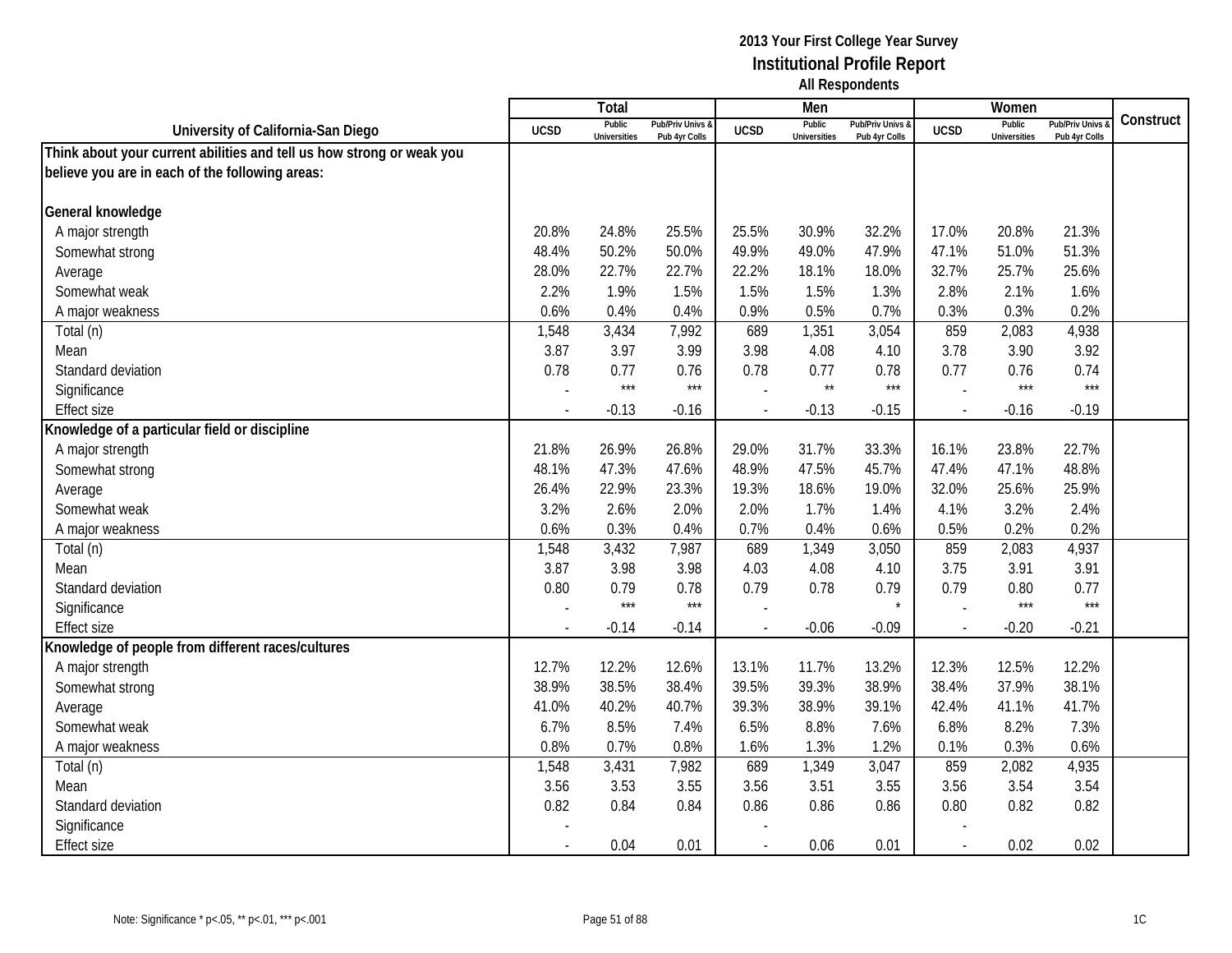|                                                                       |             | Total                         |                                   |                          | Men                           |                                   |                          | Women                         |                                        |           |
|-----------------------------------------------------------------------|-------------|-------------------------------|-----------------------------------|--------------------------|-------------------------------|-----------------------------------|--------------------------|-------------------------------|----------------------------------------|-----------|
| University of California-San Diego                                    | <b>UCSD</b> | Public<br><b>Universities</b> | Pub/Priv Univs &<br>Pub 4yr Colls | <b>UCSD</b>              | Public<br><b>Universities</b> | Pub/Priv Univs &<br>Pub 4yr Colls | <b>UCSD</b>              | Public<br><b>Universities</b> | <b>Pub/Priv Univs</b><br>Pub 4yr Colls | Construct |
| Think about your current abilities and tell us how strong or weak you |             |                               |                                   |                          |                               |                                   |                          |                               |                                        |           |
| believe you are in each of the following areas:                       |             |                               |                                   |                          |                               |                                   |                          |                               |                                        |           |
|                                                                       |             |                               |                                   |                          |                               |                                   |                          |                               |                                        |           |
| Understanding of the problems facing your community                   |             |                               |                                   |                          |                               |                                   |                          |                               |                                        |           |
| A major strength                                                      | 9.0%        | 9.7%                          | 10.9%                             | 9.3%                     | 9.0%                          | 11.7%                             | 8.7%                     | 10.2%                         | 10.4%                                  |           |
| Somewhat strong                                                       | 33.1%       | 34.9%                         | 35.6%                             | 34.3%                    | 37.2%                         | 36.9%                             | 32.1%                    | 33.3%                         | 34.8%                                  |           |
| Average                                                               | 44.8%       | 43.3%                         | 43.2%                             | 43.4%                    | 41.6%                         | 41.0%                             | 45.9%                    | 44.4%                         | 44.5%                                  |           |
| Somewhat weak                                                         | 11.5%       | 11.0%                         | 9.3%                              | 10.3%                    | 10.4%                         | 8.8%                              | 12.5%                    | 11.4%                         | 9.6%                                   | Civic     |
| A major weakness                                                      | 1.7%        | 1.1%                          | 1.0%                              | 2.8%                     | 1.8%                          | 1.5%                              | 0.8%                     | 0.7%                          | 0.6%                                   | Awareness |
| Total (n)                                                             | 1,548       | 3,429                         | 7,982                             | 689                      | 1,348                         | 3,048                             | 859                      | 2,081                         | 4,934                                  |           |
| Mean                                                                  | 3.36        | 3.41                          | 3.46                              | 3.37                     | 3.41                          | 3.48                              | 3.36                     | 3.41                          | 3.45                                   |           |
| Standard deviation                                                    | 0.86        | 0.85                          | 0.84                              | 0.89                     | 0.86                          | 0.87                              | 0.84                     | 0.85                          | 0.83                                   |           |
| Significance                                                          |             |                               | $***$                             |                          |                               | $\star\star$                      |                          |                               | $\star\star$                           |           |
| <b>Effect size</b>                                                    |             | $-0.06$                       | $-0.12$                           |                          | $-0.05$                       | $-0.13$                           | $\overline{\phantom{a}}$ | $-0.06$                       | $-0.11$                                |           |
| Understanding of national issues                                      |             |                               |                                   |                          |                               |                                   |                          |                               |                                        |           |
| A major strength                                                      | 8.1%        | 9.6%                          | 10.7%                             | 11.2%                    | 13.3%                         | 15.6%                             | 5.7%                     | 7.2%                          | 7.7%                                   |           |
| Somewhat strong                                                       | 28.0%       | 29.0%                         | 30.2%                             | 34.5%                    | 35.6%                         | 34.6%                             | 22.7%                    | 24.7%                         | 27.5%                                  |           |
| Average                                                               | 41.8%       | 40.9%                         | 40.8%                             | 38.3%                    | 36.5%                         | 36.6%                             | 44.6%                    | 43.8%                         | 43.4%                                  |           |
| Somewhat weak                                                         | 18.2%       | 17.5%                         | 15.7%                             | 12.6%                    | 12.5%                         | 11.4%                             | 22.7%                    | 20.8%                         | 18.4%                                  | Civic     |
| A major weakness                                                      | 3.8%        | 3.0%                          | 2.6%                              | 3.3%                     | 2.1%                          | 1.8%                              | 4.2%                     | 3.5%                          | 3.1%                                   | Awareness |
| Total (n)                                                             | 1,547       | 3,430                         | 7,981                             | 689                      | 1,349                         | 3,047                             | 858                      | 2,081                         | 4,934                                  |           |
| Mean                                                                  | 3.18        | 3.25                          | 3.31                              | 3.38                     | 3.46                          | 3.51                              | 3.03                     | 3.11                          | 3.18                                   |           |
| Standard deviation                                                    | 0.95        | 0.95                          | 0.95                              | 0.96                     | 0.95                          | 0.95                              | 0.92                     | 0.93                          | 0.92                                   |           |
| Significance                                                          |             |                               | $***$                             |                          |                               | $\star\star$                      |                          | $\star$                       | ***                                    |           |
| <b>Effect size</b>                                                    |             | $-0.07$                       | $-0.14$                           |                          | $-0.08$                       | $-0.14$                           | $\sim$                   | $-0.09$                       | $-0.16$                                |           |
| Understanding of global issues                                        |             |                               |                                   |                          |                               |                                   |                          |                               |                                        |           |
| A major strength                                                      | 8.7%        | 10.0%                         | 10.7%                             | 11.9%                    | 13.2%                         | 15.0%                             | 6.2%                     | 7.9%                          | 8.1%                                   |           |
| Somewhat strong                                                       | 28.4%       | 28.1%                         | 28.5%                             | 34.3%                    | 34.8%                         | 33.5%                             | 23.7%                    | 23.7%                         | 25.4%                                  |           |
| Average                                                               | 40.0%       | 39.7%                         | 39.9%                             | 37.1%                    | 36.3%                         | 36.5%                             | 42.4%                    | 41.9%                         | 42.1%                                  |           |
| Somewhat weak                                                         | 17.8%       | 17.9%                         | 17.0%                             | 11.9%                    | 12.2%                         | 12.2%                             | 22.6%                    | 21.5%                         | 19.9%                                  | Civic     |
| A major weakness                                                      | 5.0%        | 4.4%                          | 3.8%                              | 4.8%                     | 3.5%                          | 2.8%                              | 5.1%                     | 4.9%                          | 4.5%                                   | Awareness |
| Total (n)                                                             | 1,547       | 3,430                         | 7,980                             | 688                      | 1,348                         | 3,047                             | 859                      | 2,082                         | 4,933                                  |           |
| Mean                                                                  | 3.18        | 3.21                          | 3.25                              | 3.37                     | 3.42                          | 3.46                              | 3.03                     | 3.08                          | 3.13                                   |           |
| Standard deviation                                                    | 0.99        | 0.99                          | 0.99                              | 1.00                     | 0.98                          | 0.98                              | 0.96                     | 0.98                          | 0.97                                   |           |
| Significance                                                          |             |                               |                                   |                          |                               |                                   |                          |                               | $\star\star$                           |           |
| <b>Effect size</b>                                                    |             | $-0.03$                       | $-0.07$                           | $\overline{\phantom{a}}$ | $-0.05$                       | $-0.09$                           | $\sim$                   | $-0.05$                       | $-0.10$                                |           |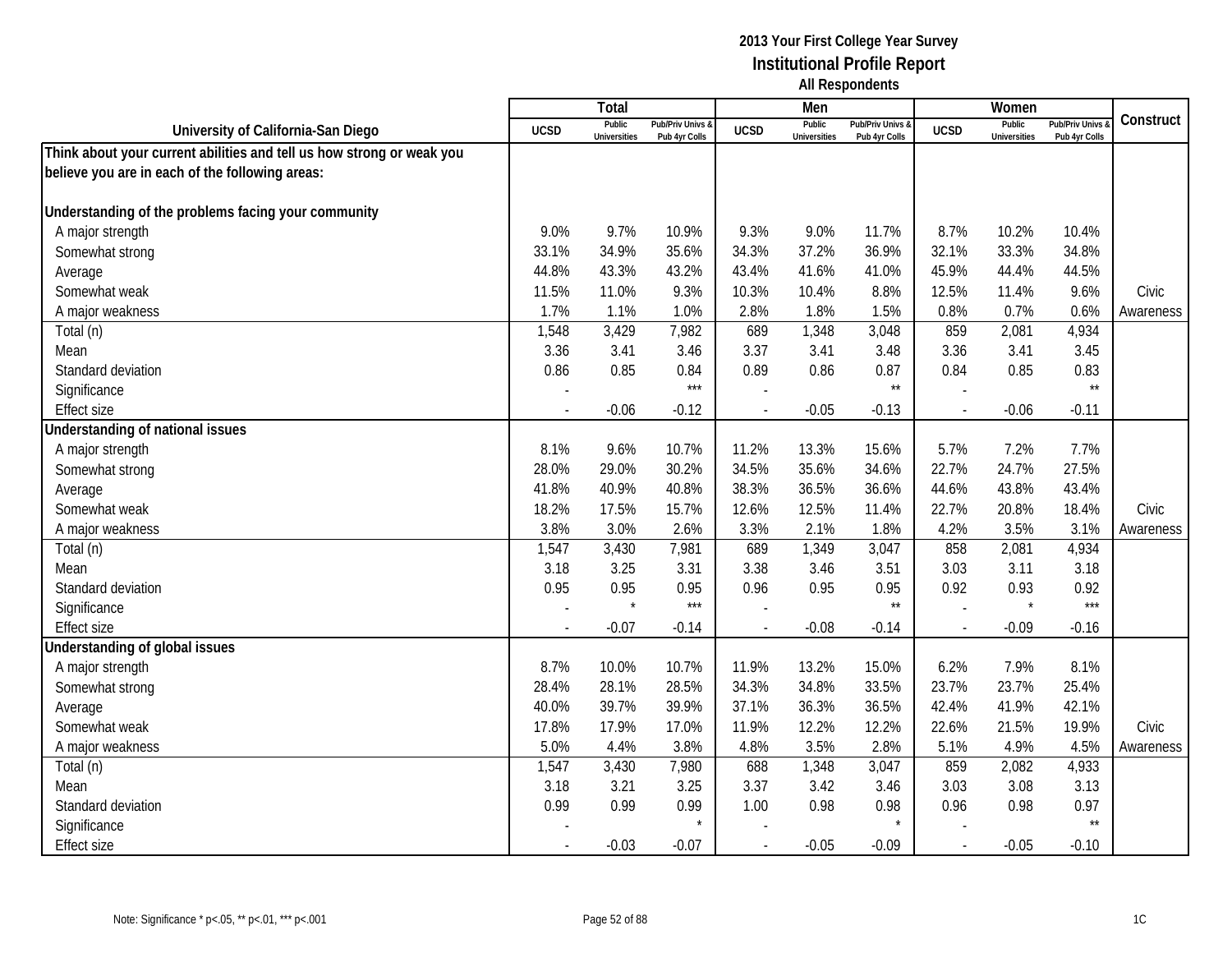|                                                                       |             | <b>Total</b>                  |                                   |                | Men                           |                                   |                          | Women                         |                                        |           |
|-----------------------------------------------------------------------|-------------|-------------------------------|-----------------------------------|----------------|-------------------------------|-----------------------------------|--------------------------|-------------------------------|----------------------------------------|-----------|
| University of California-San Diego                                    | <b>UCSD</b> | Public<br><b>Universities</b> | Pub/Priv Univs &<br>Pub 4yr Colls | <b>UCSD</b>    | Public<br><b>Universities</b> | Pub/Priv Univs &<br>Pub 4yr Colls | <b>UCSD</b>              | Public<br><b>Universities</b> | <b>Pub/Priv Univs</b><br>Pub 4yr Colls | Construct |
| Think about your current abilities and tell us how strong or weak you |             |                               |                                   |                |                               |                                   |                          |                               |                                        |           |
| believe you are in each of the following areas:                       |             |                               |                                   |                |                               |                                   |                          |                               |                                        |           |
|                                                                       |             |                               |                                   |                |                               |                                   |                          |                               |                                        |           |
| Ability to conduct research                                           |             |                               |                                   |                |                               |                                   |                          |                               |                                        |           |
| A major strength                                                      | 10.8%       | 12.3%                         | 13.0%                             | 13.4%          | 14.6%                         | 15.3%                             | 8.7%                     | 10.8%                         | 11.7%                                  |           |
| Somewhat strong                                                       | 29.1%       | 33.0%                         | 34.5%                             | 32.6%          | 35.9%                         | 37.3%                             | 26.3%                    | 31.1%                         | 32.8%                                  |           |
| Average                                                               | 43.7%       | 40.7%                         | 40.7%                             | 41.3%          | 38.0%                         | 37.5%                             | 45.6%                    | 42.5%                         | 42.6%                                  |           |
| Somewhat weak                                                         | 14.1%       | 12.1%                         | 10.3%                             | 10.6%          | 9.9%                          | 8.6%                              | 16.9%                    | 13.6%                         | 11.4%                                  |           |
| A major weakness                                                      | 2.3%        | 1.8%                          | 1.5%                              | 2.2%           | 1.6%                          | 1.4%                              | 2.4%                     | 2.0%                          | 1.5%                                   |           |
| Total (n)                                                             | 1,547       | 3,429                         | 7,979                             | 688            | 1,348                         | 3,048                             | 859                      | 2,081                         | 4,931                                  |           |
| Mean                                                                  | 3.32        | 3.42                          | 3.47                              | 3.44           | 3.52                          | 3.56                              | 3.22                     | 3.35                          | 3.42                                   |           |
| Standard deviation                                                    | 0.92        | 0.92                          | 0.90                              | 0.93           | 0.92                          | 0.90                              | 0.91                     | 0.91                          | 0.89                                   |           |
| Significance                                                          |             | $***$                         | $***$                             |                |                               | $\star\star$                      |                          | $***$                         | $***$                                  |           |
| <b>Effect size</b>                                                    |             | $-0.11$                       | $-0.17$                           | $\blacksquare$ | $-0.09$                       | $-0.13$                           |                          | $-0.14$                       | $-0.22$                                |           |
| Ability to work as part of a team                                     |             |                               |                                   |                |                               |                                   |                          |                               |                                        |           |
| A major strength                                                      | 27.4%       | 29.9%                         | 29.2%                             | 29.5%          | 31.5%                         | 30.4%                             | 25.6%                    | 28.9%                         | 28.5%                                  |           |
| Somewhat strong                                                       | 43.8%       | 43.4%                         | 44.3%                             | 43.5%          | 43.1%                         | 44.2%                             | 44.1%                    | 43.6%                         | 44.4%                                  |           |
| Average                                                               | 25.4%       | 23.5%                         | 23.4%                             | 23.1%          | 21.7%                         | 21.9%                             | 27.2%                    | 24.7%                         | 24.4%                                  |           |
| Somewhat weak                                                         | 3.0%        | 2.8%                          | 2.5%                              | 3.1%           | 3.0%                          | 2.8%                              | 3.0%                     | 2.7%                          | 2.4%                                   |           |
| A major weakness                                                      | 0.5%        | 0.3%                          | 0.5%                              | 0.9%           | 0.7%                          | 0.9%                              | 0.1%                     | 0.1%                          | 0.2%                                   |           |
| Total (n)                                                             | 1,546       | 3,429                         | 7,977                             | 688            | 1,348                         | 3,047                             | 858                      | 2,081                         | 4,930                                  |           |
| Mean                                                                  | 3.95        | 4.00                          | 3.99                              | 3.98           | 4.02                          | 4.00                              | 3.92                     | 3.99                          | 3.99                                   |           |
| Standard deviation                                                    | 0.83        | 0.82                          | 0.82                              | 0.85           | 0.85                          | 0.84                              | 0.81                     | 0.81                          | 0.80                                   |           |
| Significance                                                          |             | $\star$                       |                                   |                |                               |                                   |                          | $\star$                       | $\star$                                |           |
| <b>Effect size</b>                                                    |             | $-0.06$                       | $-0.05$                           |                | $-0.05$                       | $-0.02$                           | $\overline{a}$           | $-0.09$                       | $-0.09$                                |           |
| Critical thinking skills                                              |             |                               |                                   |                |                               |                                   |                          |                               |                                        |           |
| A major strength                                                      | 26.6%       | 32.2%                         | 30.8%                             | 33.9%          | 38.4%                         | 36.7%                             | 20.8%                    | 28.2%                         | 27.2%                                  |           |
| Somewhat strong                                                       | 42.1%       | 41.9%                         | 42.6%                             | 41.0%          | 40.8%                         | 40.6%                             | 43.0%                    | 42.6%                         | 43.9%                                  |           |
| Average                                                               | 26.9%       | 22.9%                         | 23.5%                             | 21.7%          | 18.2%                         | 20.1%                             | 31.1%                    | 25.9%                         | 25.7%                                  |           |
| Somewhat weak                                                         | 3.6%        | 2.5%                          | 2.6%                              | 2.0%           | 1.7%                          | 1.9%                              | 4.9%                     | 3.1%                          | 3.0%                                   |           |
| A major weakness                                                      | 0.8%        | 0.5%                          | 0.4%                              | 1.5%           | 0.8%                          | 0.8%                              | 0.2%                     | 0.3%                          | 0.2%                                   |           |
| Total (n)                                                             | 1,547       | 3,430                         | 7,981                             | 688            | 1,348                         | 3,048                             | 859                      | 2,082                         | 4,933                                  |           |
| Mean                                                                  | 3.90        | 4.03                          | 4.01                              | 4.04           | 4.14                          | 4.11                              | 3.79                     | 3.95                          | 3.95                                   |           |
| Standard deviation                                                    | 0.86        | 0.83                          | 0.83                              | 0.88           | 0.83                          | 0.84                              | 0.83                     | 0.83                          | 0.82                                   |           |
| Significance                                                          |             | $***$                         | $***$                             |                |                               |                                   |                          | $***$                         | $***$                                  |           |
| <b>Effect size</b>                                                    |             | $-0.16$                       | $-0.13$                           | $\blacksquare$ | $-0.12$                       | $-0.08$                           | $\overline{\phantom{a}}$ | $-0.19$                       | $-0.20$                                |           |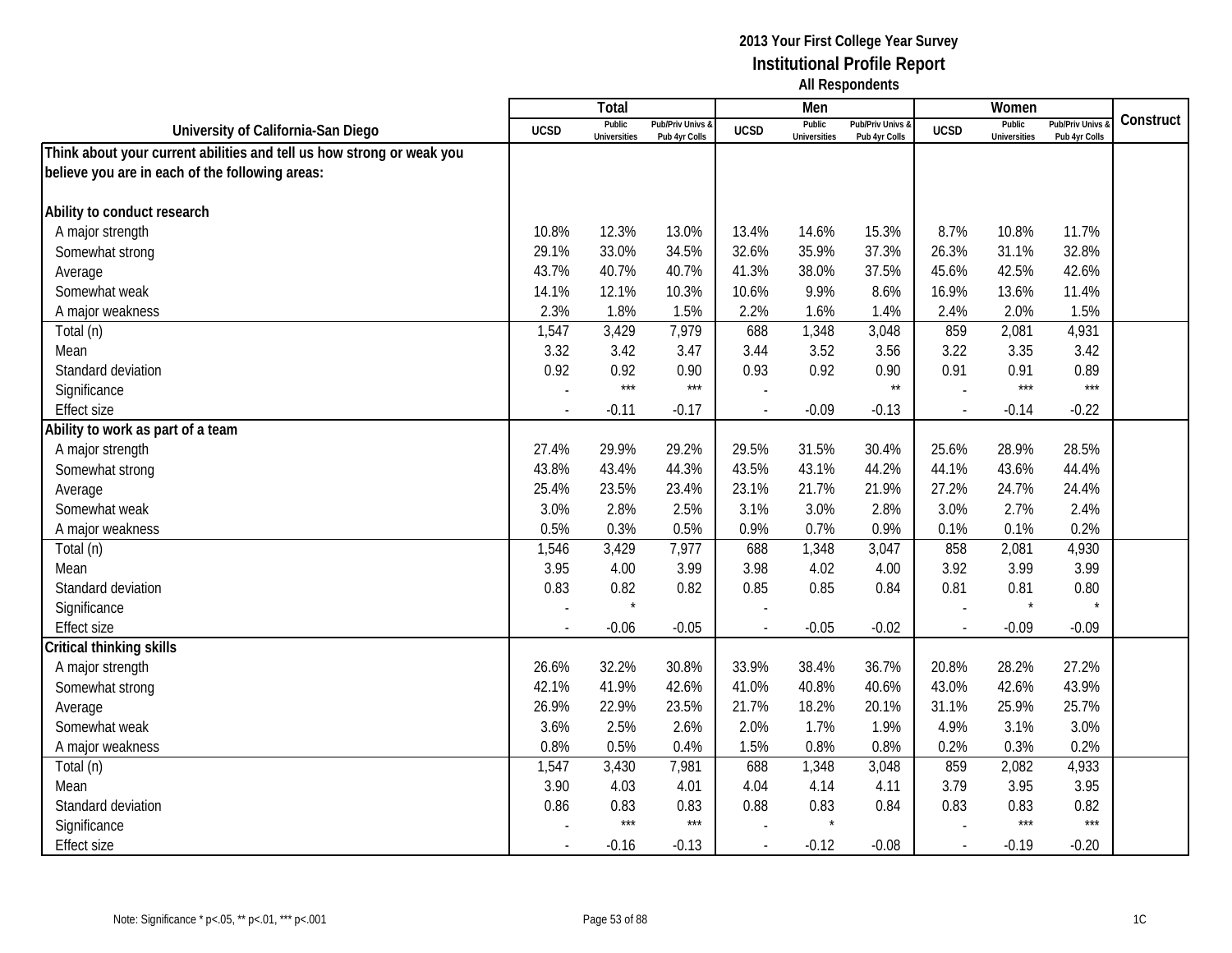|                                                                       |                          | Total                         |                                   |                          | Men                           |                                   |                          | Women                         |                                   |            |
|-----------------------------------------------------------------------|--------------------------|-------------------------------|-----------------------------------|--------------------------|-------------------------------|-----------------------------------|--------------------------|-------------------------------|-----------------------------------|------------|
| University of California-San Diego                                    | <b>UCSD</b>              | Public<br><b>Universities</b> | Pub/Priv Univs &<br>Pub 4yr Colls | <b>UCSD</b>              | Public<br><b>Universities</b> | Pub/Priv Univs &<br>Pub 4yr Colls | <b>UCSD</b>              | Public<br><b>Universities</b> | Pub/Priv Univs &<br>Pub 4yr Colls | Construct  |
| Think about your current abilities and tell us how strong or weak you |                          |                               |                                   |                          |                               |                                   |                          |                               |                                   |            |
| believe you are in each of the following areas:                       |                          |                               |                                   |                          |                               |                                   |                          |                               |                                   |            |
| Problem-solving skills                                                |                          |                               |                                   |                          |                               |                                   |                          |                               |                                   |            |
| A major strength                                                      | 27.9%                    | 32.9%                         | 31.9%                             | 34.6%                    | 39.4%                         | 37.7%                             | 22.5%                    | 28.8%                         | 28.3%                             |            |
| Somewhat strong                                                       | 43.4%                    | 43.4%                         | 43.8%                             | 42.6%                    | 41.7%                         | 41.5%                             | 44.0%                    | 44.6%                         | 45.3%                             |            |
| Average                                                               | 24.5%                    | 20.7%                         | 21.9%                             | 19.8%                    | 16.8%                         | 18.7%                             | 28.3%                    | 23.2%                         | 23.9%                             |            |
| Somewhat weak                                                         | 3.7%                     | 2.6%                          | 2.0%                              | 2.2%                     | 1.6%                          | 1.4%                              | 4.9%                     | 3.2%                          | 2.4%                              |            |
| A major weakness                                                      | 0.6%                     | 0.3%                          | 0.4%                              | 0.9%                     | 0.5%                          | 0.7%                              | 0.3%                     | 0.2%                          | 0.2%                              |            |
| Total (n)                                                             | 1,547                    | 3,430                         | 7,981                             | 688                      | 1,348                         | 3,049                             | 859                      | 2,082                         | 4,932                             |            |
| Mean                                                                  | 3.94                     | 4.06                          | 4.05                              | 4.08                     | 4.18                          | 4.14                              | 3.83                     | 3.98                          | 3.99                              |            |
| Standard deviation                                                    | 0.85                     | 0.82                          | 0.81                              | 0.84                     | 0.80                          | 0.81                              | 0.84                     | 0.82                          | 0.80                              |            |
| Significance                                                          |                          | $***$                         | ***                               |                          | $***$                         |                                   |                          | $***$                         | $***$                             |            |
| <b>Effect size</b>                                                    | $\overline{\phantom{a}}$ | $-0.15$                       | $-0.14$                           | $\overline{\phantom{a}}$ | $-0.13$                       | $-0.07$                           | $\overline{\phantom{a}}$ | $-0.18$                       | $-0.20$                           |            |
| Leadership ability                                                    |                          |                               |                                   |                          |                               |                                   |                          |                               |                                   |            |
| A major strength                                                      | 21.8%                    | 27.0%                         | 27.9%                             | 24.9%                    | 27.7%                         | 29.0%                             | 19.3%                    | 26.6%                         | 27.2%                             |            |
| Somewhat strong                                                       | 36.8%                    | 36.9%                         | 37.5%                             | 39.1%                    | 39.0%                         | 38.3%                             | 34.9%                    | 35.5%                         | 36.9%                             |            |
| Average                                                               | 29.4%                    | 26.2%                         | 26.3%                             | 26.3%                    | 24.7%                         | 25.0%                             | 31.9%                    | 27.2%                         | 27.1%                             |            |
| Somewhat weak                                                         | 9.3%                     | 7.9%                          | 6.7%                              | 7.6%                     | 6.8%                          | 5.7%                              | 10.7%                    | 8.6%                          | 7.2%                              |            |
| A major weakness                                                      | 2.7%                     | 2.0%                          | 1.7%                              | 2.2%                     | 1.7%                          | 1.9%                              | 3.1%                     | 2.1%                          | 1.5%                              | Leadership |
| Total (n)                                                             | 1,547                    | 3,429                         | 7,978                             | 688                      | 1,348                         | 3,047                             | 859                      | 2,081                         | 4,931                             |            |
| Mean                                                                  | 3.66                     | 3.79                          | 3.83                              | 3.77                     | 3.84                          | 3.87                              | 3.57                     | 3.76                          | 3.81                              |            |
| Standard deviation                                                    | 1.01                     | 0.99                          | 0.97                              | 0.98                     | 0.96                          | 0.96                              | 1.02                     | 1.01                          | 0.97                              |            |
| Significance                                                          |                          | ***                           | $***$                             |                          |                               |                                   |                          | $***$                         | $***$                             |            |
| <b>Effect size</b>                                                    |                          | $-0.13$                       | $-0.18$                           |                          | $-0.07$                       | $-0.10$                           |                          | $-0.19$                       | $-0.25$                           |            |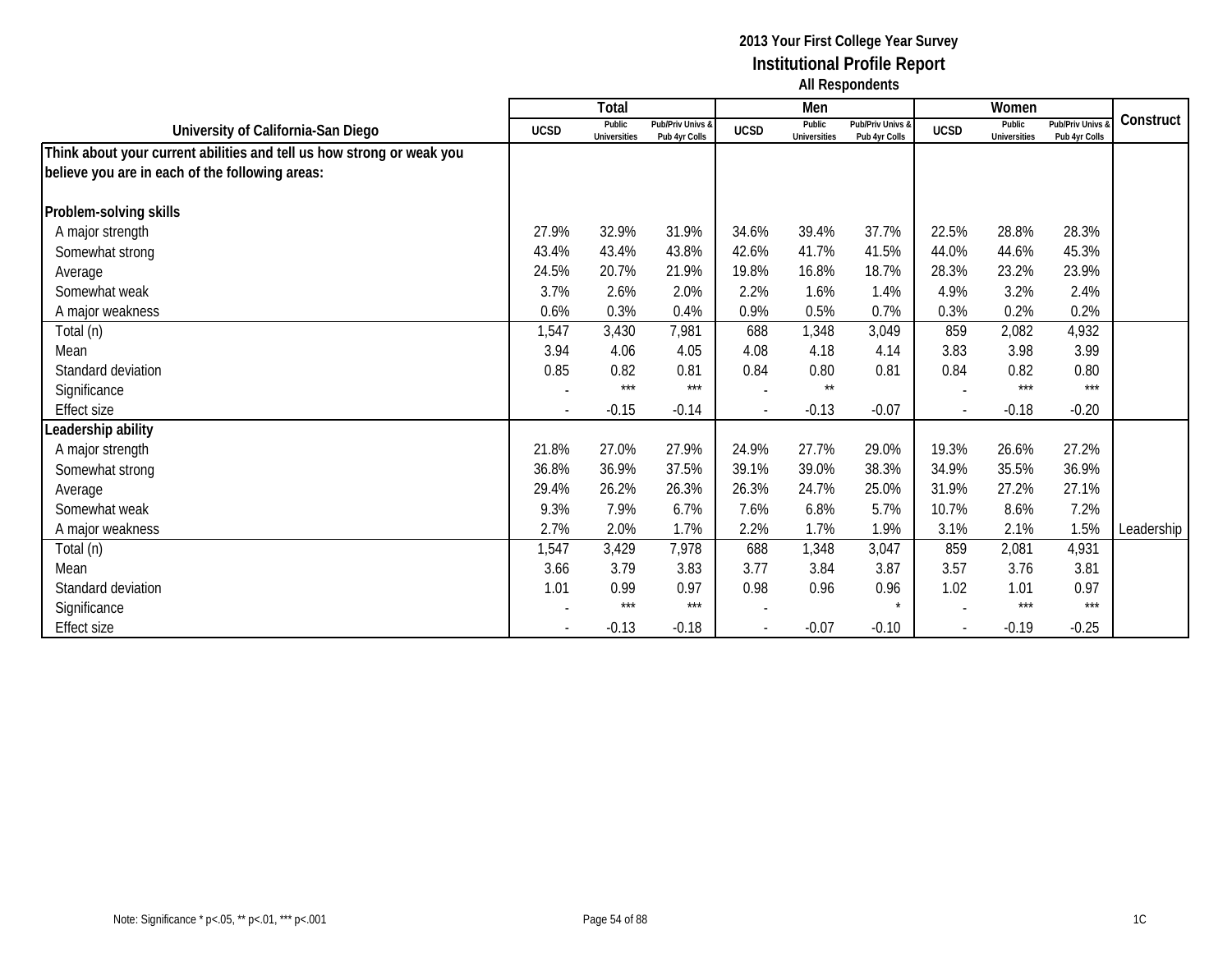|                                                                       |             | <b>Total</b>                  |                                   |             | Men                           |                                   |             | Women                         |                                        |           |
|-----------------------------------------------------------------------|-------------|-------------------------------|-----------------------------------|-------------|-------------------------------|-----------------------------------|-------------|-------------------------------|----------------------------------------|-----------|
| University of California-San Diego                                    | <b>UCSD</b> | Public<br><b>Universities</b> | Pub/Priv Univs &<br>Pub 4yr Colls | <b>UCSD</b> | Public<br><b>Universities</b> | Pub/Priv Univs &<br>Pub 4yr Colls | <b>UCSD</b> | Public<br><b>Universities</b> | <b>Pub/Priv Univs</b><br>Pub 4yr Colls | Construct |
| Where did you primarily live while attending college this past year?  |             |                               |                                   |             |                               |                                   |             |                               |                                        |           |
|                                                                       |             |                               |                                   |             |                               |                                   |             |                               |                                        |           |
| On campus special interest housing                                    |             |                               |                                   |             |                               |                                   |             |                               |                                        |           |
| First-year student housing                                            | 5.4%        | 12.1%                         | 23.2%                             | 4.5%        | 10.2%                         | 21.7%                             | 6.2%        | 13.3%                         | 24.2%                                  |           |
| Cultural or minority student housing                                  | 0.3%        | 0.2%                          | 0.2%                              | 0.3%        | 0.2%                          | 0.2%                              | 0.3%        | 0.2%                          | 0.2%                                   |           |
| Single-sex housing                                                    | 0.1%        | 0.4%                          | 0.4%                              | 0.1%        | 0.2%                          | 0.2%                              | 0.1%        | 0.5%                          | 0.6%                                   |           |
| Special academic program housing                                      | 0.1%        | 5.6%                          | 4.4%                              | 0.1%        | 3.8%                          | 3.5%                              | 0.0%        | 6.8%                          | 5.0%                                   |           |
| Other special interest housing                                        | 1.0%        | 1.7%                          | 1.2%                              | 1.2%        | 1.4%                          | 1.1%                              | 0.8%        | 2.0%                          | 1.3%                                   |           |
| On campus regular college housing                                     |             |                               |                                   |             |                               |                                   |             |                               |                                        |           |
| Residence hall                                                        | 45.4%       | 51.9%                         | 46.9%                             | 41.2%       | 50.9%                         | 46.9%                             | 48.8%       | 52.4%                         | 46.9%                                  |           |
| Apartment                                                             | 20.1%       | 9.6%                          | 4.9%                              | 22.3%       | 12.1%                         | 6.2%                              | 18.3%       | 8.0%                          | 4.1%                                   |           |
| Fraternity or sorority housing                                        | 0.0%        | 0.5%                          | 0.3%                              | 0.0%        | 0.5%                          | 0.4%                              | 0.0%        | 0.4%                          | 0.2%                                   |           |
| Other residential housing                                             | 0.8%        | 0.9%                          | 0.7%                              | 1.5%        | 1.3%                          | 0.9%                              | 0.2%        | 0.7%                          | 0.6%                                   |           |
| Off campus                                                            |             |                               |                                   |             |                               |                                   |             |                               |                                        |           |
| At home with family                                                   | 9.8%        | 8.0%                          | 12.4%                             | 10.9%       | 8.4%                          | 12.8%                             | 9.0%        | 7.8%                          | 12.2%                                  |           |
| Fraternity or sorority                                                | 0.5%        | 0.3%                          | 0.1%                              | 1.0%        | 0.6%                          | 0.4%                              | 0.0%        | 0.0%                          | 0.0%                                   |           |
| Rented apartment or house                                             | 15.3%       | 8.2%                          | 4.6%                              | 15.6%       | 9.5%                          | 5.4%                              | 15.2%       | 7.3%                          | 4.1%                                   |           |
| Other                                                                 | 1.2%        | 0.6%                          | 0.5%                              | 1.3%        | 0.9%                          | 0.5%                              | 1.0%        | 0.5%                          | 0.4%                                   |           |
| Total (n)                                                             | 1,545       | 3,431                         | 7,370                             | 687         | 1,349                         | 2,807                             | 858         | 2,082                         | 4,563                                  |           |
| Indicate the importance to you personally of each of the following:   |             |                               |                                   |             |                               |                                   |             |                               |                                        |           |
|                                                                       |             |                               |                                   |             |                               |                                   |             |                               |                                        |           |
| Becoming accomplished in one of the performing arts (acting, dancing, |             |                               |                                   |             |                               |                                   |             |                               |                                        |           |
| etc.)                                                                 |             |                               |                                   |             |                               |                                   |             |                               |                                        |           |
| Essential                                                             | 8.6%        | 9.1%                          | 10.4%                             | 8.5%        | 8.5%                          | 9.2%                              | 8.6%        | 9.4%                          | 11.1%                                  |           |
| Very important                                                        | 16.4%       | 13.8%                         | 14.2%                             | 16.6%       | 14.5%                         | 15.4%                             | 16.3%       | 13.3%                         | 13.5%                                  |           |
| Somewhat important                                                    | 29.9%       | 27.7%                         | 27.0%                             | 27.1%       | 26.5%                         | 25.6%                             | 32.2%       | 28.5%                         | 27.9%                                  |           |
| Not important                                                         | 45.0%       | 49.5%                         | 48.4%                             | 47.7%       | 50.4%                         | 49.8%                             | 42.9%       | 48.8%                         | 47.5%                                  |           |
| Total (n)                                                             | 1,526       | 3,371                         | 7,870                             | 679         | 1,327                         | 3,009                             | 847         | 2,044                         | 4,861                                  |           |
| Mean                                                                  | 1.89        | 1.82                          | 1.87                              | 1.86        | 1.81                          | 1.84                              | 1.91        | 1.83                          | 1.88                                   |           |
| Standard deviation                                                    | 0.97        | 0.98                          | 1.01                              | 0.98        | 0.98                          | 1.00                              | 0.96        | 0.99                          | 1.02                                   |           |
| Significance                                                          |             |                               |                                   |             |                               |                                   |             | $\star$                       |                                        |           |
| <b>Effect size</b>                                                    |             | 0.07                          | 0.02                              |             | 0.05                          | 0.02                              |             | 0.08                          | 0.03                                   |           |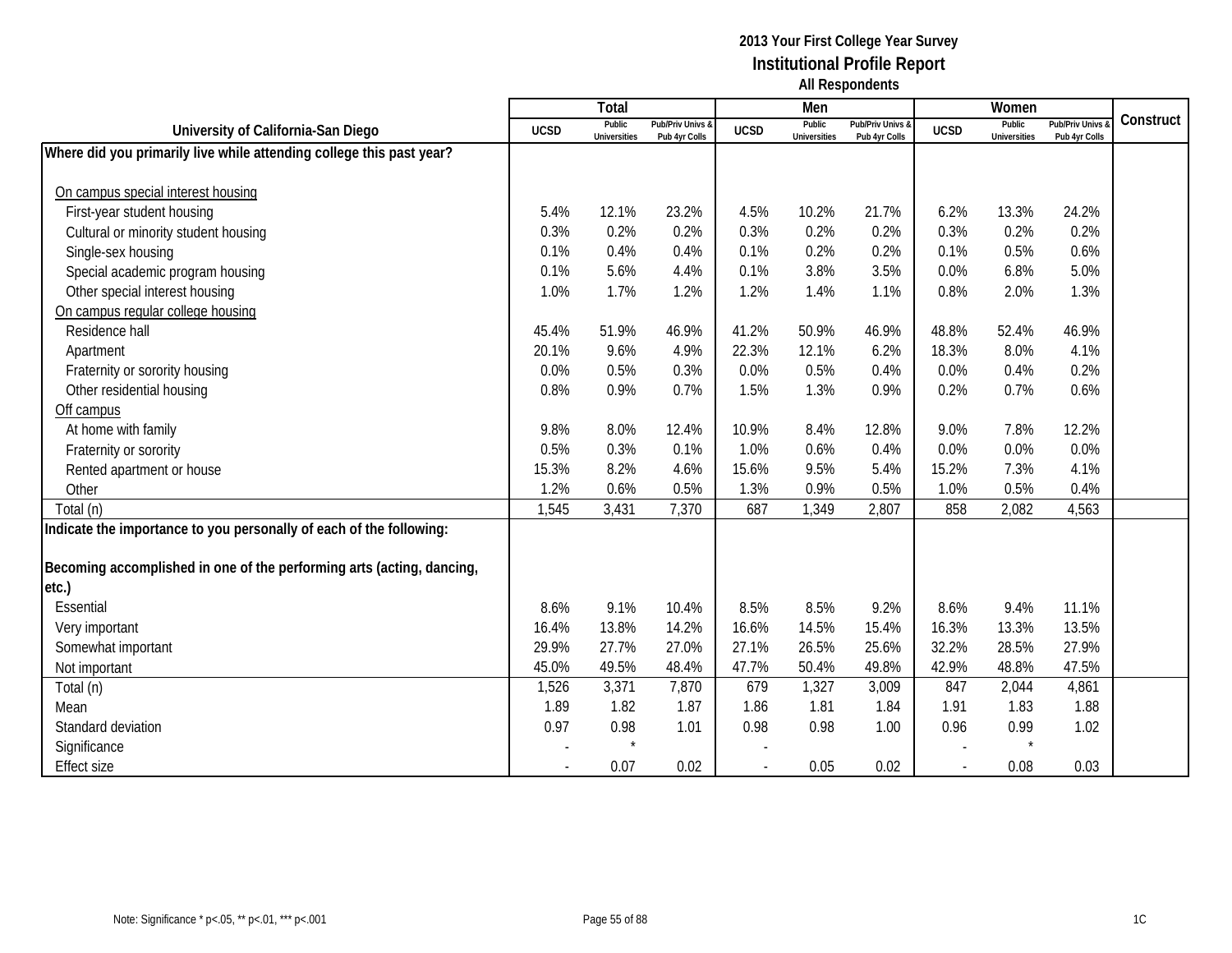|                                                                          |                | Total                         |                                   |                          | Men                           |                                 |             | Women                         |                                        |           |
|--------------------------------------------------------------------------|----------------|-------------------------------|-----------------------------------|--------------------------|-------------------------------|---------------------------------|-------------|-------------------------------|----------------------------------------|-----------|
| University of California-San Diego                                       | <b>UCSD</b>    | Public<br><b>Universities</b> | Pub/Priv Univs &<br>Pub 4yr Colls | <b>UCSD</b>              | Public<br><b>Universities</b> | Pub/Priv Univs<br>Pub 4yr Colls | <b>UCSD</b> | Public<br><b>Universities</b> | <b>Pub/Priv Univs</b><br>Pub 4yr Colls | Construct |
| Indicate the importance to you personally of each of the following:      |                |                               |                                   |                          |                               |                                 |             |                               |                                        |           |
|                                                                          |                |                               |                                   |                          |                               |                                 |             |                               |                                        |           |
| Becoming an authority in my field                                        |                |                               |                                   |                          |                               |                                 |             |                               |                                        |           |
| Essential                                                                | 22.2%          | 22.5%                         | 24.3%                             | 27.1%                    | 25.5%                         | 26.4%                           | 18.3%       | 20.5%                         | 23.0%                                  |           |
| Very important                                                           | 40.9%          | 41.9%                         | 41.6%                             | 40.8%                    | 42.3%                         | 42.2%                           | 41.0%       | 41.6%                         | 41.2%                                  |           |
| Somewhat important                                                       | 28.4%          | 27.9%                         | 26.8%                             | 25.6%                    | 25.7%                         | 24.9%                           | 30.6%       | 29.3%                         | 28.0%                                  |           |
| Not important                                                            | 8.5%           | 7.7%                          | 7.3%                              | 6.5%                     | 6.6%                          | 6.6%                            | 10.0%       | 8.5%                          | 7.8%                                   |           |
| Total (n)                                                                | 1,525          | 3,368                         | 7,855                             | 679                      | 1,327                         | 3,001                           | 846         | 2,041                         | 4,854                                  |           |
| Mean                                                                     | 2.77           | 2.79                          | 2.83                              | 2.89                     | 2.87                          | 2.88                            | 2.68        | 2.74                          | 2.79                                   |           |
| Standard deviation                                                       | 0.89           | 0.88                          | 0.88                              | 0.88                     | 0.87                          | 0.87                            | 0.89        | 0.88                          | 0.88                                   |           |
| Significance                                                             |                |                               | $\star$                           |                          |                               |                                 |             |                               | $***$                                  |           |
| <b>Effect size</b>                                                       |                | $-0.02$                       | $-0.07$                           | $\blacksquare$           | 0.02                          | 0.01                            |             | $-0.07$                       | $-0.13$                                |           |
| Obtaining recognition from my colleagues for contributions to my special |                |                               |                                   |                          |                               |                                 |             |                               |                                        |           |
| field                                                                    |                |                               |                                   |                          |                               |                                 |             |                               |                                        |           |
| Essential                                                                | 17.6%          | 18.5%                         | 19.6%                             | 20.9%                    | 19.9%                         | 20.4%                           | 15.0%       | 17.6%                         | 19.1%                                  |           |
| Very important                                                           | 41.9%          | 42.9%                         | 42.0%                             | 41.8%                    | 42.5%                         | 42.4%                           | 42.0%       | 43.2%                         | 41.8%                                  |           |
| Somewhat important                                                       | 31.5%          | 30.5%                         | 31.1%                             | 29.7%                    | 30.0%                         | 30.2%                           | 33.0%       | 30.9%                         | 31.7%                                  |           |
| Not important                                                            | 8.9%           | 8.0%                          | 7.3%                              | 7.5%                     | 7.6%                          | 7.0%                            | 10.0%       | 8.3%                          | 7.4%                                   |           |
| Total (n)                                                                | 1,525          | 3,365                         | 7,860                             | 679                      | 1,325                         | 3,004                           | 846         | 2,040                         | 4,856                                  |           |
| Mean                                                                     | 2.68           | 2.72                          | 2.74                              | 2.76                     | 2.75                          | 2.76                            | 2.62        | 2.70                          | 2.73                                   |           |
| Standard deviation                                                       | 0.87           | 0.86                          | 0.85                              | 0.87                     | 0.86                          | 0.85                            | 0.86        | 0.85                          | 0.85                                   |           |
| Significance                                                             |                |                               |                                   |                          |                               |                                 |             |                               | $***$                                  |           |
| <b>Effect size</b>                                                       | $\overline{a}$ | $-0.05$                       | $-0.07$                           | $\overline{a}$           | 0.01                          | 0.00                            |             | $-0.09$                       | $-0.13$                                |           |
| Influencing the political structure                                      |                |                               |                                   |                          |                               |                                 |             |                               |                                        |           |
| Essential                                                                | 7.0%           | 6.7%                          | 7.9%                              | 9.6%                     | 9.0%                          | 10.1%                           | 5.0%        | 5.3%                          | 6.5%                                   |           |
| Very important                                                           | 17.2%          | 16.2%                         | 17.5%                             | 18.9%                    | 18.0%                         | 20.3%                           | 15.9%       | 15.0%                         | 15.8%                                  |           |
| Somewhat important                                                       | 38.5%          | 38.1%                         | 38.9%                             | 38.7%                    | 39.4%                         | 39.6%                           | 38.2%       | 37.3%                         | 38.4%                                  |           |
| Not important                                                            | 37.3%          | 38.9%                         | 35.7%                             | 32.8%                    | 33.6%                         | 29.9%                           | 40.9%       | 42.5%                         | 39.3%                                  |           |
| Total (n)                                                                | 1,524          | 3,366                         | 7,860                             | 679                      | 1,326                         | 3,006                           | 845         | 2,040                         | 4,854                                  |           |
| Mean                                                                     | 1.94           | 1.91                          | 1.98                              | 2.05                     | 2.02                          | 2.11                            | 1.85        | 1.83                          | 1.89                                   |           |
| Standard deviation                                                       | 0.91           | 0.90                          | 0.92                              | 0.95                     | 0.94                          | 0.95                            | 0.86        | 0.87                          | 0.89                                   |           |
| Significance                                                             |                |                               |                                   |                          |                               |                                 |             |                               |                                        |           |
| <b>Effect size</b>                                                       |                | 0.03                          | $-0.04$                           | $\overline{\phantom{a}}$ | 0.03                          | $-0.06$                         |             | 0.02                          | $-0.04$                                |           |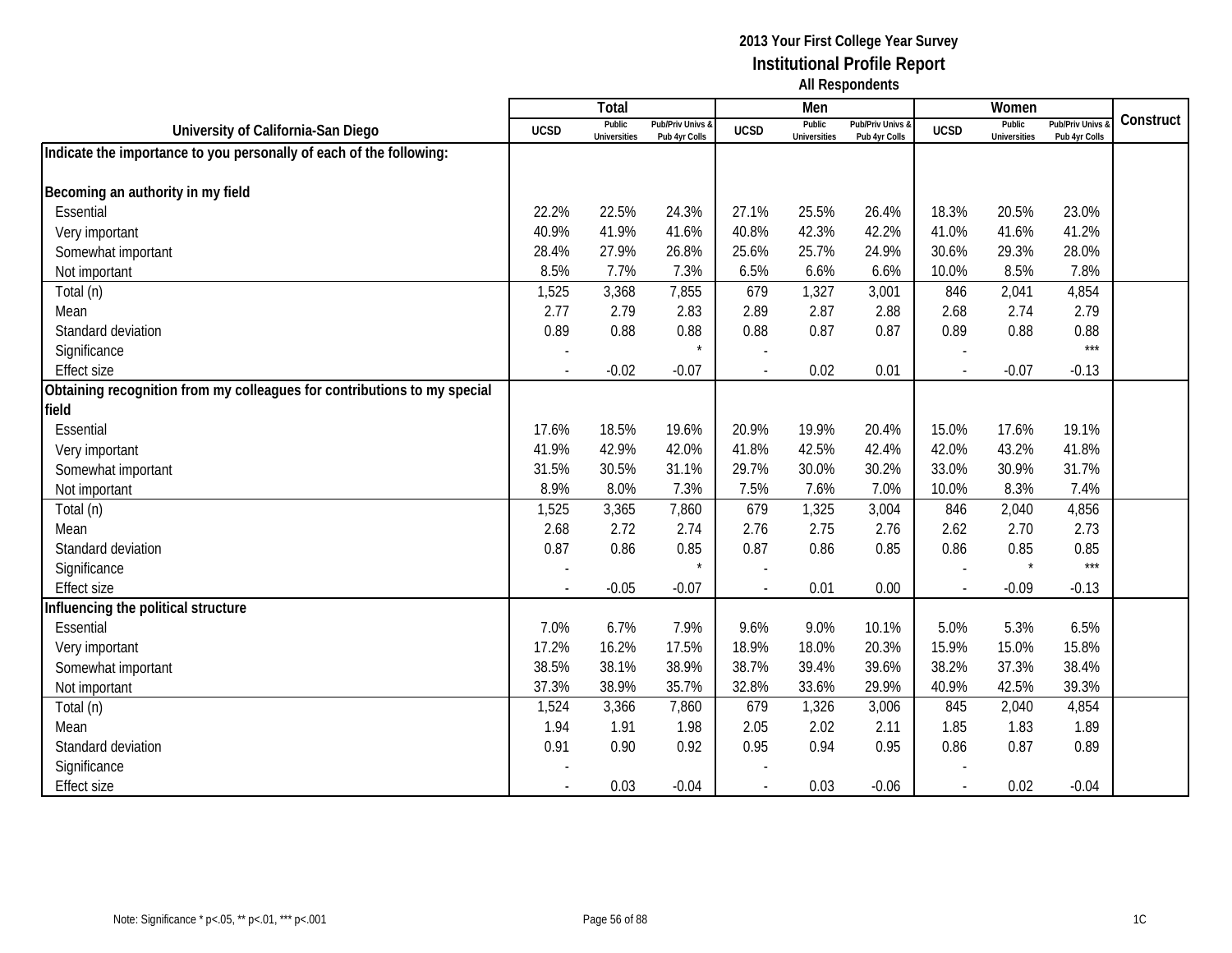|                                                                     |                          | Total                         |                                   |                          | Men                           |                                   |             | Women                  |                                        |           |
|---------------------------------------------------------------------|--------------------------|-------------------------------|-----------------------------------|--------------------------|-------------------------------|-----------------------------------|-------------|------------------------|----------------------------------------|-----------|
| University of California-San Diego                                  | <b>UCSD</b>              | Public<br><b>Universities</b> | Pub/Priv Univs &<br>Pub 4yr Colls | <b>UCSD</b>              | Public<br><b>Universities</b> | Pub/Priv Univs &<br>Pub 4yr Colls | <b>UCSD</b> | Public<br>Universities | <b>Pub/Priv Univs</b><br>Pub 4yr Colls | Construct |
| Indicate the importance to you personally of each of the following: |                          |                               |                                   |                          |                               |                                   |             |                        |                                        |           |
|                                                                     |                          |                               |                                   |                          |                               |                                   |             |                        |                                        |           |
| Influencing social values                                           |                          |                               |                                   |                          |                               |                                   |             |                        |                                        |           |
| Essential                                                           | 15.1%                    | 14.2%                         | 15.3%                             | 15.0%                    | 13.6%                         | 14.8%                             | 15.1%       | 14.6%                  | 15.5%                                  |           |
| Very important                                                      | 32.3%                    | 33.4%                         | 34.9%                             | 30.6%                    | 30.8%                         | 33.0%                             | 33.6%       | 35.1%                  | 36.0%                                  |           |
| Somewhat important                                                  | 36.5%                    | 36.5%                         | 36.3%                             | 36.1%                    | 37.4%                         | 36.3%                             | 36.8%       | 36.0%                  | 36.3%                                  | Social    |
| Not important                                                       | 16.2%                    | 15.8%                         | 13.6%                             | 18.3%                    | 18.2%                         | 15.9%                             | 14.5%       | 14.3%                  | 12.1%                                  | Agency    |
| Total (n)                                                           | 1,525                    | 3,366                         | 7,854                             | 679                      | 1,325                         | 3,001                             | 846         | 2,041                  | 4,853                                  |           |
| Mean                                                                | 2.46                     | 2.46                          | 2.52                              | 2.42                     | 2.40                          | 2.47                              | 2.49        | 2.50                   | 2.55                                   |           |
| Standard deviation                                                  | 0.94                     | 0.92                          | 0.91                              | 0.95                     | 0.94                          | 0.93                              | 0.92        | 0.91                   | 0.90                                   | Civic     |
| Significance                                                        |                          |                               | $\star$                           |                          |                               |                                   |             |                        |                                        | Engage-   |
| <b>Effect size</b>                                                  |                          | 0.00                          | $-0.07$                           |                          | 0.02                          | $-0.05$                           |             | $-0.01$                | $-0.07$                                | ment      |
| Raising a family                                                    |                          |                               |                                   |                          |                               |                                   |             |                        |                                        |           |
| Essential                                                           | 35.0%                    | 36.9%                         | 39.1%                             | 39.9%                    | 38.7%                         | 37.9%                             | 31.0%       | 35.8%                  | 39.8%                                  |           |
| Very important                                                      | 31.3%                    | 31.1%                         | 30.8%                             | 31.2%                    | 31.7%                         | 32.7%                             | 31.4%       | 30.7%                  | 29.6%                                  |           |
| Somewhat important                                                  | 22.2%                    | 21.0%                         | 20.0%                             | 19.1%                    | 19.8%                         | 20.5%                             | 24.7%       | 21.8%                  | 19.7%                                  |           |
| Not important                                                       | 11.5%                    | 11.0%                         | 10.1%                             | 9.7%                     | 9.9%                          | 8.9%                              | 12.9%       | 11.7%                  | 10.9%                                  |           |
| Total (n)                                                           | 1,524                    | 3,365                         | 7,850                             | 679                      | 1,326                         | 2,999                             | 845         | 2,039                  | 4,851                                  |           |
| Mean                                                                | 2.90                     | 2.94                          | 2.99                              | 3.01                     | 2.99                          | 2.99                              | 2.80        | 2.91                   | 2.98                                   |           |
| Standard deviation                                                  | 1.01                     | 1.01                          | 1.00                              | 0.99                     | 0.99                          | 0.97                              | 1.02        | 1.02                   | 1.01                                   |           |
| Significance                                                        |                          |                               | $\star\star$                      |                          |                               |                                   |             | $\star\star$           | $***$                                  |           |
| <b>Effect size</b>                                                  | $\overline{\phantom{a}}$ | $-0.04$                       | $-0.09$                           |                          | 0.02                          | 0.02                              | $\sim$      | $-0.11$                | $-0.18$                                |           |
| Being very well off financially                                     |                          |                               |                                   |                          |                               |                                   |             |                        |                                        |           |
| Essential                                                           | 35.3%                    | 32.8%                         | 34.6%                             | 37.3%                    | 34.2%                         | 35.4%                             | 33.7%       | 31.9%                  | 34.1%                                  |           |
| Very important                                                      | 37.3%                    | 37.5%                         | 37.3%                             | 35.5%                    | 36.3%                         | 37.4%                             | 38.8%       | 38.3%                  | 37.3%                                  |           |
| Somewhat important                                                  | 22.9%                    | 25.3%                         | 23.4%                             | 22.5%                    | 24.4%                         | 22.2%                             | 23.2%       | 25.9%                  | 24.1%                                  |           |
| Not important                                                       | 4.5%                     | 4.4%                          | 4.7%                              | 4.7%                     | 5.1%                          | 5.0%                              | 4.4%        | 3.9%                   | 4.5%                                   |           |
| Total (n)                                                           | 1,525                    | 3,367                         | 7,853                             | 679                      | 1,326                         | 3,003                             | 846         | 2,041                  | 4,850                                  |           |
| Mean                                                                | 3.03                     | 2.99                          | 3.02                              | 3.05                     | 3.00                          | 3.03                              | 3.02        | 2.98                   | 3.01                                   |           |
| Standard deviation                                                  | 0.87                     | 0.87                          | 0.88                              | 0.89                     | 0.89                          | 0.88                              | 0.86        | 0.86                   | 0.87                                   |           |
| Significance                                                        |                          |                               |                                   |                          |                               |                                   |             |                        |                                        |           |
| <b>Effect size</b>                                                  |                          | 0.05                          | 0.01                              | $\overline{\phantom{a}}$ | 0.06                          | 0.02                              |             | 0.05                   | 0.01                                   |           |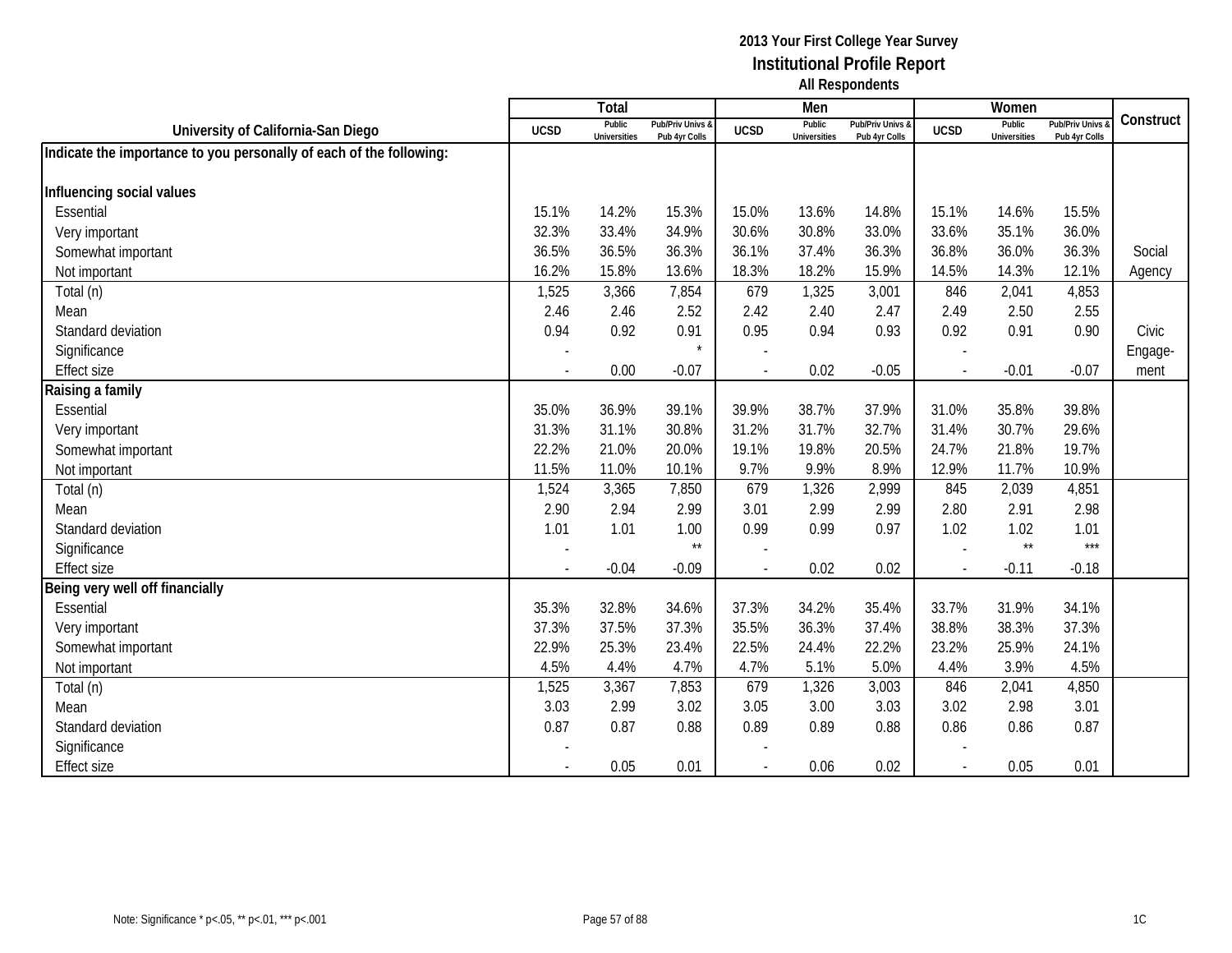|                                                                     |                          | Total                         |                                   |                          | Men                           |                                   |                | Women                         |                                        |           |
|---------------------------------------------------------------------|--------------------------|-------------------------------|-----------------------------------|--------------------------|-------------------------------|-----------------------------------|----------------|-------------------------------|----------------------------------------|-----------|
| University of California-San Diego                                  | <b>UCSD</b>              | Public<br><b>Universities</b> | Pub/Priv Univs &<br>Pub 4yr Colls | <b>UCSD</b>              | Public<br><b>Universities</b> | Pub/Priv Univs &<br>Pub 4yr Colls | <b>UCSD</b>    | Public<br><b>Universities</b> | <b>Pub/Priv Univs</b><br>Pub 4yr Colls | Construct |
| Indicate the importance to you personally of each of the following: |                          |                               |                                   |                          |                               |                                   |                |                               |                                        |           |
|                                                                     |                          |                               |                                   |                          |                               |                                   |                |                               |                                        |           |
| Helping others who are in difficulty                                |                          |                               |                                   |                          |                               |                                   |                |                               |                                        |           |
| Essential                                                           | 35.8%                    | 36.4%                         | 37.1%                             | 33.6%                    | 31.2%                         | 30.7%                             | 37.6%          | 39.8%                         | 41.0%                                  |           |
| Very important                                                      | 44.8%                    | 44.6%                         | 43.5%                             | 43.4%                    | 45.5%                         | 44.5%                             | 45.9%          | 44.0%                         | 43.0%                                  |           |
| Somewhat important                                                  | 18.1%                    | 17.9%                         | 17.9%                             | 21.2%                    | 21.7%                         | 22.6%                             | 15.6%          | 15.5%                         | 15.1%                                  | Social    |
| Not important                                                       | 1.3%                     | 1.1%                          | 1.5%                              | 1.8%                     | 1.6%                          | 2.3%                              | 0.9%           | 0.7%                          | 0.9%                                   | Agency    |
| Total (n)                                                           | 1,525                    | 3,367                         | 7,852                             | 679                      | 1,326                         | 2,998                             | 846            | 2,041                         | 4,854                                  |           |
| Mean                                                                | 3.15                     | 3.16                          | 3.16                              | 3.09                     | 3.06                          | 3.04                              | 3.20           | 3.23                          | 3.24                                   |           |
| Standard deviation                                                  | 0.75                     | 0.75                          | 0.76                              | 0.78                     | 0.77                          | 0.79                              | 0.73           | 0.73                          | 0.74                                   |           |
| Significance                                                        |                          |                               |                                   |                          |                               |                                   |                |                               |                                        |           |
| <b>Effect size</b>                                                  |                          | $-0.01$                       | $-0.01$                           |                          | 0.04                          | 0.06                              |                | $-0.04$                       | $-0.05$                                |           |
| Making a theoretical contribution to science                        |                          |                               |                                   |                          |                               |                                   |                |                               |                                        |           |
| Essential                                                           | 11.7%                    | 10.8%                         | 9.6%                              | 14.4%                    | 13.3%                         | 11.9%                             | 9.6%           | 9.2%                          | 8.3%                                   |           |
| Very important                                                      | 27.5%                    | 24.1%                         | 20.9%                             | 29.2%                    | 26.9%                         | 24.3%                             | 26.2%          | 22.2%                         | 18.9%                                  |           |
| Somewhat important                                                  | 37.3%                    | 34.8%                         | 33.3%                             | 39.0%                    | 38.2%                         | 35.8%                             | 36.0%          | 32.5%                         | 31.7%                                  |           |
| Not important                                                       | 23.4%                    | 30.3%                         | 36.2%                             | 17.4%                    | 21.5%                         | 28.0%                             | 28.3%          | 36.1%                         | 41.2%                                  |           |
| Total (n)                                                           | 1,524                    | 3,366                         | 7,850                             | 679                      | 1,326                         | 3,002                             | 845            | 2,040                         | 4,848                                  |           |
| Mean                                                                | 2.28                     | 2.15                          | 2.04                              | 2.41                     | 2.32                          | 2.20                              | 2.17           | 2.05                          | 1.94                                   |           |
| Standard deviation                                                  | 0.95                     | 0.98                          | 0.98                              | 0.94                     | 0.96                          | 0.98                              | 0.95           | 0.97                          | 0.96                                   |           |
| Significance                                                        |                          | $***$                         | $***$                             |                          | $\star$                       | $***$                             |                | $^{\star\star}$               | $***$                                  |           |
| <b>Effect size</b>                                                  | $\overline{\phantom{a}}$ | 0.13                          | 0.24                              | $\overline{\phantom{a}}$ | 0.09                          | 0.21                              | $\blacksquare$ | 0.12                          | 0.24                                   |           |
| Writing original works (poems, novels, etc.)                        |                          |                               |                                   |                          |                               |                                   |                |                               |                                        |           |
| Essential                                                           | 7.4%                     | 7.4%                          | 8.2%                              | 8.2%                     | 6.7%                          | 8.0%                              | 6.7%           | 7.8%                          | 8.3%                                   |           |
| Very important                                                      | 15.9%                    | 14.2%                         | 14.6%                             | 17.8%                    | 15.9%                         | 16.6%                             | 14.4%          | 13.1%                         | 13.4%                                  |           |
| Somewhat important                                                  | 30.2%                    | 28.1%                         | 28.0%                             | 29.2%                    | 28.6%                         | 28.5%                             | 31.0%          | 27.7%                         | 27.6%                                  |           |
| Not important                                                       | 46.5%                    | 50.4%                         | 49.2%                             | 44.8%                    | 48.8%                         | 46.8%                             | 47.9%          | 51.4%                         | 50.7%                                  |           |
| Total (n)                                                           | 1,525                    | 3,367                         | 7,852                             | 679                      | 1,326                         | 3,004                             | 846            | 2,041                         | 4,848                                  |           |
| Mean                                                                | 1.84                     | 1.79                          | 1.82                              | 1.90                     | 1.81                          | 1.86                              | 1.80           | 1.77                          | 1.79                                   |           |
| Standard deviation                                                  | 0.95                     | 0.95                          | 0.97                              | 0.97                     | 0.94                          | 0.97                              | 0.92           | 0.95                          | 0.96                                   |           |
| Significance                                                        |                          |                               |                                   |                          | $\star$                       |                                   |                |                               |                                        |           |
| <b>Effect size</b>                                                  |                          | 0.05                          | 0.02                              |                          | 0.10                          | 0.04                              |                | 0.03                          | 0.01                                   |           |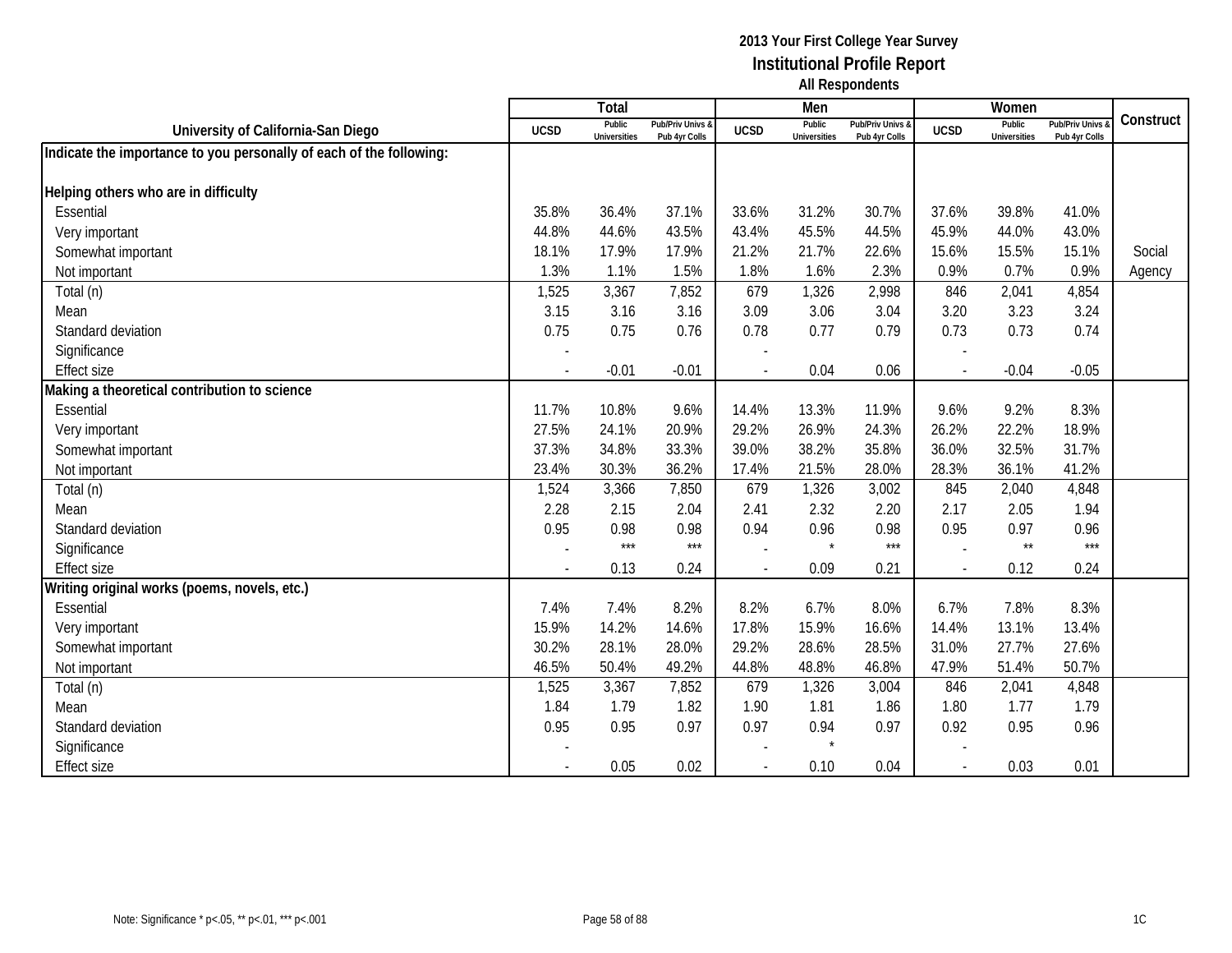|                                                                     |                          | Total                         |                                   |             | Men                           |                                 |             | Women                         |                                        |           |
|---------------------------------------------------------------------|--------------------------|-------------------------------|-----------------------------------|-------------|-------------------------------|---------------------------------|-------------|-------------------------------|----------------------------------------|-----------|
| University of California-San Diego                                  | <b>UCSD</b>              | Public<br><b>Universities</b> | Pub/Priv Univs &<br>Pub 4yr Colls | <b>UCSD</b> | Public<br><b>Universities</b> | Pub/Priv Univs<br>Pub 4yr Colls | <b>UCSD</b> | Public<br><b>Universities</b> | <b>Pub/Priv Univs</b><br>Pub 4yr Colls | Construct |
| Indicate the importance to you personally of each of the following: |                          |                               |                                   |             |                               |                                 |             |                               |                                        |           |
|                                                                     |                          |                               |                                   |             |                               |                                 |             |                               |                                        |           |
| Creating artistic works (painting, sculpture, etc.)                 |                          |                               |                                   |             |                               |                                 |             |                               |                                        |           |
| Essential                                                           | 7.6%                     | 6.5%                          | 8.0%                              | 8.7%        | 6.6%                          | 7.8%                            | 6.7%        | 6.4%                          | 8.0%                                   |           |
| Very important                                                      | 13.6%                    | 12.8%                         | 12.7%                             | 12.5%       | 12.1%                         | 12.6%                           | 14.4%       | 13.3%                         | 12.8%                                  |           |
| Somewhat important                                                  | 32.3%                    | 28.4%                         | 26.4%                             | 29.3%       | 27.0%                         | 25.9%                           | 34.7%       | 29.2%                         | 26.7%                                  |           |
| Not important                                                       | 46.5%                    | 52.3%                         | 53.0%                             | 49.5%       | 54.2%                         | 53.8%                           | 44.1%       | 51.1%                         | 52.5%                                  |           |
| Total (n)                                                           | 1,524                    | 3,365                         | 7,848                             | 679         | 1,326                         | 3,001                           | 845         | 2,039                         | 4,847                                  |           |
| Mean                                                                | 1.82                     | 1.73                          | 1.76                              | 1.80        | 1.71                          | 1.74                            | 1.84        | 1.75                          | 1.76                                   |           |
| Standard deviation                                                  | 0.94                     | 0.92                          | 0.96                              | 0.96        | 0.92                          | 0.95                            | 0.91        | 0.91                          | 0.96                                   |           |
| Significance                                                        |                          | $\star\star$                  | $\star$                           |             | $\star$                       |                                 |             | $\star$                       | $\star$                                |           |
| <b>Effect size</b>                                                  |                          | 0.10                          | 0.06                              |             | 0.10                          | 0.06                            |             | 0.10                          | 0.08                                   |           |
| Becoming successful in a business of my own                         |                          |                               |                                   |             |                               |                                 |             |                               |                                        |           |
| Essential                                                           | 15.7%                    | 13.5%                         | 15.2%                             | 20.0%       | 16.7%                         | 17.6%                           | 12.3%       | 11.5%                         | 13.7%                                  |           |
| Very important                                                      | 27.5%                    | 24.3%                         | 25.1%                             | 27.7%       | 26.2%                         | 28.0%                           | 27.4%       | 23.1%                         | 23.2%                                  |           |
| Somewhat important                                                  | 33.2%                    | 33.0%                         | 31.9%                             | 33.7%       | 33.9%                         | 32.5%                           | 32.7%       | 32.5%                         | 31.6%                                  |           |
| Not important                                                       | 23.5%                    | 29.1%                         | 27.8%                             | 18.6%       | 23.2%                         | 21.9%                           | 27.5%       | 32.9%                         | 31.5%                                  |           |
| Total (n)                                                           | 1,525                    | 3,366                         | 7,852                             | 679         | 1,326                         | 3,001                           | 846         | 2,040                         | 4,851                                  |           |
| Mean                                                                | 2.35                     | 2.22                          | 2.28                              | 2.49        | 2.36                          | 2.41                            | 2.24        | 2.13                          | 2.19                                   |           |
| Standard deviation                                                  | 1.01                     | 1.01                          | 1.03                              | 1.01        | 1.01                          | 1.02                            | 0.99        | 1.00                          | 1.03                                   |           |
| Significance                                                        |                          | $***$                         | $\star$                           |             | $\star\star$                  |                                 |             | $^{\star\star}$               |                                        |           |
| <b>Effect size</b>                                                  | $\overline{\phantom{a}}$ | 0.13                          | 0.07                              |             | 0.13                          | 0.08                            | $\sim$      | 0.11                          | 0.05                                   |           |
| Becoming involved in programs to clean up the environment           |                          |                               |                                   |             |                               |                                 |             |                               |                                        |           |
| Essential                                                           | 12.3%                    | 11.4%                         | 10.1%                             | 12.4%       | 10.9%                         | 10.1%                           | 12.3%       | 11.8%                         | 10.1%                                  |           |
| Very important                                                      | 25.6%                    | 24.9%                         | 23.9%                             | 25.5%       | 27.2%                         | 25.4%                           | 25.8%       | 23.4%                         | 22.9%                                  |           |
| Somewhat important                                                  | 45.5%                    | 44.3%                         | 44.6%                             | 43.4%       | 41.8%                         | 42.5%                           | 47.2%       | 46.0%                         | 45.8%                                  |           |
| Not important                                                       | 16.5%                    | 19.3%                         | 21.4%                             | 18.7%       | 20.1%                         | 22.0%                           | 14.8%       | 18.8%                         | 21.1%                                  |           |
| Total (n)                                                           | 1,525                    | 3,367                         | 7,850                             | 679         | 1,326                         | 3,001                           | 846         | 2,041                         | 4,849                                  |           |
| Mean                                                                | 2.34                     | 2.28                          | 2.23                              | 2.32        | 2.29                          | 2.24                            | 2.36        | 2.28                          | 2.22                                   |           |
| Standard deviation                                                  | 0.90                     | 0.90                          | 0.90                              | 0.92        | 0.91                          | 0.91                            | 0.88        | 0.90                          | 0.89                                   |           |
| Significance                                                        |                          | $\star$                       | $***$                             |             |                               | $\star$                         |             |                               | $***$                                  |           |
| <b>Effect size</b>                                                  |                          | 0.07                          | 0.12                              |             | 0.03                          | 0.09                            |             | 0.09                          | 0.16                                   |           |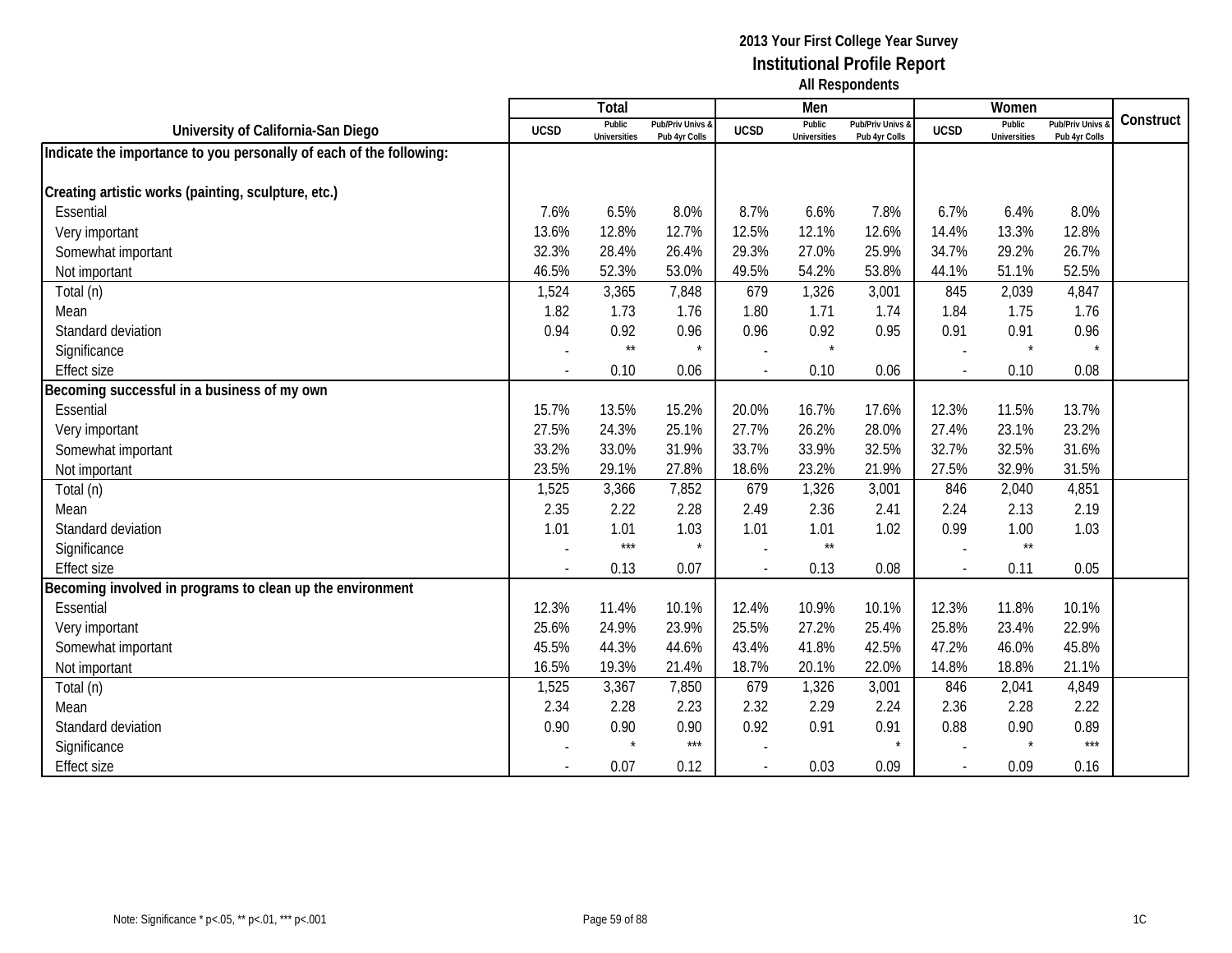|                                                                     |                | Total                         |                                   |                          | Men                           |                                   |             | Women                         |                                        |           |
|---------------------------------------------------------------------|----------------|-------------------------------|-----------------------------------|--------------------------|-------------------------------|-----------------------------------|-------------|-------------------------------|----------------------------------------|-----------|
| University of California-San Diego                                  | <b>UCSD</b>    | Public<br><b>Universities</b> | Pub/Priv Univs &<br>Pub 4yr Colls | <b>UCSD</b>              | Public<br><b>Universities</b> | Pub/Priv Univs &<br>Pub 4yr Colls | <b>UCSD</b> | Public<br><b>Universities</b> | <b>Pub/Priv Univs</b><br>Pub 4yr Colls | Construct |
| Indicate the importance to you personally of each of the following: |                |                               |                                   |                          |                               |                                   |             |                               |                                        |           |
|                                                                     |                |                               |                                   |                          |                               |                                   |             |                               |                                        |           |
| Developing a meaningful philosophy of life                          |                |                               |                                   |                          |                               |                                   |             |                               |                                        |           |
| Essential                                                           | 29.9%          | 28.7%                         | 26.1%                             | 33.6%                    | 31.1%                         | 28.7%                             | 27.0%       | 27.1%                         | 24.4%                                  |           |
| Very important                                                      | 31.5%          | 29.9%                         | 30.2%                             | 30.5%                    | 30.5%                         | 31.1%                             | 32.4%       | 29.4%                         | 29.7%                                  |           |
| Somewhat important                                                  | 29.2%          | 28.5%                         | 29.4%                             | 26.7%                    | 26.3%                         | 27.1%                             | 31.3%       | 29.9%                         | 30.7%                                  |           |
| Not important                                                       | 9.3%           | 12.9%                         | 14.4%                             | 9.3%                     | 12.0%                         | 13.1%                             | 9.3%        | 13.5%                         | 15.2%                                  |           |
| Total (n)                                                           | 1,525          | 3,367                         | 7,853                             | 679                      | 1,326                         | 3,003                             | 846         | 2,041                         | 4,850                                  |           |
| Mean                                                                | 2.82           | 2.74                          | 2.68                              | 2.88                     | 2.81                          | 2.75                              | 2.77        | 2.70                          | 2.63                                   |           |
| Standard deviation                                                  | 0.97           | 1.01                          | 1.01                              | 0.98                     | 1.01                          | 1.01                              | 0.95        | 1.01                          | 1.01                                   |           |
| Significance                                                        |                | $\star\star$                  | $***$                             |                          |                               | $\star\star$                      |             |                               | $***$                                  |           |
| <b>Effect size</b>                                                  |                | 0.08                          | 0.14                              |                          | 0.07                          | 0.13                              |             | 0.07                          | 0.14                                   |           |
| Participating in a community action program                         |                |                               |                                   |                          |                               |                                   |             |                               |                                        |           |
| Essential                                                           | 12.3%          | 12.6%                         | 12.2%                             | 10.8%                    | 8.3%                          | 8.6%                              | 13.5%       | 15.5%                         | 14.4%                                  |           |
| Very important                                                      | 29.7%          | 28.8%                         | 29.0%                             | 26.1%                    | 25.9%                         | 25.9%                             | 32.7%       | 30.6%                         | 30.9%                                  |           |
| Somewhat important                                                  | 40.0%          | 40.0%                         | 40.5%                             | 39.2%                    | 40.1%                         | 41.2%                             | 40.7%       | 40.0%                         | 40.1%                                  | Social    |
| Not important                                                       | 18.0%          | 18.6%                         | 18.3%                             | 24.0%                    | 25.6%                         | 24.2%                             | 13.1%       | 13.9%                         | 14.7%                                  | Agency    |
| Total (n)                                                           | 1,524          | 3,363                         | 7,844                             | 679                      | 1,326                         | 2,999                             | 845         | 2,037                         | 4,845                                  |           |
| Mean                                                                | 2.36           | 2.36                          | 2.35                              | 2.24                     | 2.17                          | 2.19                              | 2.47        | 2.48                          | 2.45                                   |           |
| Standard deviation                                                  | 0.91           | 0.92                          | 0.92                              | 0.94                     | 0.91                          | 0.90                              | 0.88        | 0.92                          | 0.91                                   |           |
| Significance                                                        |                |                               |                                   |                          |                               |                                   |             |                               |                                        |           |
| <b>Effect size</b>                                                  | $\blacksquare$ | 0.00                          | 0.01                              | $\overline{\phantom{a}}$ | 0.08                          | 0.06                              | $\sim$      | $-0.01$                       | 0.02                                   |           |
| Helping to promote racial understanding                             |                |                               |                                   |                          |                               |                                   |             |                               |                                        |           |
| Essential                                                           | 13.6%          | 12.8%                         | 13.2%                             | 13.1%                    | 10.3%                         | 11.6%                             | 14.1%       | 14.4%                         | 14.3%                                  |           |
| Very important                                                      | 32.1%          | 29.3%                         | 29.5%                             | 29.2%                    | 27.3%                         | 27.5%                             | 34.4%       | 30.6%                         | 30.8%                                  |           |
| Somewhat important                                                  | 37.3%          | 39.0%                         | 38.9%                             | 36.8%                    | 39.7%                         | 39.0%                             | 37.7%       | 38.5%                         | 38.9%                                  | Social    |
| Not important                                                       | 17.0%          | 18.9%                         | 18.3%                             | 20.9%                    | 22.7%                         | 21.9%                             | 13.8%       | 16.4%                         | 16.1%                                  | Agency    |
| Total (n)                                                           | 1,525          | 3,363                         | 7,842                             | 679                      | 1,326                         | 2,997                             | 846         | 2,037                         | 4,845                                  |           |
| Mean                                                                | 2.42           | 2.36                          | 2.38                              | 2.34                     | 2.25                          | 2.29                              | 2.49        | 2.43                          | 2.43                                   |           |
| Standard deviation                                                  | 0.93           | 0.93                          | 0.93                              | 0.95                     | 0.92                          | 0.94                              | 0.90        | 0.93                          | 0.92                                   |           |
| Significance                                                        |                | $\star$                       |                                   |                          | $\star$                       |                                   |             |                               |                                        |           |
| <b>Effect size</b>                                                  |                | 0.06                          | 0.04                              | $\blacksquare$           | 0.10                          | 0.05                              |             | 0.06                          | 0.07                                   |           |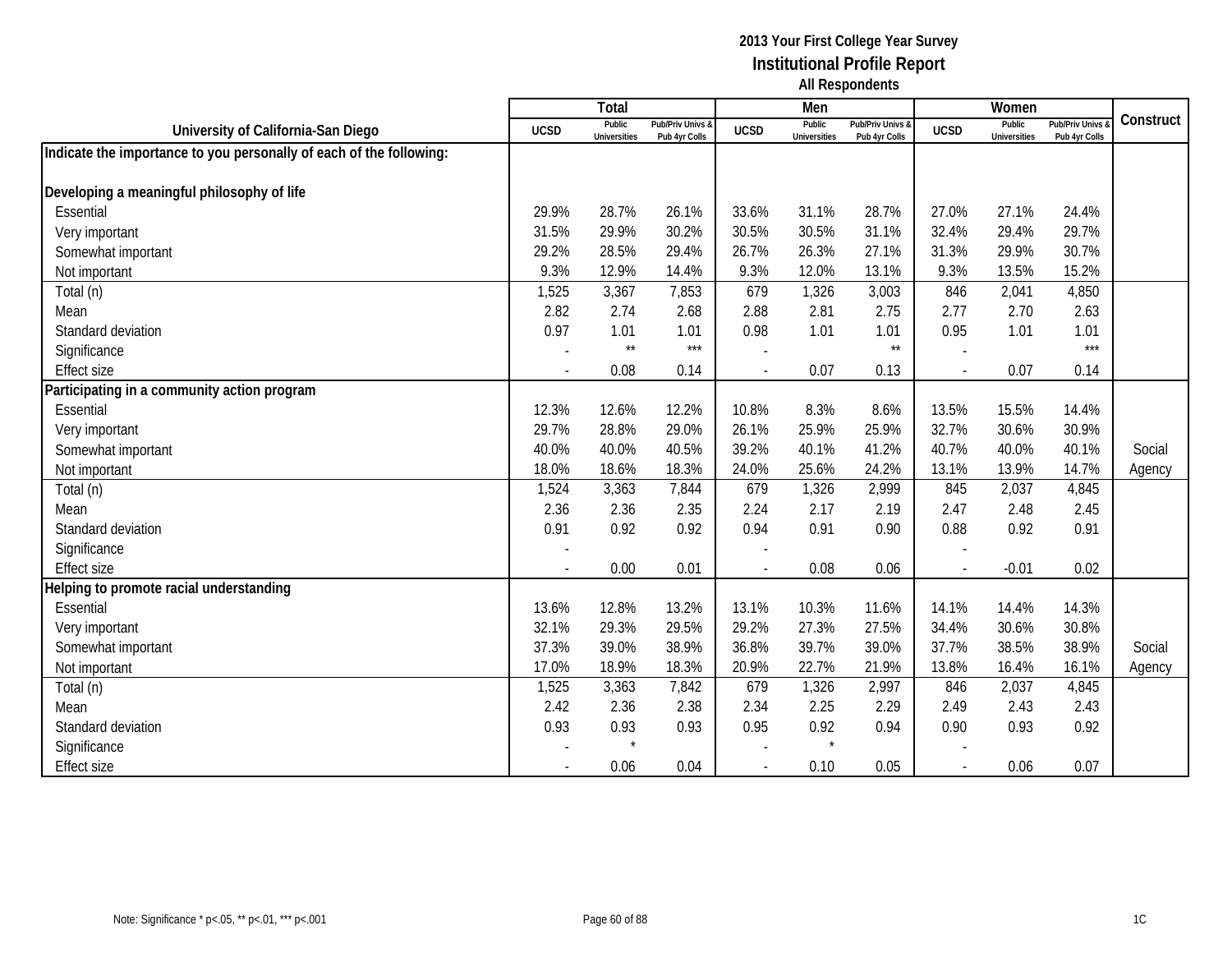|                                                                     |                          | <b>Total</b>                  |                                   |             | Men                           |                                   |             | Women                         |                                        |           |
|---------------------------------------------------------------------|--------------------------|-------------------------------|-----------------------------------|-------------|-------------------------------|-----------------------------------|-------------|-------------------------------|----------------------------------------|-----------|
| University of California-San Diego                                  | <b>UCSD</b>              | Public<br><b>Universities</b> | Pub/Priv Univs &<br>Pub 4yr Colls | <b>UCSD</b> | Public<br><b>Universities</b> | Pub/Priv Univs &<br>Pub 4yr Colls | <b>UCSD</b> | Public<br><b>Universities</b> | <b>Pub/Priv Univs</b><br>Pub 4yr Colls | Construct |
| Indicate the importance to you personally of each of the following: |                          |                               |                                   |             |                               |                                   |             |                               |                                        |           |
| Keeping up to date with political affairs                           |                          |                               |                                   |             |                               |                                   |             |                               |                                        |           |
| Essential                                                           | 11.6%                    | 11.8%                         | 12.8%                             | 13.3%       | 12.7%                         | 14.6%                             | 10.3%       | 11.1%                         | 11.6%                                  |           |
| Very important                                                      | 27.9%                    | 29.2%                         | 29.4%                             | 31.1%       | 32.8%                         | 32.5%                             | 25.3%       | 26.8%                         | 27.5%                                  |           |
| Somewhat important                                                  | 40.6%                    | 40.7%                         | 40.7%                             | 38.1%       | 37.9%                         | 37.7%                             | 42.6%       | 42.4%                         | 42.5%                                  | Social    |
| Not important                                                       | 19.9%                    | 18.4%                         | 17.1%                             | 17.5%       | 16.5%                         | 15.1%                             | 21.9%       | 19.6%                         | 18.4%                                  | Agency    |
| Total (n)                                                           | 1,525                    | 3,364                         | 7,846                             | 679         | 1,326                         | 2,997                             | 846         | 2,038                         | 4,849                                  |           |
| Mean                                                                | 2.31                     | 2.34                          | 2.38                              | 2.40        | 2.42                          | 2.47                              | 2.24        | 2.29                          | 2.32                                   |           |
| Standard deviation                                                  | 0.92                     | 0.91                          | 0.91                              | 0.93        | 0.91                          | 0.92                              | 0.91        | 0.91                          | 0.90                                   | Civic     |
| Significance                                                        | $\overline{\phantom{a}}$ |                               | $***$                             |             |                               |                                   |             |                               |                                        | Engage-   |
| <b>Effect size</b>                                                  | $\overline{\phantom{a}}$ | $-0.03$                       | $-0.08$                           |             | $-0.02$                       | $-0.08$                           |             | $-0.05$                       | $-0.09$                                | ment      |
| Becoming a community leader                                         |                          |                               |                                   |             |                               |                                   |             |                               |                                        |           |
| Essential                                                           | 10.8%                    | 11.8%                         | 13.3%                             | 11.3%       | 10.8%                         | 13.3%                             | 10.3%       | 12.4%                         | 13.3%                                  |           |
| Very important                                                      | 28.3%                    | 28.0%                         | 28.4%                             | 27.2%       | 27.3%                         | 27.8%                             | 29.2%       | 28.4%                         | 28.8%                                  |           |
| Somewhat important                                                  | 37.9%                    | 38.3%                         | 38.0%                             | 37.6%       | 38.5%                         | 37.5%                             | 38.2%       | 38.3%                         | 38.3%                                  | Social    |
| Not important                                                       | 23.0%                    | 21.9%                         | 20.3%                             | 23.9%       | 23.5%                         | 21.4%                             | 22.2%       | 20.9%                         | 19.6%                                  | Agency    |
| Total (n)                                                           | 1,524                    | 3,362                         | 7,836                             | 679         | 1,326                         | 2,996                             | 845         | 2,036                         | 4,840                                  |           |
| Mean                                                                | 2.27                     | 2.30                          | 2.35                              | 2.26        | 2.25                          | 2.33                              | 2.28        | 2.32                          | 2.36                                   |           |
| Standard deviation                                                  | 0.93                     | 0.94                          | 0.95                              | 0.95        | 0.94                          | 0.96                              | 0.92        | 0.94                          | 0.94                                   |           |
| Significance                                                        |                          |                               | $***$                             |             |                               |                                   |             |                               |                                        |           |
| <b>Effect size</b>                                                  |                          | $-0.03$                       | $-0.08$                           |             | 0.01                          | $-0.07$                           |             | $-0.04$                       | $-0.09$                                |           |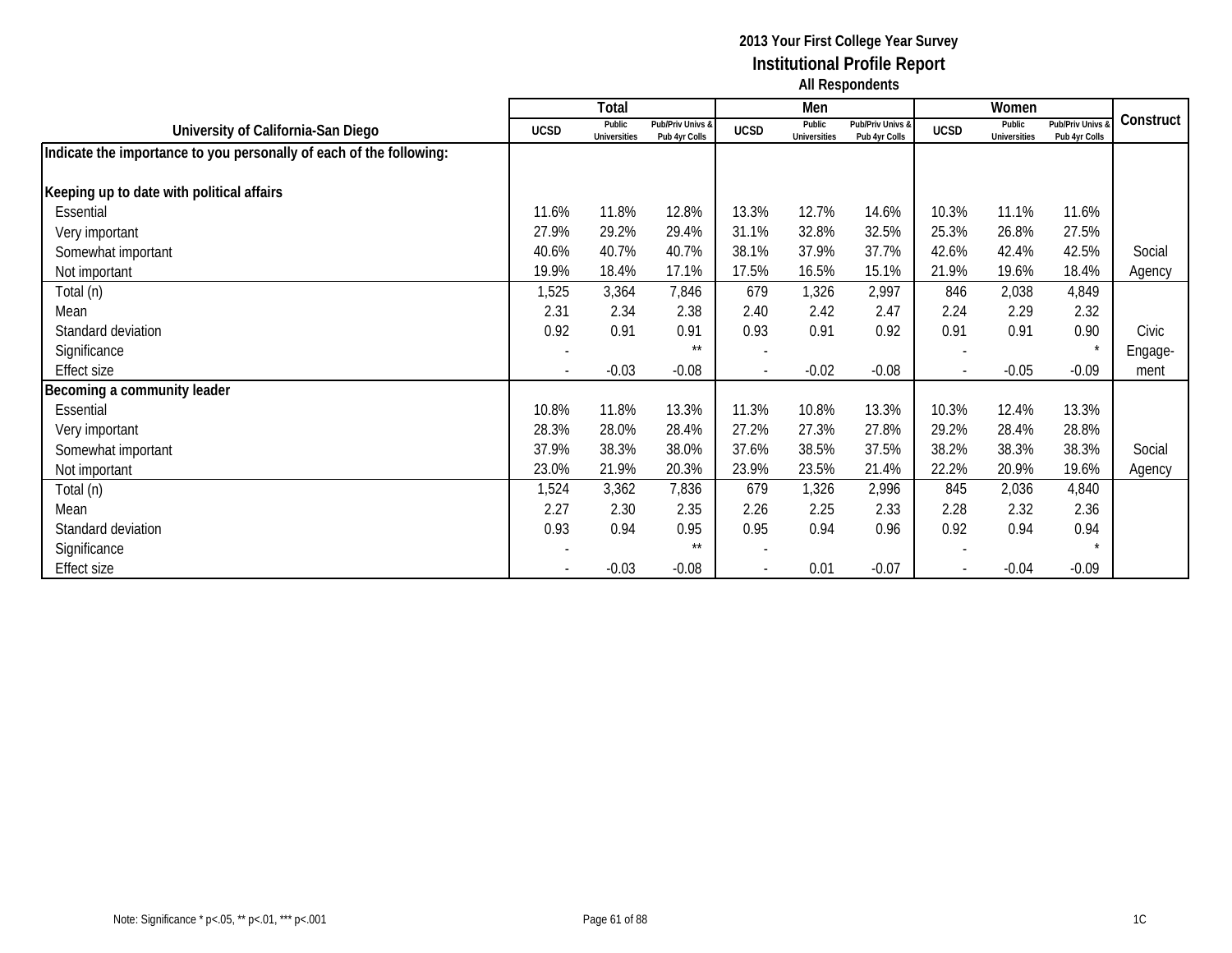|                                                                     |                | Total                         |                                   |             | Men                           |                                   |             | Women                         |                                        |           |
|---------------------------------------------------------------------|----------------|-------------------------------|-----------------------------------|-------------|-------------------------------|-----------------------------------|-------------|-------------------------------|----------------------------------------|-----------|
| University of California-San Diego                                  | <b>UCSD</b>    | Public<br><b>Universities</b> | Pub/Priv Univs &<br>Pub 4yr Colls | <b>UCSD</b> | Public<br><b>Universities</b> | Pub/Priv Univs &<br>Pub 4yr Colls | <b>UCSD</b> | Public<br><b>Universities</b> | <b>Pub/Priv Univs</b><br>Pub 4yr Colls | Construct |
| Indicate the importance to you personally of each of the following: |                |                               |                                   |             |                               |                                   |             |                               |                                        |           |
|                                                                     |                |                               |                                   |             |                               |                                   |             |                               |                                        |           |
| Improving my understanding of other countries and cultures          |                |                               |                                   |             |                               |                                   |             |                               |                                        |           |
| Essential                                                           | 21.3%          | 21.7%                         | 21.7%                             | 19.3%       | 17.6%                         | 18.9%                             | 22.9%       | 24.3%                         | 23.4%                                  |           |
| Very important                                                      | 38.9%          | 36.8%                         | 36.0%                             | 37.7%       | 37.0%                         | 34.6%                             | 39.8%       | 36.7%                         | 36.9%                                  |           |
| Somewhat important                                                  | 31.9%          | 33.4%                         | 34.1%                             | 33.0%       | 35.1%                         | 35.4%                             | 31.1%       | 32.3%                         | 33.2%                                  |           |
| Not important                                                       | 7.9%           | 8.1%                          | 8.3%                              | 10.0%       | 10.3%                         | 11.1%                             | 6.1%        | 6.7%                          | 6.5%                                   |           |
| Total (n)                                                           | 1,525          | 3,364                         | 7,835                             | 679         | 1,326                         | 2,989                             | 846         | 2,038                         | 4,846                                  |           |
| Mean                                                                | 2.74           | 2.72                          | 2.71                              | 2.66        | 2.62                          | 2.61                              | 2.80        | 2.79                          | 2.77                                   |           |
| Standard deviation                                                  | 0.88           | 0.89                          | 0.90                              | 0.90        | 0.89                          | 0.91                              | 0.86        | 0.89                          | 0.88                                   |           |
| Significance                                                        |                |                               |                                   |             |                               |                                   |             |                               |                                        |           |
| <b>Effect size</b>                                                  | $\blacksquare$ | 0.02                          | 0.03                              |             | 0.04                          | 0.05                              | $\sim$      | 0.01                          | 0.03                                   |           |
| Adopting "green" practices to protect the environment               |                |                               |                                   |             |                               |                                   |             |                               |                                        |           |
| Essential                                                           | 19.9%          | 20.0%                         | 17.7%                             | 16.6%       | 16.9%                         | 15.7%                             | 22.5%       | 22.0%                         | 19.0%                                  |           |
| Very important                                                      | 37.4%          | 36.0%                         | 33.9%                             | 37.6%       | 37.4%                         | 33.7%                             | 37.2%       | 35.1%                         | 34.1%                                  |           |
| Somewhat important                                                  | 35.0%          | 34.4%                         | 37.2%                             | 35.1%       | 34.2%                         | 37.2%                             | 34.9%       | 34.5%                         | 37.2%                                  |           |
| Not important                                                       | 7.8%           | 9.6%                          | 11.1%                             | 10.8%       | 11.5%                         | 13.4%                             | 5.4%        | 8.3%                          | 9.7%                                   |           |
| Total (n)                                                           | 1,525          | 3,364                         | 7,838                             | 679         | 1,326                         | 2,992                             | 846         | 2,038                         | 4,846                                  |           |
| Mean                                                                | 2.69           | 2.66                          | 2.58                              | 2.60        | 2.60                          | 2.52                              | 2.77        | 2.71                          | 2.62                                   |           |
| Standard deviation                                                  | 0.88           | 0.90                          | 0.91                              | 0.89        | 0.90                          | 0.91                              | 0.86        | 0.90                          | 0.90                                   |           |
| Significance                                                        |                |                               | ***                               |             |                               |                                   |             |                               | $***$                                  |           |
| <b>Effect size</b>                                                  |                | 0.03                          | 0.12                              |             | 0.00                          | 0.09                              |             | 0.07                          | 0.17                                   |           |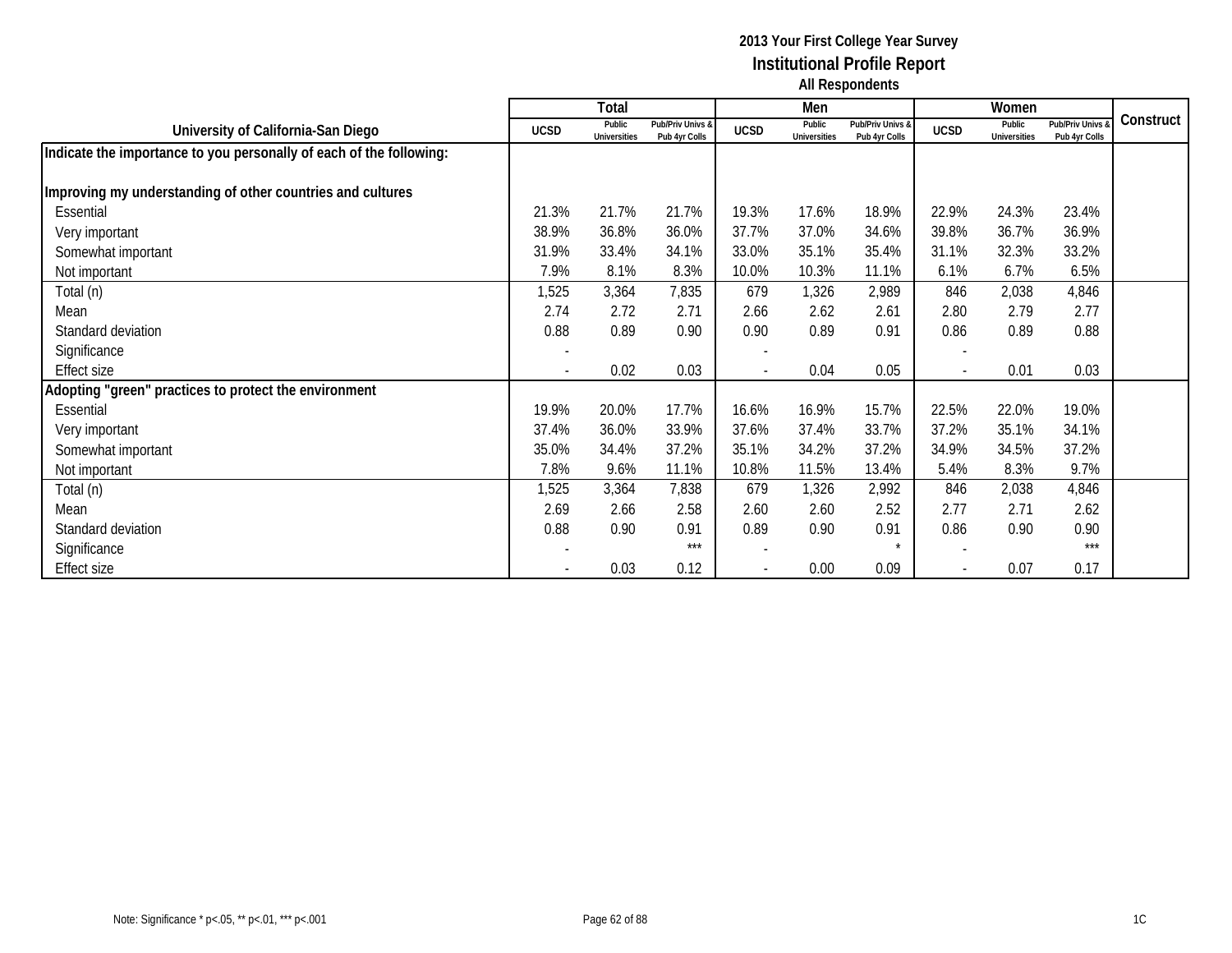|                                                                           |                          | <b>Total</b>                  |                                 |                          | Men                           |                                 |               | Women                         |                                        |             |
|---------------------------------------------------------------------------|--------------------------|-------------------------------|---------------------------------|--------------------------|-------------------------------|---------------------------------|---------------|-------------------------------|----------------------------------------|-------------|
| University of California-San Diego                                        | <b>UCSD</b>              | Public<br><b>Universities</b> | Pub/Priv Univs<br>Pub 4yr Colls | <b>UCSD</b>              | Public<br><b>Universities</b> | Pub/Priv Univs<br>Pub 4yr Colls | <b>UCSD</b>   | Public<br><b>Universities</b> | <b>Pub/Priv Univs</b><br>Pub 4yr Colls | Construct   |
| To what extent have you experienced the following with students from a    |                          |                               |                                 |                          |                               |                                 |               |                               |                                        |             |
| racial/ethnic group other than your own?                                  |                          |                               |                                 |                          |                               |                                 |               |                               |                                        |             |
|                                                                           |                          |                               |                                 |                          |                               |                                 |               |                               |                                        |             |
| Dined or shared a meal                                                    |                          |                               |                                 |                          |                               |                                 |               |                               |                                        |             |
| Very often                                                                | 41.9%                    | 35.7%                         | 38.1%                           | 39.1%                    | 34.5%                         | 36.2%                           | 44.0%         | 36.5%                         | 39.2%                                  |             |
| Often                                                                     | 25.8%                    | 23.9%                         | 24.7%                           | 27.0%                    | 24.8%                         | 26.3%                           | 24.9%         | 23.3%                         | 23.8%                                  | Positive    |
| Sometimes                                                                 | 21.3%                    | 23.8%                         | 23.0%                           | 22.7%                    | 24.5%                         | 23.7%                           | 20.1%         | 23.3%                         | 22.6%                                  | Cross-      |
| Seldom                                                                    | 7.5%                     | 11.8%                         | 9.7%                            | 7.2%                     | 10.9%                         | 9.0%                            | 7.7%          | 12.4%                         | 10.1%                                  | Racial      |
| Never                                                                     | 3.5%                     | 4.8%                          | 4.5%                            | 3.8%                     | 5.3%                          | 4.9%                            | 3.3%          | 4.4%                          | 4.3%                                   | Interaction |
| Total (n)                                                                 | 1,522                    | 3,350                         | 7,827                           | 677                      | 1,319                         | 2,986                           | 845           | 2,031                         | 4,841                                  |             |
| Mean                                                                      | 3.95                     | 3.74                          | 3.82                            | 3.90                     | 3.72                          | 3.80                            | 3.99          | 3.75                          | 3.83                                   |             |
| Standard deviation                                                        | 1.12                     | 1.20                          | 1.17                            | 1.12                     | 1.20                          | 1.16                            | 1.12          | 1.20                          | 1.18                                   |             |
| Significance                                                              |                          | $***$                         | $***$                           |                          | $\star\star$                  |                                 | $\sim$        | $***$                         | $***$                                  |             |
| <b>Effect size</b>                                                        | $\sim$                   | 0.18                          | 0.11                            | $\overline{\phantom{a}}$ | 0.15                          | 0.09                            | $\mathcal{L}$ | 0.20                          | 0.14                                   |             |
| Had meaningful and honest discussions about race/ethnic relations outside |                          |                               |                                 |                          |                               |                                 |               |                               |                                        |             |
| of class                                                                  |                          |                               |                                 |                          |                               |                                 |               |                               |                                        |             |
| Very often                                                                | 23.3%                    | 19.4%                         | 20.4%                           | 22.5%                    | 18.6%                         | 19.5%                           | 24.1%         | 20.0%                         | 21.0%                                  |             |
| Often                                                                     | 19.7%                    | 17.9%                         | 20.1%                           | 18.0%                    | 17.3%                         | 20.0%                           | 21.1%         | 18.2%                         | 20.1%                                  | Positive    |
| Sometimes                                                                 | 28.9%                    | 28.5%                         | 28.5%                           | 29.4%                    | 28.4%                         | 28.2%                           | 28.6%         | 28.6%                         | 28.8%                                  | Cross-      |
| Seldom                                                                    | 17.5%                    | 21.3%                         | 19.7%                           | 17.9%                    | 22.0%                         | 20.2%                           | 17.2%         | 20.9%                         | 19.4%                                  | Racial      |
| Never                                                                     | 10.5%                    | 12.9%                         | 11.3%                           | 12.3%                    | 13.8%                         | 12.1%                           | 9.1%          | 12.3%                         | 10.7%                                  | Interaction |
| Total (n)                                                                 | 1,521                    | 3,349                         | 7,822                           | 677                      | 1,319                         | 2,987                           | 844           | 2,030                         | 4,835                                  |             |
| Mean                                                                      | 3.28                     | 3.10                          | 3.19                            | 3.21                     | 3.05                          | 3.15                            | 3.34          | 3.13                          | 3.21                                   |             |
| Standard deviation                                                        | 1.28                     | 1.29                          | 1.28                            | 1.31                     | 1.30                          | 1.28                            | 1.26          | 1.29                          | 1.27                                   |             |
| Significance                                                              |                          | $***$                         | $\star$                         |                          | $^{\star\star}$               |                                 |               | $***$                         | $\star\star$                           |             |
| <b>Effect size</b>                                                        |                          | 0.14                          | 0.07                            |                          | 0.12                          | 0.05                            |               | 0.16                          | 0.10                                   |             |
| Had guarded, cautious interactions                                        |                          |                               |                                 |                          |                               |                                 |               |                               |                                        |             |
| Very often                                                                | 6.0%                     | 4.7%                          | 5.6%                            | 6.9%                     | 5.4%                          | 6.6%                            | 5.2%          | 4.3%                          | 5.1%                                   |             |
| Often                                                                     | 10.8%                    | 8.7%                          | 9.4%                            | 10.3%                    | 9.0%                          | 10.2%                           | 11.1%         | 8.5%                          | 8.9%                                   | Negative    |
| Sometimes                                                                 | 27.9%                    | 24.1%                         | 23.5%                           | 29.7%                    | 26.9%                         | 25.7%                           | 26.5%         | 22.3%                         | 22.1%                                  | Cross-      |
| Seldom                                                                    | 26.6%                    | 30.5%                         | 29.5%                           | 26.0%                    | 29.0%                         | 28.4%                           | 27.1%         | 31.4%                         | 30.2%                                  | Racial      |
| Never                                                                     | 28.7%                    | 32.0%                         | 31.9%                           | 27.0%                    | 29.7%                         | 29.0%                           | 30.0%         | 33.4%                         | 33.7%                                  | Interaction |
| Total (n)                                                                 | 1,521                    | 3,348                         | 7,806                           | 677                      | 1,318                         | 2,978                           | 844           | 2,030                         | 4,828                                  |             |
| Mean                                                                      | 2.39                     | 2.24                          | 2.27                            | 2.44                     | 2.31                          | 2.37                            | 2.34          | 2.19                          | 2.21                                   |             |
| Standard deviation                                                        | 1.18                     | 1.13                          | 1.17                            | 1.19                     | 1.15                          | 1.19                            | 1.17          | 1.12                          | 1.15                                   |             |
| Significance                                                              |                          | $***$                         | $***$                           |                          | $\star$                       |                                 |               | $\star\star$                  | $\star\star$                           |             |
| <b>Effect size</b>                                                        | $\overline{\phantom{a}}$ | 0.13                          | 0.10                            | $\overline{a}$           | 0.11                          | 0.06                            | $\mathcal{L}$ | 0.13                          | 0.11                                   |             |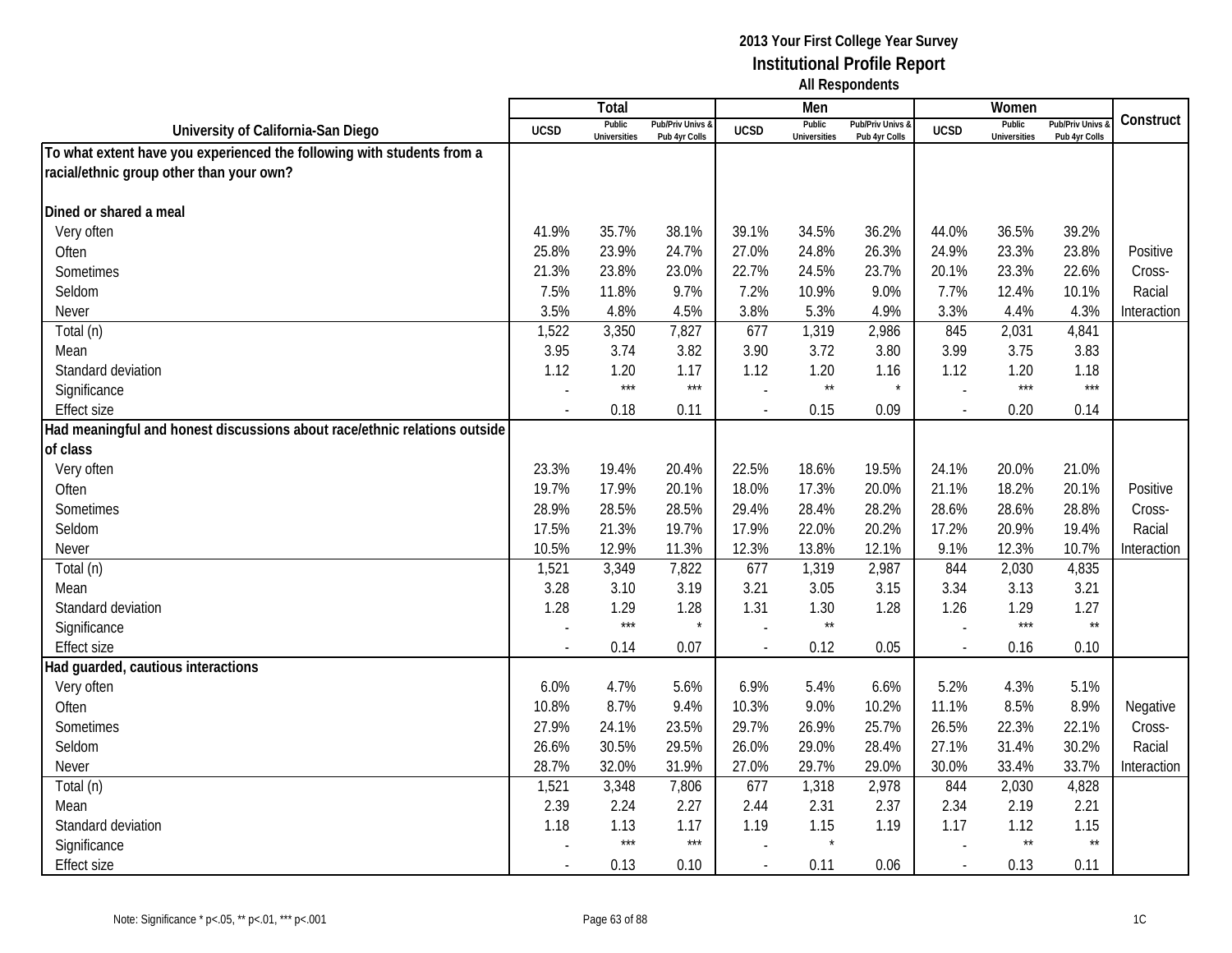|                                                                        |                          | Total                         |                                   |                          | Men                           |                                 |             | Women                         |                                        |             |
|------------------------------------------------------------------------|--------------------------|-------------------------------|-----------------------------------|--------------------------|-------------------------------|---------------------------------|-------------|-------------------------------|----------------------------------------|-------------|
| University of California-San Diego                                     | <b>UCSD</b>              | Public<br><b>Universities</b> | Pub/Priv Univs &<br>Pub 4yr Colls | <b>UCSD</b>              | Public<br><b>Universities</b> | Pub/Priv Univs<br>Pub 4yr Colls | <b>UCSD</b> | Public<br><b>Universities</b> | <b>Pub/Priv Univs</b><br>Pub 4yr Colls | Construct   |
| To what extent have you experienced the following with students from a |                          |                               |                                   |                          |                               |                                 |             |                               |                                        |             |
| racial/ethnic group other than your own?                               |                          |                               |                                   |                          |                               |                                 |             |                               |                                        |             |
|                                                                        |                          |                               |                                   |                          |                               |                                 |             |                               |                                        |             |
| Shared personal feelings and problems                                  |                          |                               |                                   |                          |                               |                                 |             |                               |                                        |             |
| Very often                                                             | 23.1%                    | 21.0%                         | 22.7%                             | 18.6%                    | 16.3%                         | 17.4%                           | 26.7%       | 24.1%                         | 26.0%                                  |             |
| Often                                                                  | 27.6%                    | 25.9%                         | 26.4%                             | 27.0%                    | 25.1%                         | 26.3%                           | 28.0%       | 26.4%                         | 26.4%                                  | Positive    |
| Sometimes                                                              | 29.3%                    | 28.4%                         | 28.5%                             | 30.0%                    | 29.6%                         | 30.3%                           | 28.7%       | 27.6%                         | 27.5%                                  | Cross-      |
| Seldom                                                                 | 12.3%                    | 14.5%                         | 13.0%                             | 14.9%                    | 16.8%                         | 14.7%                           | 10.2%       | 13.0%                         | 12.0%                                  | Racial      |
| Never                                                                  | 7.8%                     | 10.2%                         | 9.4%                              | 9.5%                     | 12.3%                         | 11.3%                           | 6.4%        | 8.9%                          | 8.2%                                   | Interaction |
| Total (n)                                                              | 1,520                    | 3,348                         | 7,815                             | 677                      | 1,319                         | 2,983                           | 843         | 2,029                         | 4,832                                  |             |
| Mean                                                                   | 3.46                     | 3.33                          | 3.40                              | 3.30                     | 3.16                          | 3.24                            | 3.58        | 3.44                          | 3.50                                   |             |
| Standard deviation                                                     | 1.19                     | 1.24                          | 1.23                              | 1.20                     | 1.24                          | 1.23                            | 1.17        | 1.23                          | 1.23                                   |             |
| Significance                                                           |                          | $***$                         |                                   | $\overline{\phantom{a}}$ | $\star$                       |                                 | $\sim$      | $\star\star$                  |                                        |             |
| <b>Effect size</b>                                                     |                          | 0.10                          | 0.05                              |                          | 0.11                          | 0.05                            | $\sim$      | 0.11                          | 0.07                                   |             |
| Had tense, somewhat hostile interactions                               |                          |                               |                                   |                          |                               |                                 |             |                               |                                        |             |
| Very often                                                             | 3.3%                     | 2.6%                          | 3.3%                              | 4.0%                     | 3.2%                          | 4.1%                            | 2.7%        | 2.2%                          | 2.8%                                   |             |
| Often                                                                  | 4.1%                     | 3.7%                          | 5.1%                              | 4.9%                     | 4.9%                          | 6.8%                            | 3.6%        | 2.9%                          | 4.0%                                   | Negative    |
| Sometimes                                                              | 16.0%                    | 12.7%                         | 12.6%                             | 17.1%                    | 14.4%                         | 14.7%                           | 15.0%       | 11.5%                         | 11.3%                                  | Cross-      |
| Seldom                                                                 | 26.6%                    | 23.6%                         | 22.2%                             | 27.9%                    | 24.6%                         | 22.9%                           | 25.5%       | 23.0%                         | 21.7%                                  | Racial      |
| <b>Never</b>                                                           | 50.0%                    | 57.4%                         | 56.8%                             | 46.1%                    | 53.0%                         | 51.5%                           | 53.2%       | 60.3%                         | 60.1%                                  | Interaction |
| Total (n)                                                              | 1,521                    | 3,349                         | 7,814                             | 677                      | 1,319                         | 2,983                           | 844         | 2,030                         | 4,831                                  |             |
| Mean                                                                   | 1.84                     | 1.70                          | 1.76                              | 1.93                     | 1.81                          | 1.89                            | 1.77        | 1.64                          | 1.68                                   |             |
| Standard deviation                                                     | 1.05                     | 1.00                          | 1.07                              | 1.09                     | 1.06                          | 1.14                            | 1.01        | 0.95                          | 1.01                                   |             |
| Significance                                                           |                          | $***$                         | $\star\star$                      |                          | $\star$                       |                                 |             | $^{\star\star}$               | $\star$                                |             |
| <b>Effect size</b>                                                     |                          | 0.14                          | 0.07                              |                          | 0.11                          | 0.04                            | $\sim$      | 0.14                          | 0.09                                   |             |
| lad intellectual discussions outside of class                          |                          |                               |                                   |                          |                               |                                 |             |                               |                                        |             |
| Very often                                                             | 23.4%                    | 21.8%                         | 23.4%                             | 23.5%                    | 21.2%                         | 23.1%                           | 23.4%       | 22.3%                         | 23.6%                                  |             |
| Often                                                                  | 28.0%                    | 26.0%                         | 26.4%                             | 29.4%                    | 27.5%                         | 27.7%                           | 26.9%       | 25.0%                         | 25.6%                                  | Positive    |
| Sometimes                                                              | 30.9%                    | 29.8%                         | 29.6%                             | 31.8%                    | 30.6%                         | 30.1%                           | 30.2%       | 29.2%                         | 29.4%                                  | Cross-      |
| Seldom                                                                 | 11.4%                    | 13.1%                         | 11.6%                             | 9.0%                     | 11.4%                         | 10.7%                           | 13.4%       | 14.1%                         | 12.2%                                  | Racial      |
| Never                                                                  | 6.2%                     | 9.3%                          | 8.9%                              | 6.4%                     | 9.2%                          | 8.4%                            | 6.0%        | 9.4%                          | 9.2%                                   | Interaction |
| Total (n)                                                              | 1,520                    | 3,348                         | 7,808                             | 677                      | 1,319                         | 2,981                           | 843         | 2,029                         | 4,827                                  |             |
| Mean                                                                   | 3.51                     | 3.38                          | 3.44                              | 3.55                     | 3.40                          | 3.46                            | 3.48        | 3.37                          | 3.42                                   |             |
| Standard deviation                                                     | 1.15                     | 1.22                          | 1.22                              | 1.13                     | 1.20                          | 1.19                            | 1.16        | 1.23                          | 1.23                                   |             |
| Significance                                                           |                          | $***$                         |                                   |                          | $\star\star$                  |                                 |             | $\star$                       |                                        |             |
| <b>Effect size</b>                                                     | $\overline{\phantom{a}}$ | 0.11                          | 0.06                              | $\blacksquare$           | 0.13                          | 0.08                            | $\sim$      | 0.09                          | 0.05                                   |             |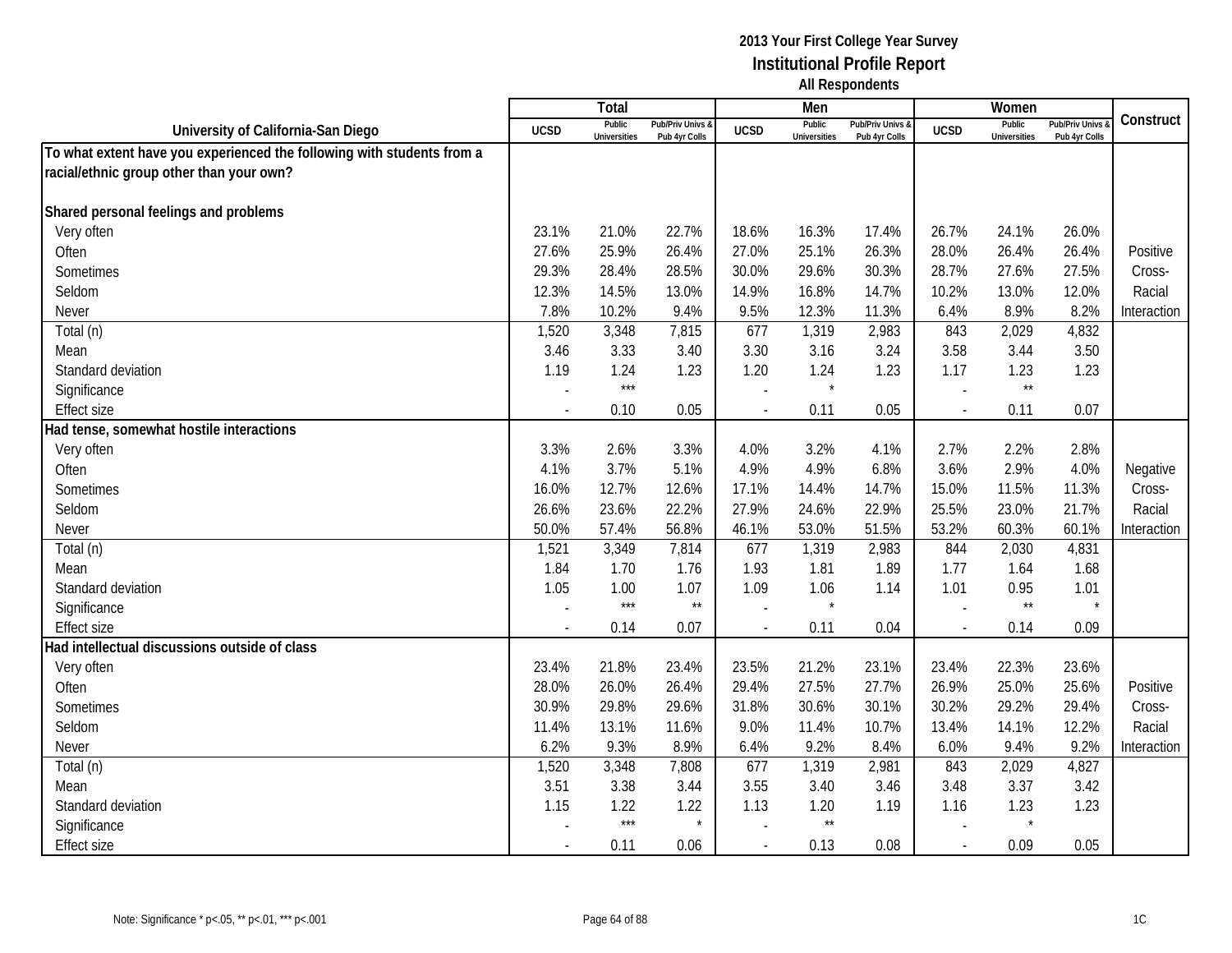|                                                                        |                | Total                         |                                   |             | Men                           |                                   |                          | Women                         |                                        |             |
|------------------------------------------------------------------------|----------------|-------------------------------|-----------------------------------|-------------|-------------------------------|-----------------------------------|--------------------------|-------------------------------|----------------------------------------|-------------|
| University of California-San Diego                                     | <b>UCSD</b>    | Public<br><b>Universities</b> | Pub/Priv Univs &<br>Pub 4yr Colls | <b>UCSD</b> | Public<br><b>Universities</b> | Pub/Priv Univs &<br>Pub 4yr Colls | <b>UCSD</b>              | Public<br><b>Universities</b> | <b>Pub/Priv Univs</b><br>Pub 4yr Colls | Construct   |
| To what extent have you experienced the following with students from a |                |                               |                                   |             |                               |                                   |                          |                               |                                        |             |
| racial/ethnic group other than your own?                               |                |                               |                                   |             |                               |                                   |                          |                               |                                        |             |
|                                                                        |                |                               |                                   |             |                               |                                   |                          |                               |                                        |             |
| Felt insulted or threatened because of your race/ethnicity             |                |                               |                                   |             |                               |                                   |                          |                               |                                        |             |
| Very often                                                             | 2.8%           | 2.2%                          | 2.7%                              | 3.4%        | 2.4%                          | 3.3%                              | 2.4%                     | 2.0%                          | 2.3%                                   |             |
| Often                                                                  | 5.3%           | 4.0%                          | 4.6%                              | 5.9%        | 5.2%                          | 6.3%                              | 4.7%                     | 3.3%                          | 3.5%                                   | Negative    |
| Sometimes                                                              | 13.4%          | 10.0%                         | 10.2%                             | 14.5%       | 10.8%                         | 10.9%                             | 12.6%                    | 9.4%                          | 9.7%                                   | Cross-      |
| Seldom                                                                 | 21.4%          | 18.7%                         | 16.4%                             | 20.2%       | 17.4%                         | 15.3%                             | 22.4%                    | 19.6%                         | 17.0%                                  | Racial      |
| Never                                                                  | 57.1%          | 65.1%                         | 66.2%                             | 56.0%       | 64.1%                         | 64.2%                             | 57.9%                    | 65.8%                         | 67.4%                                  | Interaction |
| Total (n)                                                              | 1,521          | 3,348                         | 7,803                             | 677         | 1,319                         | 2,980                             | 844                      | 2,029                         | 4,823                                  |             |
| Mean                                                                   | 1.75           | 1.59                          | 1.61                              | 1.81        | 1.64                          | 1.69                              | 1.71                     | 1.56                          | 1.56                                   |             |
| Standard deviation                                                     | 1.05           | 0.97                          | 1.02                              | 1.10        | 1.03                          | 1.10                              | 1.01                     | 0.93                          | 0.96                                   |             |
| Significance                                                           |                | $***$                         | $***$                             |             | $***$                         | $\star$                           |                          | $***$                         | $***$                                  |             |
| <b>Effect size</b>                                                     |                | 0.16                          | 0.14                              | $\sim$      | 0.17                          | 0.11                              | $\sim$                   | 0.16                          | 0.16                                   |             |
| Studied or prepared for class                                          |                |                               |                                   |             |                               |                                   |                          |                               |                                        |             |
| Very often                                                             | 35.6%          | 29.4%                         | 30.1%                             | 32.3%       | 26.7%                         | 26.0%                             | 38.2%                    | 31.2%                         | 32.6%                                  |             |
| Often                                                                  | 28.3%          | 24.9%                         | 26.2%                             | 29.1%       | 25.4%                         | 27.4%                             | 27.6%                    | 24.6%                         | 25.4%                                  | Positive    |
| Sometimes                                                              | 23.1%          | 24.6%                         | 24.7%                             | 24.8%       | 27.1%                         | 27.1%                             | 21.8%                    | 23.0%                         | 23.2%                                  | Cross-      |
| Seldom                                                                 | 6.9%           | 10.9%                         | 10.0%                             | 7.7%        | 10.8%                         | 10.4%                             | 6.3%                     | 10.9%                         | 9.8%                                   | Racial      |
| <b>Never</b>                                                           | 6.1%           | 10.2%                         | 9.0%                              | 6.1%        | 10.0%                         | 9.0%                              | 6.2%                     | 10.2%                         | 9.0%                                   | Interaction |
| Total (n)                                                              | 1,521          | 3,349                         | 7,814                             | 677         | 1,319                         | 2,982                             | 844                      | 2,030                         | 4,832                                  |             |
| Mean                                                                   | 3.80           | 3.53                          | 3.58                              | 3.74        | 3.48                          | 3.51                              | 3.85                     | 3.56                          | 3.63                                   |             |
| Standard deviation                                                     | 1.17           | 1.29                          | 1.26                              | 1.17        | 1.27                          | 1.23                              | 1.18                     | 1.31                          | 1.27                                   |             |
| Significance                                                           |                | $***$                         | $***$                             |             | $***$                         | $***$                             |                          | $***$                         | $***$                                  |             |
| <b>Effect size</b>                                                     |                | 0.21                          | 0.17                              |             | 0.20                          | 0.19                              | $\overline{\phantom{a}}$ | 0.22                          | 0.17                                   |             |
| Socialized or partied                                                  |                |                               |                                   |             |                               |                                   |                          |                               |                                        |             |
| Very often                                                             | 26.0%          | 25.1%                         | 27.7%                             | 25.9%       | 23.9%                         | 25.9%                             | 26.1%                    | 26.0%                         | 28.8%                                  |             |
| Often                                                                  | 25.5%          | 25.1%                         | 26.3%                             | 26.6%       | 25.8%                         | 27.0%                             | 24.5%                    | 24.7%                         | 25.9%                                  | Positive    |
| Sometimes                                                              | 26.8%          | 27.7%                         | 25.9%                             | 26.3%       | 27.0%                         | 26.5%                             | 27.1%                    | 28.2%                         | 25.6%                                  | Cross-      |
| Seldom                                                                 | 14.2%          | 14.0%                         | 12.4%                             | 13.3%       | 14.1%                         | 12.2%                             | 14.9%                    | 14.0%                         | 12.5%                                  | Racial      |
| Never                                                                  | 7.6%           | 7.9%                          | 7.7%                              | 7.8%        | 9.2%                          | 8.4%                              | 7.3%                     | 7.1%                          | 7.2%                                   | Interaction |
| Total (n)                                                              | 1,520          | 3,348                         | 7,810                             | 676         | 1,318                         | 2,981                             | 844                      | 2,030                         | 4,829                                  |             |
| Mean                                                                   | 3.48           | 3.46                          | 3.54                              | 3.49        | 3.41                          | 3.50                              | 3.47                     | 3.48                          | 3.56                                   |             |
| Standard deviation                                                     | 1.23           | 1.23                          | 1.23                              | 1.23        | 1.25                          | 1.23                              | 1.23                     | 1.22                          | 1.23                                   |             |
| Significance                                                           |                |                               |                                   |             |                               |                                   |                          |                               |                                        |             |
| <b>Effect size</b>                                                     | $\blacksquare$ | 0.02                          | $-0.05$                           | $\sim$      | 0.06                          | $-0.01$                           | $\sim$                   | $-0.01$                       | $-0.07$                                |             |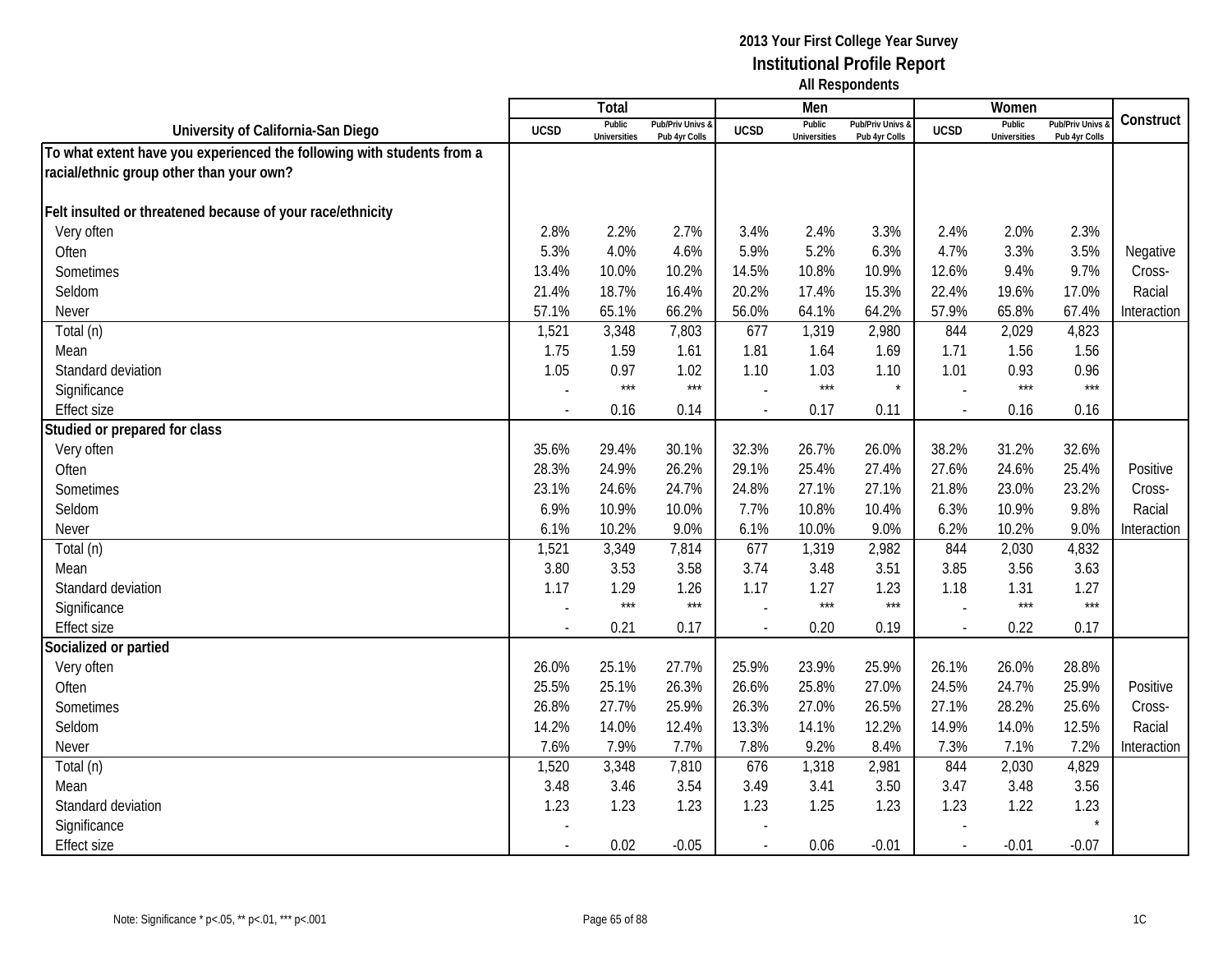|                                                                            |                          | Total                         |                                   |                          | Men                           |                                   |             | Women                         |                                        |           |
|----------------------------------------------------------------------------|--------------------------|-------------------------------|-----------------------------------|--------------------------|-------------------------------|-----------------------------------|-------------|-------------------------------|----------------------------------------|-----------|
| University of California-San Diego                                         | <b>UCSD</b>              | Public<br><b>Universities</b> | Pub/Priv Univs &<br>Pub 4yr Colls | <b>UCSD</b>              | Public<br><b>Universities</b> | Pub/Priv Univs &<br>Pub 4yr Colls | <b>UCSD</b> | Public<br><b>Universities</b> | <b>Pub/Priv Univs</b><br>Pub 4yr Colls | Construct |
| Since entering this college, how much time have you spent during a typical |                          |                               |                                   |                          |                               |                                   |             |                               |                                        |           |
| week doing the following activities?                                       |                          |                               |                                   |                          |                               |                                   |             |                               |                                        |           |
|                                                                            |                          |                               |                                   |                          |                               |                                   |             |                               |                                        |           |
| <b>Attending classes/labs</b>                                              |                          |                               |                                   |                          |                               |                                   |             |                               |                                        |           |
| Over 20 hours                                                              | 11.0%                    | 12.3%                         | 13.9%                             | 10.2%                    | 12.2%                         | 13.6%                             | 11.7%       | 12.4%                         | 14.1%                                  |           |
| 16 to 20 hours                                                             | 23.4%                    | 31.4%                         | 30.6%                             | 20.2%                    | 28.9%                         | 27.0%                             | 26.0%       | 33.0%                         | 32.8%                                  |           |
| 11 to 15 hours                                                             | 32.7%                    | 32.0%                         | 30.4%                             | 32.5%                    | 30.7%                         | 30.4%                             | 32.8%       | 32.9%                         | 30.3%                                  |           |
| 6 to 10 hours                                                              | 21.8%                    | 16.4%                         | 16.4%                             | 22.7%                    | 17.0%                         | 17.0%                             | 21.0%       | 16.0%                         | 16.1%                                  |           |
| 3 to 5 hours                                                               | 7.5%                     | 5.3%                          | 5.4%                              | 9.3%                     | 7.4%                          | 6.9%                              | 6.0%        | 3.9%                          | 4.5%                                   |           |
| 1 to 2 hours                                                               | 2.3%                     | 1.7%                          | 1.9%                              | 2.5%                     | 2.1%                          | 2.6%                              | 2.1%        | 1.5%                          | 1.4%                                   |           |
| Less than one hour                                                         | 0.7%                     | 0.4%                          | 0.5%                              | 1.6%                     | 1.0%                          | 0.9%                              | 0.0%        | 0.0%                          | 0.2%                                   |           |
| None                                                                       | 0.6%                     | 0.5%                          | 1.0%                              | 0.9%                     | 0.8%                          | 1.6%                              | 0.4%        | 0.2%                          | 0.6%                                   |           |
| Total (n)                                                                  | 1,512                    | 3,318                         | 7,752                             | 674                      | 1,307                         | 2,958                             | 838         | 2,011                         | 4,794                                  |           |
| Mean                                                                       | 5.96                     | 6.20                          | 6.19                              | 5.81                     | 6.07                          | 6.04                              | 6.08        | 6.28                          | 6.28                                   |           |
| Standard deviation                                                         | 1.29                     | 1.22                          | 1.30                              | 1.37                     | 1.33                          | 1.42                              | 1.21        | 1.13                          | 1.21                                   |           |
| Significance                                                               |                          | $***$                         | $***$                             |                          | $***$                         | $***$                             |             | $***$                         | $***$                                  |           |
| <b>Effect size</b>                                                         |                          | $-0.20$                       | $-0.18$                           |                          | $-0.20$                       | $-0.16$                           |             | $-0.18$                       | $-0.17$                                |           |
| Studying/homework                                                          |                          |                               |                                   |                          |                               |                                   |             |                               |                                        |           |
| Over 20 hours                                                              | 9.0%                     | 10.6%                         | 10.7%                             | 9.6%                     | 10.6%                         | 10.5%                             | 8.5%        | 10.6%                         | 10.8%                                  |           |
| 16 to 20 hours                                                             | 10.4%                    | 13.2%                         | 12.6%                             | 9.1%                     | 11.8%                         | 10.4%                             | 11.6%       | 14.1%                         | 13.9%                                  |           |
| 11 to 15 hours                                                             | 21.2%                    | 21.4%                         | 19.2%                             | 19.3%                    | 19.7%                         | 17.9%                             | 22.7%       | 22.5%                         | 20.0%                                  |           |
| 6 to 10 hours                                                              | 34.1%                    | 32.9%                         | 32.2%                             | 32.5%                    | 31.7%                         | 31.8%                             | 35.3%       | 33.7%                         | 32.4%                                  |           |
| 3 to 5 hours                                                               | 19.8%                    | 17.6%                         | 20.2%                             | 22.7%                    | 20.4%                         | 22.2%                             | 17.4%       | 15.8%                         | 19.1%                                  |           |
| 1 to 2 hours                                                               | 4.5%                     | 3.5%                          | 4.0%                              | 4.7%                     | 4.4%                          | 5.4%                              | 4.3%        | 2.9%                          | 3.2%                                   |           |
| Less than one hour                                                         | 0.9%                     | 0.6%                          | 0.7%                              | 1.8%                     | 1.0%                          | 1.1%                              | 0.2%        | 0.3%                          | 0.5%                                   |           |
| None                                                                       | 0.1%                     | 0.2%                          | 0.4%                              | 0.3%                     | 0.3%                          | 0.7%                              | 0.0%        | 0.0%                          | 0.1%                                   |           |
| Total (n)                                                                  | 1,512                    | 3,316                         | 7,751                             | 674                      | 1,306                         | 2,960                             | 838         | 2,010                         | 4,791                                  |           |
| Mean                                                                       | 5.37                     | 5.53                          | 5.44                              | 5.28                     | 5.42                          | 5.31                              | 5.45        | 5.60                          | 5.53                                   |           |
| Standard deviation                                                         | 1.34                     | 1.35                          | 1.40                              | 1.41                     | 1.41                          | 1.45                              | 1.27        | 1.30                          | 1.35                                   |           |
| Significance                                                               |                          | $***$                         |                                   |                          | $\star$                       |                                   |             | $\star\star$                  |                                        |           |
| <b>Effect size</b>                                                         | $\overline{\phantom{a}}$ | $-0.12$                       | $-0.05$                           | $\overline{\phantom{a}}$ | $-0.10$                       | $-0.02$                           | $\sim$      | $-0.12$                       | $-0.06$                                |           |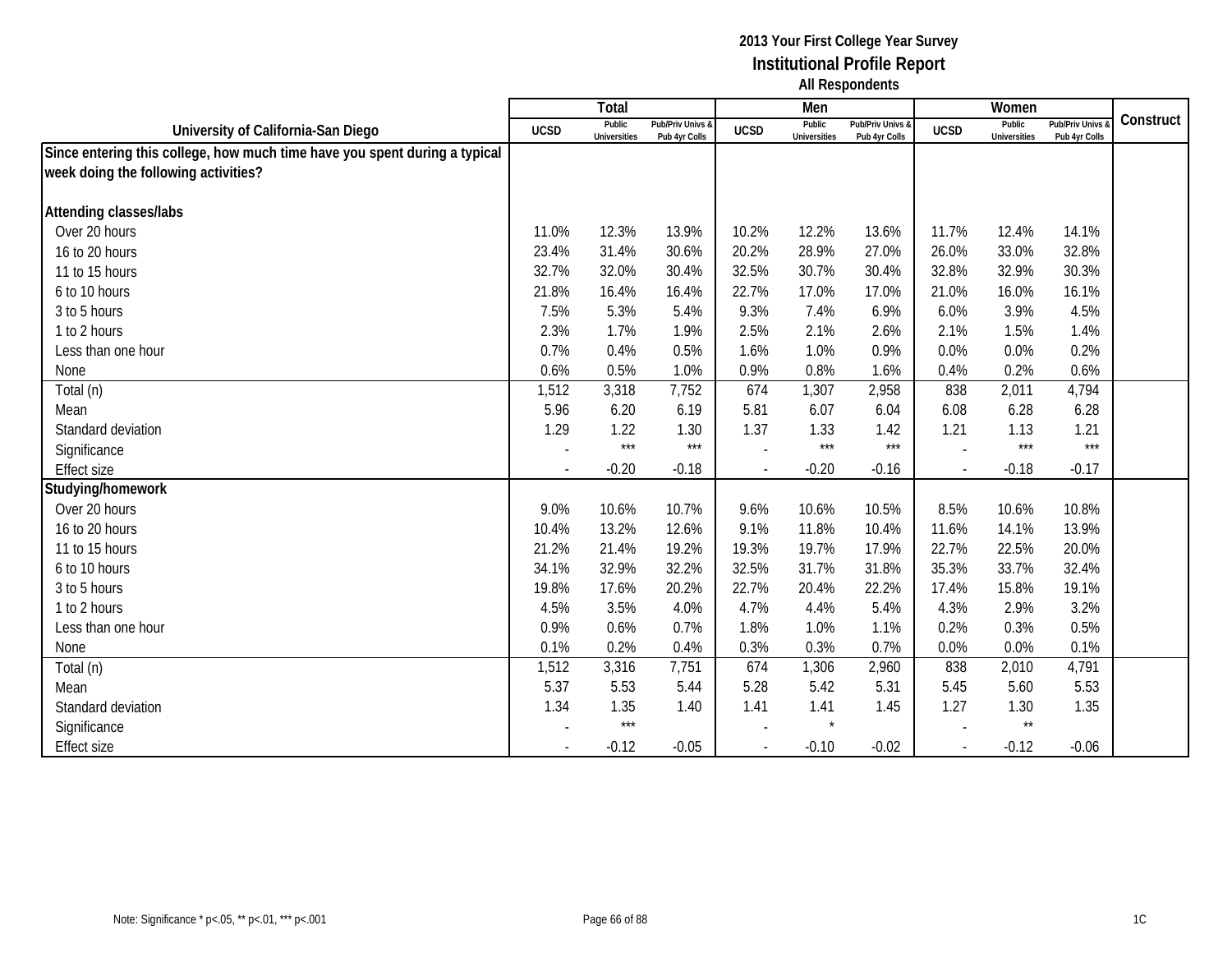|                                                                            |                          | Total                         |                                   |                          | Men                           |                                   |             | Women                         |                                        |           |
|----------------------------------------------------------------------------|--------------------------|-------------------------------|-----------------------------------|--------------------------|-------------------------------|-----------------------------------|-------------|-------------------------------|----------------------------------------|-----------|
| University of California-San Diego                                         | <b>UCSD</b>              | Public<br><b>Universities</b> | Pub/Priv Univs &<br>Pub 4yr Colls | <b>UCSD</b>              | Public<br><b>Universities</b> | Pub/Priv Univs &<br>Pub 4yr Colls | <b>UCSD</b> | Public<br><b>Universities</b> | <b>Pub/Priv Univs</b><br>Pub 4yr Colls | Construct |
| Since entering this college, how much time have you spent during a typical |                          |                               |                                   |                          |                               |                                   |             |                               |                                        |           |
| week doing the following activities?                                       |                          |                               |                                   |                          |                               |                                   |             |                               |                                        |           |
|                                                                            |                          |                               |                                   |                          |                               |                                   |             |                               |                                        |           |
| Socializing with friends                                                   |                          |                               |                                   |                          |                               |                                   |             |                               |                                        |           |
| Over 20 hours                                                              | 6.5%                     | 8.8%                          | 10.8%                             | 7.6%                     | 9.6%                          | 11.6%                             | 5.6%        | 8.3%                          | 10.4%                                  |           |
| 16 to 20 hours                                                             | 5.5%                     | 8.2%                          | 9.3%                              | 4.9%                     | 8.3%                          | 8.9%                              | 6.0%        | 8.1%                          | 9.6%                                   |           |
| 11 to 15 hours                                                             | 13.1%                    | 15.6%                         | 16.0%                             | 12.6%                    | 14.2%                         | 16.0%                             | 13.5%       | 16.5%                         | 16.0%                                  |           |
| 6 to 10 hours                                                              | 29.0%                    | 29.8%                         | 29.5%                             | 28.2%                    | 27.5%                         | 28.2%                             | 29.7%       | 31.3%                         | 30.4%                                  |           |
| 3 to 5 hours                                                               | 30.7%                    | 25.6%                         | 23.0%                             | 31.5%                    | 27.2%                         | 22.6%                             | 30.1%       | 24.6%                         | 23.2%                                  |           |
| 1 to 2 hours                                                               | 10.1%                    | 8.4%                          | 7.7%                              | 9.1%                     | 8.6%                          | 8.4%                              | 10.9%       | 8.2%                          | 7.4%                                   |           |
| Less than one hour                                                         | 4.0%                     | 2.7%                          | 2.6%                              | 5.0%                     | 3.3%                          | 3.0%                              | 3.1%        | 2.2%                          | 2.3%                                   |           |
| None                                                                       | 1.1%                     | 1.0%                          | 1.0%                              | 1.2%                     | 1.3%                          | 1.5%                              | 1.1%        | 0.7%                          | 0.8%                                   |           |
| Total (n)                                                                  | 1,510                    | 3,316                         | 7,746                             | 674                      | 1,307                         | 2,956                             | 836         | 2,009                         | 4,790                                  |           |
| Mean                                                                       | 4.76                     | 5.04                          | 5.17                              | 4.76                     | 5.00                          | 5.14                              | 4.77        | 5.07                          | 5.19                                   |           |
| Standard deviation                                                         | 1.46                     | 1.50                          | 1.55                              | 1.51                     | 1.57                          | 1.61                              | 1.42        | 1.46                          | 1.52                                   |           |
| Significance                                                               | $\overline{\phantom{a}}$ | $***$                         | $***$                             |                          | $\star\star$                  | $***$                             |             | $***$                         | $***$                                  |           |
| <b>Effect size</b>                                                         |                          | $-0.19$                       | $-0.26$                           |                          | $-0.15$                       | $-0.24$                           |             | $-0.21$                       | $-0.28$                                |           |
| <b>Exercising or sports</b>                                                |                          |                               |                                   |                          |                               |                                   |             |                               |                                        |           |
| Over 20 hours                                                              | 1.5%                     | 1.9%                          | 3.0%                              | 1.5%                     | 2.0%                          | 3.6%                              | 1.6%        | 1.8%                          | 2.6%                                   |           |
| 16 to 20 hours                                                             | 2.3%                     | 2.2%                          | 3.0%                              | 1.9%                     | 2.2%                          | 2.8%                              | 2.5%        | 2.1%                          | 3.1%                                   |           |
| 11 to 15 hours                                                             | 3.8%                     | 4.2%                          | 4.9%                              | 5.1%                     | 4.3%                          | 6.1%                              | 2.9%        | 4.1%                          | 4.2%                                   |           |
| 6 to 10 hours                                                              | 15.1%                    | 16.1%                         | 17.4%                             | 20.1%                    | 18.4%                         | 19.6%                             | 11.1%       | 14.6%                         | 16.1%                                  |           |
| 3 to 5 hours                                                               | 29.0%                    | 30.0%                         | 28.6%                             | 29.1%                    | 31.1%                         | 28.2%                             | 28.9%       | 29.2%                         | 28.8%                                  |           |
| 1 to 2 hours                                                               | 24.7%                    | 23.9%                         | 22.5%                             | 22.1%                    | 22.5%                         | 21.1%                             | 26.8%       | 24.8%                         | 23.3%                                  |           |
| Less than one hour                                                         | 14.8%                    | 13.3%                         | 12.6%                             | 13.2%                    | 11.6%                         | 11.2%                             | 16.0%       | 14.3%                         | 13.4%                                  |           |
| None                                                                       | 8.7%                     | 8.5%                          | 8.1%                              | 7.0%                     | 7.9%                          | 7.4%                              | 10.2%       | 9.0%                          | 8.5%                                   |           |
| Total (n)                                                                  | 1,509                    | 3,314                         | 7,743                             | 673                      | 1,305                         | 2,953                             | 836         | 2,009                         | 4,790                                  |           |
| Mean                                                                       | 3.55                     | 3.63                          | 3.76                              | 3.72                     | 3.72                          | 3.89                              | 3.41        | 3.56                          | 3.68                                   |           |
| Standard deviation                                                         | 1.48                     | 1.49                          | 1.59                              | 1.46                     | 1.48                          | 1.61                              | 1.48        | 1.50                          | 1.57                                   |           |
| Significance                                                               |                          |                               | $***$                             |                          |                               | $\star$                           |             | $\star$                       | $***$                                  |           |
| <b>Effect size</b>                                                         | $\overline{\phantom{a}}$ | $-0.05$                       | $-0.13$                           | $\overline{\phantom{a}}$ | 0.00                          | $-0.11$                           | $\sim$      | $-0.10$                       | $-0.17$                                |           |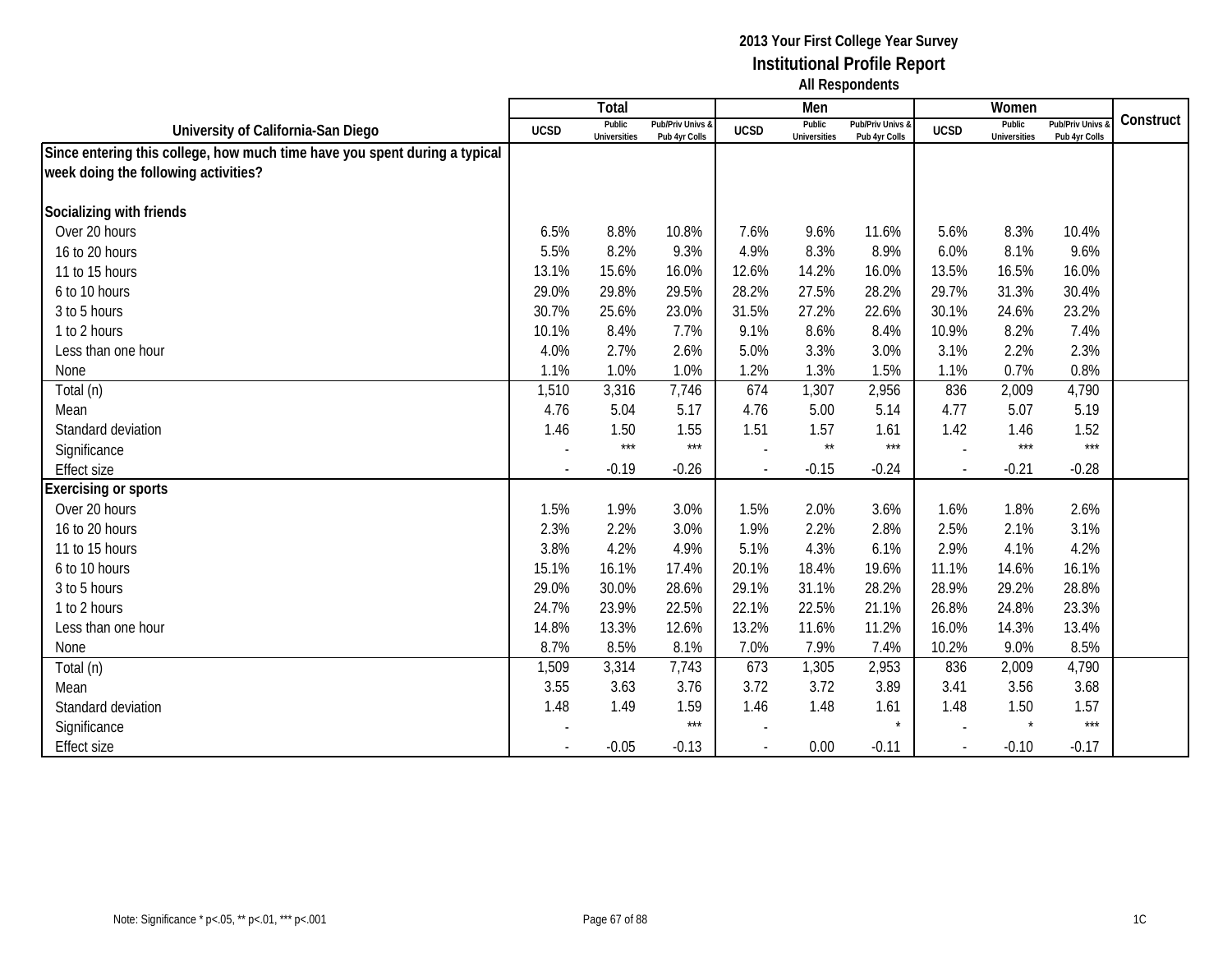|                                                                            |             | <b>Total</b>                  |                                   |                          | Men                           |                                   |                | Women                         |                                        |           |
|----------------------------------------------------------------------------|-------------|-------------------------------|-----------------------------------|--------------------------|-------------------------------|-----------------------------------|----------------|-------------------------------|----------------------------------------|-----------|
| University of California-San Diego                                         | <b>UCSD</b> | Public<br><b>Universities</b> | Pub/Priv Univs &<br>Pub 4yr Colls | <b>UCSD</b>              | Public<br><b>Universities</b> | Pub/Priv Univs &<br>Pub 4yr Colls | <b>UCSD</b>    | Public<br><b>Universities</b> | <b>Pub/Priv Univs</b><br>Pub 4yr Colls | Construct |
| Since entering this college, how much time have you spent during a typical |             |                               |                                   |                          |                               |                                   |                |                               |                                        |           |
| week doing the following activities?                                       |             |                               |                                   |                          |                               |                                   |                |                               |                                        |           |
|                                                                            |             |                               |                                   |                          |                               |                                   |                |                               |                                        |           |
| Partying                                                                   |             |                               |                                   |                          |                               |                                   |                |                               |                                        |           |
| Over 20 hours                                                              | 0.7%        | 0.5%                          | 0.9%                              | 0.6%                     | 0.5%                          | 1.1%                              | 0.8%           | 0.5%                          | 0.7%                                   |           |
| 16 to 20 hours                                                             | 0.4%        | 0.5%                          | 0.8%                              | 0.4%                     | 0.5%                          | 0.9%                              | 0.4%           | 0.5%                          | 0.8%                                   |           |
| 11 to 15 hours                                                             | 0.9%        | 1.9%                          | 2.3%                              | 1.0%                     | 1.6%                          | 2.6%                              | 0.7%           | 2.1%                          | 2.1%                                   |           |
| 6 to 10 hours                                                              | 4.7%        | 8.9%                          | 9.9%                              | 5.3%                     | 8.9%                          | 10.9%                             | 4.2%           | 8.9%                          | 9.4%                                   |           |
| 3 to 5 hours                                                               | 13.7%       | 17.2%                         | 18.0%                             | 16.0%                    | 16.9%                         | 18.2%                             | 11.8%          | 17.4%                         | 17.9%                                  |           |
| 1 to 2 hours                                                               | 18.0%       | 15.9%                         | 15.4%                             | 18.8%                    | 16.9%                         | 15.9%                             | 17.3%          | 15.3%                         | 15.0%                                  |           |
| Less than one hour                                                         | 18.9%       | 15.0%                         | 13.7%                             | 19.3%                    | 16.3%                         | 14.7%                             | 18.5%          | 14.1%                         | 13.2%                                  |           |
| None                                                                       | 42.7%       | 40.0%                         | 39.0%                             | 38.4%                    | 38.3%                         | 35.7%                             | 46.2%          | 41.1%                         | 41.0%                                  |           |
| Total (n)                                                                  | 1,510       | 3,314                         | 7,740                             | 674                      | 1,306                         | 2,953                             | 836            | 2,008                         | 4,787                                  |           |
| Mean                                                                       | 2.27        | 2.51                          | 2.61                              | 2.38                     | 2.51                          | 2.71                              | 2.17           | 2.50                          | 2.54                                   |           |
| Standard deviation                                                         | 1.42        | 1.56                          | 1.63                              | 1.43                     | 1.53                          | 1.66                              | 1.40           | 1.57                          | 1.61                                   |           |
| Significance                                                               |             | $***$                         | $***$                             |                          |                               | $***$                             |                | $***$                         | $***$                                  |           |
| <b>Effect size</b>                                                         |             | $-0.15$                       | $-0.21$                           |                          | $-0.08$                       | $-0.20$                           | $\sim$         | $-0.21$                       | $-0.23$                                |           |
| Working (for pay) on campus                                                |             |                               |                                   |                          |                               |                                   |                |                               |                                        |           |
| Over 20 hours                                                              | 1.0%        | 0.7%                          | 0.9%                              | 0.4%                     | 0.3%                          | 1.1%                              | 1.4%           | 0.9%                          | 0.8%                                   |           |
| 16 to 20 hours                                                             | 2.3%        | 1.8%                          | 1.6%                              | 1.9%                     | 1.5%                          | 1.4%                              | 2.5%           | 2.0%                          | 1.8%                                   |           |
| 11 to 15 hours                                                             | 6.5%        | 5.6%                          | 5.4%                              | 4.3%                     | 3.9%                          | 4.6%                              | 8.3%           | 6.6%                          | 5.9%                                   |           |
| 6 to 10 hours                                                              | 3.8%        | 6.9%                          | 8.2%                              | 3.0%                     | 5.7%                          | 7.7%                              | 4.5%           | 7.7%                          | 8.5%                                   |           |
| 3 to 5 hours                                                               | 2.1%        | 3.1%                          | 4.6%                              | 2.8%                     | 3.3%                          | 5.0%                              | 1.4%           | 3.0%                          | 4.4%                                   |           |
| 1 to 2 hours                                                               | 1.8%        | 1.7%                          | 2.1%                              | 2.1%                     | 1.8%                          | 2.2%                              | 1.6%           | 1.6%                          | 2.0%                                   |           |
| Less than one hour                                                         | 1.8%        | 1.3%                          | 1.4%                              | 3.6%                     | 2.3%                          | 2.1%                              | 0.4%           | 0.6%                          | 1.0%                                   |           |
| None                                                                       | 80.8%       | 79.0%                         | 75.7%                             | 81.9%                    | 81.1%                         | 75.9%                             | 79.9%          | 77.6%                         | 75.5%                                  |           |
| Total (n)                                                                  | 1,510       | 3,314                         | 7,743                             | 674                      | 1,305                         | 2,951                             | 836            | 2,009                         | 4,792                                  |           |
| Mean                                                                       | 1.80        | 1.85                          | 1.96                              | 1.64                     | 1.69                          | 1.91                              | 1.92           | 1.95                          | 1.98                                   |           |
| Standard deviation                                                         | 1.78        | 1.76                          | 1.82                              | 1.56                     | 1.58                          | 1.77                              | 1.94           | 1.87                          | 1.85                                   |           |
| Significance                                                               |             |                               | $^{\star\star}$                   |                          |                               | $***$                             |                |                               |                                        |           |
| <b>Effect size</b>                                                         |             | $-0.03$                       | $-0.09$                           | $\overline{\phantom{a}}$ | $-0.03$                       | $-0.15$                           | $\blacksquare$ | $-0.02$                       | $-0.03$                                |           |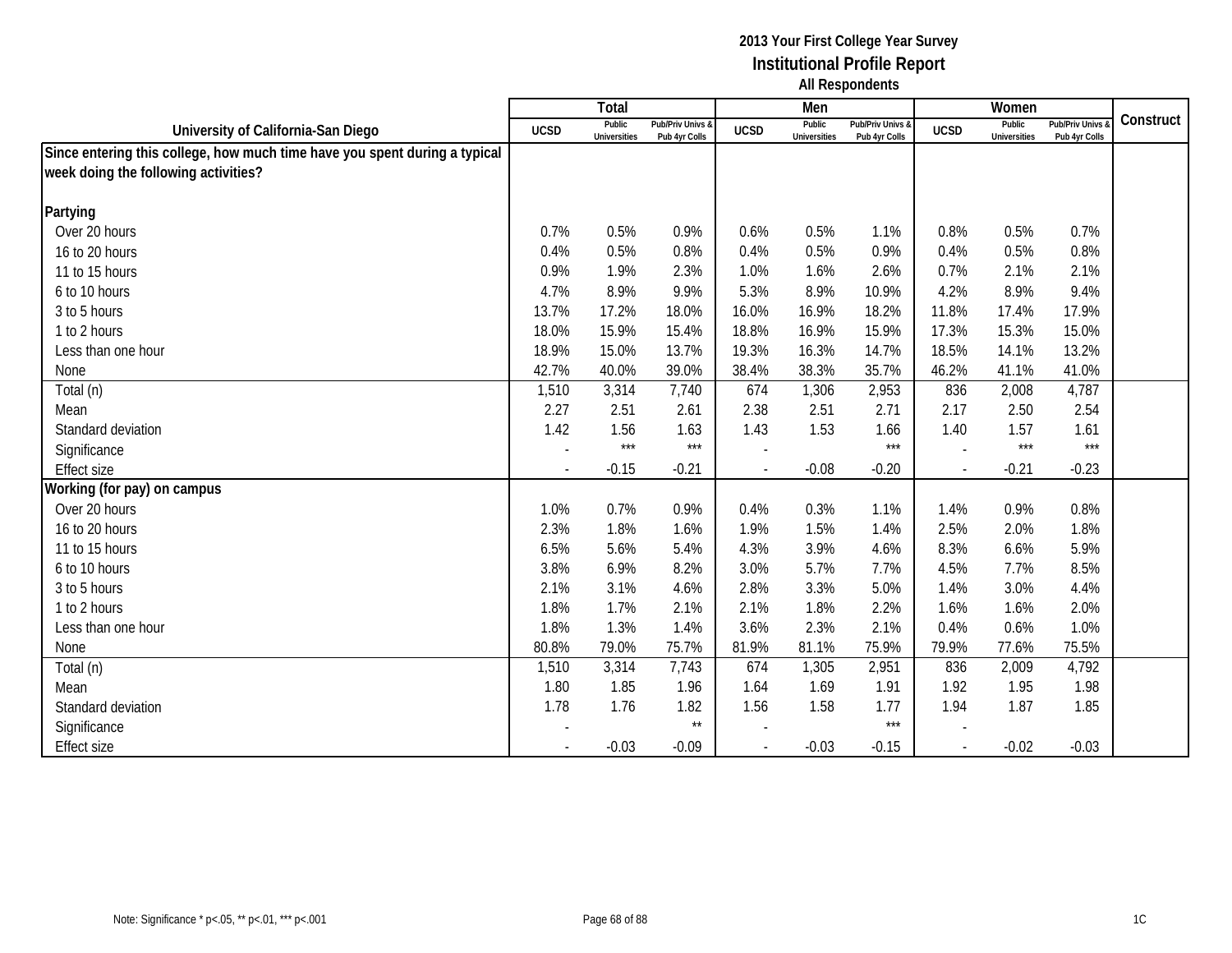|                                                                            |                          | Total                         |                                   |                          | Men                           |                                   |             | Women                         |                                        |           |
|----------------------------------------------------------------------------|--------------------------|-------------------------------|-----------------------------------|--------------------------|-------------------------------|-----------------------------------|-------------|-------------------------------|----------------------------------------|-----------|
| University of California-San Diego                                         | <b>UCSD</b>              | Public<br><b>Universities</b> | Pub/Priv Univs &<br>Pub 4yr Colls | <b>UCSD</b>              | Public<br><b>Universities</b> | Pub/Priv Univs &<br>Pub 4yr Colls | <b>UCSD</b> | Public<br><b>Universities</b> | <b>Pub/Priv Univs</b><br>Pub 4yr Colls | Construct |
| Since entering this college, how much time have you spent during a typical |                          |                               |                                   |                          |                               |                                   |             |                               |                                        |           |
| week doing the following activities?                                       |                          |                               |                                   |                          |                               |                                   |             |                               |                                        |           |
|                                                                            |                          |                               |                                   |                          |                               |                                   |             |                               |                                        |           |
| Working (for pay) off campus                                               |                          |                               |                                   |                          |                               |                                   |             |                               |                                        |           |
| Over 20 hours                                                              | 3.2%                     | 2.3%                          | 2.5%                              | 2.8%                     | 2.2%                          | 2.6%                              | 3.5%        | 2.3%                          | 2.5%                                   |           |
| 16 to 20 hours                                                             | 2.6%                     | 2.0%                          | 2.2%                              | 3.0%                     | 2.1%                          | 1.6%                              | 2.3%        | 1.9%                          | 2.6%                                   |           |
| 11 to 15 hours                                                             | 3.2%                     | 2.7%                          | 2.6%                              | 2.8%                     | 2.3%                          | 2.4%                              | 3.6%        | 2.9%                          | 2.7%                                   |           |
| 6 to 10 hours                                                              | 3.4%                     | 3.1%                          | 3.8%                              | 3.4%                     | 2.5%                          | 3.5%                              | 3.5%        | 3.5%                          | 4.1%                                   |           |
| 3 to 5 hours                                                               | 3.1%                     | 3.0%                          | 3.6%                              | 3.7%                     | 3.3%                          | 3.9%                              | 2.6%        | 2.9%                          | 3.5%                                   |           |
| 1 to 2 hours                                                               | 2.0%                     | 1.7%                          | 2.4%                              | 1.9%                     | 2.2%                          | 3.0%                              | 2.0%        | 1.3%                          | 2.0%                                   |           |
| Less than one hour                                                         | 1.7%                     | 1.3%                          | 1.3%                              | 3.1%                     | 1.8%                          | 1.6%                              | 0.6%        | 1.0%                          | 1.2%                                   |           |
| None                                                                       | 80.7%                    | 83.9%                         | 81.4%                             | 79.2%                    | 83.5%                         | 81.5%                             | 81.9%       | 84.1%                         | 81.4%                                  |           |
| Total (n)                                                                  | 1,508                    | 3,313                         | 7,736                             | 674                      | 1,306                         | 2,950                             | 834         | 2,007                         | 4,786                                  |           |
| Mean                                                                       | 1.83                     | 1.68                          | 1.76                              | 1.83                     | 1.66                          | 1.73                              | 1.82        | 1.69                          | 1.79                                   |           |
| Standard deviation                                                         | 1.88                     | 1.70                          | 1.78                              | 1.86                     | 1.67                          | 1.72                              | 1.90        | 1.73                          | 1.81                                   |           |
| Significance                                                               | $\overline{\phantom{a}}$ | $\star\star$                  |                                   |                          | $\star$                       |                                   |             |                               |                                        |           |
| <b>Effect size</b>                                                         |                          | 0.09                          | 0.04                              |                          | 0.10                          | 0.06                              |             | 0.08                          | 0.02                                   |           |
| Student clubs and groups                                                   |                          |                               |                                   |                          |                               |                                   |             |                               |                                        |           |
| Over 20 hours                                                              | 0.8%                     | 0.8%                          | 1.2%                              | 0.3%                     | 0.5%                          | 1.4%                              | 1.2%        | 1.0%                          | 1.0%                                   |           |
| 16 to 20 hours                                                             | 1.0%                     | 1.2%                          | 1.2%                              | 1.3%                     | 1.8%                          | 1.6%                              | 0.7%        | 0.9%                          | 1.0%                                   |           |
| 11 to 15 hours                                                             | 2.8%                     | 3.1%                          | 3.2%                              | 2.8%                     | 3.1%                          | 3.6%                              | 2.8%        | 3.1%                          | 2.9%                                   |           |
| 6 to 10 hours                                                              | 8.6%                     | 9.8%                          | 9.9%                              | 9.9%                     | 10.7%                         | 10.9%                             | 7.5%        | 9.3%                          | 9.3%                                   |           |
| 3 to 5 hours                                                               | 17.0%                    | 20.7%                         | 20.3%                             | 15.0%                    | 19.4%                         | 18.5%                             | 18.6%       | 21.6%                         | 21.4%                                  |           |
| 1 to 2 hours                                                               | 18.3%                    | 20.7%                         | 20.9%                             | 16.5%                    | 18.1%                         | 19.2%                             | 19.8%       | 22.4%                         | 21.9%                                  |           |
| Less than one hour                                                         | 10.5%                    | 9.9%                          | 10.4%                             | 9.9%                     | 9.7%                          | 10.2%                             | 10.9%       | 10.1%                         | 10.5%                                  |           |
| None                                                                       | 41.1%                    | 33.7%                         | 33.0%                             | 44.2%                    | 36.8%                         | 34.5%                             | 38.6%       | 31.6%                         | 32.1%                                  |           |
| Total (n)                                                                  | 1,509                    | 3,313                         | 7,738                             | 674                      | 1,306                         | 2,949                             | 835         | 2,007                         | 4,789                                  |           |
| Mean                                                                       | 2.58                     | 2.81                          | 2.84                              | 2.52                     | 2.76                          | 2.86                              | 2.63        | 2.85                          | 2.83                                   |           |
| Standard deviation                                                         | 1.64                     | 1.64                          | 1.67                              | 1.65                     | 1.68                          | 1.74                              | 1.63        | 1.62                          | 1.62                                   |           |
| Significance                                                               |                          | $***$                         | $***$                             |                          | $\star\star$                  | $***$                             |             | $\star\star$                  | $\star\star$                           |           |
| <b>Effect size</b>                                                         | $\overline{\phantom{a}}$ | $-0.14$                       | $-0.16$                           | $\overline{\phantom{a}}$ | $-0.14$                       | $-0.20$                           | $\sim$      | $-0.14$                       | $-0.12$                                |           |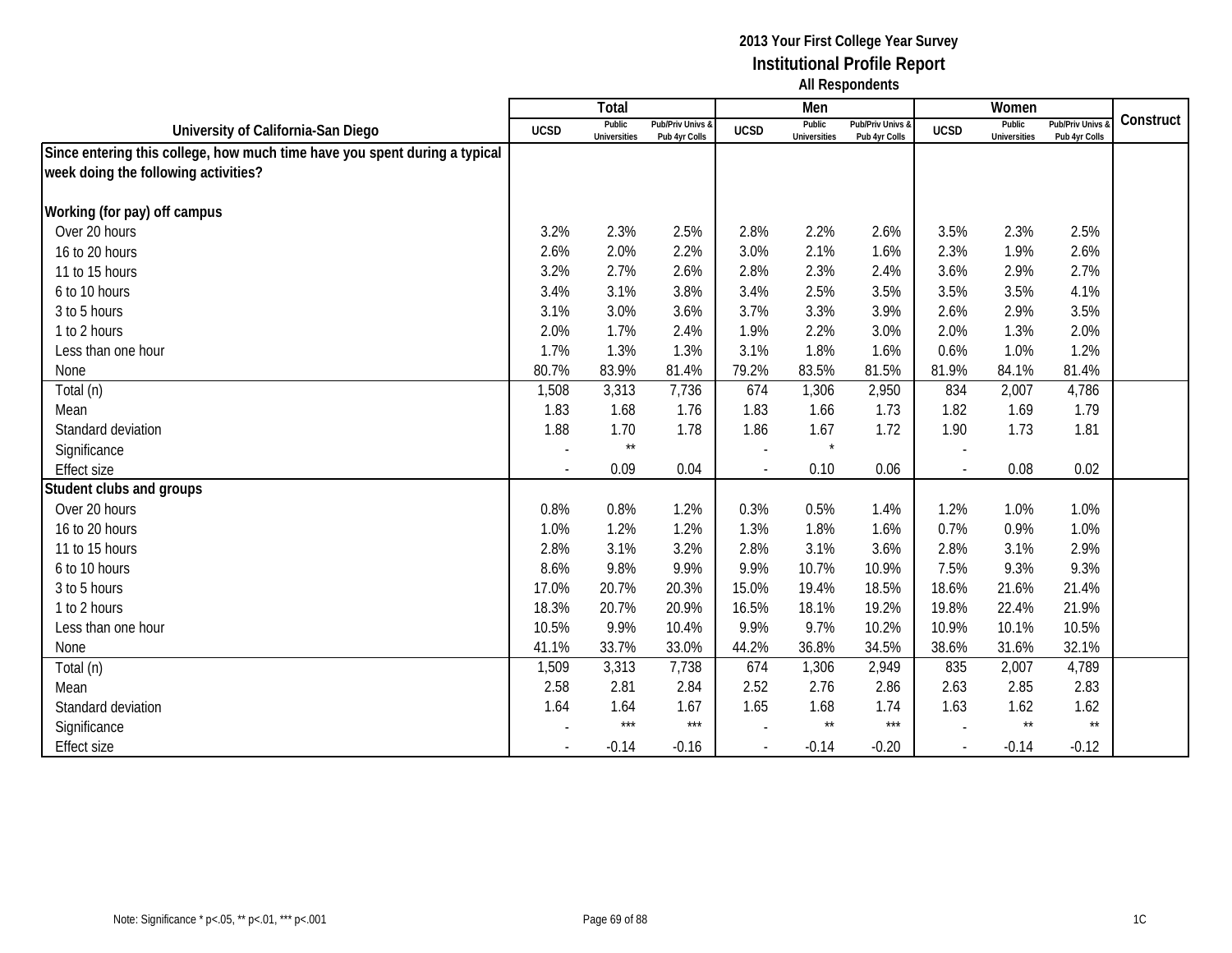|                                                                            |                          | Total                         |                                   |                          | Men                           |                                   |             | Women                         |                                        |           |
|----------------------------------------------------------------------------|--------------------------|-------------------------------|-----------------------------------|--------------------------|-------------------------------|-----------------------------------|-------------|-------------------------------|----------------------------------------|-----------|
| University of California-San Diego                                         | <b>UCSD</b>              | Public<br><b>Universities</b> | Pub/Priv Univs &<br>Pub 4yr Colls | <b>UCSD</b>              | Public<br><b>Universities</b> | Pub/Priv Univs &<br>Pub 4yr Colls | <b>UCSD</b> | Public<br><b>Universities</b> | <b>Pub/Priv Univs</b><br>Pub 4yr Colls | Construct |
| Since entering this college, how much time have you spent during a typical |                          |                               |                                   |                          |                               |                                   |             |                               |                                        |           |
| week doing the following activities?                                       |                          |                               |                                   |                          |                               |                                   |             |                               |                                        |           |
|                                                                            |                          |                               |                                   |                          |                               |                                   |             |                               |                                        |           |
| <b>Watching TV</b>                                                         |                          |                               |                                   |                          |                               |                                   |             |                               |                                        |           |
| Over 20 hours                                                              | 1.2%                     | 1.1%                          | 1.2%                              | 1.3%                     | 0.9%                          | 1.6%                              | 1.1%        | 1.2%                          | 1.0%                                   |           |
| 16 to 20 hours                                                             | 0.9%                     | 1.0%                          | 1.1%                              | 1.2%                     | 1.1%                          | 1.3%                              | 0.7%        | 1.0%                          | 1.0%                                   |           |
| 11 to 15 hours                                                             | 3.3%                     | 2.9%                          | 2.7%                              | 3.1%                     | 3.1%                          | 3.2%                              | 3.5%        | 2.8%                          | 2.4%                                   |           |
| 6 to 10 hours                                                              | 9.1%                     | 10.0%                         | 9.4%                              | 8.6%                     | 10.9%                         | 9.8%                              | 9.6%        | 9.4%                          | 9.2%                                   |           |
| 3 to 5 hours                                                               | 22.5%                    | 21.7%                         | 20.9%                             | 22.1%                    | 20.2%                         | 19.9%                             | 22.9%       | 22.6%                         | 21.5%                                  |           |
| 1 to 2 hours                                                               | 20.1%                    | 21.5%                         | 22.2%                             | 18.7%                    | 20.1%                         | 20.7%                             | 21.2%       | 22.4%                         | 23.1%                                  |           |
| Less than one hour                                                         | 15.0%                    | 16.8%                         | 18.2%                             | 15.4%                    | 17.5%                         | 18.4%                             | 14.7%       | 16.3%                         | 18.0%                                  |           |
| None                                                                       | 27.8%                    | 25.1%                         | 24.3%                             | 29.5%                    | 26.3%                         | 25.1%                             | 26.3%       | 24.3%                         | 23.8%                                  |           |
| Total (n)                                                                  | 1,509                    | 3,314                         | 7,738                             | 674                      | 1,306                         | 2,950                             | 835         | 2,008                         | 4,788                                  |           |
| Mean                                                                       | 2.90                     | 2.93                          | 2.91                              | 2.86                     | 2.90                          | 2.93                              | 2.93        | 2.95                          | 2.90                                   |           |
| Standard deviation                                                         | 1.61                     | 1.58                          | 1.57                              | 1.64                     | 1.59                          | 1.63                              | 1.58        | 1.56                          | 1.53                                   |           |
| Significance                                                               |                          |                               |                                   |                          |                               |                                   |             |                               |                                        |           |
| <b>Effect size</b>                                                         |                          | $-0.02$                       | $-0.01$                           |                          | $-0.03$                       | $-0.04$                           | $\sim$      | $-0.01$                       | 0.02                                   |           |
| Household/childcare duties                                                 |                          |                               |                                   |                          |                               |                                   |             |                               |                                        |           |
| Over 20 hours                                                              | 1.5%                     | 0.8%                          | 0.8%                              | 0.9%                     | 0.6%                          | 0.9%                              | 2.0%        | 0.9%                          | 0.8%                                   |           |
| 16 to 20 hours                                                             | 0.5%                     | 0.3%                          | 0.5%                              | 0.3%                     | 0.2%                          | 0.5%                              | 0.7%        | 0.3%                          | 0.5%                                   |           |
| 11 to 15 hours                                                             | 0.8%                     | 0.5%                          | 0.9%                              | 0.7%                     | 0.4%                          | 0.9%                              | 0.8%        | 0.6%                          | 0.9%                                   |           |
| 6 to 10 hours                                                              | 2.8%                     | 2.4%                          | 2.6%                              | 3.4%                     | 2.9%                          | 3.1%                              | 2.3%        | 2.1%                          | 2.3%                                   |           |
| 3 to 5 hours                                                               | 11.1%                    | 8.1%                          | 8.2%                              | 10.3%                    | 7.6%                          | 7.8%                              | 11.7%       | 8.5%                          | 8.4%                                   |           |
| 1 to 2 hours                                                               | 19.2%                    | 16.4%                         | 16.0%                             | 18.6%                    | 15.0%                         | 14.3%                             | 19.6%       | 17.3%                         | 17.1%                                  |           |
| Less than one hour                                                         | 15.3%                    | 15.2%                         | 14.0%                             | 14.0%                    | 13.1%                         | 11.7%                             | 16.3%       | 16.5%                         | 15.3%                                  |           |
| None                                                                       | 48.9%                    | 56.3%                         | 57.0%                             | 51.9%                    | 60.2%                         | 60.8%                             | 46.5%       | 53.8%                         | 54.7%                                  |           |
| Total (n)                                                                  | 1,508                    | 3,312                         | 7,734                             | 673                      | 1,305                         | 2,948                             | 835         | 2,007                         | 4,786                                  |           |
| Mean                                                                       | 2.16                     | 1.92                          | 1.94                              | 2.07                     | 1.85                          | 1.90                              | 2.23        | 1.96                          | 1.97                                   |           |
| Standard deviation                                                         | 1.47                     | 1.30                          | 1.36                              | 1.39                     | 1.28                          | 1.39                              | 1.53        | 1.32                          | 1.34                                   |           |
| Significance                                                               |                          | $***$                         | $***$                             |                          | $***$                         | $\star\star$                      |             | $***$                         | $***$                                  |           |
| <b>Effect size</b>                                                         | $\overline{\phantom{a}}$ | 0.18                          | 0.16                              | $\overline{\phantom{a}}$ | 0.17                          | 0.12                              | $\sim$      | 0.20                          | 0.19                                   |           |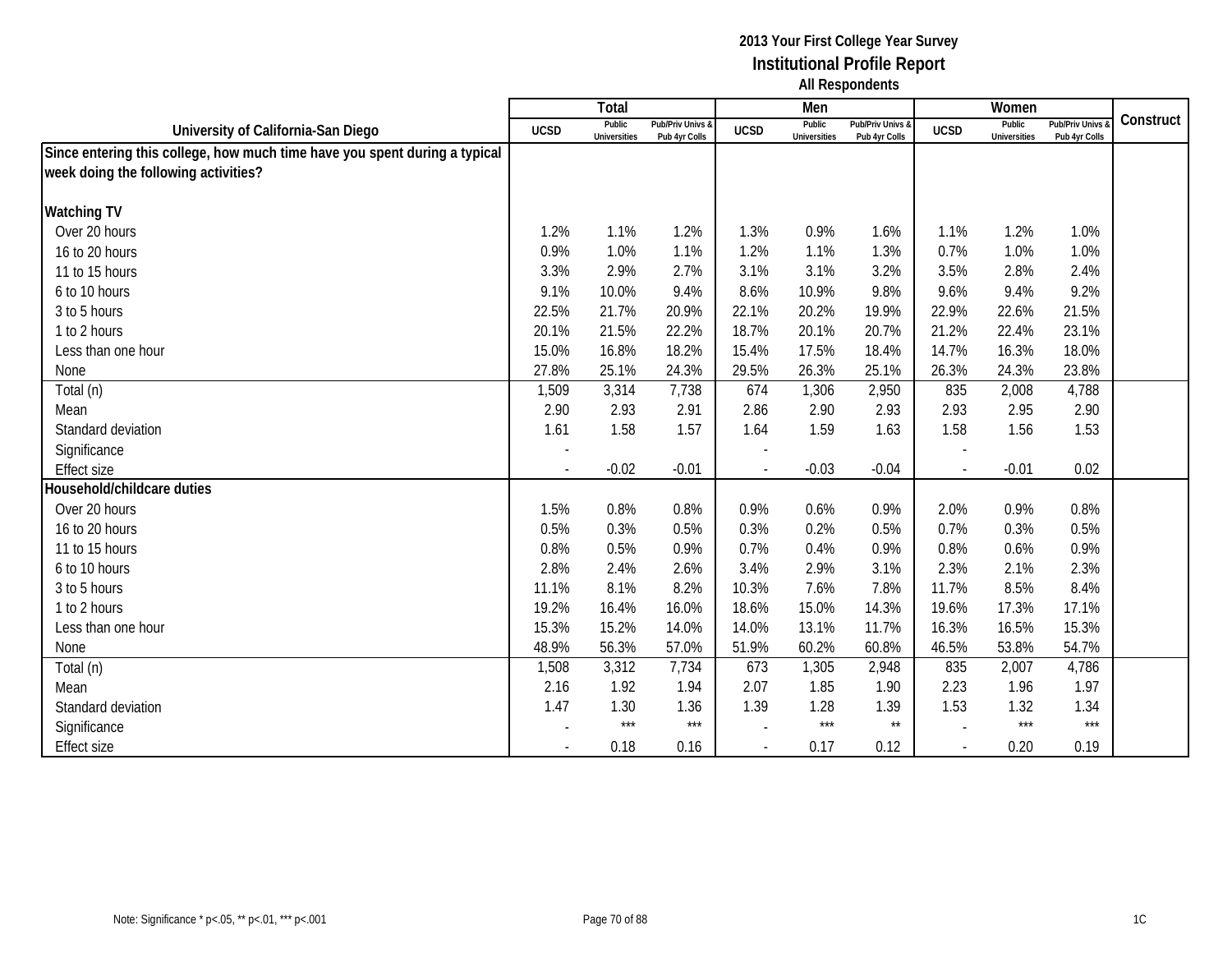|                                                                            |                          | Total                         |                                   |                | Men                           |                                   |                          | Women                         |                                        |           |
|----------------------------------------------------------------------------|--------------------------|-------------------------------|-----------------------------------|----------------|-------------------------------|-----------------------------------|--------------------------|-------------------------------|----------------------------------------|-----------|
| University of California-San Diego                                         | <b>UCSD</b>              | Public<br><b>Universities</b> | Pub/Priv Univs &<br>Pub 4yr Colls | <b>UCSD</b>    | Public<br><b>Universities</b> | Pub/Priv Univs &<br>Pub 4yr Colls | <b>UCSD</b>              | Public<br><b>Universities</b> | <b>Pub/Priv Univs</b><br>Pub 4yr Colls | Construct |
| Since entering this college, how much time have you spent during a typical |                          |                               |                                   |                |                               |                                   |                          |                               |                                        |           |
| week doing the following activities?                                       |                          |                               |                                   |                |                               |                                   |                          |                               |                                        |           |
|                                                                            |                          |                               |                                   |                |                               |                                   |                          |                               |                                        |           |
| Commuting                                                                  |                          |                               |                                   |                |                               |                                   |                          |                               |                                        |           |
| Over 20 hours                                                              | 0.9%                     | 0.6%                          | 0.9%                              | 0.4%           | 0.4%                          | 0.9%                              | 1.2%                     | 0.8%                          | 0.8%                                   |           |
| 16 to 20 hours                                                             | 0.7%                     | 0.4%                          | 0.6%                              | 0.3%           | 0.4%                          | 0.4%                              | 1.0%                     | 0.4%                          | 0.7%                                   |           |
| 11 to 15 hours                                                             | 2.7%                     | 1.7%                          | 1.7%                              | 2.1%           | 1.5%                          | 2.0%                              | 3.1%                     | 1.7%                          | 1.5%                                   |           |
| 6 to 10 hours                                                              | 7.1%                     | 4.9%                          | 4.8%                              | 8.0%           | 5.8%                          | 5.0%                              | 6.3%                     | 4.4%                          | 4.7%                                   |           |
| 3 to 5 hours                                                               | 13.3%                    | 10.7%                         | 9.6%                              | 13.9%          | 12.2%                         | 11.2%                             | 12.7%                    | 9.8%                          | 8.6%                                   |           |
| 1 to 2 hours                                                               | 12.6%                    | 13.8%                         | 11.4%                             | 15.4%          | 15.8%                         | 12.6%                             | 10.3%                    | 12.5%                         | 10.6%                                  |           |
| Less than one hour                                                         | 9.1%                     | 12.1%                         | 10.0%                             | 10.1%          | 12.9%                         | 10.5%                             | 8.4%                     | 11.7%                         | 9.7%                                   |           |
| None                                                                       | 53.7%                    | 55.7%                         | 61.1%                             | 49.7%          | 51.0%                         | 57.3%                             | 57.0%                    | 58.7%                         | 63.5%                                  |           |
| Total (n)                                                                  | 1,509                    | 3,314                         | 7,734                             | 674            | 1,306                         | 2,949                             | 835                      | 2,008                         | 4,785                                  |           |
| Mean                                                                       | 2.26                     | 2.07                          | 1.99                              | 2.30           | 2.17                          | 2.08                              | 2.22                     | 2.00                          | 1.93                                   |           |
| Standard deviation                                                         | 1.63                     | 1.47                          | 1.51                              | 1.55           | 1.46                          | 1.53                              | 1.70                     | 1.48                          | 1.49                                   |           |
| Significance                                                               | $\overline{\phantom{a}}$ | $***$                         | $***$                             |                |                               | $***$                             |                          | $***$                         | $***$                                  |           |
| <b>Effect size</b>                                                         |                          | 0.13                          | 0.18                              |                | 0.09                          | 0.14                              |                          | 0.15                          | 0.19                                   |           |
| Online social networks (Facebook, Twitter, etc.)                           |                          |                               |                                   |                |                               |                                   |                          |                               |                                        |           |
| Over 20 hours                                                              | 5.4%                     | 4.1%                          | 3.9%                              | 5.6%           | 4.1%                          | 4.0%                              | 5.3%                     | 4.1%                          | 3.8%                                   |           |
| 16 to 20 hours                                                             | 3.2%                     | 2.8%                          | 2.5%                              | 2.8%           | 2.7%                          | 2.3%                              | 3.5%                     | 2.9%                          | 2.7%                                   |           |
| 11 to 15 hours                                                             | 6.2%                     | 6.2%                          | 5.7%                              | 4.2%           | 4.6%                          | 4.5%                              | 7.8%                     | 7.2%                          | 6.5%                                   |           |
| 6 to 10 hours                                                              | 18.9%                    | 19.0%                         | 17.2%                             | 17.8%          | 17.4%                         | 16.7%                             | 19.8%                    | 20.1%                         | 17.5%                                  |           |
| 3 to 5 hours                                                               | 30.6%                    | 31.9%                         | 31.2%                             | 30.0%          | 29.5%                         | 28.1%                             | 31.1%                    | 33.5%                         | 33.2%                                  |           |
| 1 to 2 hours                                                               | 20.4%                    | 21.6%                         | 23.8%                             | 20.5%          | 23.2%                         | 24.6%                             | 20.4%                    | 20.6%                         | 23.2%                                  |           |
| Less than one hour                                                         | 10.5%                    | 10.1%                         | 11.3%                             | 13.4%          | 12.8%                         | 13.5%                             | 8.1%                     | 8.3%                          | 9.9%                                   |           |
| None                                                                       | 4.8%                     | 4.3%                          | 4.4%                              | 5.8%           | 5.8%                          | 6.2%                              | 4.1%                     | 3.2%                          | 3.3%                                   |           |
| Total (n)                                                                  | 1,509                    | 3,314                         | 7,737                             | 674            | 1,306                         | 2,951                             | 835                      | 2,008                         | 4,786                                  |           |
| Mean                                                                       | 4.07                     | 4.02                          | 3.92                              | 3.93           | 3.85                          | 3.79                              | 4.18                     | 4.13                          | 4.01                                   |           |
| Standard deviation                                                         | 1.63                     | 1.53                          | 1.53                              | 1.66           | 1.58                          | 1.58                              | 1.59                     | 1.49                          | 1.49                                   |           |
| Significance                                                               |                          |                               | $***$                             |                |                               | $\star$                           |                          |                               | $\star\star$                           |           |
| <b>Effect size</b>                                                         |                          | 0.03                          | 0.10                              | $\blacksquare$ | 0.05                          | 0.09                              | $\overline{\phantom{a}}$ | 0.03                          | 0.11                                   |           |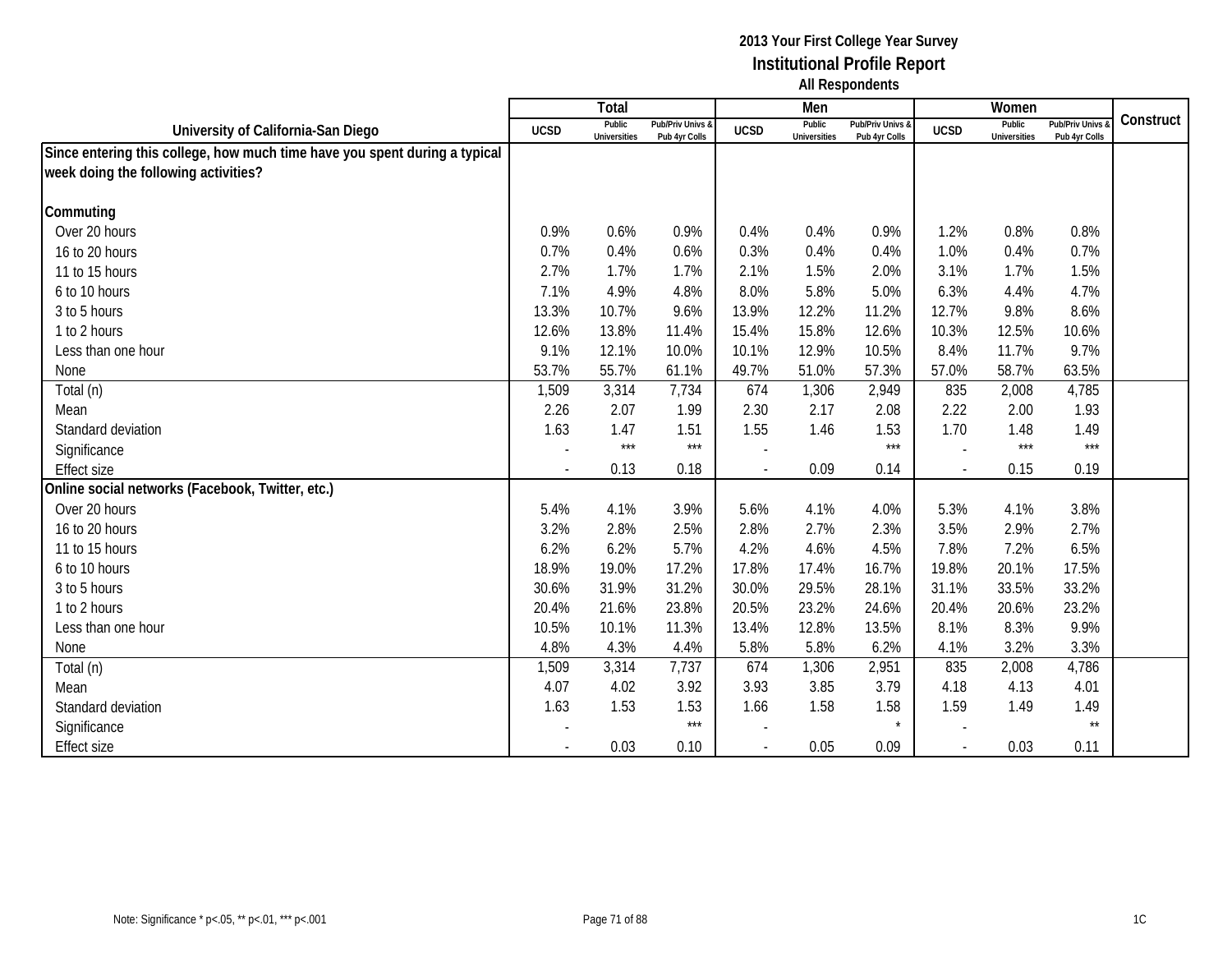|                                                                 |             | Total                         |                                   |             | Men                           |                                   |             | Women                         |                                        |           |
|-----------------------------------------------------------------|-------------|-------------------------------|-----------------------------------|-------------|-------------------------------|-----------------------------------|-------------|-------------------------------|----------------------------------------|-----------|
| University of California-San Diego                              | <b>UCSD</b> | Public<br><b>Universities</b> | Pub/Priv Univs &<br>Pub 4yr Colls | <b>UCSD</b> | Public<br><b>Universities</b> | Pub/Priv Univs &<br>Pub 4yr Colls | <b>UCSD</b> | Public<br><b>Universities</b> | <b>Pub/Priv Univs</b><br>Pub 4yr Colls | Construct |
| Since entering this college have you:                           |             |                               |                                   |             |                               |                                   |             |                               |                                        |           |
|                                                                 |             |                               |                                   |             |                               |                                   |             |                               |                                        |           |
| Decided to pursue a different major                             |             |                               |                                   |             |                               |                                   |             |                               |                                        |           |
| Yes                                                             | 34.2%       | 35.2%                         | 34.8%                             | 31.7%       | 31.4%                         | 31.8%                             | 36.3%       | 37.7%                         | 36.7%                                  |           |
| No                                                              | 65.8%       | 64.8%                         | 65.2%                             | 68.3%       | 68.6%                         | 68.2%                             | 63.7%       | 62.3%                         | 63.3%                                  |           |
| Total (n)                                                       | 1,501       | 3,292                         | 7,724                             | 672         | 1,300                         | 2,941                             | 829         | 1,992                         | 4,783                                  |           |
| Remained undecided about a major                                |             |                               |                                   |             |                               |                                   |             |                               |                                        |           |
| Yes                                                             | 16.3%       | 16.0%                         | 20.0%                             | 14.3%       | 14.9%                         | 19.9%                             | 18.0%       | 16.8%                         | 20.1%                                  |           |
| No                                                              | 83.7%       | 84.0%                         | 80.0%                             | 85.7%       | 85.1%                         | 80.1%                             | 82.0%       | 83.2%                         | 79.9%                                  |           |
| Total (n)                                                       | 1,501       | 3,292                         | 7,722                             | 672         | 1,300                         | 2,941                             | 829         | 1,992                         | 4,781                                  |           |
| Changed your career choice                                      |             |                               |                                   |             |                               |                                   |             |                               |                                        |           |
| Yes                                                             | 31.3%       | 32.4%                         | 31.2%                             | 26.6%       | 28.3%                         | 27.4%                             | 35.1%       | 35.1%                         | 33.5%                                  |           |
| <b>No</b>                                                       | 68.7%       | 67.6%                         | 68.8%                             | 73.4%       | 71.7%                         | 72.6%                             | 64.9%       | 64.9%                         | 66.5%                                  |           |
| Total (n)                                                       | 1,501       | 3,291                         | 7,722                             | 672         | 1,299                         | 2,941                             | 829         | 1,992                         | 4,781                                  |           |
| Participated in student government                              |             |                               |                                   |             |                               |                                   |             |                               |                                        |           |
| Yes                                                             | 6.2%        | 6.3%                          | 7.3%                              | 6.3%        | 6.6%                          | 8.8%                              | 6.2%        | 6.1%                          | 6.4%                                   |           |
| No                                                              | 93.8%       | 93.7%                         | 92.7%                             | 93.7%       | 93.4%                         | 91.2%                             | 93.8%       | 93.9%                         | 93.6%                                  |           |
| Total (n)                                                       | 1,500       | 3,290                         | 7,714                             | 671         | 1,298                         | 2,937                             | 829         | 1,992                         | 4,777                                  |           |
| Held a full-time job (approx. 40 hours) while taking classes    |             |                               |                                   |             |                               |                                   |             |                               |                                        |           |
| Yes                                                             | 4.9%        | 3.5%                          | 4.0%                              | 4.9%        | 3.8%                          | 5.1%                              | 4.8%        | 3.3%                          | 3.3%                                   |           |
| <b>No</b>                                                       | 95.1%       | 96.5%                         | 96.0%                             | 95.1%       | 96.2%                         | 94.9%                             | 95.2%       | 96.7%                         | 96.7%                                  |           |
| Total (n)                                                       | 1,501       | 3,292                         | 7,718                             | 672         | 1,300                         | 2,939                             | 829         | 1,992                         | 4,779                                  |           |
| Joined a social fraternity or sorority                          |             |                               |                                   |             |                               |                                   |             |                               |                                        |           |
| Yes                                                             | 7.8%        | 10.0%                         | 14.5%                             | 8.5%        | 9.9%                          | 14.0%                             | 7.2%        | 10.1%                         | 14.8%                                  |           |
| <b>No</b>                                                       | 92.2%       | 90.0%                         | 85.5%                             | 91.5%       | 90.1%                         | 86.0%                             | 92.8%       | 89.9%                         | 85.2%                                  |           |
| Total (n)                                                       | 1,500       | 3,290                         | 7,711                             | 671         | 1,299                         | 2,933                             | 829         | 1,991                         | 4,778                                  |           |
| Played club, intramural, or recreational sports                 |             |                               |                                   |             |                               |                                   |             |                               |                                        |           |
| Yes                                                             | 30.0%       | 34.9%                         | 34.3%                             | 38.5%       | 43.5%                         | 45.7%                             | 23.0%       | 29.4%                         | 27.3%                                  |           |
| No                                                              | 70.0%       | 65.1%                         | 65.7%                             | 61.5%       | 56.5%                         | 54.3%                             | 77.0%       | 70.6%                         | 72.7%                                  |           |
| Total (n)                                                       | 1,501       | 3,291                         | 7,705                             | 672         | 1,300                         | 2,934                             | 829         | 1,991                         | 4,771                                  |           |
| Played intercollegiate athletics (e.g., NCAA or NAIA-sponsored) |             |                               |                                   |             |                               |                                   |             |                               |                                        |           |
| Yes                                                             | 4.3%        | 4.2%                          | 9.2%                              | 4.6%        | 4.3%                          | 10.6%                             | 4.1%        | 4.2%                          | 8.3%                                   |           |
| <b>No</b>                                                       | 95.7%       | 95.8%                         | 90.8%                             | 95.4%       | 95.7%                         | 89.4%                             | 95.9%       | 95.8%                         | 91.7%                                  |           |
| Total (n)                                                       | 1,500       | 3,289                         | 7,702                             | 671         | 1,298                         | 2,931                             | 829         | 1,991                         | 4,771                                  |           |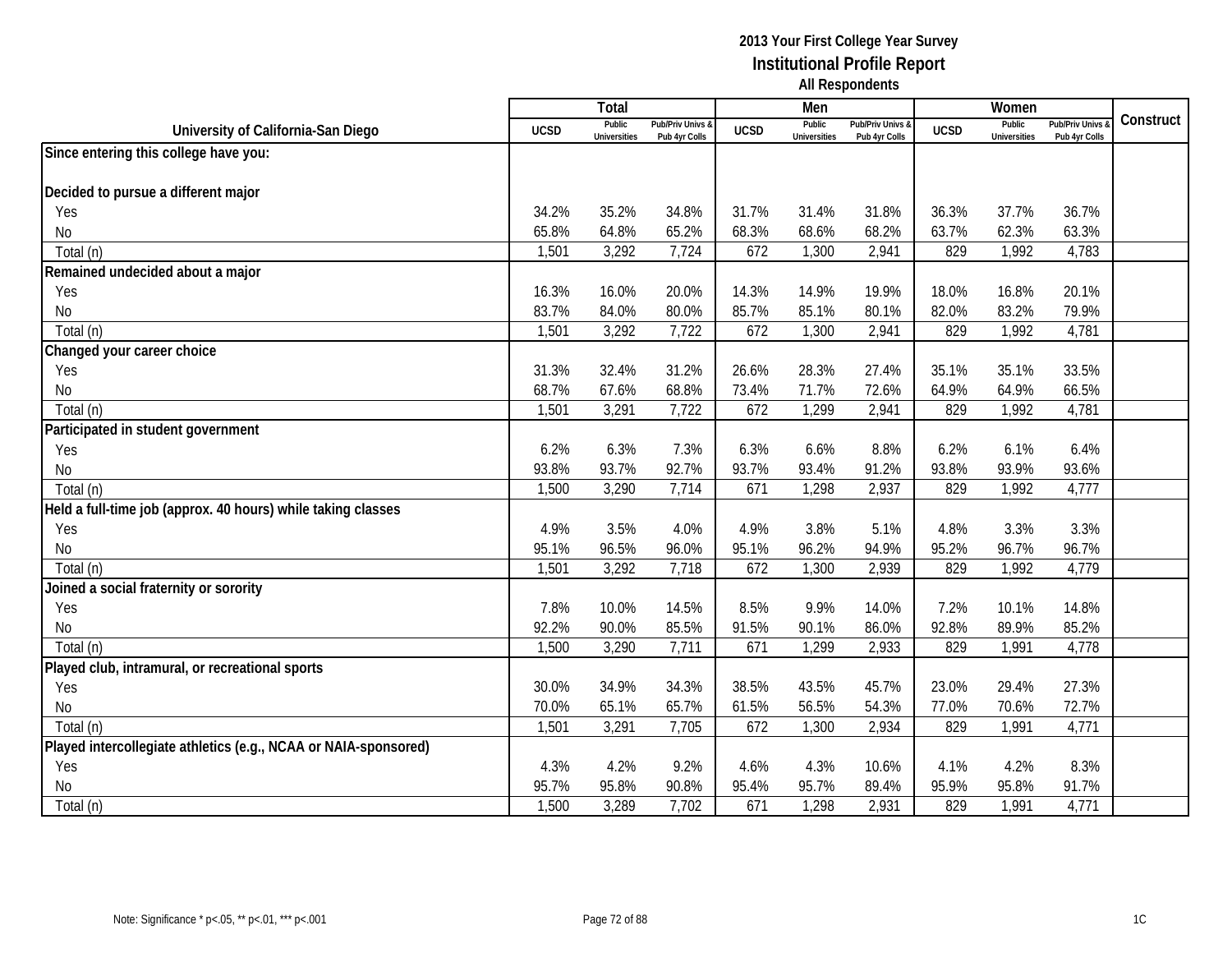|                                                                         |             | Total                         |                                   |             | Men                           |                                   |             | Women                         |                                 |            |
|-------------------------------------------------------------------------|-------------|-------------------------------|-----------------------------------|-------------|-------------------------------|-----------------------------------|-------------|-------------------------------|---------------------------------|------------|
| University of California-San Diego                                      | <b>UCSD</b> | Public<br><b>Universities</b> | Pub/Priv Univs &<br>Pub 4yr Colls | <b>UCSD</b> | Public<br><b>Universities</b> | Pub/Priv Univs &<br>Pub 4vr Colls | <b>UCSD</b> | Public<br><b>Universities</b> | Pub/Priv Univs<br>Pub 4yr Colls | Construct  |
| Since entering this college have you:                                   |             |                               |                                   |             |                               |                                   |             |                               |                                 |            |
|                                                                         |             |                               |                                   |             |                               |                                   |             |                               |                                 |            |
| Participated in student groups/clubs                                    |             |                               |                                   |             |                               |                                   |             |                               |                                 |            |
| Yes                                                                     | 56.3%       | 64.1%                         | 63.0%                             | 52.7%       | 59.2%                         | 60.5%                             | 59.3%       | 67.3%                         | 64.5%                           |            |
| No                                                                      | 43.7%       | 35.9%                         | 37.0%                             | 47.3%       | 40.8%                         | 39.5%                             | 40.7%       | 32.7%                         | 35.5%                           |            |
| Total (n)                                                               | 1,500       | 3,290                         | 7,706                             | 672         | 1,300                         | 2,937                             | 828         | 1,990                         | 4,769                           |            |
| Sought personal counseling                                              |             |                               |                                   |             |                               |                                   |             |                               |                                 |            |
| Yes                                                                     | 24.8%       | 23.3%                         | 22.2%                             | 23.0%       | 22.4%                         | 21.8%                             | 26.4%       | 23.9%                         | 22.4%                           |            |
| No                                                                      | 75.2%       | 76.7%                         | 77.8%                             | 77.0%       | 77.6%                         | 78.2%                             | 73.6%       | 76.1%                         | 77.6%                           |            |
| Total (n)                                                               | 1,498       | 3,286                         | 7,704                             | 671         | 1,298                         | 2,935                             | 827         | 1,988                         | 4,769                           |            |
| Strengthened your religious beliefs/convictions                         |             |                               |                                   |             |                               |                                   |             |                               |                                 |            |
| Yes                                                                     | 25.3%       | 26.7%                         | 33.2%                             | 22.7%       | 24.3%                         | 28.6%                             | 27.4%       | 28.2%                         | 36.0%                           |            |
| <b>No</b>                                                               | 74.7%       | 73.3%                         | 66.8%                             | 77.3%       | 75.7%                         | 71.4%                             | 72.6%       | 71.8%                         | 64.0%                           |            |
| Total (n)                                                               | 1,498       | 3,287                         | 7,704                             | 670         | 1,298                         | 2,932                             | 828         | 1,989                         | 4,772                           |            |
| Failed one or more courses                                              |             |                               |                                   |             |                               |                                   |             |                               |                                 |            |
| Yes                                                                     | 15.5%       | 11.9%                         | 10.6%                             | 16.1%       | 13.4%                         | 12.0%                             | 15.0%       | 10.9%                         | 9.7%                            |            |
| <b>No</b>                                                               | 84.5%       | 88.1%                         | 89.4%                             | 83.9%       | 86.6%                         | 88.0%                             | 85.0%       | 89.1%                         | 90.3%                           |            |
| Total (n)                                                               | 1,499       | 3,286                         | 7,706                             | 671         | 1,297                         | 2,932                             | 828         | 1,989                         | 4,774                           |            |
| Participated in leadership training                                     |             |                               |                                   |             |                               |                                   |             |                               |                                 |            |
| Yes                                                                     | 14.5%       | 17.9%                         | 19.4%                             | 14.2%       | 16.9%                         | 19.3%                             | 14.7%       | 18.6%                         | 19.4%                           |            |
| <b>No</b>                                                               | 85.5%       | 82.1%                         | 80.6%                             | 85.8%       | 83.1%                         | 80.7%                             | 85.3%       | 81.4%                         | 80.6%                           | Leadership |
| Total (n)                                                               | 1,499       | 3,288                         | 7,707                             | 671         | 1,299                         | 2,935                             | 828         | 1,989                         | 4,772                           |            |
| Taken an honors course                                                  |             |                               |                                   |             |                               |                                   |             |                               |                                 |            |
| Yes                                                                     | 8.2%        | 20.6%                         | 17.9%                             | 10.4%       | 21.3%                         | 18.8%                             | 6.4%        | 20.1%                         | 17.4%                           |            |
| <b>No</b>                                                               | 91.8%       | 79.4%                         | 82.1%                             | 89.6%       | 78.7%                         | 81.2%                             | 93.6%       | 79.9%                         | 82.6%                           |            |
| Total (n)                                                               | 1,497       | 3,286                         | 7,702                             | 670         | 1,298                         | 2,929                             | 827         | 1,988                         | 4,773                           |            |
| Taken a remedial or developmental course                                |             |                               |                                   |             |                               |                                   |             |                               |                                 |            |
| Yes                                                                     | 9.0%        | 8.6%                          | 10.7%                             | 9.6%        | 8.2%                          | 10.1%                             | 8.6%        | 8.8%                          | 11.1%                           |            |
| <b>No</b>                                                               | 91.0%       | 91.4%                         | 89.3%                             | 90.4%       | 91.8%                         | 89.9%                             | 91.4%       | 91.2%                         | 88.9%                           |            |
| Total (n)                                                               | 1,498       | 3,285                         | 7,689                             | 670         | 1,298                         | 2,931                             | 828         | 1,987                         | 4,758                           |            |
| Enrolled in a formal program where a group of students take two or more |             |                               |                                   |             |                               |                                   |             |                               |                                 |            |
| courses together (e.g., FIG, learning community, linked courses)        |             |                               |                                   |             |                               |                                   |             |                               |                                 |            |
| Yes                                                                     | 4.9%        | 12.1%                         | 12.8%                             | 5.5%        | 10.8%                         | 12.3%                             | 4.3%        | 12.9%                         | 13.2%                           |            |
| <b>No</b>                                                               | 95.1%       | 87.9%                         | 87.2%                             | 94.5%       | 89.2%                         | 87.7%                             | 95.7%       | 87.1%                         | 86.8%                           |            |
| Total (n)                                                               | 1,499       | 3,287                         | 7,705                             | 671         | 1,299                         | 2,935                             | 828         | 1,988                         | 4,770                           |            |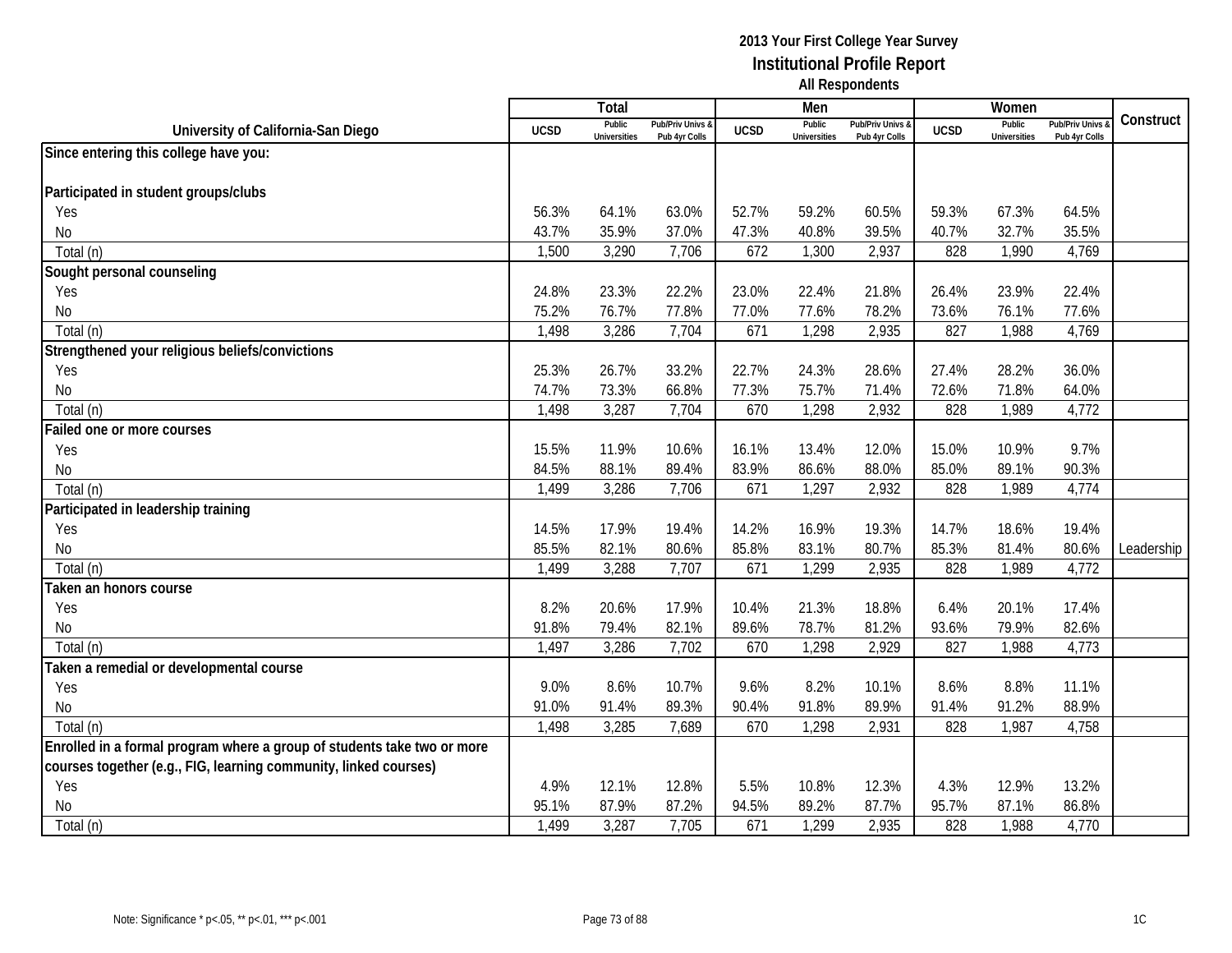|                                                                          |             | <b>Total</b>                  |                                   |             | Men                           |                                   |             | Women                         |                                        |            |
|--------------------------------------------------------------------------|-------------|-------------------------------|-----------------------------------|-------------|-------------------------------|-----------------------------------|-------------|-------------------------------|----------------------------------------|------------|
| University of California-San Diego                                       | <b>UCSD</b> | Public<br><b>Universities</b> | Pub/Priv Univs 8<br>Pub 4yr Colls | <b>UCSD</b> | Public<br><b>Universities</b> | Pub/Priv Univs &<br>Pub 4yr Colls | <b>UCSD</b> | Public<br><b>Universities</b> | <b>Pub/Priv Univs</b><br>Pub 4yr Colls | Construct  |
| Since entering this college have you:                                    |             |                               |                                   |             |                               |                                   |             |                               |                                        |            |
|                                                                          |             |                               |                                   |             |                               |                                   |             |                               |                                        |            |
| Participated in an academic support program                              |             |                               |                                   |             |                               |                                   |             |                               |                                        |            |
| <b>Yes</b>                                                               | 13.4%       | 11.9%                         | 11.6%                             | 10.9%       | 9.9%                          | 11.1%                             | 15.5%       | 13.3%                         | 11.8%                                  |            |
| No                                                                       | 86.6%       | 88.1%                         | 88.4%                             | 89.1%       | 90.1%                         | 88.9%                             | 84.5%       | 86.7%                         | 88.2%                                  |            |
| Total (n)                                                                | 1,499       | 3,285                         | 7,693                             | 671         | 1,298                         | 2,932                             | 828         | 1,987                         | 4,761                                  |            |
| Had a roommate of a different race/ethnicity                             |             |                               |                                   |             |                               |                                   |             |                               |                                        |            |
| Yes                                                                      | 58.6%       | 43.8%                         | 42.0%                             | 56.5%       | 44.5%                         | 41.2%                             | 60.3%       | 43.4%                         | 42.5%                                  |            |
| No                                                                       | 41.4%       | 56.2%                         | 58.0%                             | 43.5%       | 55.5%                         | 58.8%                             | 39.7%       | 56.6%                         | 57.5%                                  |            |
| Total (n)                                                                | 1,500       | 3,287                         | 7,698                             | 672         | 1,299                         | 2,933                             | 828         | 1,988                         | 4,765                                  |            |
| Accumulated excessive credit card debt                                   |             |                               |                                   |             |                               |                                   |             |                               |                                        |            |
| Yes                                                                      | 8.0%        | 4.9%                          | 4.9%                              | 7.7%        | 5.1%                          | 5.7%                              | 8.2%        | 4.8%                          | 4.3%                                   |            |
| No                                                                       | 92.0%       | 95.1%                         | 95.1%                             | 92.3%       | 94.9%                         | 94.3%                             | 91.8%       | 95.2%                         | 95.7%                                  |            |
| Total (n)                                                                | 1,497       | 3,283                         | 7,671                             | 671         | 1,298                         | 2,925                             | 826         | 1,985                         | 4,746                                  |            |
| Taken a course or first-year seminar designed to connect faculty and     |             |                               |                                   |             |                               |                                   |             |                               |                                        |            |
| students in focused academic inquiry                                     |             |                               |                                   |             |                               |                                   |             |                               |                                        |            |
| Yes                                                                      | 21.6%       | 27.2%                         | 32.6%                             | 20.8%       | 25.9%                         | 30.8%                             | 22.2%       | 28.1%                         | 33.7%                                  |            |
| No                                                                       | 78.4%       | 72.8%                         | 67.4%                             | 79.2%       | 74.1%                         | 69.2%                             | 77.8%       | 71.9%                         | 66.3%                                  |            |
| Total (n)                                                                | 1,500       | 3,286                         | 7,683                             | 672         | 1,299                         | 2,928                             | 828         | 1,987                         | 4,755                                  |            |
| Taken a course or first-year seminar designed to help students adjust to |             |                               |                                   |             |                               |                                   |             |                               |                                        |            |
| college-level academics                                                  |             |                               |                                   |             |                               |                                   |             |                               |                                        |            |
| Yes                                                                      | 17.0%       | 25.7%                         | 33.0%                             | 18.5%       | 24.7%                         | 30.9%                             | 15.8%       | 26.4%                         | 34.2%                                  |            |
| No                                                                       | 83.0%       | 74.3%                         | 67.0%                             | 81.5%       | 75.3%                         | 69.1%                             | 84.2%       | 73.6%                         | 65.8%                                  |            |
| Total (n)                                                                | 1,500       | 3,286                         | 7,684                             | 672         | 1,300                         | 2,929                             | 828         | 1,986                         | 4,755                                  |            |
| Taken a course or first-year seminar designed to help students adjust to |             |                               |                                   |             |                               |                                   |             |                               |                                        |            |
| college life                                                             |             |                               |                                   |             |                               |                                   |             |                               |                                        |            |
| Yes                                                                      | 14.5%       | 24.3%                         | 32.9%                             | 14.1%       | 21.0%                         | 29.3%                             | 14.7%       | 26.5%                         | 35.1%                                  |            |
| No                                                                       | 85.5%       | 75.7%                         | 67.1%                             | 85.9%       | 79.0%                         | 70.7%                             | 85.3%       | 73.5%                         | 64.9%                                  |            |
| Total (n)                                                                | 1,500       | 3,287                         | 7,685                             | 672         | 1,300                         | 2,930                             | 828         | 1,987                         | 4,755                                  |            |
| Been a leader in an organization                                         |             |                               |                                   |             |                               |                                   |             |                               |                                        |            |
| Yes                                                                      | 17.4%       | 20.0%                         | 21.6%                             | 17.9%       | 20.6%                         | 22.9%                             | 17.0%       | 19.6%                         | 20.7%                                  |            |
| <b>No</b>                                                                | 82.6%       | 80.0%                         | 78.4%                             | 82.1%       | 79.4%                         | 77.1%                             | 83.0%       | 80.4%                         | 79.3%                                  | Leadership |
| Total (n)                                                                | 1,500       | 3,285                         | 7,691                             | 672         | 1,298                         | 2,928                             | 828         | 1,987                         | 4,763                                  |            |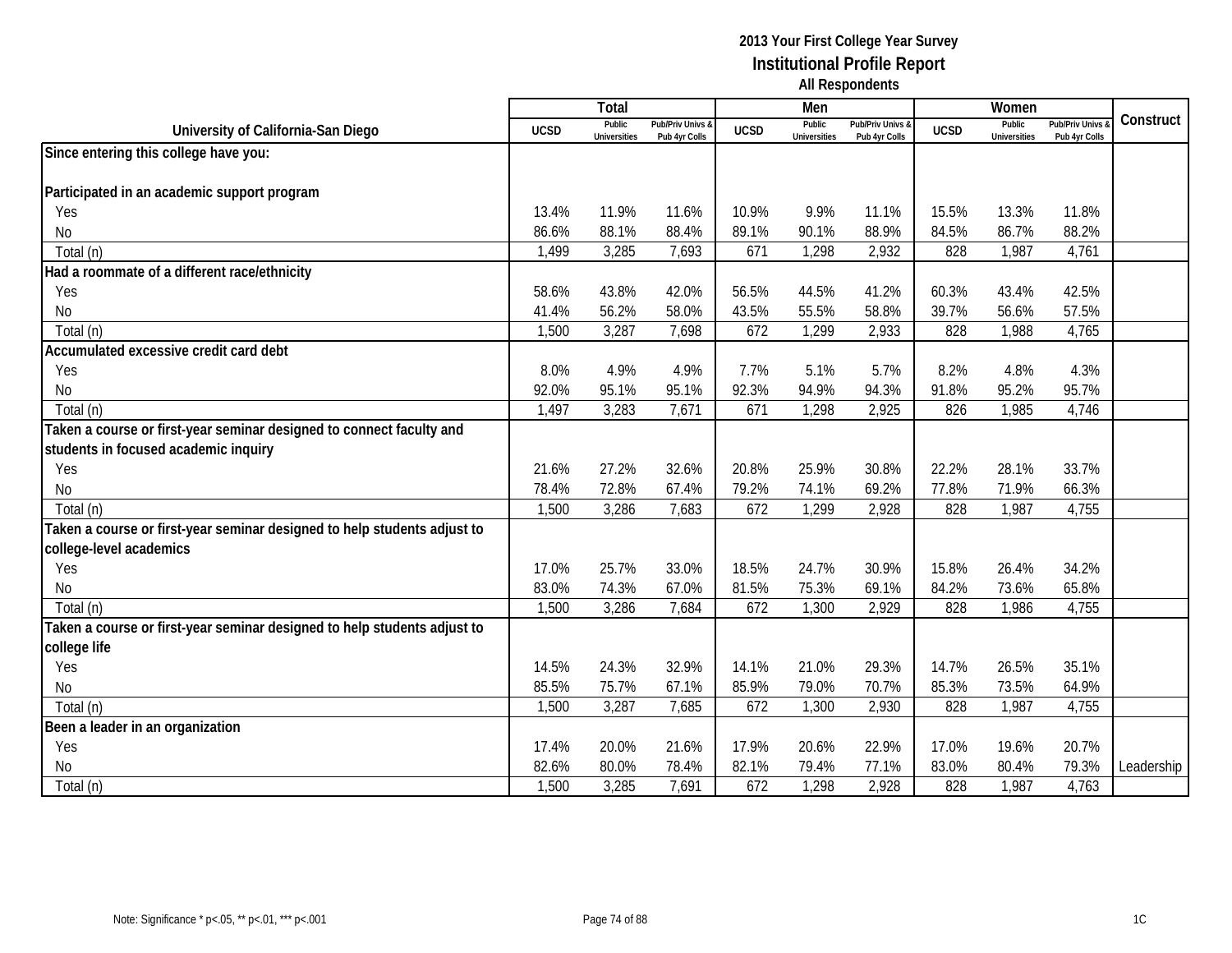|                                                              |             | Total                         |                                   |             | Men                           |                                   |             | Women                         |                                        |             |
|--------------------------------------------------------------|-------------|-------------------------------|-----------------------------------|-------------|-------------------------------|-----------------------------------|-------------|-------------------------------|----------------------------------------|-------------|
| University of California-San Diego                           | <b>UCSD</b> | Public<br><b>Universities</b> | Pub/Priv Univs &<br>Pub 4yr Colls | <b>UCSD</b> | Public<br><b>Universities</b> | Pub/Priv Univs &<br>Pub 4yr Colls | <b>UCSD</b> | Public<br><b>Universities</b> | <b>Pub/Priv Univs</b><br>Pub 4yr Colls | Construct   |
| Since entering this college have you:                        |             |                               |                                   |             |                               |                                   |             |                               |                                        |             |
|                                                              |             |                               |                                   |             |                               |                                   |             |                               |                                        |             |
| Voted in the 2012 fall election                              |             |                               |                                   |             |                               |                                   |             |                               |                                        |             |
| Yes                                                          | 46.8%       | 54.1%                         | 54.5%                             | 44.9%       | 50.0%                         | 51.7%                             | 48.4%       | 56.7%                         | 56.2%                                  |             |
| No                                                           | 53.2%       | 45.9%                         | 45.5%                             | 55.1%       | 50.0%                         | 48.3%                             | 51.6%       | 43.3%                         | 43.8%                                  |             |
| Total (n)                                                    | 1,499       | 3,285                         | 7,692                             | 672         | 1,299                         | 2,928                             | 827         | 1,986                         | 4,764                                  |             |
| Communicated regularly with your professors                  |             |                               |                                   |             |                               |                                   |             |                               |                                        |             |
| Yes                                                          | 26.3%       | 40.3%                         | 52.4%                             | 23.7%       | 35.8%                         | 47.8%                             | 28.5%       | 43.2%                         | 55.3%                                  | Faculty     |
| No                                                           | 73.7%       | 59.7%                         | 47.6%                             | 76.3%       | 64.2%                         | 52.2%                             | 71.5%       | 56.8%                         | 44.7%                                  | Interaction |
| Total (n)                                                    | 1,500       | 3,287                         | 7,679                             | 672         | 1,300                         | 2,925                             | 828         | 1,987                         | 4,754                                  |             |
| Taken courses from more than one institution simultaneously  |             |                               |                                   |             |                               |                                   |             |                               |                                        |             |
| Yes                                                          | 7.5%        | 5.9%                          | 6.7%                              | 8.8%        | 7.1%                          | 8.0%                              | 6.4%        | 5.2%                          | 5.9%                                   |             |
| <b>No</b>                                                    | 92.5%       | 94.1%                         | 93.3%                             | 91.2%       | 92.9%                         | 92.0%                             | 93.6%       | 94.8%                         | 94.1%                                  |             |
| Total (n)                                                    | 1,499       | 3,285                         | 7,685                             | 671         | 1,299                         | 2,925                             | 828         | 1,986                         | 4,760                                  |             |
| Taken a course exclusively online at this institution        |             |                               |                                   |             |                               |                                   |             |                               |                                        |             |
| Yes                                                          | 3.5%        | 9.3%                          | 8.7%                              | 4.2%        | 8.2%                          | 8.6%                              | 3.0%        | 9.9%                          | 8.8%                                   |             |
| No                                                           | 96.5%       | 90.7%                         | 91.3%                             | 95.8%       | 91.8%                         | 91.4%                             | 97.0%       | 90.1%                         | 91.2%                                  |             |
| Total (n)                                                    | 1,498       | 3,285                         | 7,693                             | 671         | 1,299                         | 2,928                             | 827         | 1,986                         | 4,765                                  |             |
| Taken a course exclusively online at a different institution |             |                               |                                   |             |                               |                                   |             |                               |                                        |             |
| Yes                                                          | 7.9%        | 6.5%                          | 5.7%                              | 9.7%        | 7.9%                          | 6.9%                              | 6.5%        | 5.5%                          | 4.9%                                   |             |
| <b>No</b>                                                    | 92.1%       | 93.5%                         | 94.3%                             | 90.3%       | 92.1%                         | 93.1%                             | 93.5%       | 94.5%                         | 95.1%                                  |             |
| Total (n)                                                    | 1,497       | 3,283                         | 7,682                             | 671         | 1,298                         | 2,925                             | 826         | 1,985                         | 4,757                                  |             |
| Participated in an ethnic/racial student organization        |             |                               |                                   |             |                               |                                   |             |                               |                                        |             |
| Yes                                                          | 17.2%       | 14.4%                         | 14.4%                             | 16.7%       | 12.5%                         | 13.4%                             | 17.7%       | 15.6%                         | 15.0%                                  |             |
| No                                                           | 82.8%       | 85.6%                         | 85.6%                             | 83.3%       | 87.5%                         | 86.6%                             | 82.3%       | 84.4%                         | 85.0%                                  |             |
| Total (n)                                                    | 1,499       | 3,287                         | 7,691                             | 672         | 1,300                         | 2,928                             | 827         | 1,987                         | 4,763                                  |             |
| Joined a student-run political club                          |             |                               |                                   |             |                               |                                   |             |                               |                                        |             |
| Yes                                                          | 4.5%        | 4.6%                          | 7.1%                              | 6.3%        | 5.9%                          | 9.2%                              | 3.0%        | 3.7%                          | 5.8%                                   |             |
| No                                                           | 95.5%       | 95.4%                         | 92.9%                             | 93.8%       | 94.1%                         | 90.8%                             | 97.0%       | 96.3%                         | 94.2%                                  |             |
| Total (n)                                                    | 1,499       | 3,287                         | 7,689                             | 672         | 1,300                         | 2,929                             | 827         | 1,987                         | 4,760                                  |             |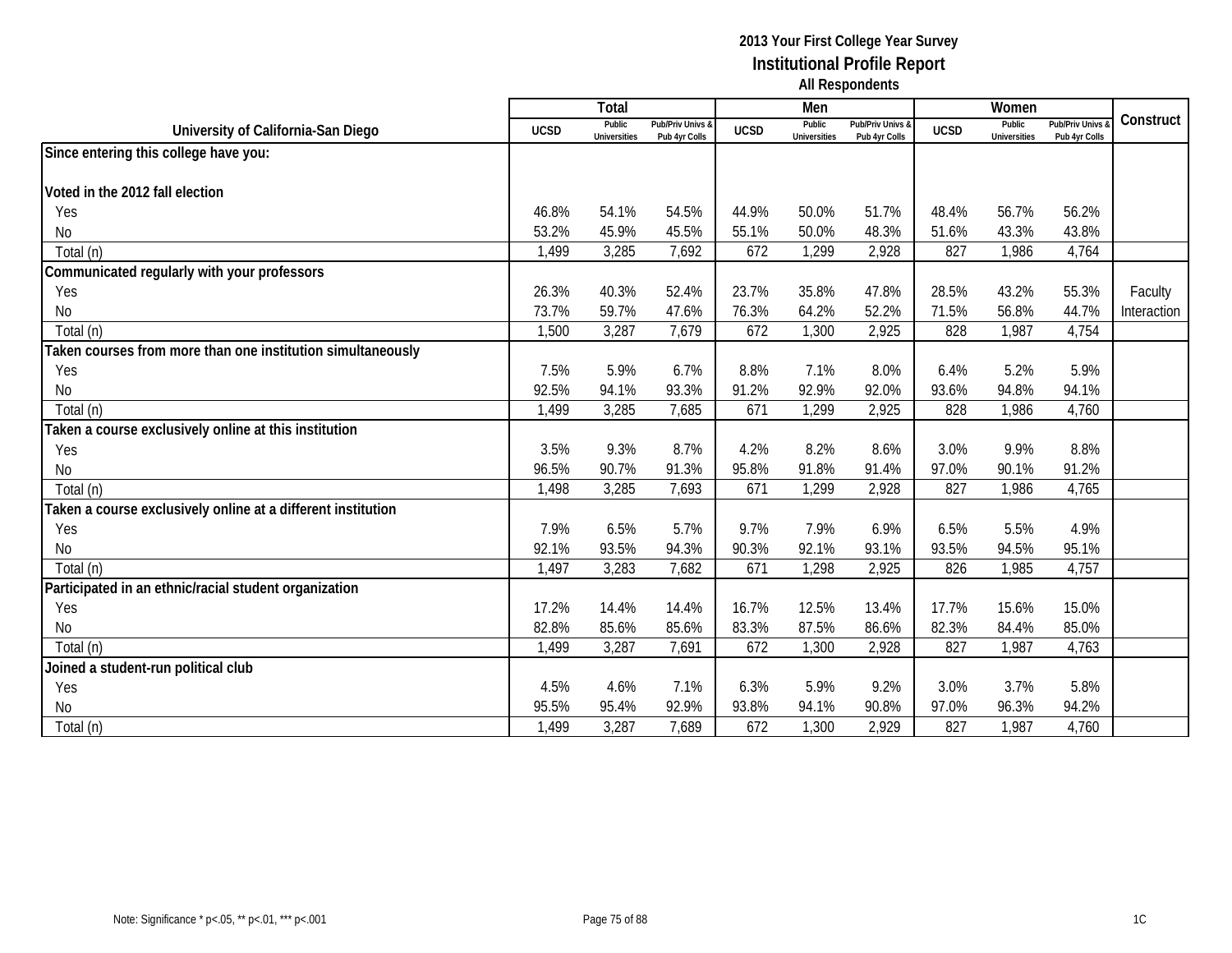|                                                         |             | Total                  |                                   |             | Men                           |                                   |             | Women                         |                                 |            |
|---------------------------------------------------------|-------------|------------------------|-----------------------------------|-------------|-------------------------------|-----------------------------------|-------------|-------------------------------|---------------------------------|------------|
| University of California-San Diego                      | <b>UCSD</b> | Public<br>Universities | Pub/Priv Univs &<br>Pub 4yr Colls | <b>UCSD</b> | Public<br><b>Universities</b> | Pub/Priv Univs &<br>Pub 4yr Colls | <b>UCSD</b> | Public<br><b>Universities</b> | Pub/Priv Univs<br>Pub 4yr Colls | Construct  |
| Since entering this college, indicate how often you:    |             |                        |                                   |             |                               |                                   |             |                               |                                 |            |
|                                                         |             |                        |                                   |             |                               |                                   |             |                               |                                 |            |
| Turned in course assignment(s) late                     |             |                        |                                   |             |                               |                                   |             |                               |                                 |            |
| Frequently                                              | 3.6%        | 3.1%                   | 4.0%                              | 4.4%        | 4.0%                          | 4.5%                              | 3.0%        | 2.6%                          | 3.7%                            | Academic   |
| Occasionally                                            | 23.7%       | 27.0%                  | 29.8%                             | 28.4%       | 31.6%                         | 35.8%                             | 19.9%       | 24.0%                         | 26.1%                           | Disengage- |
| Not at all                                              | 72.7%       | 69.9%                  | 66.2%                             | 67.2%       | 64.4%                         | 59.7%                             | 77.2%       | 73.5%                         | 70.2%                           | ment       |
| Total (n)                                               | 1,473       | 3,235                  | 7,611                             | 662         | 1,281                         | 2,899                             | 811         | 1,954                         | 4,712                           |            |
| Mean                                                    | 1.31        | 1.33                   | 1.38                              | 1.37        | 1.40                          | 1.45                              | 1.26        | 1.29                          | 1.33                            |            |
| Standard deviation                                      | 0.53        | 0.53                   | 0.56                              | 0.57        | 0.56                          | 0.58                              | 0.50        | 0.51                          | 0.54                            |            |
| Significance                                            |             |                        | $***$                             |             |                               | $\star\star$                      |             |                               | $***$                           |            |
| <b>Effect size</b>                                      |             | $-0.04$                | $-0.13$                           |             | $-0.05$                       | $-0.14$                           |             | $-0.06$                       | $-0.13$                         |            |
| Contributed to class discussions                        |             |                        |                                   |             |                               |                                   |             |                               |                                 |            |
| Frequently                                              | 23.8%       | 29.2%                  | 34.5%                             | 26.1%       | 31.1%                         | 35.4%                             | 21.8%       | 28.0%                         | 34.0%                           |            |
| Occasionally                                            | 66.3%       | 63.5%                  | 59.9%                             | 63.4%       | 61.3%                         | 58.5%                             | 68.6%       | 65.0%                         | 60.8%                           |            |
| Not at all                                              | 10.0%       | 7.2%                   | 5.5%                              | 10.4%       | 7.7%                          | 6.1%                              | 9.6%        | 7.0%                          | 5.1%                            |            |
| Total (n)                                               | 1,473       | 3,234                  | 7,610                             | 662         | 1,280                         | 2,897                             | 811         | 1,954                         | 4,713                           |            |
| Mean                                                    | 2.14        | 2.22                   | 2.29                              | 2.16        | 2.23                          | 2.29                              | 2.12        | 2.21                          | 2.29                            |            |
| Standard deviation                                      | 0.56        | 0.56                   | 0.56                              | 0.58        | 0.58                          | 0.57                              | 0.55        | 0.55                          | 0.56                            |            |
| Significance                                            |             | $***$                  | $***$                             |             | $\star$                       | $***$                             |             | $***$                         | $***$                           |            |
| <b>Effect size</b>                                      |             | $-0.14$                | $-0.27$                           |             | $-0.12$                       | $-0.23$                           |             | $-0.16$                       | $-0.30$                         |            |
| Discussed course content with students outside of class |             |                        |                                   |             |                               |                                   |             |                               |                                 |            |
| Frequently                                              | 40.1%       | 45.1%                  | 46.0%                             | 39.7%       | 44.4%                         | 43.9%                             | 40.5%       | 45.5%                         | 47.2%                           |            |
| Occasionally                                            | 54.3%       | 50.3%                  | 49.8%                             | 54.5%       | 51.1%                         | 51.4%                             | 54.2%       | 49.8%                         | 48.7%                           |            |
| Not at all                                              | 5.5%        | 4.7%                   | 4.3%                              | 5.7%        | 4.5%                          | 4.7%                              | 5.3%        | 4.8%                          | 4.0%                            |            |
| Total (n)                                               | 1,472       | 3,234                  | 7,602                             | 662         | 1,281                         | 2,897                             | 810         | 1,953                         | 4,705                           |            |
| Mean                                                    | 2.35        | 2.40                   | 2.42                              | 2.34        | 2.40                          | 2.39                              | 2.35        | 2.41                          | 2.43                            |            |
| Standard deviation                                      | 0.58        | 0.58                   | 0.57                              | 0.58        | 0.57                          | 0.58                              | 0.58        | 0.58                          | 0.57                            |            |
| Significance                                            |             | $***$                  | $***$                             |             | $\star$                       | $\star$                           |             |                               | $***$                           |            |
| <b>Effect size</b>                                      |             | $-0.09$                | $-0.12$                           |             | $-0.11$                       | $-0.09$                           |             | $-0.10$                       | $-0.14$                         |            |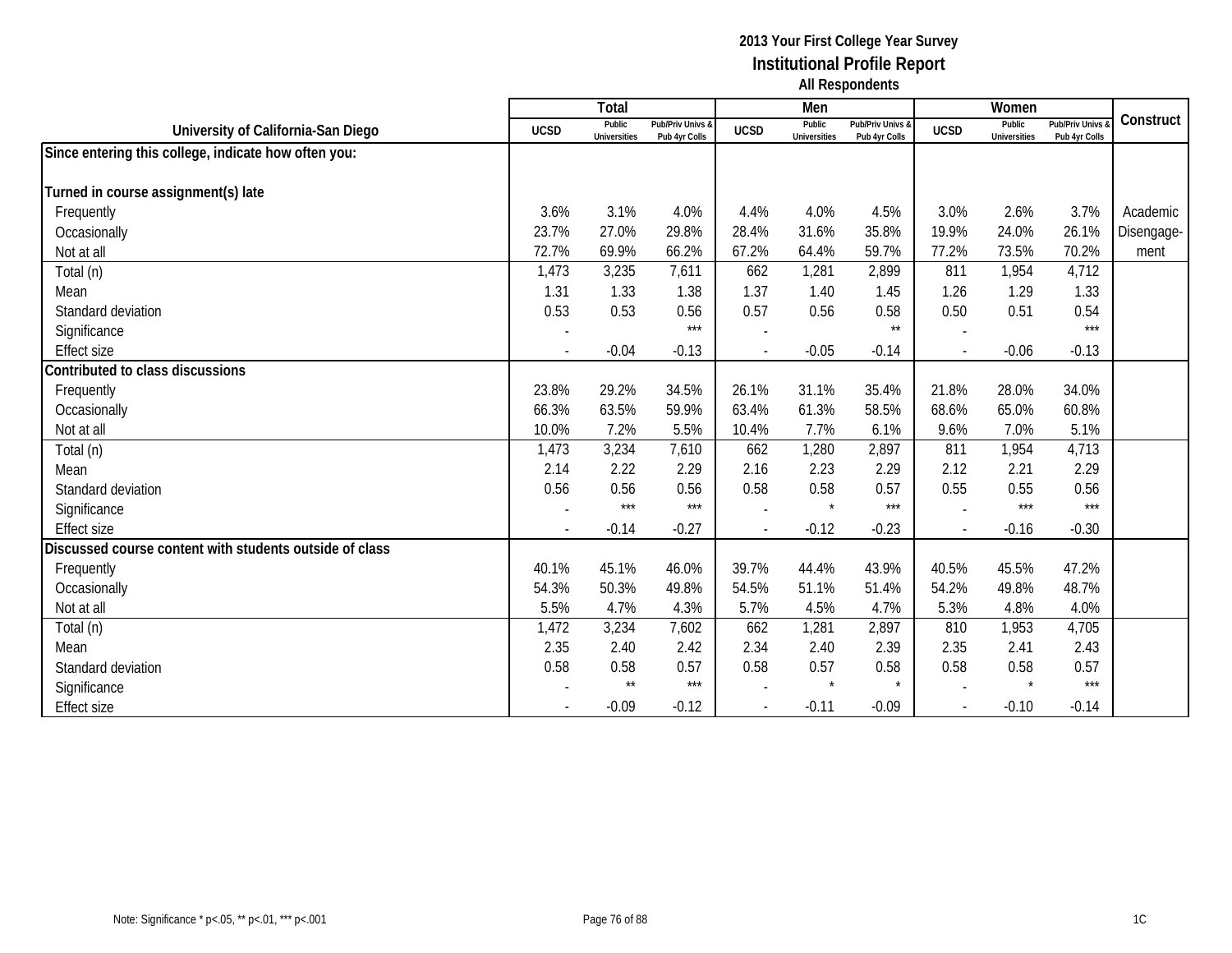|                                                      |                | Total                         |                                   |                          | Men                           |                                   |             | Women                         |                                 |            |
|------------------------------------------------------|----------------|-------------------------------|-----------------------------------|--------------------------|-------------------------------|-----------------------------------|-------------|-------------------------------|---------------------------------|------------|
| University of California-San Diego                   | <b>UCSD</b>    | Public<br><b>Universities</b> | Pub/Priv Univs &<br>Pub 4yr Colls | <b>UCSD</b>              | Public<br><b>Universities</b> | Pub/Priv Univs &<br>Pub 4yr Colls | <b>UCSD</b> | Public<br><b>Universities</b> | Pub/Priv Univs<br>Pub 4yr Colls | Construct  |
| Since entering this college, indicate how often you: |                |                               |                                   |                          |                               |                                   |             |                               |                                 |            |
|                                                      |                |                               |                                   |                          |                               |                                   |             |                               |                                 |            |
| <b>Skipped class</b>                                 |                |                               |                                   |                          |                               |                                   |             |                               |                                 |            |
| Frequently                                           | 6.9%           | 5.8%                          | 5.1%                              | 9.4%                     | 8.0%                          | 7.0%                              | 4.8%        | 4.4%                          | 4.0%                            | Academic   |
| Occasionally                                         | 70.7%          | 64.7%                         | 61.7%                             | 70.7%                    | 64.2%                         | 61.1%                             | 70.6%       | 64.9%                         | 62.0%                           | Disengage- |
| Not at all                                           | 22.5%          | 29.5%                         | 33.2%                             | 19.9%                    | 27.8%                         | 31.9%                             | 24.6%       | 30.7%                         | 34.0%                           | ment       |
| Total (n)                                            | 1,472          | 3,234                         | 7,607                             | 662                      | 1,281                         | 2,899                             | 810         | 1,953                         | 4,708                           |            |
| Mean                                                 | 1.84           | 1.76                          | 1.72                              | 1.89                     | 1.80                          | 1.75                              | 1.80        | 1.74                          | 1.70                            |            |
| Standard deviation                                   | 0.52           | 0.55                          | 0.55                              | 0.53                     | 0.56                          | 0.57                              | 0.51        | 0.53                          | 0.54                            |            |
| Significance                                         |                | $***$                         | $***$                             |                          | $***$                         | $***$                             |             | $\star\star$                  | $***$                           |            |
| <b>Effect size</b>                                   |                | 0.15                          | 0.22                              | $\overline{\phantom{a}}$ | 0.16                          | 0.25                              |             | 0.11                          | 0.19                            |            |
| Received tutoring                                    |                |                               |                                   |                          |                               |                                   |             |                               |                                 |            |
| Frequently                                           | 9.0%           | 7.2%                          | 7.1%                              | 7.7%                     | 5.6%                          | 6.2%                              | 10.0%       | 8.2%                          | 7.7%                            |            |
| Occasionally                                         | 36.8%          | 32.7%                         | 34.7%                             | 37.2%                    | 33.1%                         | 34.2%                             | 36.5%       | 32.4%                         | 34.9%                           |            |
| Not at all                                           | 54.2%          | 60.1%                         | 58.2%                             | 55.1%                    | 61.3%                         | 59.6%                             | 53.5%       | 59.4%                         | 57.4%                           |            |
| Total (n)                                            | 1,472          | 3,233                         | 7,607                             | 662                      | 1,280                         | 2,897                             | 810         | 1,953                         | 4,710                           |            |
| Mean                                                 | 1.55           | 1.47                          | 1.49                              | 1.53                     | 1.44                          | 1.47                              | 1.57        | 1.49                          | 1.50                            |            |
| Standard deviation                                   | 0.65           | 0.63                          | 0.63                              | 0.64                     | 0.60                          | 0.61                              | 0.67        | 0.64                          | 0.64                            |            |
| Significance                                         |                | $***$                         | $***$                             |                          | $\star\star$                  | $\star$                           |             | $\star\star$                  | $\star\star$                    |            |
| <b>Effect size</b>                                   | $\overline{a}$ | 0.13                          | 0.10                              | $\sim$                   | 0.15                          | 0.10                              |             | 0.13                          | 0.11                            |            |
| Worked on a professor's research project             |                |                               |                                   |                          |                               |                                   |             |                               |                                 |            |
| Frequently                                           | 3.3%           | 4.4%                          | 5.1%                              | 3.8%                     | 4.5%                          | 5.6%                              | 2.8%        | 4.3%                          | 4.8%                            |            |
| Occasionally                                         | 9.9%           | 9.7%                          | 13.4%                             | 11.2%                    | 11.3%                         | 15.2%                             | 8.9%        | 8.7%                          | 12.4%                           |            |
| Not at all                                           | 86.8%          | 85.9%                         | 81.5%                             | 85.0%                    | 84.1%                         | 79.2%                             | 88.3%       | 87.0%                         | 82.9%                           |            |
| Total (n)                                            | 1,471          | 3,232                         | 7,596                             | 662                      | 1,280                         | 2,893                             | 809         | 1,952                         | 4,703                           |            |
| Mean                                                 | 1.16           | 1.19                          | 1.24                              | 1.19                     | 1.20                          | 1.26                              | 1.15        | 1.17                          | 1.22                            |            |
| Standard deviation                                   | 0.45           | 0.49                          | 0.53                              | 0.48                     | 0.50                          | 0.55                              | 0.43        | 0.48                          | 0.52                            |            |
| Significance                                         |                | $\star$                       | $***$                             |                          |                               | $\star\star$                      |             |                               | $***$                           |            |
| <b>Effect size</b>                                   |                | $-0.06$                       | $-0.15$                           |                          | $-0.02$                       | $-0.13$                           |             | $-0.04$                       | $-0.13$                         |            |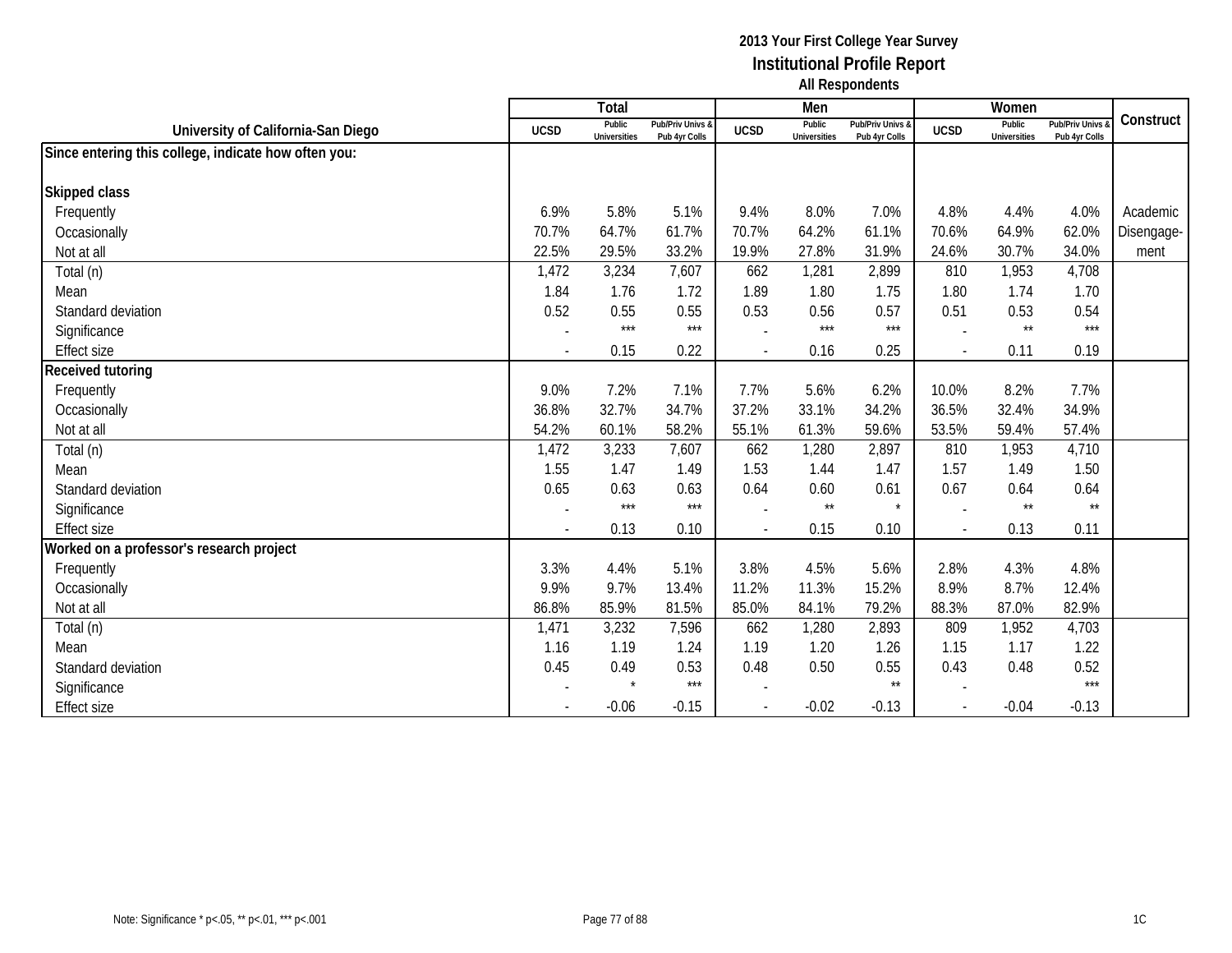|                                                                        |                | Total                         |                                   |                          | Men                           |                                   |             | Women                         |                                        |             |
|------------------------------------------------------------------------|----------------|-------------------------------|-----------------------------------|--------------------------|-------------------------------|-----------------------------------|-------------|-------------------------------|----------------------------------------|-------------|
| University of California-San Diego                                     | <b>UCSD</b>    | Public<br><b>Universities</b> | Pub/Priv Univs &<br>Pub 4yr Colls | <b>UCSD</b>              | Public<br><b>Universities</b> | Pub/Priv Univs &<br>Pub 4yr Colls | <b>UCSD</b> | Public<br><b>Universities</b> | <b>Pub/Priv Univs</b><br>Pub 4yr Colls | Construct   |
| Since entering this college, indicate how often you:                   |                |                               |                                   |                          |                               |                                   |             |                               |                                        |             |
|                                                                        |                |                               |                                   |                          |                               |                                   |             |                               |                                        |             |
| Turned in course assignments that did not reflect your best work       |                |                               |                                   |                          |                               |                                   |             |                               |                                        |             |
| Frequently                                                             | 8.2%           | 6.7%                          | 6.6%                              | 9.7%                     | 8.1%                          | 8.8%                              | 7.0%        | 5.8%                          | 5.3%                                   | Academic    |
| Occasionally                                                           | 68.0%          | 68.2%                         | 68.2%                             | 67.7%                    | 68.4%                         | 68.4%                             | 68.4%       | 68.0%                         | 68.1%                                  | Disengage-  |
| Not at all                                                             | 23.7%          | 25.1%                         | 25.1%                             | 22.7%                    | 23.4%                         | 22.8%                             | 24.6%       | 26.2%                         | 26.6%                                  | ment        |
| Total (n)                                                              | 1,471          | 3,231                         | 7,599                             | 662                      | 1,280                         | 2,896                             | 809         | 1,951                         | 4,703                                  |             |
| Mean                                                                   | 1.85           | 1.82                          | 1.82                              | 1.87                     | 1.85                          | 1.86                              | 1.82        | 1.80                          | 1.79                                   |             |
| Standard deviation                                                     | 0.54           | 0.53                          | 0.53                              | 0.55                     | 0.54                          | 0.54                              | 0.53        | 0.53                          | 0.52                                   |             |
| Significance                                                           |                |                               |                                   |                          |                               |                                   |             |                               |                                        |             |
| <b>Effect size</b>                                                     |                | 0.06                          | 0.06                              |                          | 0.04                          | 0.02                              |             | 0.04                          | 0.06                                   |             |
| Had difficulty getting along with your roommate(s) / housemate(s)      |                |                               |                                   |                          |                               |                                   |             |                               |                                        |             |
| Frequently                                                             | 8.8%           | 10.4%                         | 10.2%                             | 9.1%                     | 9.8%                          | 9.0%                              | 8.7%        | 10.8%                         | 10.9%                                  |             |
| Occasionally                                                           | 40.1%          | 37.2%                         | 35.0%                             | 39.6%                    | 36.1%                         | 34.4%                             | 40.5%       | 37.9%                         | 35.3%                                  |             |
| Not at all                                                             | 51.1%          | 52.4%                         | 54.8%                             | 51.4%                    | 54.1%                         | 56.5%                             | 50.8%       | 51.4%                         | 53.8%                                  |             |
| Total (n)                                                              | 1,471          | 3,231                         | 7,599                             | 662                      | 1,280                         | 2,895                             | 809         | 1,951                         | 4,704                                  |             |
| Mean                                                                   | 1.58           | 1.58                          | 1.55                              | 1.58                     | 1.56                          | 1.52                              | 1.58        | 1.59                          | 1.57                                   |             |
| Standard deviation                                                     | 0.65           | 0.67                          | 0.67                              | 0.65                     | 0.67                          | 0.66                              | 0.65        | 0.68                          | 0.68                                   |             |
| Significance                                                           |                |                               |                                   |                          |                               |                                   |             |                               |                                        |             |
| <b>Effect size</b>                                                     | $\overline{a}$ | 0.00                          | 0.04                              | $\overline{a}$           | 0.03                          | 0.09                              |             | $-0.01$                       | 0.01                                   |             |
| Received from your professor advice or guidance about your educational |                |                               |                                   |                          |                               |                                   |             |                               |                                        |             |
| program                                                                |                |                               |                                   |                          |                               |                                   |             |                               |                                        |             |
| Frequently                                                             | 4.8%           | 9.0%                          | 11.9%                             | 6.5%                     | 8.5%                          | 11.8%                             | 3.5%        | 9.2%                          | 11.9%                                  |             |
| Occasionally                                                           | 38.8%          | 46.7%                         | 52.5%                             | 39.6%                    | 47.8%                         | 52.6%                             | 38.2%       | 46.0%                         | 52.5%                                  | Faculty     |
| Not at all                                                             | 56.4%          | 44.3%                         | 35.6%                             | 53.9%                    | 43.6%                         | 35.6%                             | 58.4%       | 44.8%                         | 35.6%                                  | Interaction |
| Total (n)                                                              | 1,469          | 3,228                         | 7,584                             | 662                      | 1,279                         | 2,890                             | 807         | 1,949                         | 4,694                                  |             |
| Mean                                                                   | 1.48           | 1.65                          | 1.76                              | 1.53                     | 1.65                          | 1.76                              | 1.45        | 1.64                          | 1.76                                   |             |
| Standard deviation                                                     | 0.59           | 0.64                          | 0.65                              | 0.62                     | 0.63                          | 0.65                              | 0.56        | 0.64                          | 0.65                                   |             |
| Significance                                                           |                | $***$                         | $***$                             |                          | $***$                         | $***$                             |             | $***$                         | $***$                                  |             |
| <b>Effect size</b>                                                     |                | $-0.27$                       | $-0.43$                           | $\overline{\phantom{a}}$ | $-0.19$                       | $-0.35$                           |             | $-0.30$                       | $-0.48$                                |             |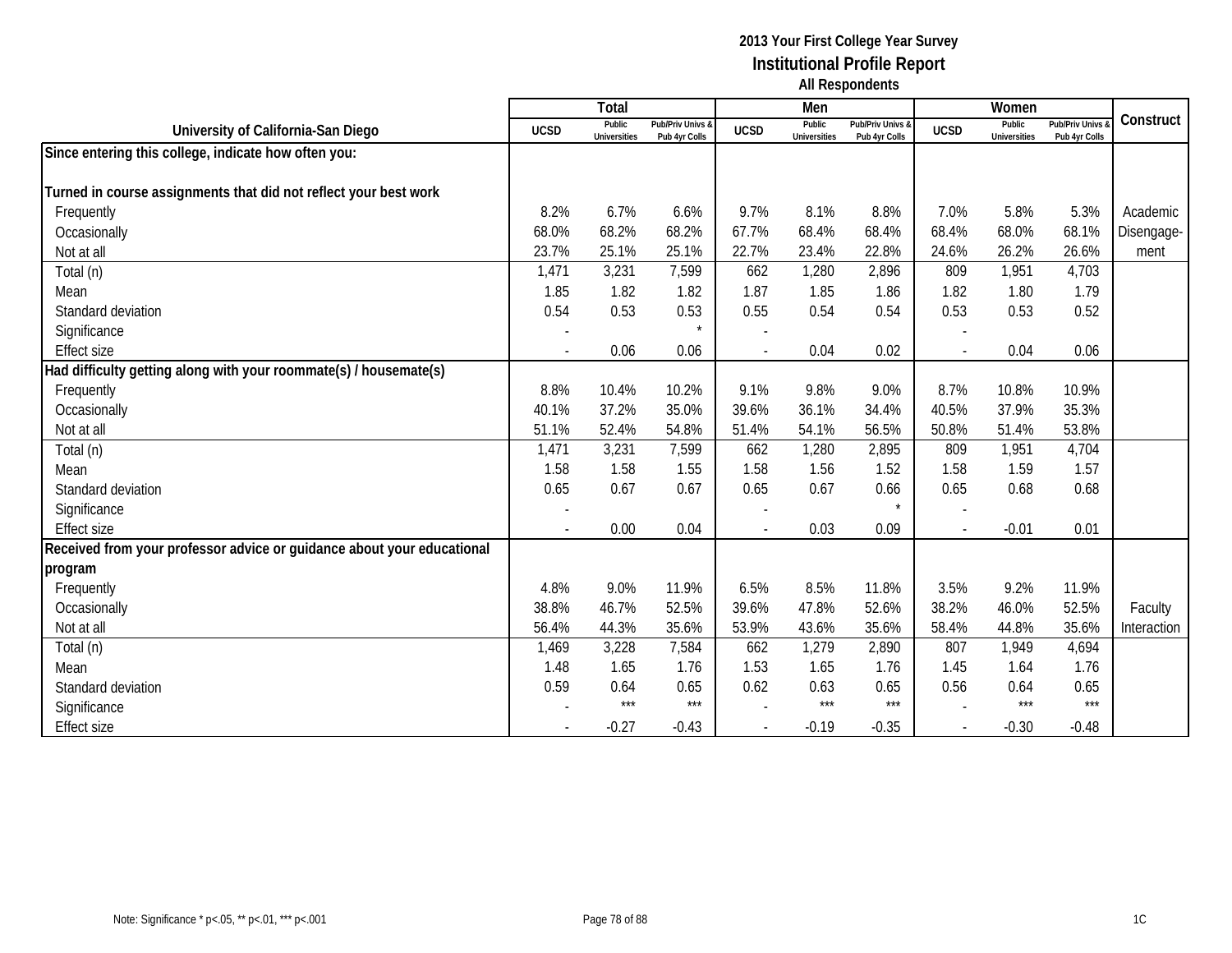|                                                      |             | Total                         |                                   |                          | Men                           |                                   |             | Women                         |                                 |           |
|------------------------------------------------------|-------------|-------------------------------|-----------------------------------|--------------------------|-------------------------------|-----------------------------------|-------------|-------------------------------|---------------------------------|-----------|
| University of California-San Diego                   | <b>UCSD</b> | Public<br><b>Universities</b> | Pub/Priv Univs &<br>Pub 4yr Colls | <b>UCSD</b>              | Public<br><b>Universities</b> | Pub/Priv Univs &<br>Pub 4yr Colls | <b>UCSD</b> | Public<br><b>Universities</b> | Pub/Priv Univs<br>Pub 4yr Colls | Construct |
| Since entering this college, indicate how often you: |             |                               |                                   |                          |                               |                                   |             |                               |                                 |           |
|                                                      |             |                               |                                   |                          |                               |                                   |             |                               |                                 |           |
| Witnessed academic dishonesty/cheating               |             |                               |                                   |                          |                               |                                   |             |                               |                                 |           |
| Frequently                                           | 5.3%        | 5.4%                          | 5.5%                              | 6.6%                     | 7.0%                          | 6.6%                              | 4.2%        | 4.3%                          | 4.8%                            |           |
| Occasionally                                         | 38.9%       | 42.2%                         | 41.7%                             | 44.9%                    | 46.2%                         | 45.0%                             | 34.1%       | 39.6%                         | 39.6%                           |           |
| Not at all                                           | 55.8%       | 52.4%                         | 52.8%                             | 48.5%                    | 46.8%                         | 48.4%                             | 61.7%       | 56.1%                         | 55.6%                           |           |
| Total (n)                                            | 1,469       | 3,228                         | 7,591                             | 662                      | 1,280                         | 2,898                             | 807         | 1,948                         | 4,693                           |           |
| Mean                                                 | 1.50        | 1.53                          | 1.53                              | 1.58                     | 1.60                          | 1.58                              | 1.43        | 1.48                          | 1.49                            |           |
| Standard deviation                                   | 0.60        | 0.60                          | 0.60                              | 0.61                     | 0.62                          | 0.61                              | 0.57        | 0.58                          | 0.59                            |           |
| Significance                                         |             |                               |                                   |                          |                               |                                   |             | $\star$                       | $\star\star$                    |           |
| <b>Effect size</b>                                   |             | $-0.05$                       | $-0.05$                           |                          | $-0.03$                       | 0.00                              |             | $-0.09$                       | $-0.10$                         |           |
| Went home for the weekend                            |             |                               |                                   |                          |                               |                                   |             |                               |                                 |           |
| Frequently                                           | 20.5%       | 18.8%                         | 22.0%                             | 22.0%                    | 18.5%                         | 20.5%                             | 19.4%       | 19.0%                         | 22.9%                           |           |
| Occasionally                                         | 41.2%       | 47.2%                         | 44.3%                             | 37.7%                    | 44.0%                         | 43.9%                             | 44.0%       | 49.3%                         | 44.6%                           |           |
| Not at all                                           | 38.3%       | 34.0%                         | 33.7%                             | 40.3%                    | 37.5%                         | 35.5%                             | 36.6%       | 31.7%                         | 32.5%                           |           |
| Total (n)                                            | 1,465       | 3,225                         | 7,579                             | 660                      | 1,278                         | 2,889                             | 805         | 1,947                         | 4,690                           |           |
| Mean                                                 | 1.82        | 1.85                          | 1.88                              | 1.82                     | 1.81                          | 1.85                              | 1.83        | 1.87                          | 1.90                            |           |
| Standard deviation                                   | 0.75        | 0.71                          | 0.74                              | 0.77                     | 0.72                          | 0.73                              | 0.73        | 0.70                          | 0.74                            |           |
| Significance                                         |             |                               | $\star\star$                      |                          |                               |                                   |             |                               |                                 |           |
| <b>Effect size</b>                                   |             | $-0.04$                       | $-0.08$                           |                          | 0.01                          | $-0.04$                           |             | $-0.06$                       | $-0.09$                         |           |
| Received advice/counseling from another student      |             |                               |                                   |                          |                               |                                   |             |                               |                                 |           |
| Frequently                                           | 10.5%       | 12.2%                         | 13.9%                             | 8.8%                     | 10.1%                         | 11.4%                             | 11.9%       | 13.6%                         | 15.5%                           |           |
| Occasionally                                         | 63.0%       | 63.2%                         | 61.2%                             | 61.5%                    | 62.2%                         | 60.4%                             | 64.3%       | 63.8%                         | 61.7%                           |           |
| Not at all                                           | 26.5%       | 24.6%                         | 24.9%                             | 29.7%                    | 27.7%                         | 28.2%                             | 23.8%       | 22.6%                         | 22.8%                           |           |
| Total (n)                                            | 1,466       | 3,226                         | 7,579                             | 660                      | 1,278                         | 2,889                             | 806         | 1,948                         | 4,690                           |           |
| Mean                                                 | 1.84        | 1.88                          | 1.89                              | 1.79                     | 1.82                          | 1.83                              | 1.88        | 1.91                          | 1.93                            |           |
| Standard deviation                                   | 0.59        | 0.59                          | 0.61                              | 0.58                     | 0.59                          | 0.61                              | 0.59        | 0.59                          | 0.61                            |           |
| Significance                                         |             | $\star$                       | $\star\star$                      |                          |                               |                                   |             |                               |                                 |           |
| <b>Effect size</b>                                   |             | $-0.07$                       | $-0.08$                           | $\overline{\phantom{a}}$ | $-0.05$                       | $-0.07$                           |             | $-0.05$                       | $-0.08$                         |           |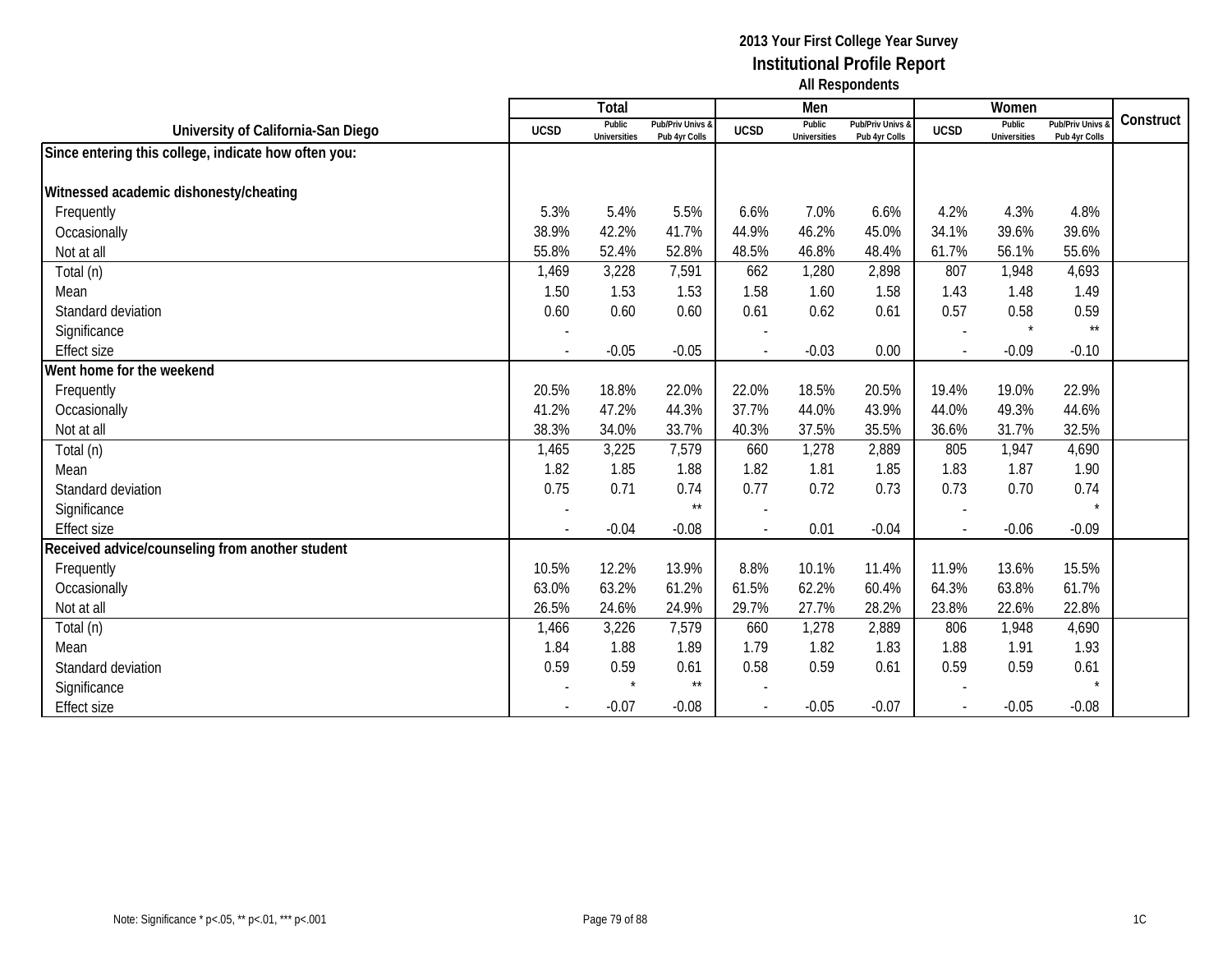|                                                       |                          | Total                         |                                   |             | Men                           |                                   |                          | Women                         |                                        |            |
|-------------------------------------------------------|--------------------------|-------------------------------|-----------------------------------|-------------|-------------------------------|-----------------------------------|--------------------------|-------------------------------|----------------------------------------|------------|
| University of California-San Diego                    | <b>UCSD</b>              | Public<br><b>Universities</b> | Pub/Priv Univs &<br>Pub 4yr Colls | <b>UCSD</b> | Public<br><b>Universities</b> | Pub/Priv Univs &<br>Pub 4yr Colls | <b>UCSD</b>              | Public<br><b>Universities</b> | <b>Pub/Priv Univs</b><br>Pub 4yr Colls | Construct  |
| Since entering this college, indicate how often you:  |                          |                               |                                   |             |                               |                                   |                          |                               |                                        |            |
|                                                       |                          |                               |                                   |             |                               |                                   |                          |                               |                                        |            |
| Fell asleep in class                                  |                          |                               |                                   |             |                               |                                   |                          |                               |                                        |            |
| Frequently                                            | 6.3%                     | 5.1%                          | 5.4%                              | 7.7%        | 6.5%                          | 7.1%                              | 5.1%                     | 4.3%                          | 4.4%                                   | Academic   |
| Occasionally                                          | 41.1%                    | 37.5%                         | 36.7%                             | 42.5%       | 40.3%                         | 40.8%                             | 40.0%                    | 35.6%                         | 34.1%                                  | Disengage- |
| Not at all                                            | 52.6%                    | 57.4%                         | 57.9%                             | 49.8%       | 53.2%                         | 52.2%                             | 54.9%                    | 60.1%                         | 61.4%                                  | ment       |
| Total (n)                                             | 1,468                    | 3,228                         | 7,588                             | 661         | 1,279                         | 2,893                             | 807                      | 1,949                         | 4,695                                  |            |
| Mean                                                  | 1.54                     | 1.48                          | 1.48                              | 1.58        | 1.53                          | 1.55                              | 1.50                     | 1.44                          | 1.43                                   |            |
| Standard deviation                                    | 0.61                     | 0.59                          | 0.60                              | 0.63        | 0.62                          | 0.62                              | 0.59                     | 0.58                          | 0.58                                   |            |
| Significance                                          |                          | $^{\star\star}$               | $***$                             |             |                               |                                   |                          | $\star$                       | $\star\star$                           |            |
| <b>Effect size</b>                                    |                          | 0.10                          | 0.10                              |             | 0.08                          | 0.05                              | $\overline{\phantom{a}}$ | 0.10                          | 0.12                                   |            |
| Had difficulty getting the courses you need           |                          |                               |                                   |             |                               |                                   |                          |                               |                                        |            |
| Frequently                                            | 15.9%                    | 13.3%                         | 14.8%                             | 17.8%       | 14.3%                         | 14.9%                             | 14.3%                    | 12.6%                         | 14.7%                                  |            |
| Occasionally                                          | 53.8%                    | 48.7%                         | 47.7%                             | 52.3%       | 48.8%                         | 47.3%                             | 55.0%                    | 48.7%                         | 48.0%                                  |            |
| Not at all                                            | 30.4%                    | 38.0%                         | 37.5%                             | 29.9%       | 37.0%                         | 37.8%                             | 30.7%                    | 38.6%                         | 37.3%                                  |            |
| Total (n)                                             | 1,469                    | 3,229                         | 7,581                             | 662         | 1,280                         | 2,891                             | 807                      | 1,949                         | 4,690                                  |            |
| Mean                                                  | 1.86                     | 1.75                          | 1.77                              | 1.88        | 1.77                          | 1.77                              | 1.84                     | 1.74                          | 1.77                                   |            |
| Standard deviation                                    | 0.66                     | 0.67                          | 0.69                              | 0.68        | 0.68                          | 0.69                              | 0.65                     | 0.67                          | 0.69                                   |            |
| Significance                                          |                          | $***$                         | $***$                             |             | $***$                         | $***$                             |                          | $***$                         | $\star\star$                           |            |
| <b>Effect size</b>                                    | $\overline{\phantom{a}}$ | 0.16                          | 0.13                              |             | 0.16                          | 0.16                              | $\sim$                   | 0.15                          | 0.10                                   |            |
| Instant messaged/texted during class                  |                          |                               |                                   |             |                               |                                   |                          |                               |                                        |            |
| Frequently                                            | 21.7%                    | 22.5%                         | 21.6%                             | 20.2%       | 17.7%                         | 18.3%                             | 22.9%                    | 25.6%                         | 23.7%                                  |            |
| Occasionally                                          | 57.9%                    | 57.7%                         | 57.5%                             | 56.8%       | 58.0%                         | 57.5%                             | 58.9%                    | 57.5%                         | 57.5%                                  |            |
| Not at all                                            | 20.4%                    | 19.8%                         | 20.9%                             | 23.0%       | 24.3%                         | 24.2%                             | 18.2%                    | 16.9%                         | 18.8%                                  |            |
| Total (n)                                             | 1,469                    | 3,228                         | 7,579                             | 662         | 1,280                         | 2,890                             | 807                      | 1,948                         | 4,689                                  |            |
| Mean                                                  | 2.01                     | 2.03                          | 2.01                              | 1.97        | 1.93                          | 1.94                              | 2.05                     | 2.09                          | 2.05                                   |            |
| Standard deviation                                    | 0.65                     | 0.65                          | 0.65                              | 0.66        | 0.65                          | 0.65                              | 0.64                     | 0.65                          | 0.65                                   |            |
| Significance                                          |                          |                               |                                   |             |                               |                                   |                          |                               |                                        |            |
| <b>Effect size</b>                                    |                          | $-0.03$                       | 0.00                              |             | 0.06                          | 0.05                              | $\overline{a}$           | $-0.06$                       | 0.00                                   |            |
| Worked with classmates on group projects during class |                          |                               |                                   |             |                               |                                   |                          |                               |                                        |            |
| Frequently                                            | 12.7%                    | 18.6%                         | 20.2%                             | 14.7%       | 19.5%                         | 20.0%                             | 11.2%                    | 18.0%                         | 20.3%                                  |            |
| Occasionally                                          | 56.5%                    | 60.7%                         | 63.1%                             | 54.5%       | 58.0%                         | 62.1%                             | 58.1%                    | 62.4%                         | 63.8%                                  |            |
| Not at all                                            | 30.8%                    | 20.8%                         | 16.7%                             | 30.9%       | 22.5%                         | 17.9%                             | 30.7%                    | 19.6%                         | 16.0%                                  |            |
| Total (n)                                             | 1,468                    | 3,228                         | 7,585                             | 661         | 1,279                         | 2,892                             | 807                      | 1,949                         | 4,693                                  |            |
| Mean                                                  | 1.82                     | 1.98                          | 2.03                              | 1.84        | 1.97                          | 2.02                              | 1.80                     | 1.98                          | 2.04                                   |            |
| Standard deviation                                    | 0.63                     | 0.63                          | 0.61                              | 0.66        | 0.65                          | 0.62                              | 0.62                     | 0.61                          | 0.60                                   |            |
| Significance                                          |                          | $***$                         | $***$                             |             | $***$                         | $***$                             |                          | $***$                         | $***$                                  |            |
| <b>Effect size</b>                                    |                          | $-0.25$                       | $-0.34$                           |             | $-0.20$                       | $-0.29$                           | $\sim$                   | $-0.30$                       | $-0.40$                                |            |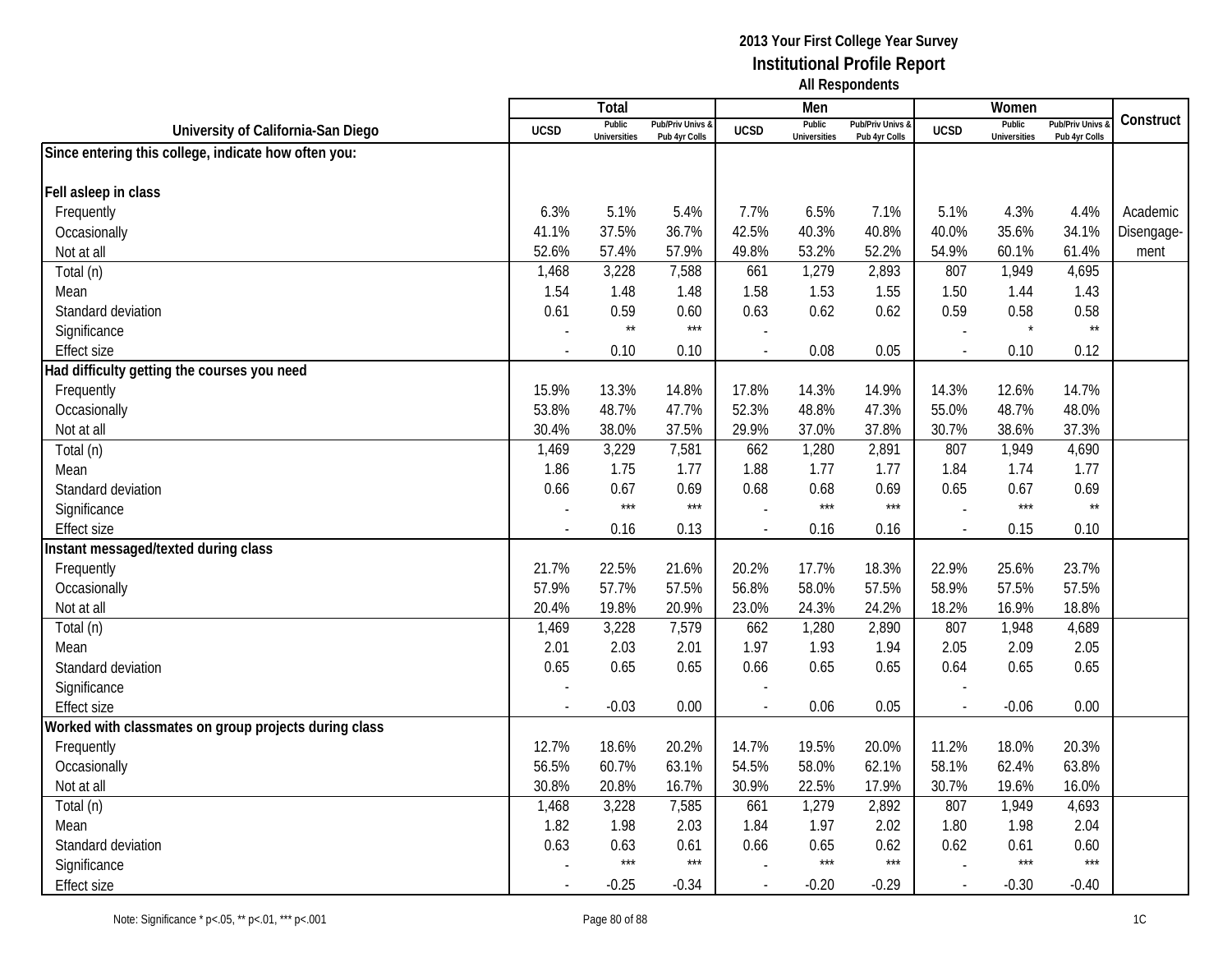|                                                           |             | Total                         |                                   |             | Men                           |                                   |             | Women                         |                                 |           |
|-----------------------------------------------------------|-------------|-------------------------------|-----------------------------------|-------------|-------------------------------|-----------------------------------|-------------|-------------------------------|---------------------------------|-----------|
| University of California-San Diego                        | <b>UCSD</b> | Public<br><b>Universities</b> | Pub/Priv Univs &<br>Pub 4yr Colls | <b>UCSD</b> | Public<br><b>Universities</b> | Pub/Priv Univs &<br>Pub 4yr Colls | <b>UCSD</b> | Public<br><b>Universities</b> | Pub/Priv Univs<br>Pub 4yr Colls | Construct |
| Since entering this college, indicate how often you:      |             |                               |                                   |             |                               |                                   |             |                               |                                 |           |
|                                                           |             |                               |                                   |             |                               |                                   |             |                               |                                 |           |
| Worked with classmates on group projects outside of class |             |                               |                                   |             |                               |                                   |             |                               |                                 |           |
| Frequently                                                | 15.4%       | 21.0%                         | 22.2%                             | 18.7%       | 22.4%                         | 22.5%                             | 12.6%       | 20.1%                         | 22.1%                           |           |
| Occasionally                                              | 58.7%       | 61.3%                         | 64.9%                             | 56.9%       | 59.1%                         | 63.5%                             | 60.2%       | 62.7%                         | 65.7%                           |           |
| Not at all                                                | 25.9%       | 17.7%                         | 12.9%                             | 24.3%       | 18.4%                         | 14.0%                             | 27.1%       | 17.2%                         | 12.2%                           |           |
| Total (n)                                                 | 1,469       | 3,228                         | 7,589                             | 662         | 1,280                         | 2,895                             | 807         | 1,948                         | 4,694                           |           |
| Mean                                                      | 1.90        | 2.03                          | 2.09                              | 1.94        | 2.04                          | 2.08                              | 1.86        | 2.03                          | 2.10                            |           |
| Standard deviation                                        | 0.63        | 0.62                          | 0.59                              | 0.65        | 0.64                          | 0.60                              | 0.61        | 0.61                          | 0.58                            |           |
| Significance                                              |             | $***$                         | $***$                             |             | $\star\star$                  | $***$                             |             | $***$                         | $***$                           |           |
| <b>Effect size</b>                                        |             | $-0.21$                       | $-0.32$                           |             | $-0.16$                       | $-0.23$                           |             | $-0.28$                       | $-0.41$                         |           |
| Accessed your campus' library resources electronically    |             |                               |                                   |             |                               |                                   |             |                               |                                 |           |
| Frequently                                                | 20.1%       | 22.7%                         | 28.0%                             | 18.3%       | 17.7%                         | 22.7%                             | 21.6%       | 26.0%                         | 31.2%                           |           |
| Occasionally                                              | 55.4%       | 57.0%                         | 56.7%                             | 56.0%       | 58.2%                         | 59.2%                             | 55.0%       | 56.3%                         | 55.2%                           |           |
| Not at all                                                | 24.5%       | 20.3%                         | 15.3%                             | 25.7%       | 24.2%                         | 18.1%                             | 23.4%       | 17.8%                         | 13.6%                           |           |
| Total (n)                                                 | 1,468       | 3,227                         | 7,587                             | 662         | 1,279                         | 2,894                             | 806         | 1,948                         | 4,693                           |           |
| Mean                                                      | 1.96        | 2.02                          | 2.13                              | 1.93        | 1.94                          | 2.05                              | 1.98        | 2.08                          | 2.18                            |           |
| <b>Standard Deviation</b>                                 | 0.67        | 0.66                          | 0.65                              | 0.66        | 0.64                          | 0.64                              | 0.67        | 0.66                          | 0.65                            |           |
| Significance                                              |             | $\star\star$                  | $***$                             |             |                               | $***$                             |             | $***$                         | $***$                           |           |
| <b>Effect Size</b>                                        |             | $-0.09$                       | $-0.26$                           |             | $-0.02$                       | $-0.19$                           |             | $-0.15$                       | $-0.31$                         |           |
| Made a presentation in class                              |             |                               |                                   |             |                               |                                   |             |                               |                                 |           |
| Frequently                                                | 5.0%        | 10.8%                         | 17.1%                             | 4.4%        | 8.1%                          | 15.1%                             | 5.6%        | 12.5%                         | 18.4%                           |           |
| Occasionally                                              | 52.5%       | 62.2%                         | 66.1%                             | 51.1%       | 60.2%                         | 65.1%                             | 53.7%       | 63.6%                         | 66.8%                           |           |
| Not at all                                                | 42.4%       | 27.0%                         | 16.7%                             | 44.6%       | 31.7%                         | 19.9%                             | 40.7%       | 23.9%                         | 14.8%                           |           |
| Total (n)                                                 | 1,468       | 3,226                         | 7,585                             | 662         | 1,279                         | 2,893                             | 806         | 1,947                         | 4,692                           |           |
| Mean                                                      | 1.63        | 1.84                          | 2.00                              | 1.60        | 1.76                          | 1.95                              | 1.65        | 1.89                          | 2.04                            |           |
| Standard deviation                                        | 0.58        | 0.59                          | 0.58                              | 0.57        | 0.59                          | 0.59                              | 0.58        | 0.59                          | 0.58                            |           |
| Significance                                              |             | $***$                         | $***$                             |             | $***$                         | $***$                             |             | $***$                         | $***$                           |           |
| <b>Effect size</b>                                        |             | $-0.36$                       | $-0.64$                           |             | $-0.27$                       | $-0.59$                           |             | $-0.41$                       | $-0.67$                         |           |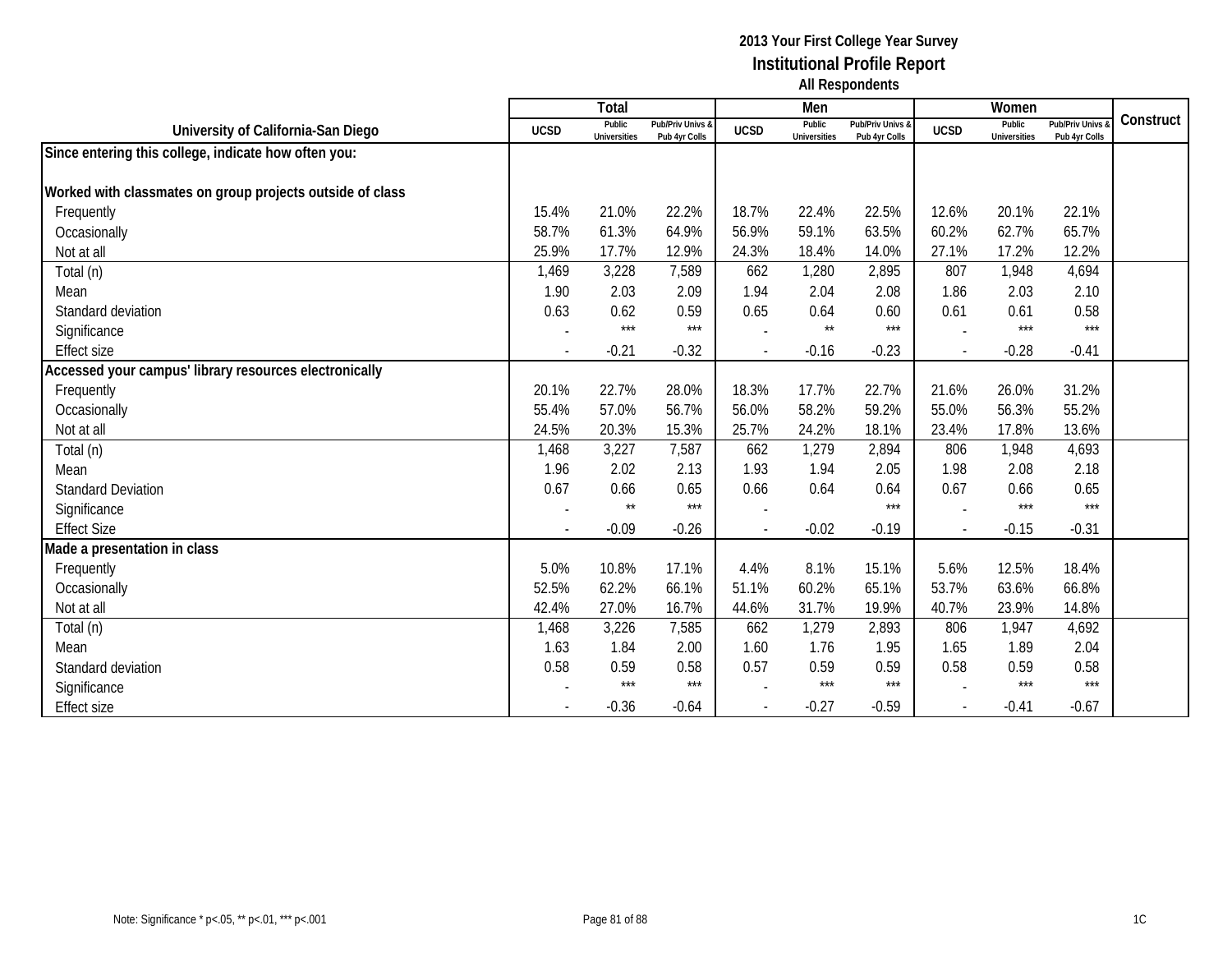|                                                         |                          | Total                         |                                   |                          | Men                           |                                   |                          | Women                         |                                   |           |
|---------------------------------------------------------|--------------------------|-------------------------------|-----------------------------------|--------------------------|-------------------------------|-----------------------------------|--------------------------|-------------------------------|-----------------------------------|-----------|
| University of California-San Diego                      | <b>UCSD</b>              | Public<br><b>Universities</b> | Pub/Priv Univs &<br>Pub 4yr Colls | <b>UCSD</b>              | Public<br><b>Universities</b> | Pub/Priv Univs &<br>Pub 4yr Colls | <b>UCSD</b>              | Public<br><b>Universities</b> | Pub/Priv Univs &<br>Pub 4yr Colls | Construct |
| Since entering this college, indicate how often you:    |                          |                               |                                   |                          |                               |                                   |                          |                               |                                   |           |
| Applied concepts from courses to everyday life          |                          |                               |                                   |                          |                               |                                   |                          |                               |                                   |           |
| Frequently                                              | 15.3%                    | 19.4%                         | 20.2%                             | 14.7%                    | 16.5%                         | 18.2%                             | 15.9%                    | 21.3%                         | 21.4%                             |           |
| Occasionally                                            | 62.1%                    | 63.8%                         | 65.3%                             | 60.8%                    | 62.7%                         | 64.0%                             | 63.2%                    | 64.5%                         | 66.0%                             |           |
| Not at all                                              | 22.5%                    | 16.9%                         | 14.6%                             | 24.5%                    | 20.8%                         | 17.8%                             | 20.9%                    | 14.3%                         | 12.6%                             |           |
|                                                         | 1,468                    |                               |                                   | 661                      |                               | 2,893                             | 807                      |                               | 4,693                             |           |
| Total (n)                                               | 1.93                     | 3,227<br>2.03                 | 7,586<br>2.06                     | 1.90                     | 1,279<br>1.96                 | 2.00                              | 1.95                     | 1,948<br>2.07                 | 2.09                              |           |
| Mean                                                    |                          |                               |                                   |                          |                               |                                   |                          |                               |                                   |           |
| Standard deviation                                      | 0.61                     | 0.60<br>***                   | 0.59<br>$***$                     | 0.62                     | 0.61                          | 0.60<br>$***$                     | 0.60                     | 0.59<br>$***$                 | 0.58<br>$***$                     |           |
| Significance                                            |                          |                               |                                   |                          |                               |                                   |                          |                               |                                   |           |
| <b>Effect size</b>                                      | $\overline{\phantom{a}}$ | $-0.17$                       | $-0.22$                           | $\overline{\phantom{a}}$ | $-0.10$                       | $-0.17$                           | $\overline{\phantom{a}}$ | $-0.20$                       | $-0.24$                           |           |
| Used the institution's course catalog (paper or online) |                          |                               |                                   |                          |                               |                                   |                          |                               |                                   |           |
| Frequently                                              | 28.0%                    | 31.0%                         | 28.2%                             | 26.1%                    | 25.2%                         | 24.1%                             | 29.6%                    | 34.9%                         | 30.7%                             |           |
| Occasionally                                            | 53.7%                    | 54.8%                         | 56.4%                             | 55.7%                    | 58.4%                         | 59.4%                             | 52.0%                    | 52.3%                         | 54.6%                             |           |
| Not at all                                              | 18.2%                    | 14.2%                         | 15.4%                             | 18.1%                    | 16.4%                         | 16.5%                             | 18.3%                    | 12.8%                         | 14.7%                             |           |
| Total (n)                                               | 1,469                    | 3,229                         | 7,584                             | 662                      | 1,280                         | 2,891                             | 807                      | 1,949                         | 4,693                             |           |
| Mean                                                    | 2.10                     | 2.17                          | 2.13                              | 2.08                     | 2.09                          | 2.08                              | 2.11                     | 2.22                          | 2.16                              |           |
| Standard deviation                                      | 0.67                     | 0.65                          | 0.65                              | 0.66                     | 0.64                          | 0.63                              | 0.68                     | 0.65                          | 0.65                              |           |
| Significance                                            |                          | $***$                         |                                   |                          |                               |                                   |                          | $***$                         | $\star$                           |           |
| <b>Effect size</b>                                      | $\overline{\phantom{a}}$ | $-0.11$                       | $-0.05$                           | $\overline{\phantom{a}}$ | $-0.02$                       | 0.00                              |                          | $-0.17$                       | $-0.08$                           |           |
| Are you currently registered to vote?                   |                          |                               |                                   |                          |                               |                                   |                          |                               |                                   |           |
| Ineligible                                              | 12.7%                    | 8.1%                          | 5.7%                              | 11.8%                    | 8.7%                          | 6.2%                              | 13.5%                    | 7.7%                          | 5.3%                              |           |
| Yes                                                     | 67.2%                    | 73.1%                         | 74.9%                             | 69.4%                    | 72.1%                         | 75.6%                             | 65.4%                    | 73.8%                         | 74.5%                             |           |
| No                                                      | 20.1%                    | 18.8%                         | 19.4%                             | 18.9%                    | 19.2%                         | 18.2%                             | 21.1%                    | 18.5%                         | 20.1%                             |           |
| Total (n)                                               | 1,469                    | 3,232                         | 7,634                             | 663                      | 1,283                         | 2,914                             | 806                      | 1,949                         | 4,720                             |           |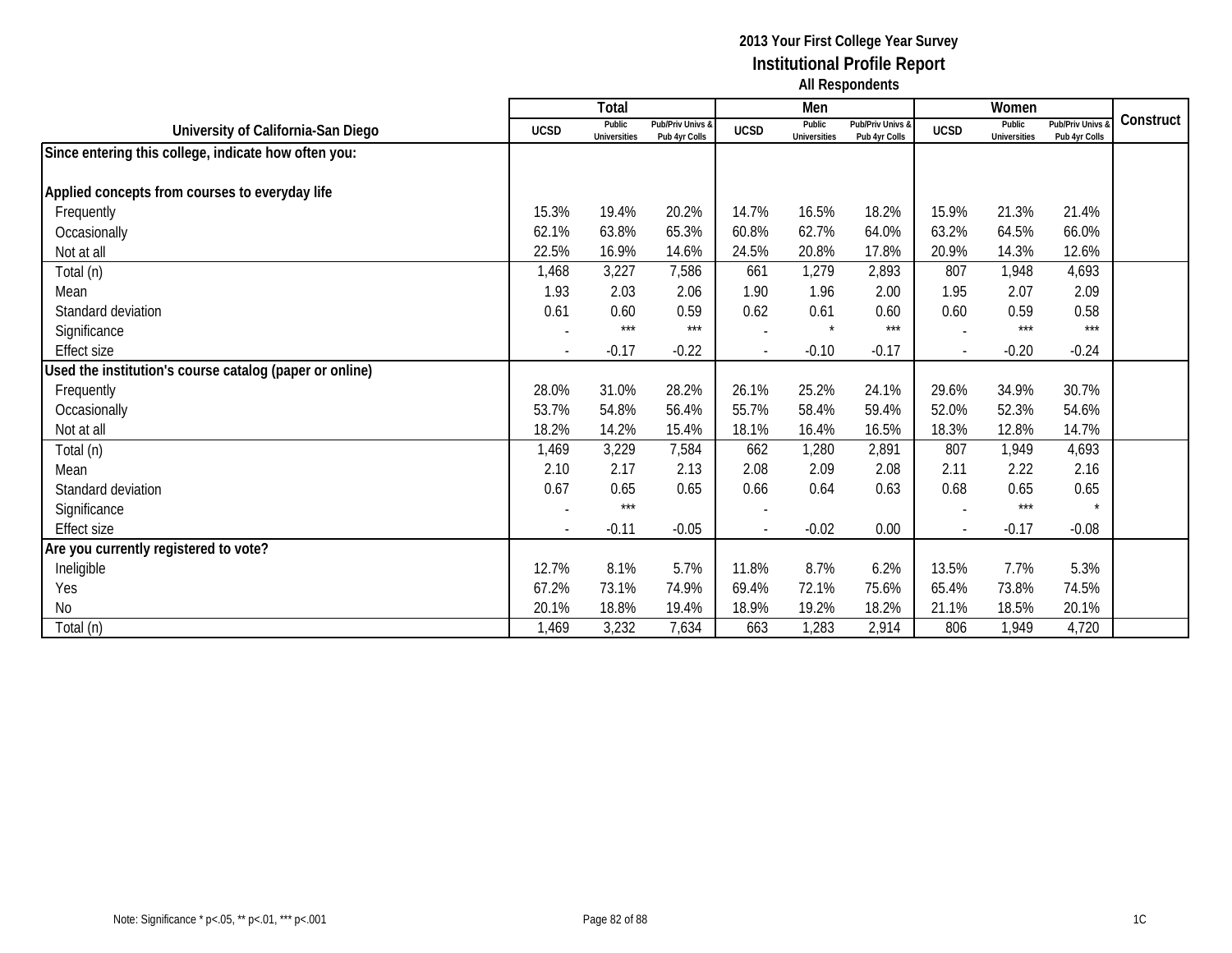|                                                                              |             | <b>Total</b>                  |                                   |             | Men                           |                                   |             | Women                         |                                        |              |
|------------------------------------------------------------------------------|-------------|-------------------------------|-----------------------------------|-------------|-------------------------------|-----------------------------------|-------------|-------------------------------|----------------------------------------|--------------|
| University of California-San Diego                                           | <b>UCSD</b> | Public<br><b>Universities</b> | Pub/Priv Univs &<br>Pub 4yr Colls | <b>UCSD</b> | Public<br><b>Universities</b> | Pub/Priv Univs &<br>Pub 4yr Colls | <b>UCSD</b> | Public<br><b>Universities</b> | <b>Pub/Priv Univs</b><br>Pub 4yr Colls | Construct    |
| If you could make your college choice over, would you still choose to enroll |             |                               |                                   |             |                               |                                   |             |                               |                                        |              |
| at your current (or most recent) college?                                    |             |                               |                                   |             |                               |                                   |             |                               |                                        |              |
| Definitely yes                                                               | 36.4%       | 43.0%                         | 42.7%                             | 36.3%       | 42.1%                         | 40.9%                             | 36.4%       | 43.7%                         | 43.8%                                  |              |
| Probably yes                                                                 | 38.2%       | 36.2%                         | 36.4%                             | 38.2%       | 35.5%                         | 36.6%                             | 38.2%       | 36.7%                         | 36.3%                                  |              |
| Probably not                                                                 | 13.1%       | 10.1%                         | 9.7%                              | 13.7%       | 11.5%                         | 10.6%                             | 12.7%       | 9.1%                          | 9.1%                                   |              |
| Definitely not                                                               | 5.1%        | 4.0%                          | 4.1%                              | 4.8%        | 4.4%                          | 4.3%                              | 5.3%        | 3.7%                          | 3.9%                                   | Overall      |
| Not sure yet                                                                 | 7.2%        | 6.7%                          | 7.1%                              | 6.9%        | 6.5%                          | 7.5%                              | 7.4%        | 6.8%                          | 6.9%                                   | Satisfaction |
| Total (n)                                                                    | 1,469       | 3,232                         | 7,621                             | 663         | 1,283                         | 2,911                             | 806         | 1,949                         | 4,710                                  |              |
| Mean                                                                         | 3.91        | 4.05                          | 4.03                              | 3.92        | 4.02                          | 3.99                              | 3.91        | 4.07                          | 4.06                                   |              |
| Standard deviation                                                           | 1.16        | 1.14                          | 1.15                              | 1.15        | 1.14                          | 1.17                              | 1.17        | 1.13                          | 1.14                                   |              |
| Significance                                                                 |             | $***$                         | $***$                             |             |                               |                                   |             | $***$                         | $***$                                  |              |
| <b>Effect size</b>                                                           |             | $-0.12$                       | $-0.10$                           |             | $-0.09$                       | $-0.06$                           | $\sim$      | $-0.14$                       | $-0.13$                                |              |
| What do you think you will be doing in Fall 2013?                            |             |                               |                                   |             |                               |                                   |             |                               |                                        |              |
| Attending your current (or most recent) institution                          | 95.6%       | 93.8%                         | 93.0%                             | 94.4%       | 92.6%                         | 91.9%                             | 96.5%       | 94.7%                         | 93.8%                                  |              |
| Attending another institution                                                | 1.4%        | 2.3%                          | 3.0%                              | 1.4%        | 2.6%                          | 3.2%                              | 1.5%        | 2.1%                          | 2.9%                                   |              |
| Don't know / have not decided yet                                            | 2.5%        | 3.4%                          | 3.5%                              | 3.3%        | 3.8%                          | 4.2%                              | 1.9%        | 3.1%                          | 3.1%                                   |              |
| Not attending any institution                                                | 0.5%        | 0.5%                          | 0.4%                              | 0.9%        | 1.0%                          | 0.8%                              | 0.1%        | 0.2%                          | 0.2%                                   |              |
| Total (n)                                                                    | 1,470       | 3,233                         | 7,625                             | 664         | 1,284                         | 2,913                             | 806         | 1,949                         | 4,712                                  |              |
| Are you currently a full-time or part-time student?                          |             |                               |                                   |             |                               |                                   |             |                               |                                        |              |
| Full-time                                                                    | 98.4%       | 98.1%                         | 98.3%                             | 98.3%       | 97.7%                         | 98.1%                             | 98.5%       | 98.3%                         | 98.5%                                  |              |
| Part-time                                                                    | 1.1%        | 1.2%                          | 1.2%                              | 1.2%        | 1.4%                          | 1.3%                              | 1.0%        | 1.0%                          | 1.1%                                   |              |
| Not enrolled                                                                 | 0.5%        | 0.8%                          | 0.5%                              | 0.5%        | 0.9%                          | 0.5%                              | 0.5%        | 0.7%                          | 0.5%                                   |              |
| Total (n)                                                                    | 1,470       | 3,233                         | 7,635                             | 664         | 1,284                         | 2,917                             | 806         | 1,949                         | 4,718                                  |              |
| Did you transfer into this institution from another college/university?      |             |                               |                                   |             |                               |                                   |             |                               |                                        |              |
| Yes                                                                          | 34.1%       | 16.6%                         | 8.2%                              | 37.0%       | 20.4%                         | 10.4%                             | 31.8%       | 14.0%                         | 6.9%                                   |              |
| <b>No</b>                                                                    | 65.9%       | 83.4%                         | 91.8%                             | 63.0%       | 79.6%                         | 89.6%                             | 68.2%       | 86.0%                         | 93.1%                                  |              |
| Total (n)                                                                    | 1,470.0     | 3,232.0                       | 7,621.0                           | 664.0       | 1,284.0                       | 2,912.0                           | 806.0       | 1,948.0                       | 4,709.0                                |              |
| What year did you first enter this college:                                  |             |                               |                                   |             |                               |                                   |             |                               |                                        |              |
| 2008 or earlier                                                              | 0.0%        | 0.1%                          | 0.1%                              | 0.0%        | 0.2%                          | 0.1%                              | 0.0%        | 0.1%                          | 0.1%                                   |              |
| 2009                                                                         | 0.0%        | 0.0%                          | 0.1%                              | 0.0%        | 0.1%                          | 0.1%                              | 0.0%        | 0.0%                          | 0.0%                                   |              |
| 2010                                                                         | 0.1%        | 0.1%                          | 0.1%                              | 0.2%        | 0.2%                          | 0.1%                              | 0.1%        | 0.1%                          | 0.1%                                   |              |
| 2011                                                                         | 0.3%        | 0.4%                          | 0.6%                              | 0.5%        | 0.5%                          | 0.6%                              | 0.2%        | 0.4%                          | 0.5%                                   |              |
| 2012 or 2013                                                                 | 99.5%       | 99.3%                         | 99.1%                             | 99.4%       | 99.1%                         | 99.0%                             | 99.6%       | 99.5%                         | 99.2%                                  |              |
| Total (n)                                                                    | 1,465       | 3,216                         | 7,438                             | 662         | 1,281                         | 2,836                             | 803         | 1,935                         | 4,602                                  |              |